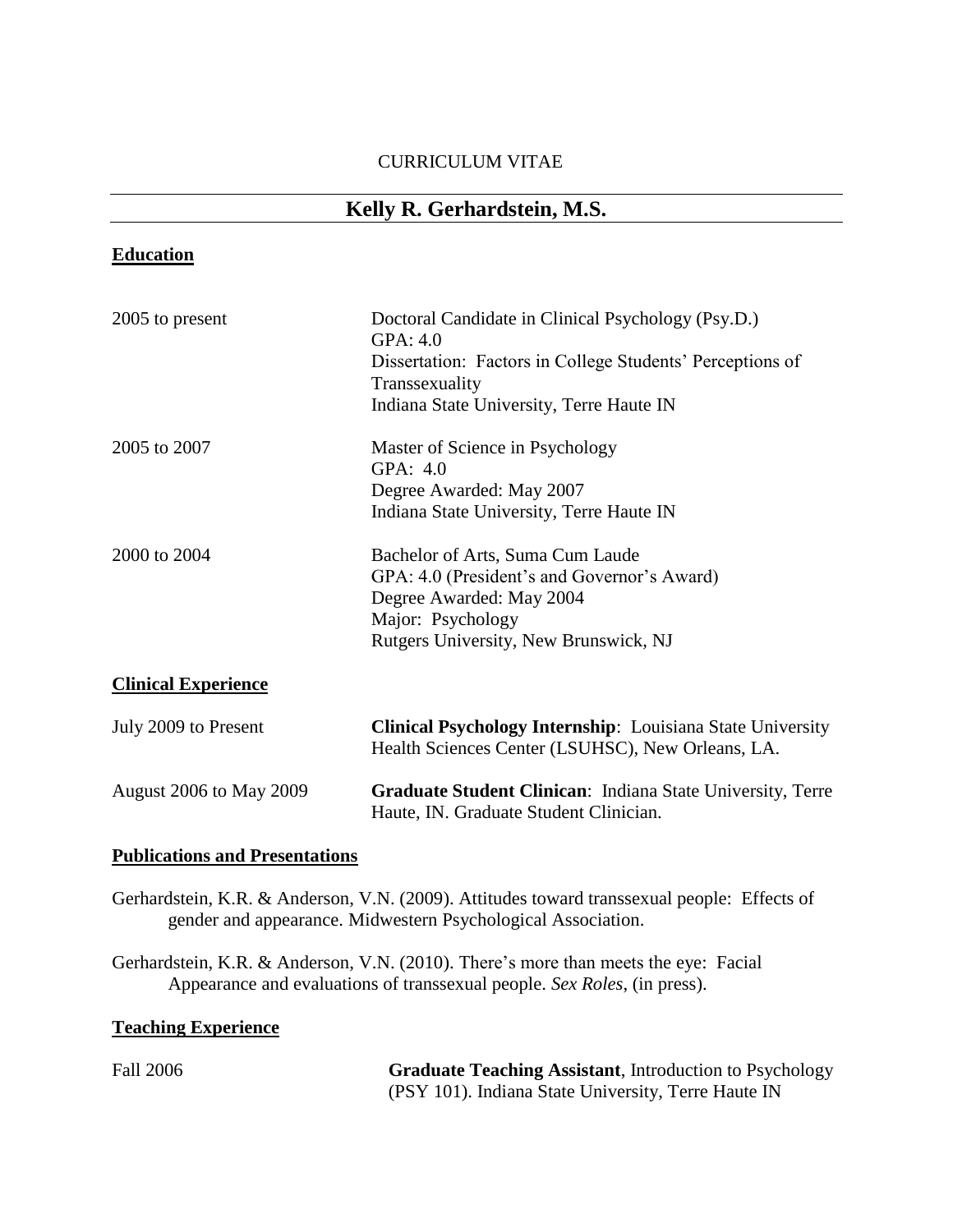## ATTITUDES TOWARD TRANSSEXUAL PEOPLE:

## EFFECTS OF GENDER AND APPEARANCE

A dissertation

\_\_\_\_\_\_\_\_\_\_\_\_\_\_\_\_\_\_\_\_\_\_\_

Presented to

The College of Graduate and Professional Studies

Department of Psychology

Indiana State University

Terre Haute, Indiana

\_\_\_\_\_\_\_\_\_\_\_\_\_\_\_\_\_\_\_\_\_\_

In Partial Fulfillment

of the Requirements for the Degree

Doctorate of Psychology

 $\frac{1}{\sqrt{2\pi}}$ 

by

Kelly R. Gerhardstein

August 2010

 $\odot$  Kelly R. Gerhardstein 2010

Keywords: transsexual, transgender, attitudes, gender identity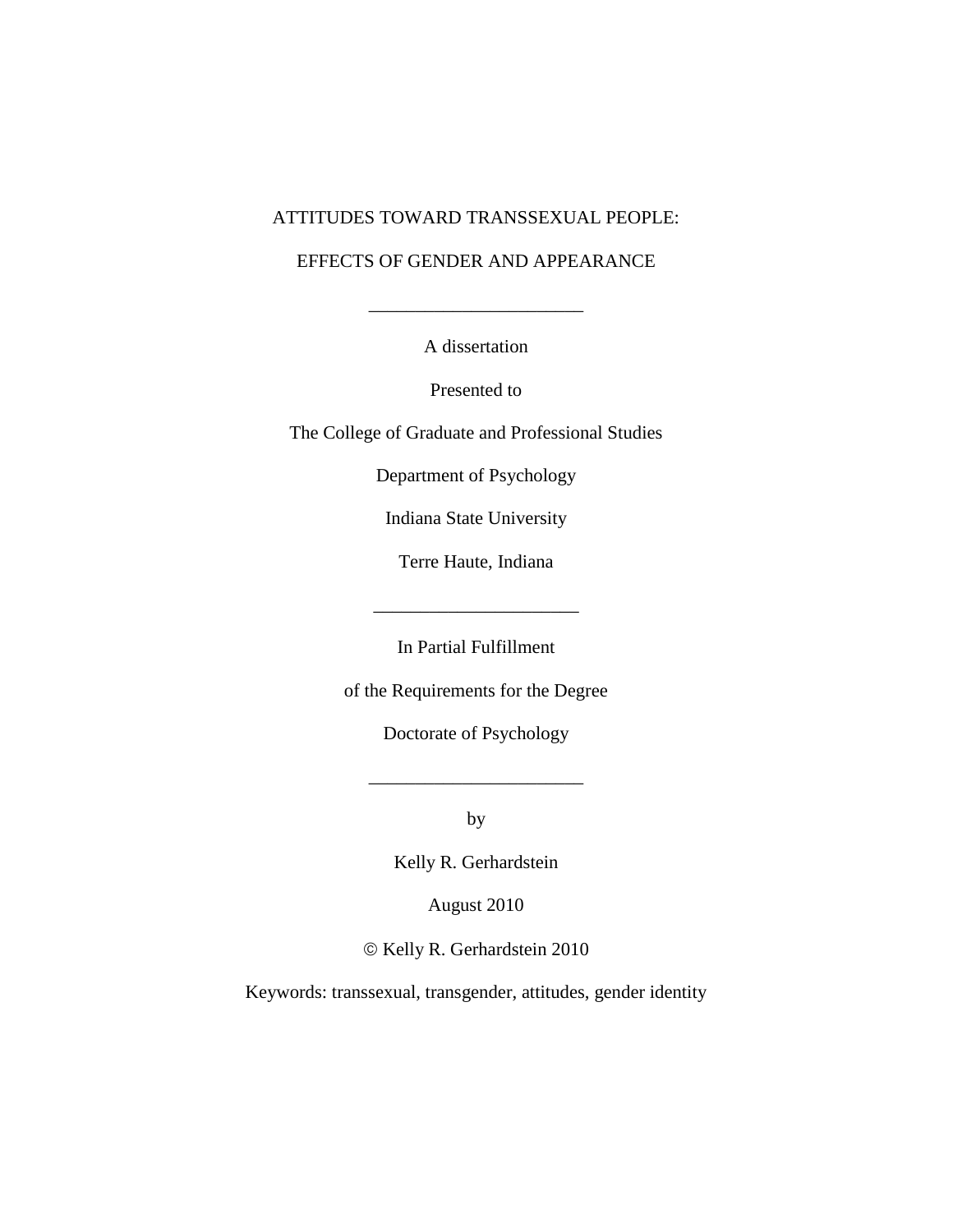## COMMITTEE MEMBERS

Committee Chair: Veanne Anderson, Ph.D.

Associate Professor, Director of M.A./M.S. Program

Indiana State University

Committee Member: Kevin Bolinskey, Ph.D.

Assistant Professor

Indiana State University

Committee Member: June Sprock, Ph.D.

Professor, Director of ISU Psychology Clinic

Indiana State University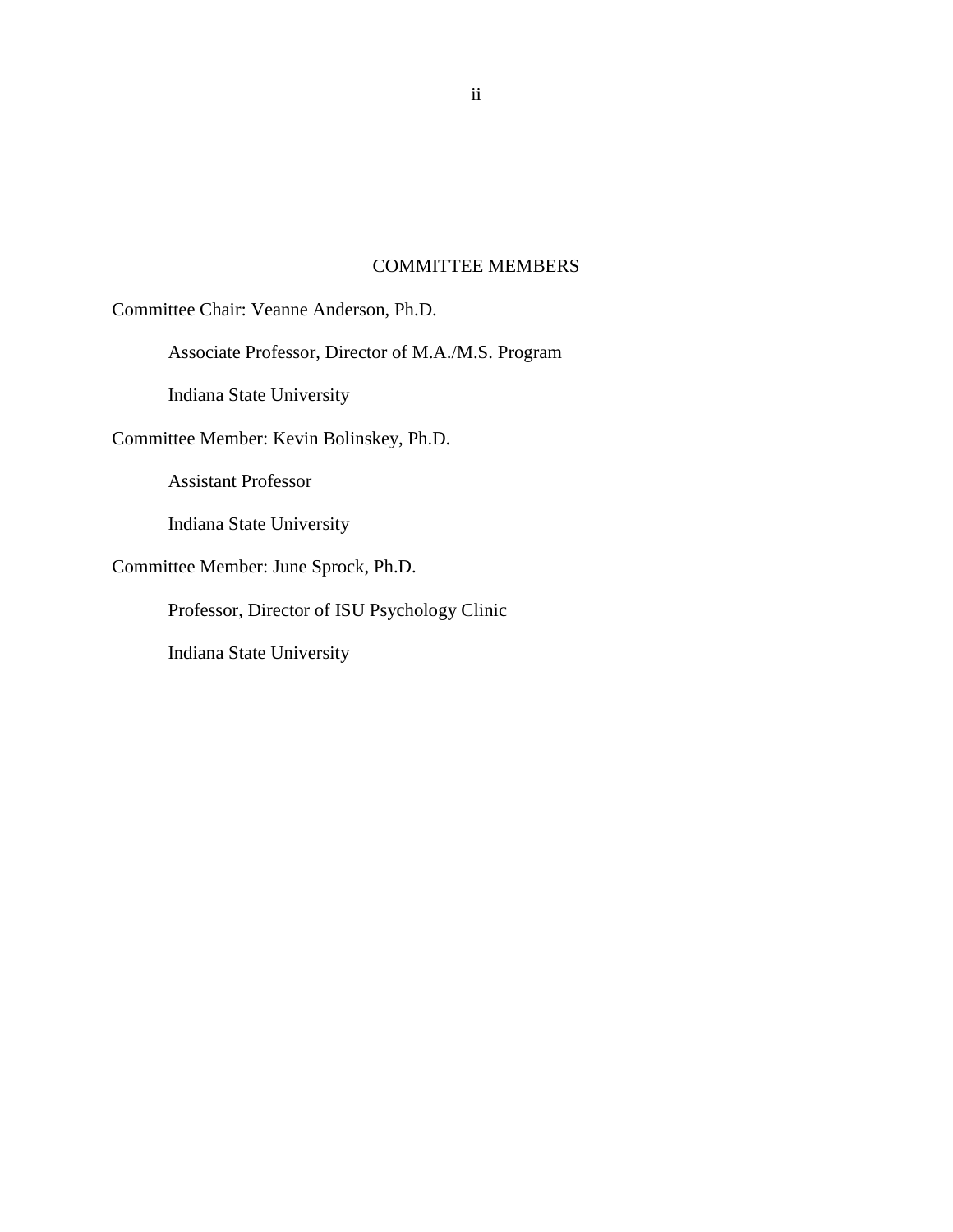### ABSTRACT

<span id="page-3-0"></span>The transgendered community, like other gender non-conforming communities, is the subject of stigmatization, discrimination, and violence. However, there is a notable lack of research investigating the specific attitudes toward various manifestations of transgenderism, and the factors that may be contributing to these attitudes. The goal of this study was to investigate factors that contribute to negative attitudes toward, and discrimination against, this consistently marginalized group of people. The present study explored the relationship between attitudes toward transsexuals and several gender-related variables, including gender of the rater, sex and apparent gender of the transsexual, as well as gender role beliefs, personal gender-role identification, and general attitudes toward transgenderism and homosexuality.

The sample population for the main analyses consisted of 251 heterosexual undergraduate students, including 131 men and 120 women. Participants rated one of two vignettes, which were paired with one of four different pictures. The vignettes described either a male-to-female or female-to-male transsexual, and the corresponding picture depicted an individual whose appearance was stereotypically consistent with either the vignette character's post-operative sex or his or her biological sex. Additionally, participants completed the Genderism and Transphobia Scale, the Kite Homosexuality Attitudes Scale, the Hypergender Ideology Scale, and the Personal Attributes Questionnaire to determine whether a relationship existed between these scales and ratings of the target vignette characters. There were significant main effects for appearance of the transsexual, gender of the participant, and sex of the

iii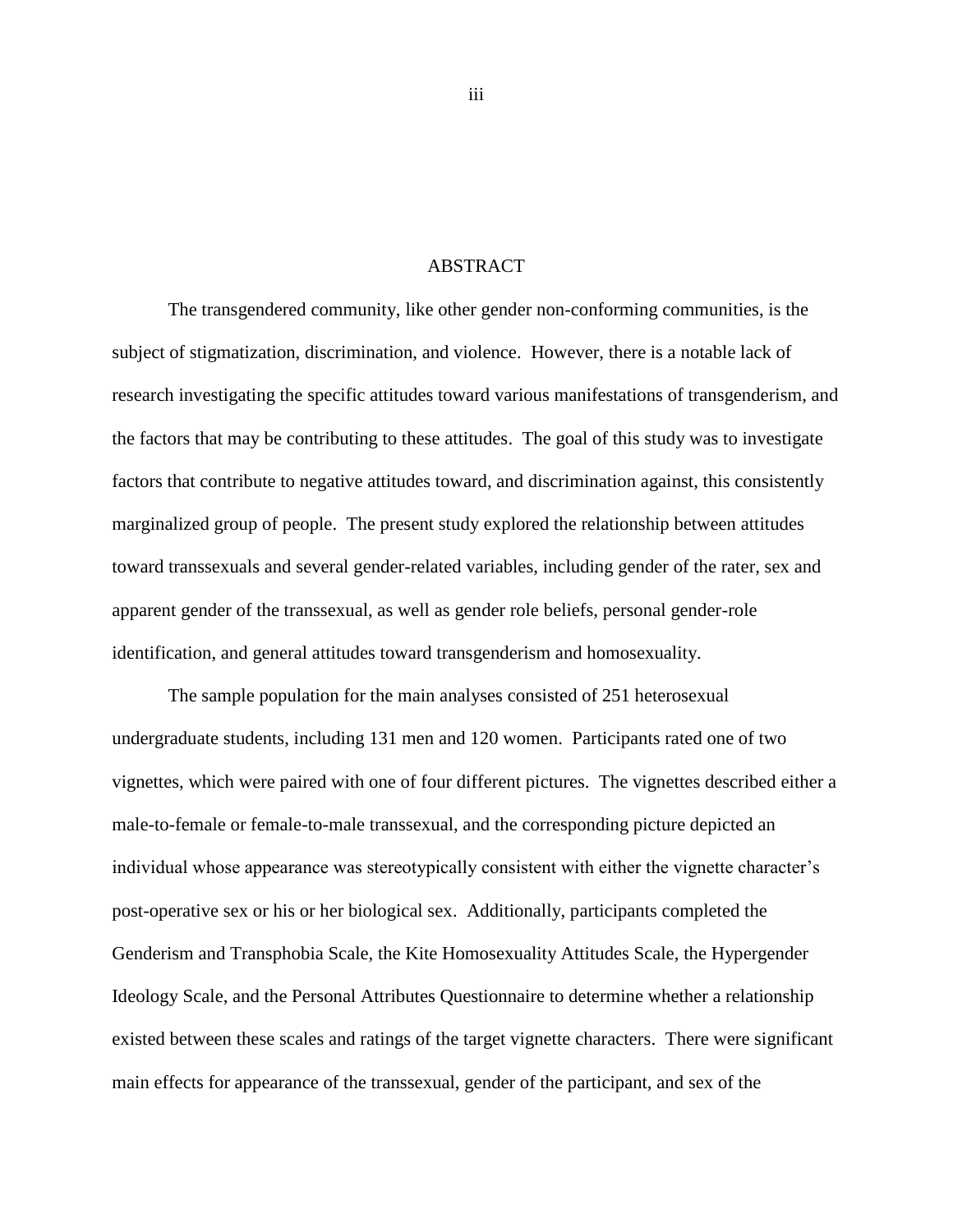transsexual. Participants reported more positive general perceptions and more positive evaluations of the transsexual character's attractiveness as a friend or romantic partner when his/her appearance was congruent with the desired sex. Compared to women, men rated the transsexual character more negatively. There was also a significant interaction for gender of the participant and sex of the transsexual, such that females rated the attractiveness of the FTM transsexual significantly more positively than the MTF transsexual, whereas men's attractiveness ratings for the FTM and MTF transsexuals were not significantly different. More negative attitudes toward gender non-conformists in general were associated with more negative general perceptions and more negative evaluations of the transsexual character's attractiveness. Results of the present study suggest that gender-related variables, including appearance, are associated with attitudes toward transsexuals. In addition, there are both similarities and differences in the patterns of the relationships between gender and attitudes toward transsexuals and the patterns observed in attitudes toward gay and lesbian people.

iv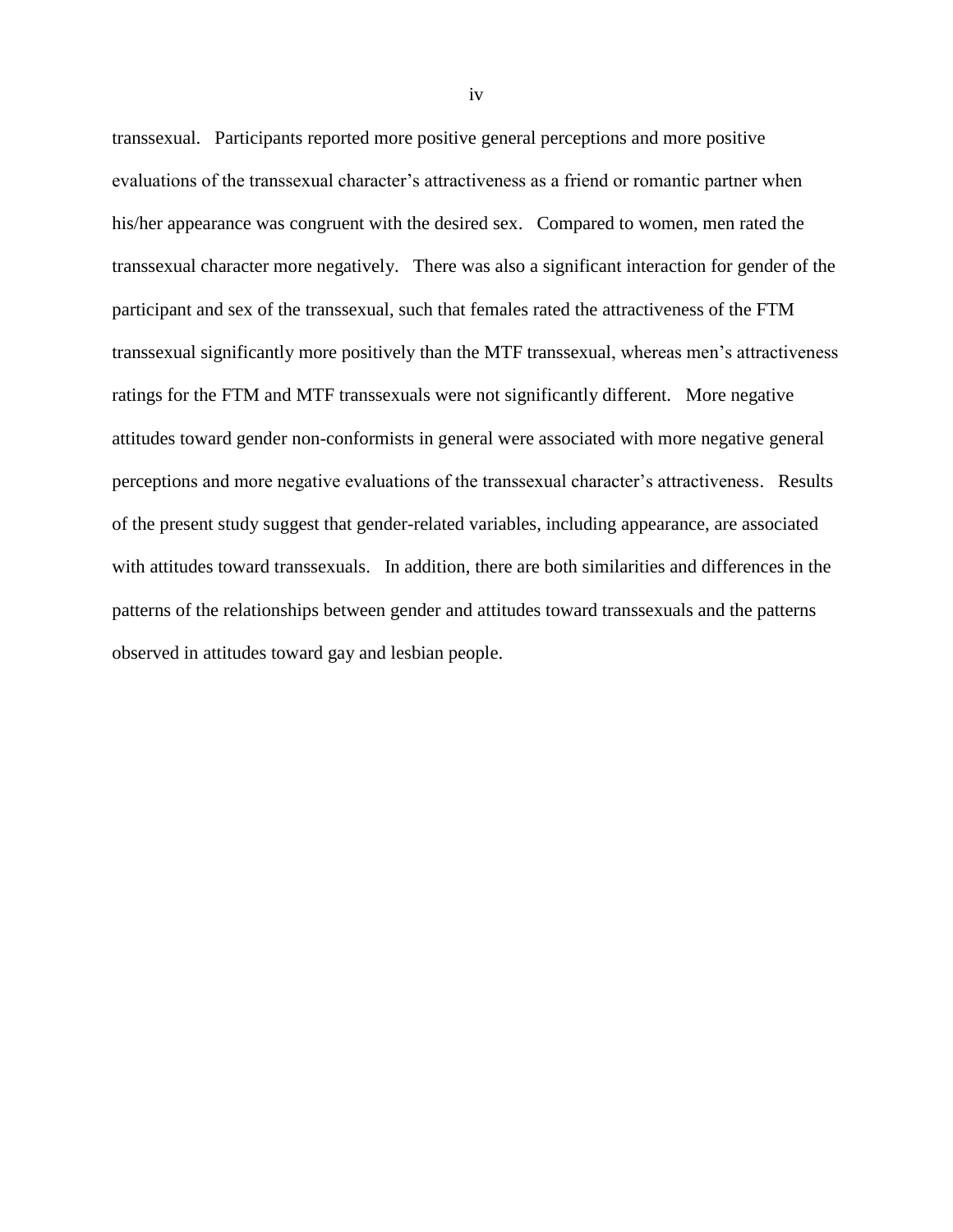## ACKNOWLEDGMENTS

<span id="page-5-0"></span>Special thanks to Dr. Sprock, Dr. Bolinskey, and especially, Dr. Anderson for making the timely completion of this project possible. Also, thank you to Pat Linehan in the Fine Arts Department for her time and expert instruction in photography and graphic design.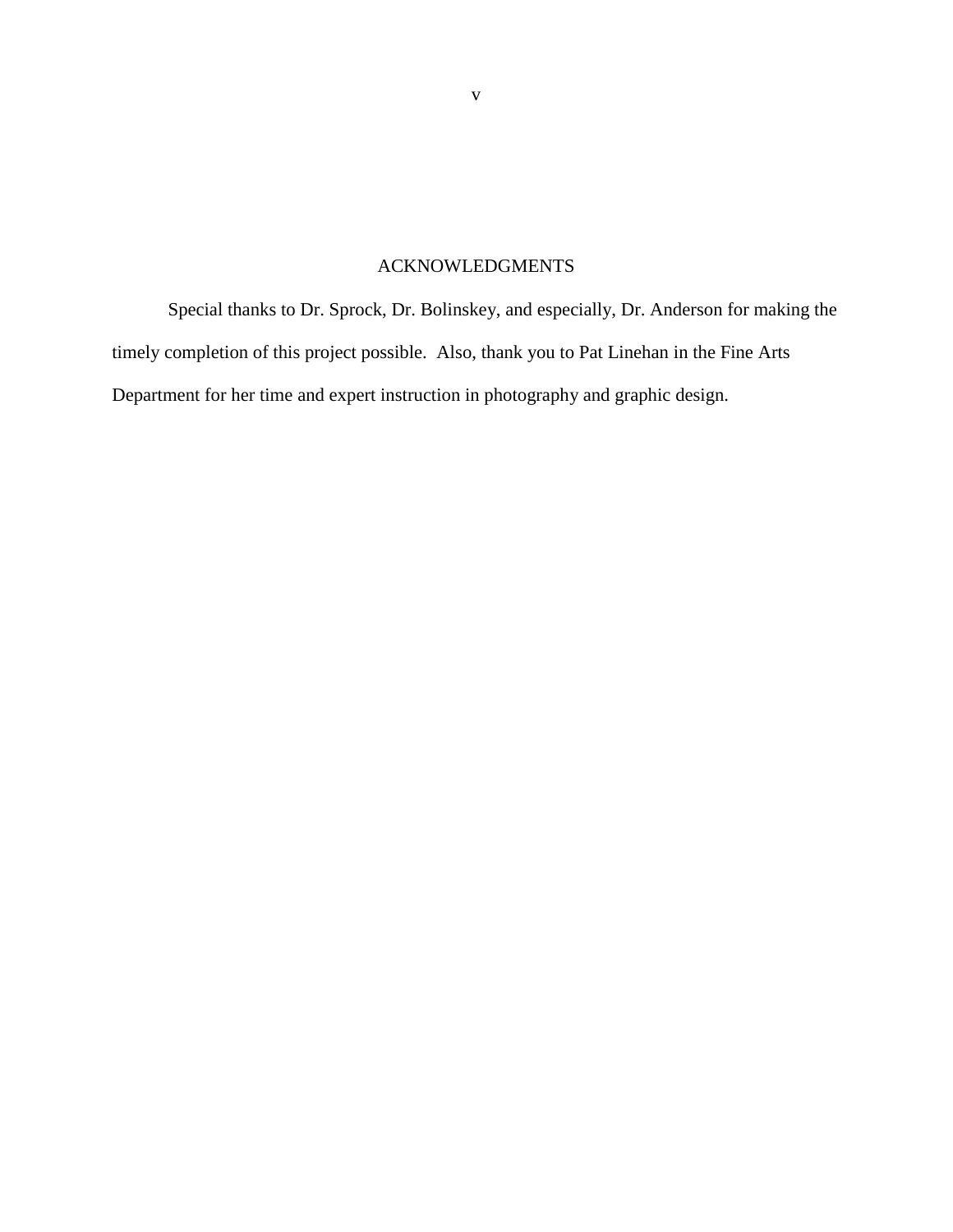# TABLE OF CONTENTS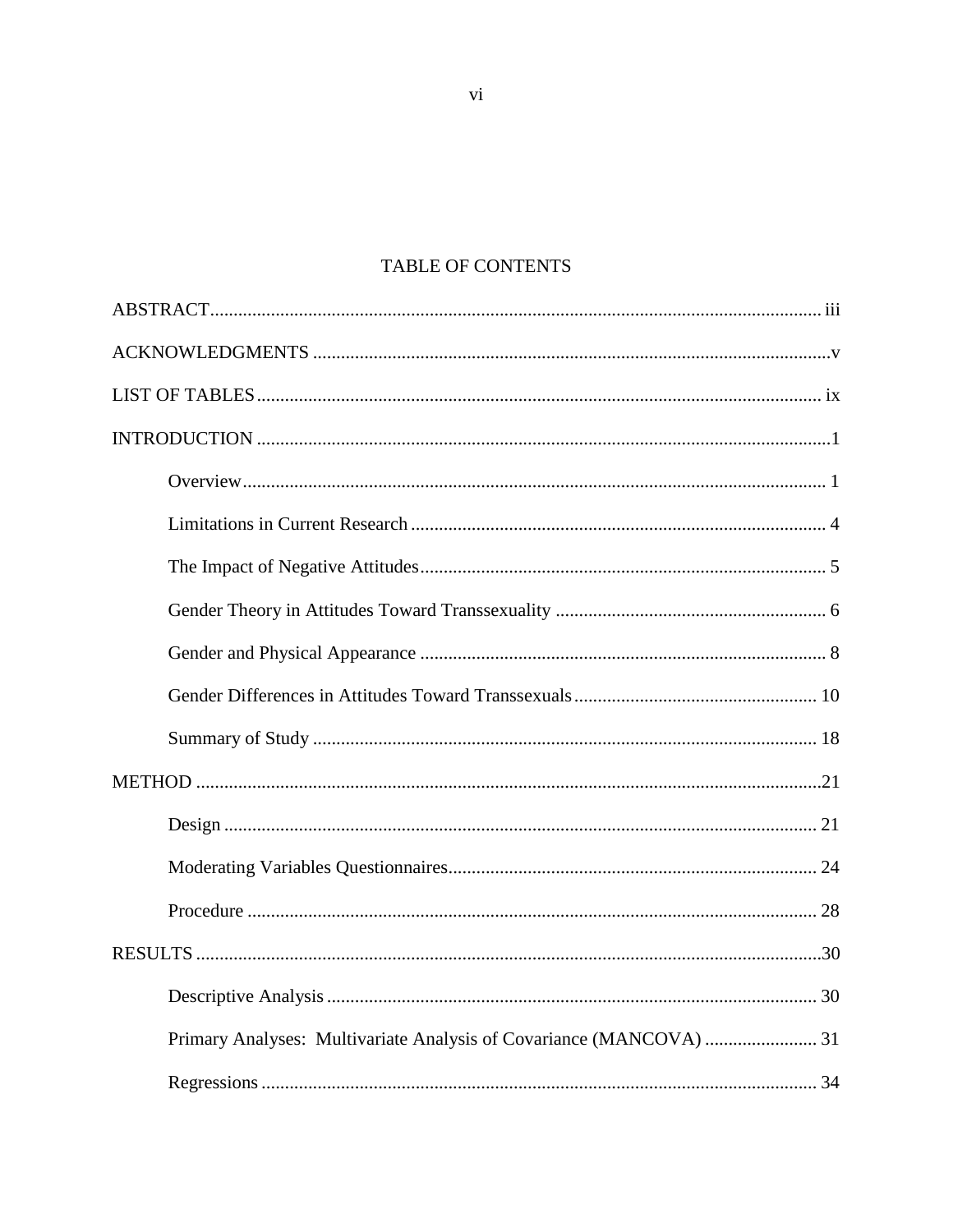| Hypothesis 1: Participants will rate the transsexual person more negatively when his/her |  |
|------------------------------------------------------------------------------------------|--|
| facial features are incongruent with the individual's post-operative sex 36              |  |
| Hypothesis 2: There will be an interaction between gender of the participant and the     |  |
|                                                                                          |  |
| Hypothesis 3: Overall, both men and women will rate the male-to-female transsexual       |  |
|                                                                                          |  |
| Hypothesis 4: Overall, men will demonstrate less favorable attitudes toward transsexuals |  |
|                                                                                          |  |
| Hypothesis 5: Negative attitudes toward homosexuals, high levels of transphobia,         |  |
| traditional gender-role beliefs, and strict adherence to traditional gender-role         |  |
| identifications will be associated with more negative attitudes toward the transsexual   |  |
|                                                                                          |  |
|                                                                                          |  |
|                                                                                          |  |
|                                                                                          |  |
|                                                                                          |  |
| APPENDIX A: DEMOGRAPHIC INFORMATION OF THE SAMPLE USED IN                                |  |
|                                                                                          |  |
|                                                                                          |  |
|                                                                                          |  |
| APPENDIX D: ATTITUDES TOWARD TRANSSEXUAL CHARACTER                                       |  |
|                                                                                          |  |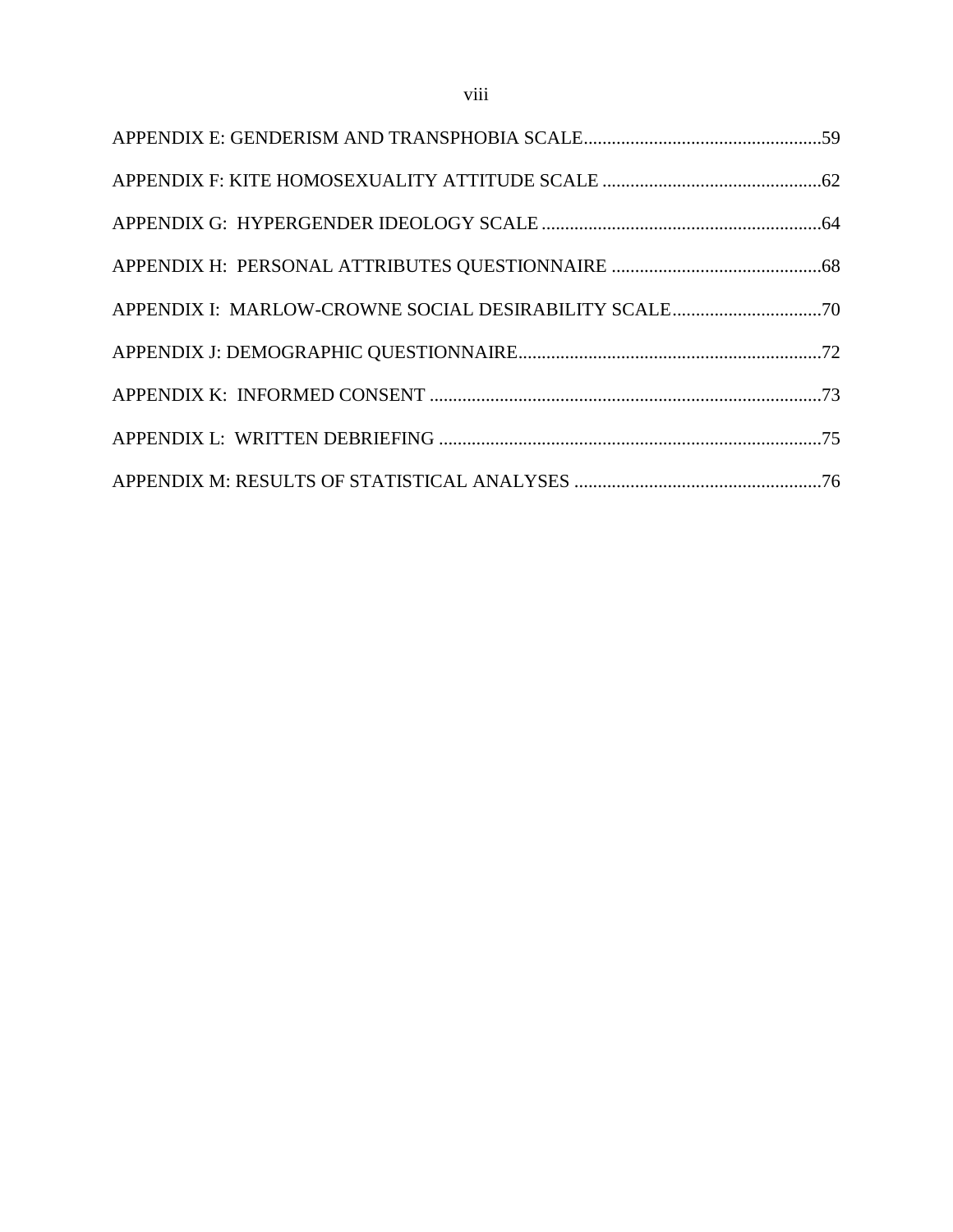# LIST OF TABLES

<span id="page-9-0"></span>

| Table 1. Component Loadings for General Perceptions, Attractiveness/Relationship Evaluation,   |
|------------------------------------------------------------------------------------------------|
|                                                                                                |
| Table 2. Univariate Results for Overall, Attractiveness/Relationship, and Mental Health        |
|                                                                                                |
| Table 3. Means and Standard Deviations for General Perceptions of Transsexual Character by     |
| Gender of Participant and Transsexual's Sex and by Gender of Participant and Appearance of the |
|                                                                                                |
| Table 4. Means and Standard Deviations for Evaluations of Attractiveness of Transsexual        |
| Character by Gender of Participant and Transsexual's Sex and by Gender of Participant and      |
|                                                                                                |
| Table 5. Means and Standard Deviations for Evaluations of Transsexual Character's Mental       |
| Health by Gencer of Participant and Transsexual's Sex and by Gender of Participant and         |
|                                                                                                |
| Table 6. Univariate Results for GTS (Gender-Bashing), GTS (Transphobia/Genderism), KHAS,       |
| HGIS, PAQ (Male-Valued), PAQ (Female-Valued), and PAQ (Sex-Specific Scales)81                  |
| Table 7. Means and Standard Deviations for GTS, KHAS, HGIS, PAQ Scales by Gender of            |
|                                                                                                |
| Table 8. Zero-order Correlations between the MCSDS, GTS, the KHAS, the HGIS, the PAQ,          |
| and the Evaluations of the Transsexual Character for Men $(N = 127)$ and Women $(N = 119)$ 83  |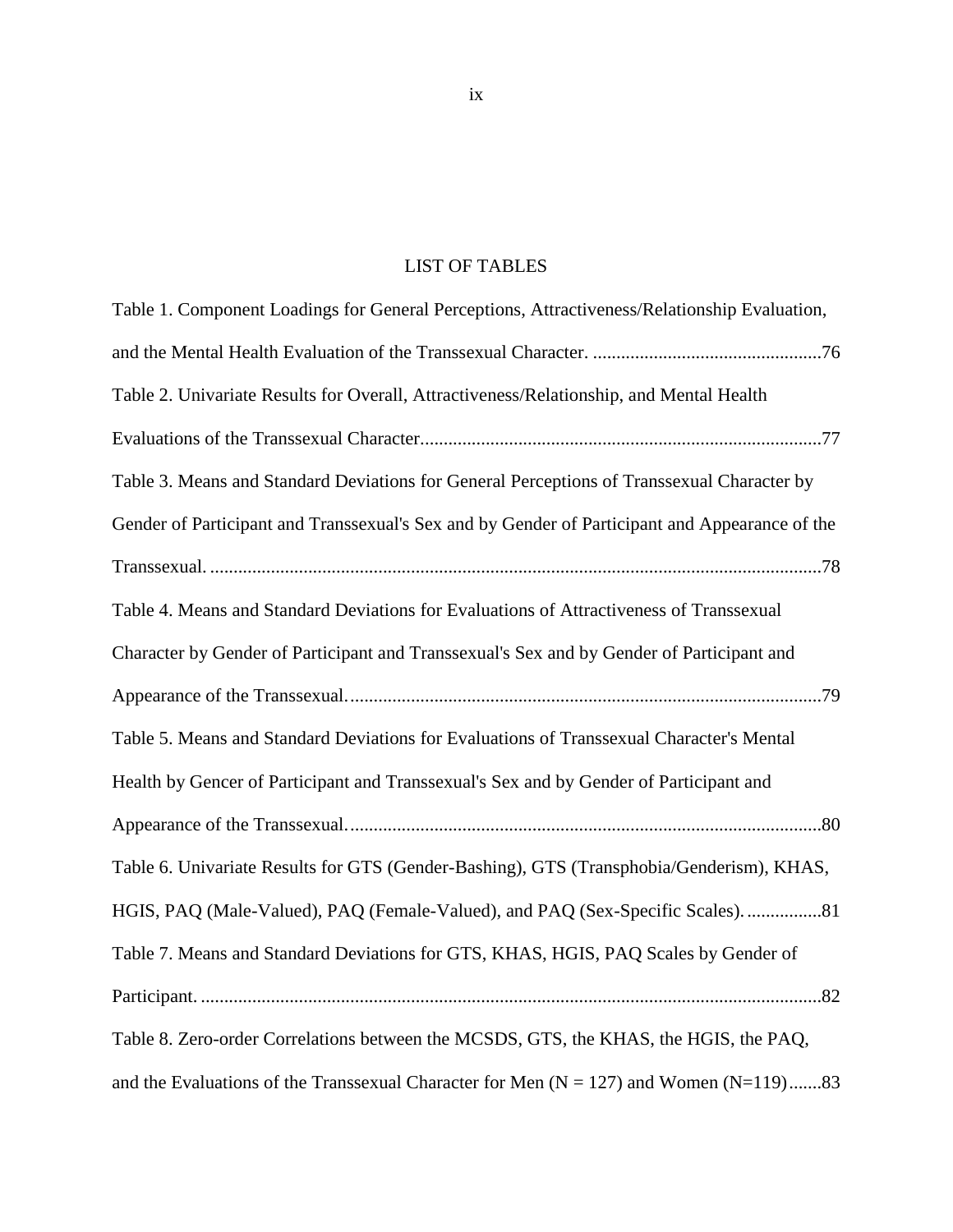Table 9. Standardized β Coefficients for the Hierarchical Multiple Regression Analyses for Evaluations of the Transsexual Charcter (men, n=127; women, n=118). .....................................84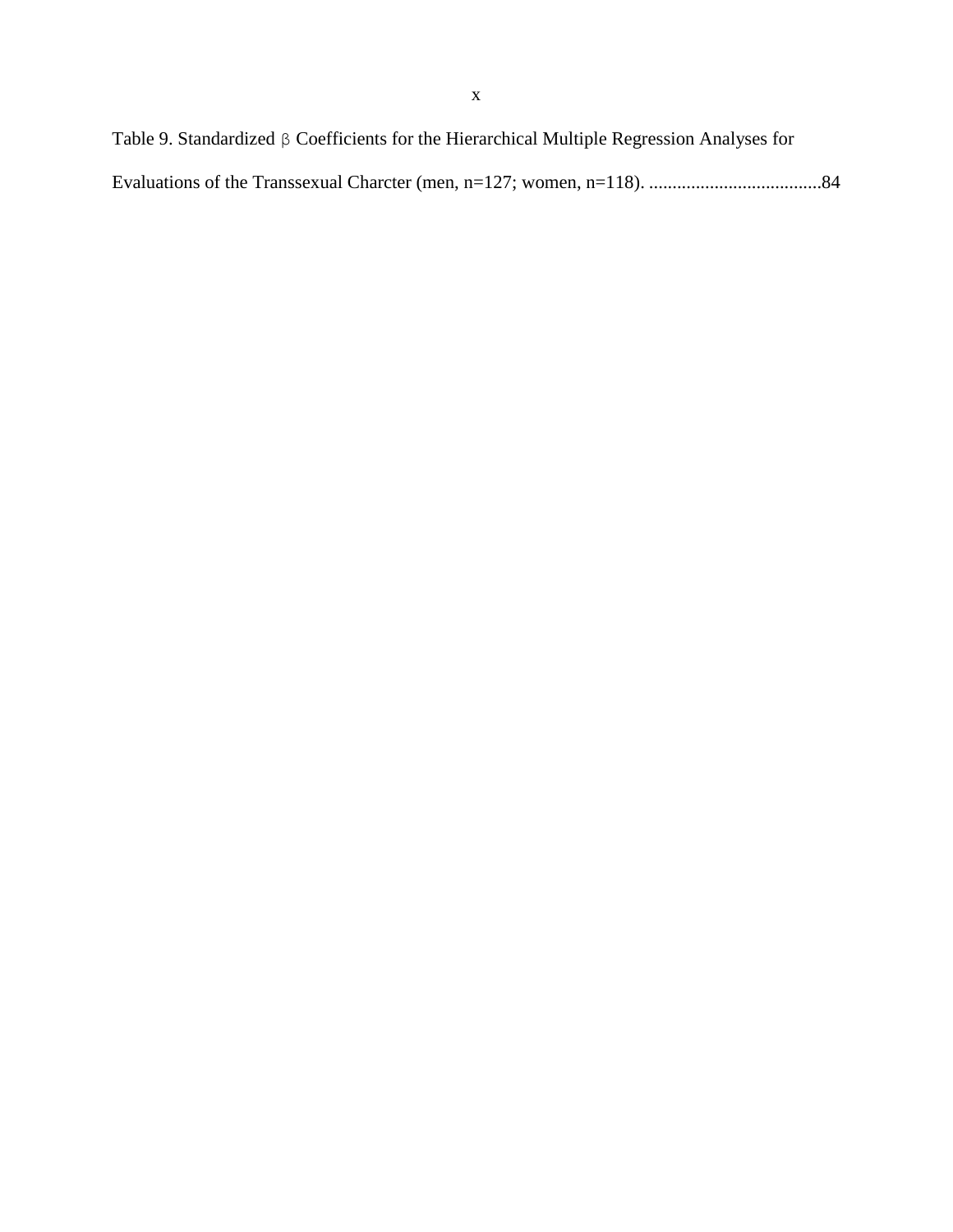### **INTRODUCTION**

### <span id="page-11-1"></span><span id="page-11-0"></span>*Overview*

Individuals who stray from societal norms have long been the target of discrimination and stigmatization. Although these societal norms often serve the purpose of maintaining an organized, safe, and predictable environment, they are also often the source of a tremendous amount of stress and anguish for the targets of this discrimination. This situation is no different for individuals who in some way deviate from gender norms (e.g., Holmes & Cahill, 2004). There is an increasing body of research that examines the impact of such discrimination on the Lesbian, Gay, Bisexual, and Transgender (LGBT) community (e.g., Pusch, 2005). However, this community, even as its title implies, is extremely heterogeneous, and it is likely that possible variations among these groups are lost in research that does not differentiate between them. Research that examines the transgendered community, and explicitly others' perceptions of these individuals, is limited. The present study sought to expand upon the published research that examines attitudes towards transgendered and homosexual individuals to identify potentially important factors in college students' perceptions of transsexual individuals. According to the available research, gender of the raters (e.g., Antoszewski, Kasielska, Jędrzejczak, & Kruk-Jeromin, 2007; Herek, 2002; Landén and Innala, 2000), appearance (e.g., Madson, 2000), and gender role variables (e.g., Whitley, 2001) demonstrate significant relationships with perceptions of various non-normative gender expressions.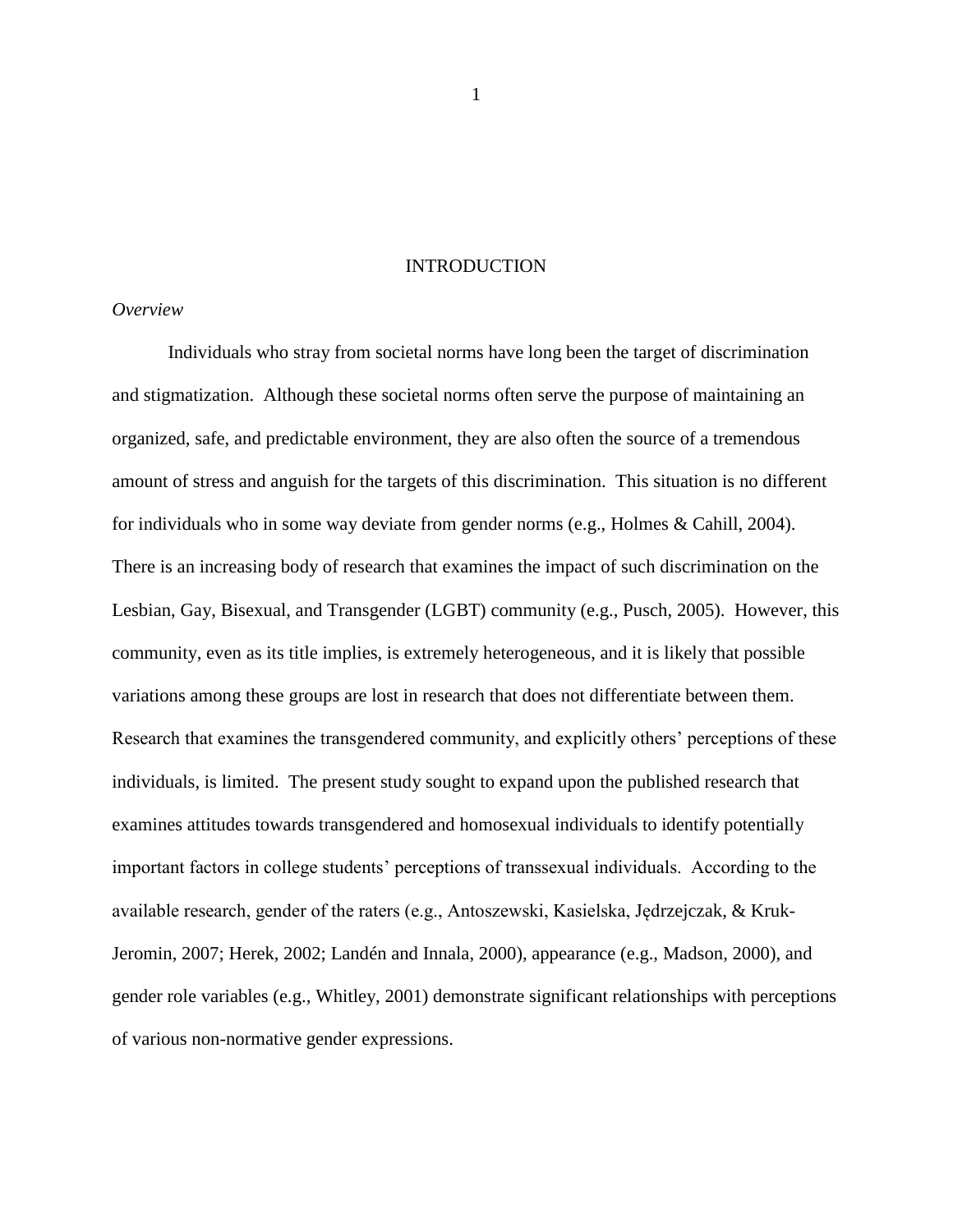The present study investigated the role of gender and gender-related appearance as they manifest in attitudes toward transsexual individuals. This goal was achieved by eliciting the attitudes of college undergraduate students toward a target vignette character described as a postoperative transsexual, and who was depicted in a corresponding photograph that portrayed an individual who had facial features that were either congruent or incongruent with the transsexual character's post-operative sex. The specific variables of interest included the gender of the participant, sex of the transsexual, and whether or not the transsexual's facial features were congruent with the desired sex or the biological sex. In addition, this study also examined the relationship between attitudes toward the transsexual vignette character and participants' gender role beliefs, self-identified gender role, and general attitudes toward homosexuality and transsexuality.

Before pursuing this topic, however, a clarification of the terminology often used in the study of transgender issues requires attention, as terms and phrases sometimes represent slightly different concepts for different writers. Transgender is typically considered an umbrella term used to capture various presentations, types of behaviors, and styles of dress that challenge traditional notions of gender (Papoulias, 2006). More simply, transgender has been defined as "that which moves across or beyond gender as it is defined by the culture" (Golden, 2008, p. 142). An assortment of technical and slang terms are often used to mark distinctions between the nature, intention, and, in some cases, the etiology of these various nontraditional gender manifestations. For example, in the fourth edition of the Diagnostic and Statistical Manual of Mental Disorders (DSM-IV-TR), the American Psychiatric Association (APA, 2000) delineates between "transvestic fetishism" and "gender identity disorder." Transvestic fetishism is a condition thought to occur in heterosexual males who experience "recurrent, intense sexually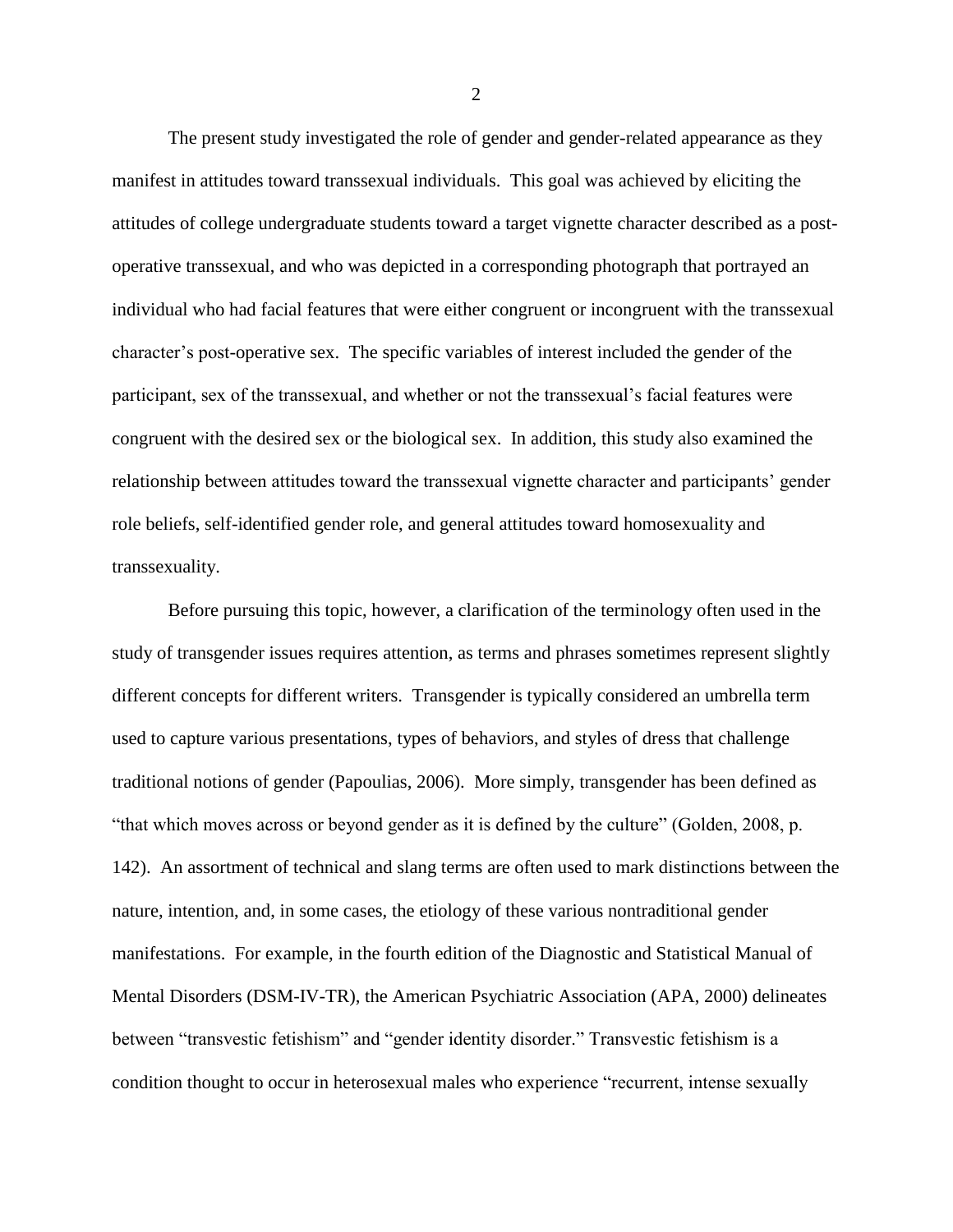arousing fantasies, sexual urges, or behaviors involving cross-dressing" (APA, 2000, p. 575), (i.e., dressing in clothing made for females). Gender identity disorder is the label used to define the experience of an individual who has "a strong and persistent cross-gender identification" (APA, 2000, p. 581), and "a persistent discomfort with his or her sex" (APA, 2000, p. 581). The term "transsexual" is not used in the DSM-IV-TR, but "transsexualism" is included in the International Classification of Diseases (ICD-10). The definition offered in the ICD-10 (World Health Organization, [WHO], 1990) is reflective of the commonly understood distinction between transsexualism and other forms of gender discordant behavior, which emphasizes the intention of transsexuals to acquire the physical characteristics of the other sex by hormonal and surgical treatment. Furthermore, the terms male-to-female (MTF) and female-to-male (FTM) transsexual are often used to distinguish between a biological male seeking sex reassignment surgery and a biological female seeking surgery, respectively.

It is important to mention, however, that there is a notable group of professionals in the field who disagree with viewing various manifestations of transgenderism as a disorder. For example, the feminist psychological perspective argues that the distress experienced by those who do not fit neatly into the traditional dichotomous gender categorization that currently prevails, may be a product of the confining classification system rather than a problem that lies within the distressed individual (Golden, 2008). Although worth noting, it is beyond the scope of this paper to fully explore the question regarding the appropriateness of the medicalization of transgenderism. Rather, the present study will focus mainly on examining perceptions of both male-to-female and female-to-male transsexuals seeking sex reassignment surgery.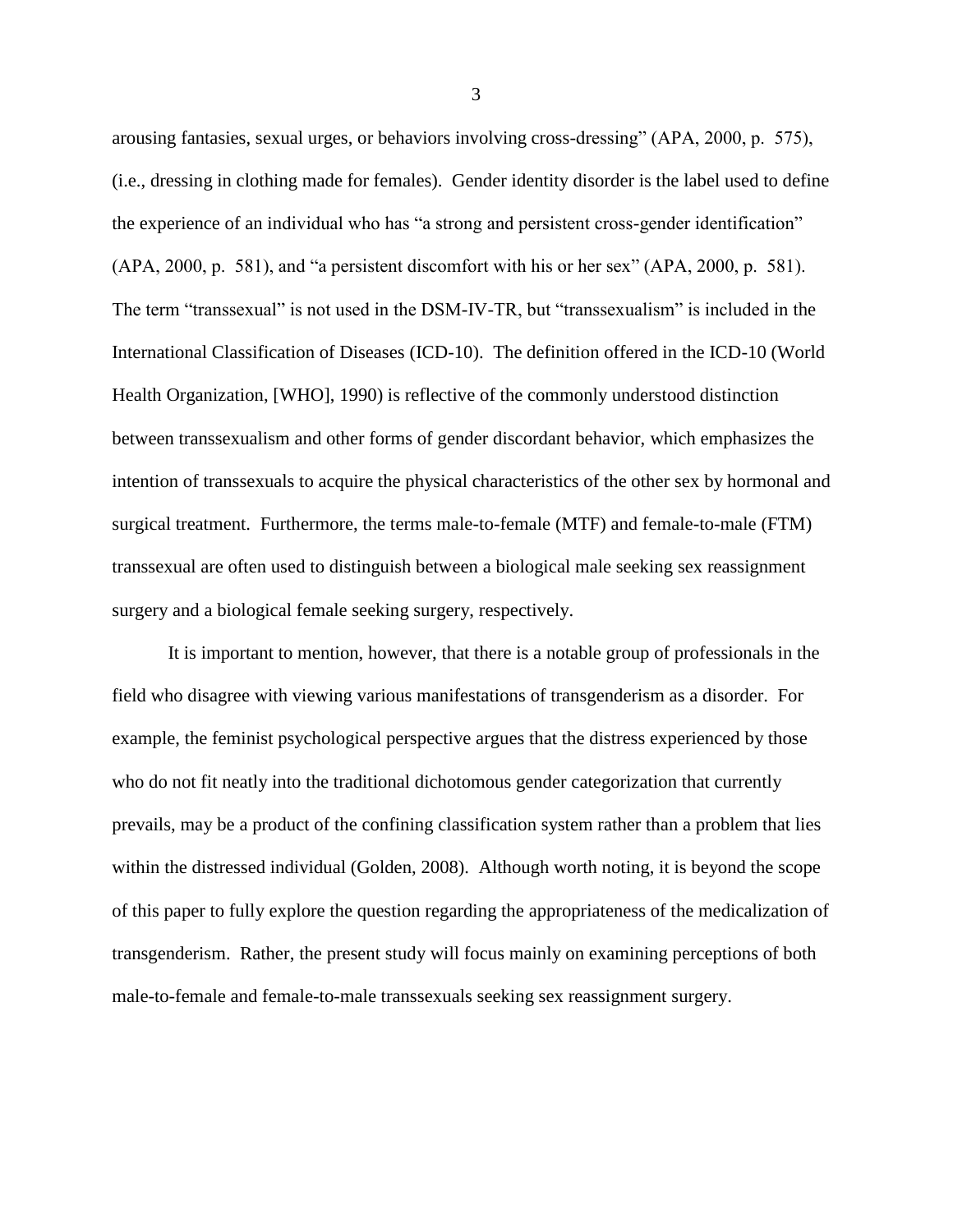### <span id="page-14-0"></span>*Limitations in Current Research*

There is a relatively extensive body of research that examines stereotypes and discrimination faced by members of the lesbian, gay, bisexual, and transgendered (LGBT) community (e.g., Holmes & Cahill, 2004). However, research that focuses solely on the transgendered population is far less common. The research that is available often examines potential etiological factors contributing to a transgendered experience and the psychological outcomes associated with sex reassignment surgery and hormone replacement therapy (e.g., Brotto, Gehring, Klein, Gorzalka, Thomson, & Knudson, 2005; Haraldsen, Egeland, Haug, Finset, & Opjordsmoen, 2005; Krege, Bex, Lümmen, & Rübben, 2001; Levy, Crown, & Reid, 2003). There is a notable lack of research investigating the specific attitudes toward various manifestations of transgenderism, and the factors that may be contributing to these attitudes.

Early research in this area demonstrated an assumption of transsexuality as a condition predominantly affecting biological men. For example, Kando (1972) examined the perceptions of transsexuality held by men, women, and transsexuals, with no clear mention of female-tomale transsexuals. The more recent published survey research in this area acknowledges a distinction between male-to-female and female-to-male transsexuals but, with rare exceptions, does not distinguish attitudinal differences in the analysis of the data (Antoszewski et al., 2007; Franzini & Casinelli, 1986; Landen & Innala, 2000). The dearth of available research in the study of transgenderism in general, and the more restricted range of research available that specifically examines attitudes toward transsexualism, creates an opportunity for further exploration in this area.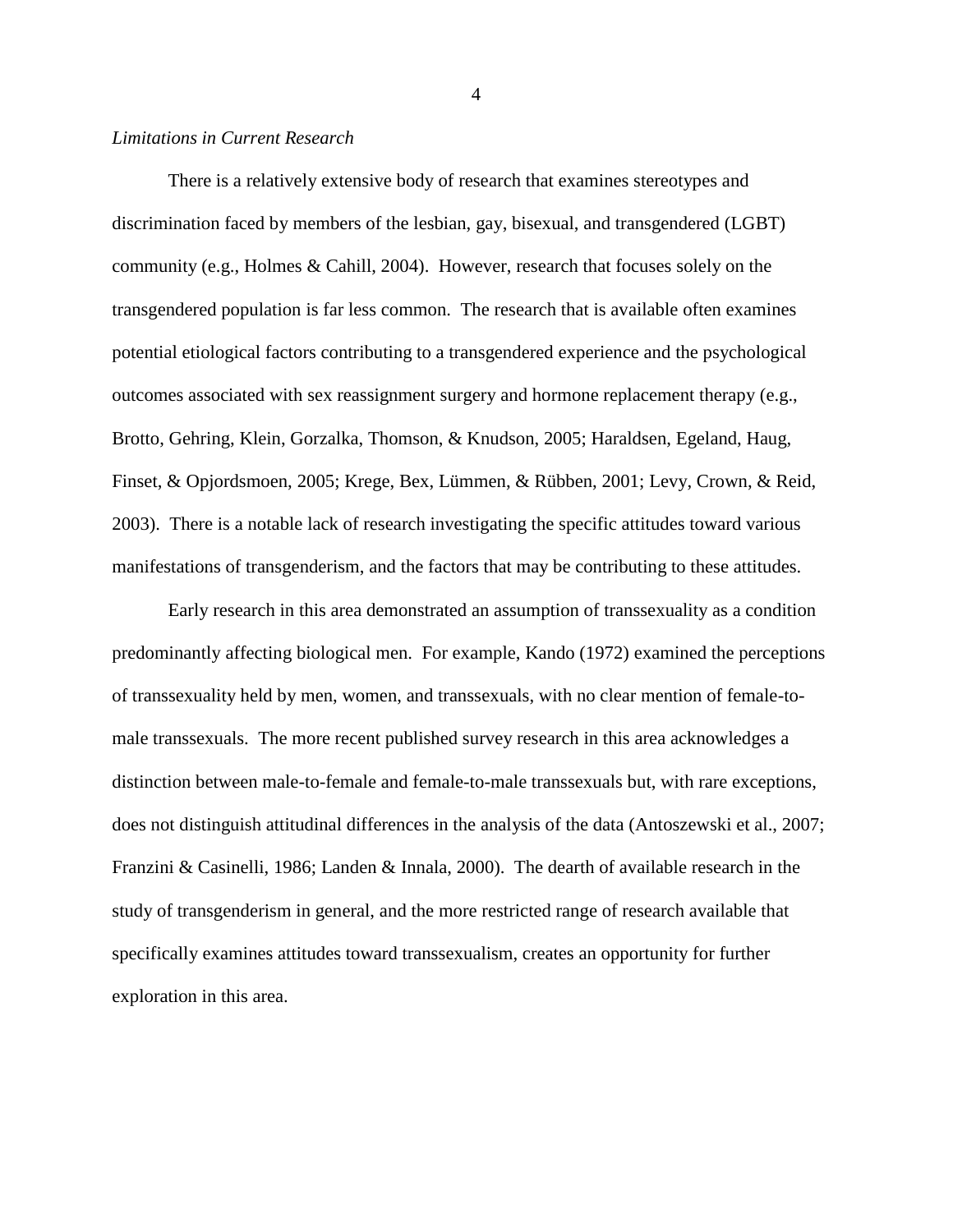## <span id="page-15-0"></span>*The Impact of Negative Attitudes*

Despite the limited published research on perceptions of transsexuality, evidence from the available literature suggests that individuals with a transgendered identification are affected by others' attitudes toward them. Early research that examined the etiological origins of transsexuality suggested that the stigmatization of homosexuality was actually a contributing factor in the expression of gender dysphoric symptoms (e.g., Jonas, 1976). Specifically, it was hypothesized that in an effort to avoid the internalized stigmatization associated with sexual deviance, individuals adopted a transsexual identity, seeking surgery to allow them to live conventionally as the other sex. More recent research conducted by Pusch (2005) suggested that negative societal reactions toward transgendered people led to an increasing sense of isolation and stigmatization among these individuals. Perhaps it is not surprising that negative perceptions of transsexuals lead to negative outcomes among these people. However, as members of a "helping profession," the question regarding how these harmful effects can be reduced remains. From the perspective of a researcher, there needs to be an understanding of how to scientifically address this larger question.

There are at least two main strategies from which to approach the question regarding how to reduce the negative impact of others' attitudes on the mental health of transsexual individuals. One approach would involve investigation of psychotherapy strategies for working with transsexual individuals to reframe the perception of others' negative attitudes in a way that make these negative attitudes less powerful.

Unfortunately, research in this area suggests that, although psychotherapy is a successful tool for educating and informing transgendered individuals about sex reassignment surgery, providing relief and guidance both pre-and postoperatively (APA, 1995; Becker & Kavoussi,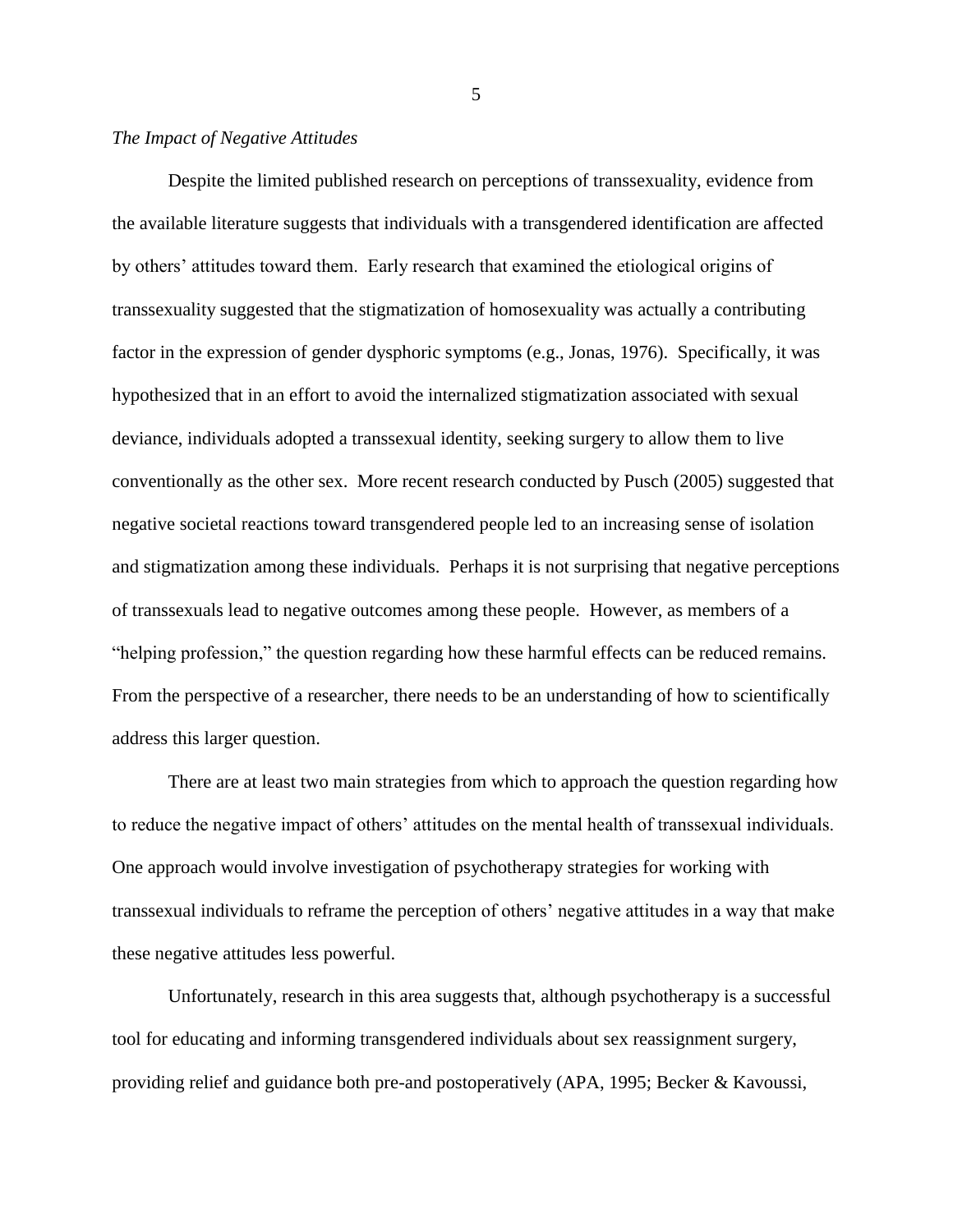1996), there is also evidence that psychological treatment aimed at assisting transgendered individuals in reconciling their cross-gender identities is often ineffective (Wren, 2004). These conclusions intimate that investigations into other ways of minimizing the negative impacts that stereotypes and stigmatization have on transsexuals may be appropriate and necessary. The second approach would involve transforming popular attitudes and stereotypes regarding transsexuals, so that transsexual people would less often be a target of these negative and debilitating perceptions. The present study aims to provide a foundation for creating a more positive shift in public perceptions of transgenderism by contributing to an understanding of popular attitudes toward transsexuals, as well as factors that may be related to these attitudes. *Gender Theory in Attitudes Toward Transsexuality*

<span id="page-16-0"></span>It is clear that the research investigating perceptions of transsexuality is intended to uncover possible means by which to minimize negative attitudes toward transsexuals, as well as the damaging effects that these attitudes have on individuals in the transgender community. However, as Papoulias (2006) points out, the study of transgenderism also paves the road for the development of a social constructionist view of gender, suggesting that the investigations of transsexuality have broader implications for the study of gender theory. The social constructionist view of gender has emerged from several lines of research that highlight the importance of perception in defining and evaluating gender. This research includes, but is not limited to, exploration of cross-cultural notions of gender, the study of intersex conditions, and the consistent findings demonstrating the relationship between gender and perceptions of gendernonconformist expressions. The present study is intended to contribute to this last line of research and additionally contribute to gender theory.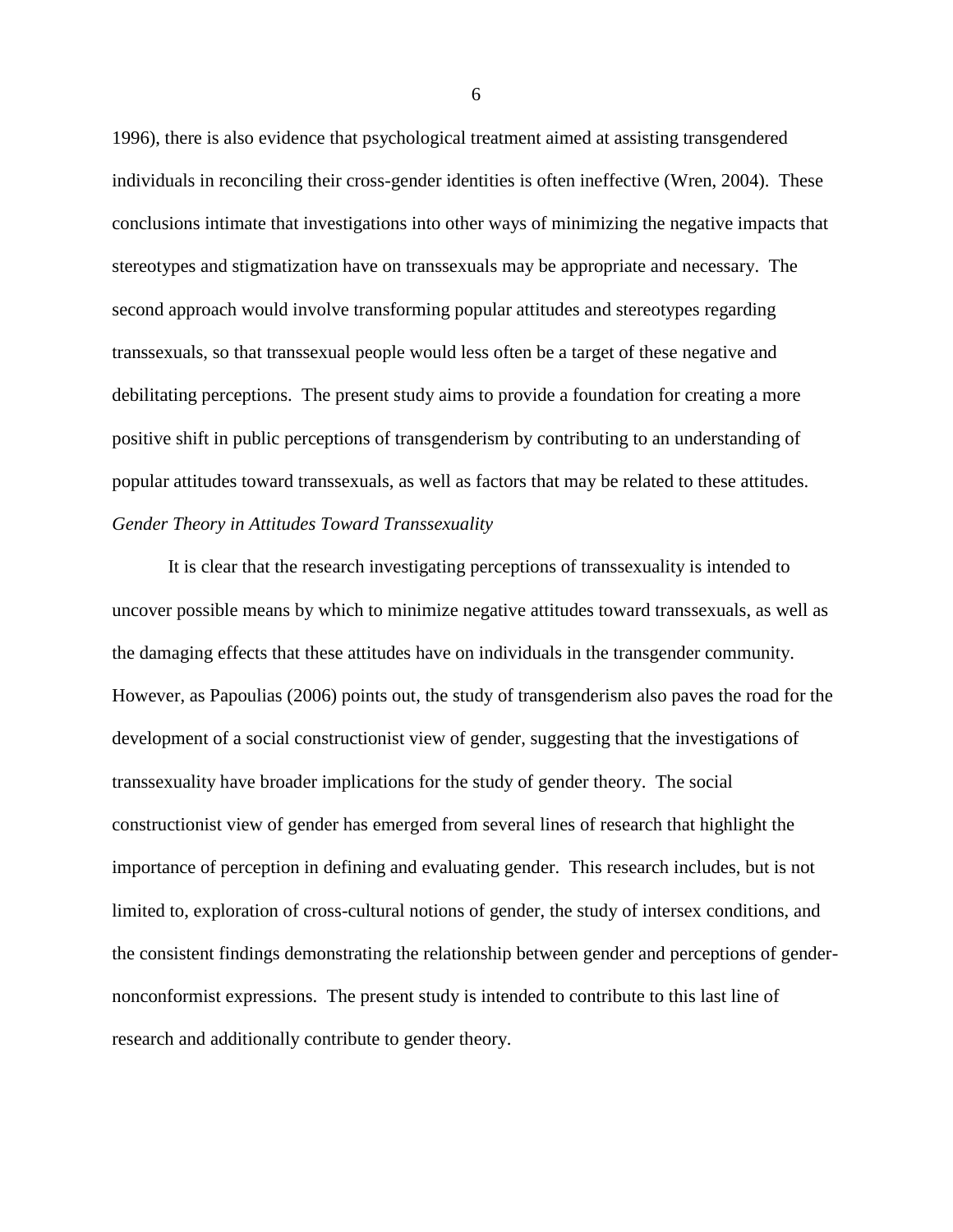Existing cross-cultural research on transgenderism stresses the notion of gender as a social construction, citing numerous examples of cultures that honor gender variant individuals. Among some Native American cultures, for instance, are the two-spirit people, men who dressed as women, assumed the role of women, and never married (Ettner, 1999). Among most tribes these people were considered sacred people, and were given elite economic and social status. In some tribes, the two-spirit people were thought to possess such wisdom that even the shaman would ask their advice. Similarly, Hawaiian tradition, which comes from a Polynesian culture, emphasizes an integration and balance of the male and female gods. In fact, the Hawaiian language does not contain female or male adjectives or articles, and even proper names are androgynous.

Some researchers use the existence of intersex conditions, congenital conditions that lead to the presence of both male and female sex characteristics, to make a case for the societal construction of gender. Anne Fausto-Sterling (1993) argues that intersexuals may constitute as many as four percent of human births, suggesting that perhaps two categories are not sufficient for defining sex. Evidence from cross-cultural studies and research on intersex conditions, not only challenges the predominant, dichotomous view of gender in Western society, but also demonstrates the influence that societal perceptions of gender can have on attitudes toward gender non-conformists.

Finally, as noted, there is a considerable body of research, to be discussed later, that emphasizes the relationship between gender and the perceptions of non-normative expressions of gender and sexuality. This research suggests that there may be aspects of the socialization process that serve to shape our understanding and evaluations of sex, gender, and sexuality, thereby advancing the social constructionist view of gender theory. The present study aims to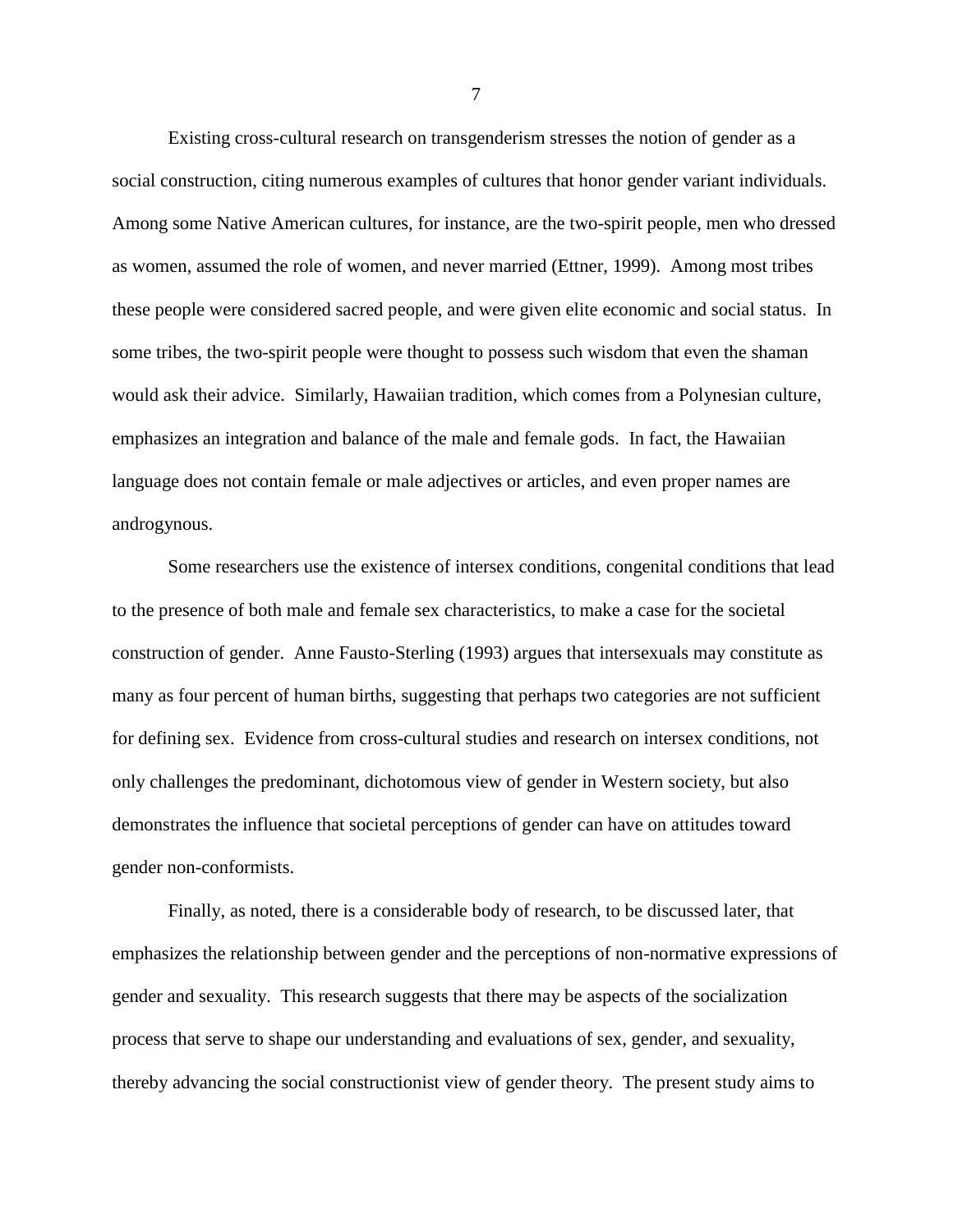test hypotheses grounded in this literature, further contributing to broader notions of gender theory.

#### <span id="page-18-0"></span>*Gender and Physical Appearance*

Gender-related variables are the key points of interest in the present study, and because appearance is often the most salient indicator of transsexuality, it follows that gender-related appearance ought to be a principal variable in the study of attitudes toward transsexuals. The importance of appearance in determining perceptions of others' personalities is already well established (e.g., Berry & McArthur, 1986; Secord, Dukes, & Bevan, 1954). More recent research conducted by Madson (2000) suggests that conclusions about an individual's sexuality are made based on that individual's physical appearance. In three related studies, Madson elicited participants' inferences about physically androgynous people. Participants in her sample rated physically androgynous people as less masculine than male targets and less feminine than female targets. Additionally, participants were more likely to indicate that the physically androgynous people were homosexual and less likely to be heterosexual than the male or female targets. Although this study does not provide information on whether or not perceptions were either positive or negative, it does offer evidence that appearance is an important characteristic related to perceptions of individuals' gender roles and sexuality.

Direct evidence suggesting that appearance is related to positive or negative perceptions of transsexuals is lacking, but there is research indicating that appearance is an important aspect in perceptions of transsexuals. For example, in a qualitative study involving interviews with seven male-to-female transsexuals and their male partners, Money and Brennan (1970) concluded that transsexuals consciously and often effectively elicit male attention when their appearance more closely resembles a female. Furthermore, the initial attraction of the males to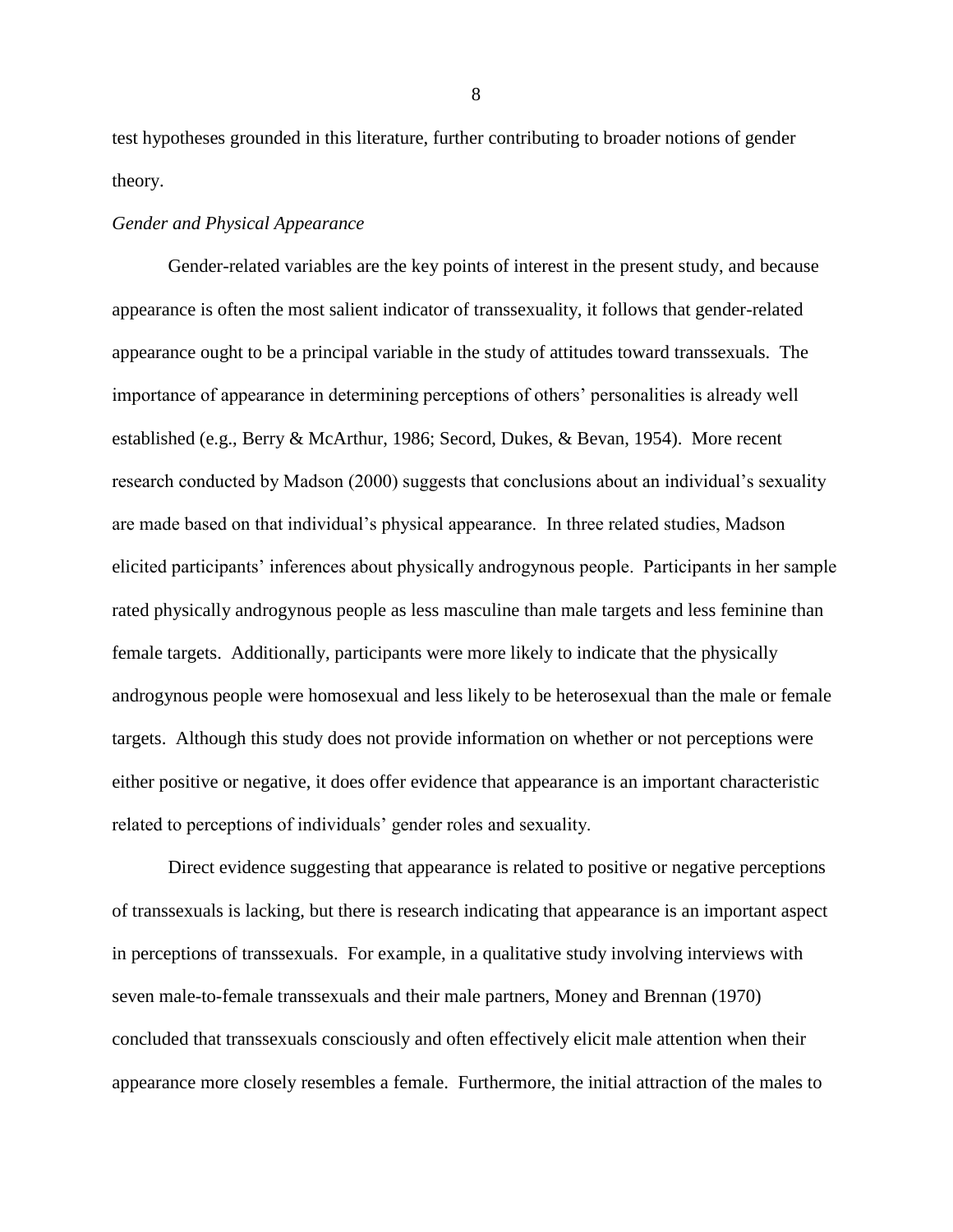their transsexual partner was based on their belief that the individual was a female. Additionally, all the males in the sample who had a partner without a constructed vagina wished their partner had a vagina, which suggests that, in part, the initial female appearance may have been sufficient to sustain the attraction. Despite the small sample-size, this study suggests, as one might intuitively expect, that the outward physical appearance of male-to-female transsexuals is probably important in eliciting desired perceptions and responses from others.

Additional research (Kockott & Fahrner, 1988) that compares the social integration of male-to-female and female-to-male transsexuals also suggests that appearance is important in others' perceptions of these individuals. In a study comparing male-to-female and female-tomale transsexuals, female-to-male transsexuals were significantly more likely to be in lasting partnerships than their male-to-female counterparts. The authors noted that differences exist within male-to-female relationships depending on the sex of their partner. In other words, rare partnerships between females and male-to-female transsexuals demonstrate longer lasting relationships than partnerships between males and male-to-female transsexuals, indicating that sex differences in partner expectations may also play a role in the differences between male-tofemale and female-to-male relationship patterns. However, the authors suggested that this finding may be to some extent explained by the greater ease with which female-to-male transsexuals were often living convincingly in the male gender role. In other words, female-tomale transsexuals are able to alter their appearance to more successfully match their desired sex than are male-to-female transsexuals. Similarly, Money and Brennan (1970) postulated that an effective alteration of appearance is thought to be associated with elicitation of desired responses from romantic interests. In both of these studies, it was concluded that appearance had a significant impact on the perceptions of the transsexuals sampled.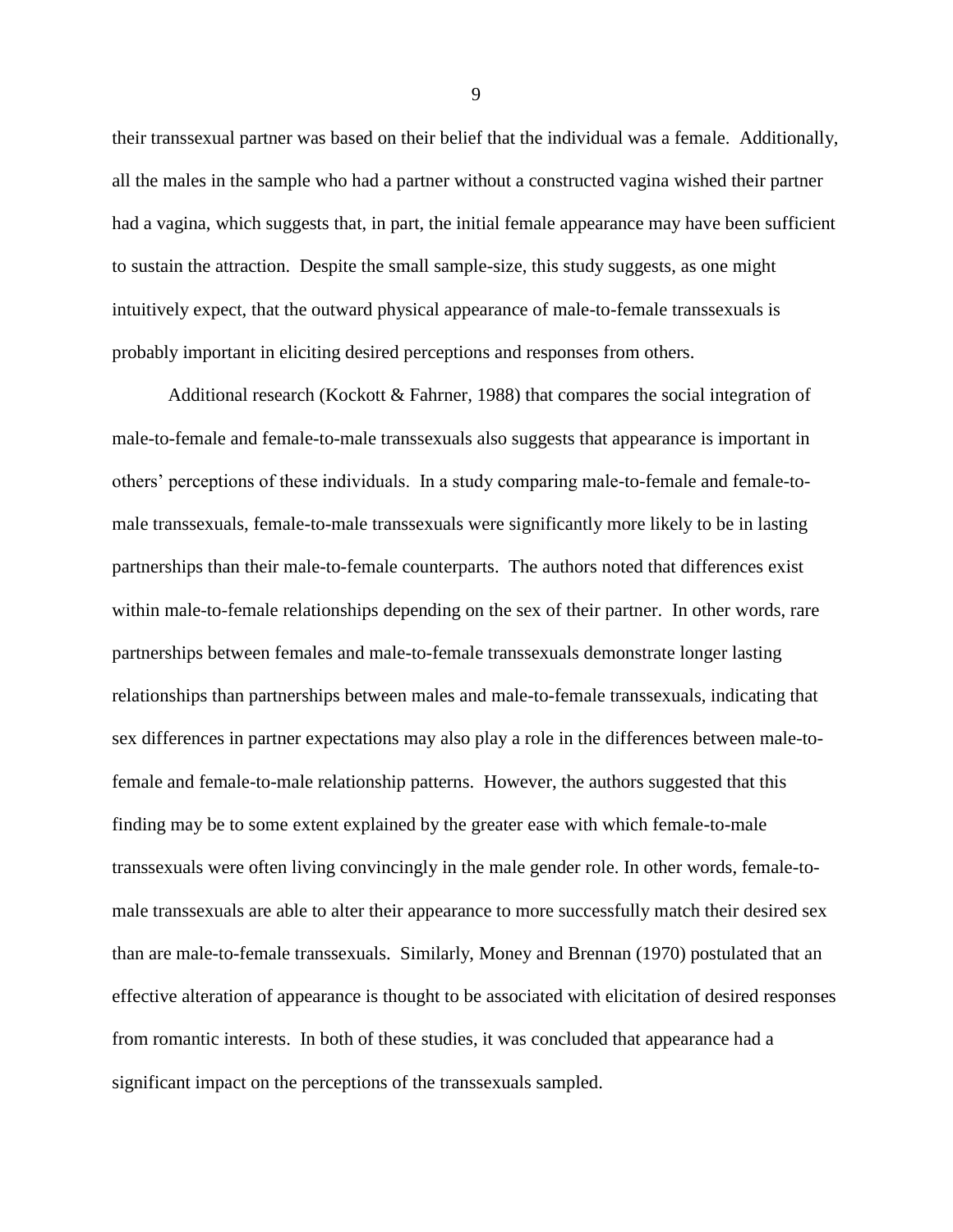Finally, in a rare study examining female-to-male transsexuals ("transmen") only, evidence emerged that female-to-male transsexuals incur advantages as a result of possessing physical qualities typically associated with masculinity (Schilt, 2006). In-depth interviews with 29 female-to-male transsexuals were conducted in order to investigate possible differences between working as a man and working as a woman. Although several interesting findings emerged, that which pertains to the present study involves the height of the participants. The results suggested that participants who were taller received more advantages in the work place than transmen who were shorter. The author concluded that being tall is "part of the cultural construction for successful, hegemonic masculinity" (Schilt, 2006, p. 484), and the participants' experience of short stature as a disadvantage is evidence of this social construction. Furthermore, it provides additional evidence for the powerful role that gender congruent appearance plays in the responses that transsexual individuals elicit from others.

The present study aims to expand upon this literature by changing the appearance of a male and female transsexual in order to explore the relationship between appearance and perceptions of these individuals. More specifically, photographic images of male and female faces were altered such that each individual either possesses facial features that look more or less like their post-operative sex. Based on the research described above, the expectation was that attitudes would be more positive when the facial features match the post-operative sex of the individual.

#### <span id="page-20-0"></span>*Gender Differences in Attitudes Toward Transsexuals*

Although there is limited available research examining perceptions of transsexuality, there is a considerable body of research examining perceptions of homosexuality. Furthermore, because homosexuality and transsexuality are both in essence a manifestation of a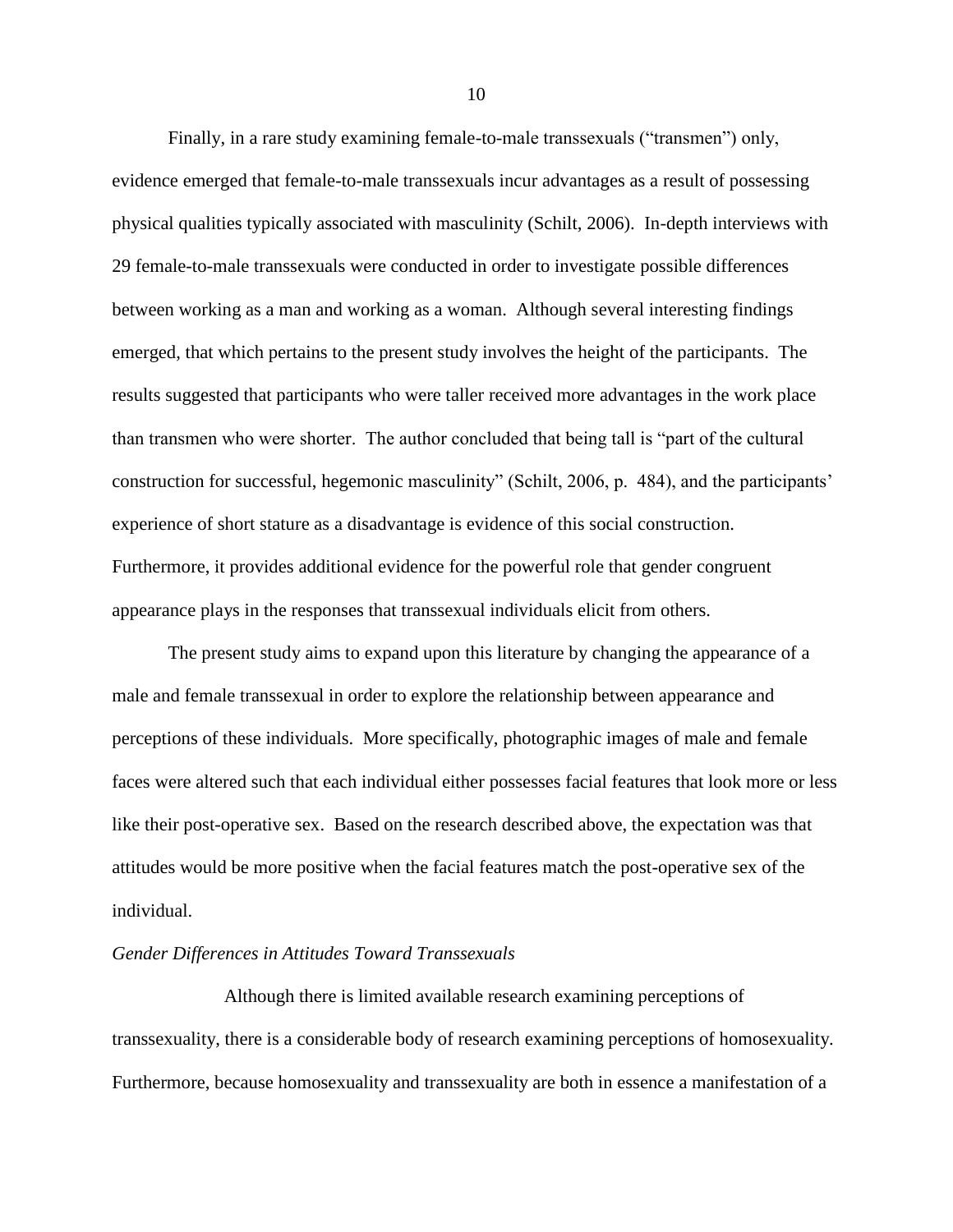violation of gender norms, results from research on homosexuality can be cautiously used to draw conclusions about expected attitudes toward transsexuality. Therefore, the ample literature supporting the relationship between gender and attitudes toward homosexuality suggests that gender may also be a factor related to perceptions of transsexuality. Additionally, this research may also be useful in making predictions about the nature of the relationship between gender and attitudes toward transsexuality.

A common conclusion that often emerges from the literature regarding perceptions of homosexuality is that men tend to have more negative views of homosexuality than women. For example, Herek (2002) concluded that, compared to heterosexual men, heterosexual women tended to demonstrate more support for the rights of gay men and lesbian women, specifically regarding employment protection, adoption rights, and employee benefits for homosexuals. There is also evidence that there may be differences in the way that the general public views lesbians compared to gay men. For example, using data derived from a 1997 national survey, Herek (2000) concluded that although heterosexuals appear to have negative attitudes toward both lesbians and gay men, gay men were viewed more negatively than lesbian women. In a later analysis of data, Herek (2002) found that in general, people have a more negative personal reaction to gay men than to lesbians.

If homosexuality is viewed as a violation of gender norms, then it might be inferred from these results that similar patterns would emerge in peoples' attitudes toward transsexuals as well. In other words, it might be expected that men would endorse more negative attitudes toward transsexuals than women. Furthermore, the results also appear to suggest that both men and women have more negative reactions to men than to women who violate gender norms,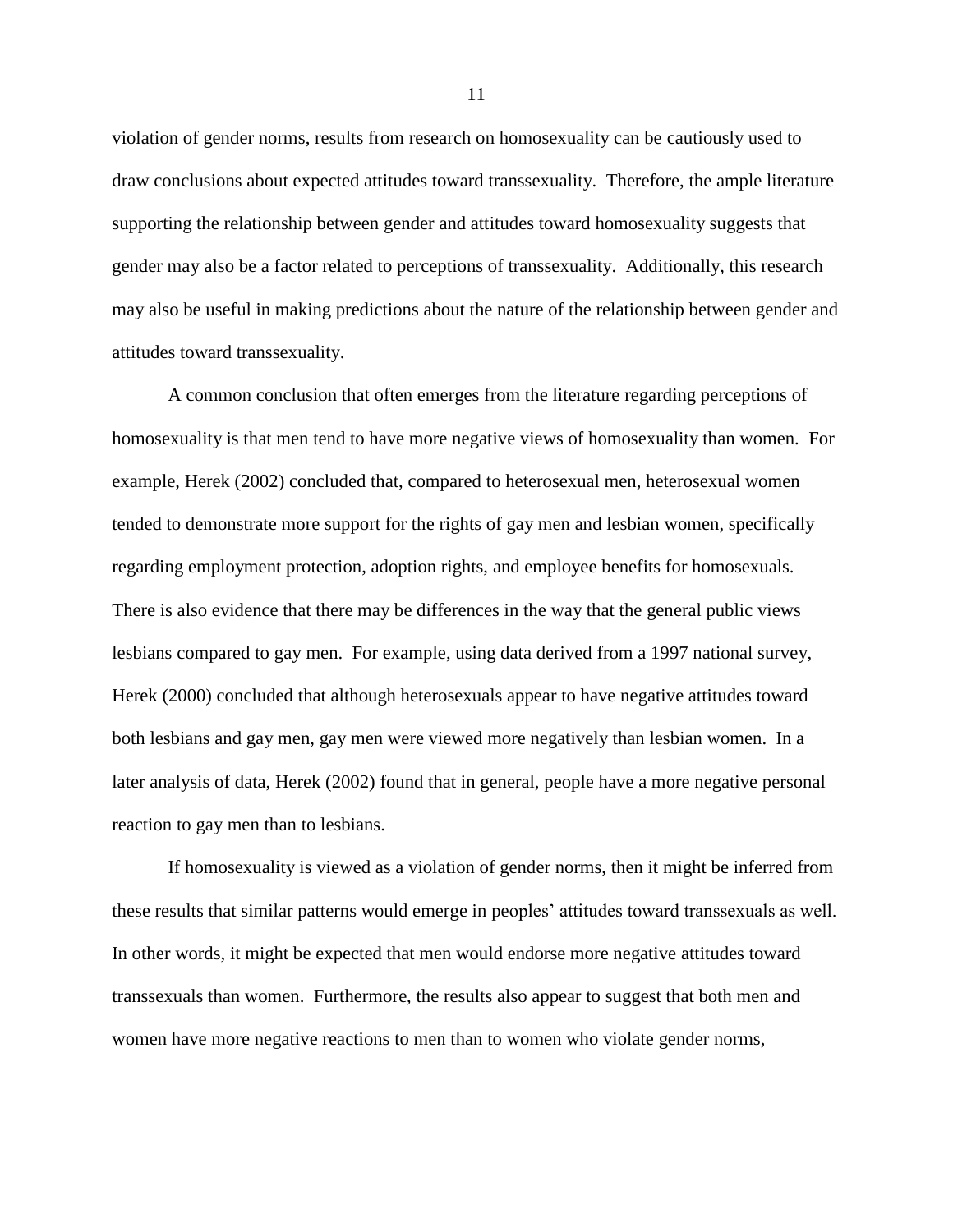indicating that men and women would be likely to rate male-to-female transsexuals more negatively than female-to-male transsexuals.

As mentioned, the research examining attitudes toward transsexuality is less substantial, and the study of the relationship between gender and perceptions of transsexuality is particularly patchy and more inconsistent than the findings associated with attitudes toward homosexuality. There is some evidence that suggests that, compared to men, women are less accepting of transsexuality. For example, in a study designed to compare the perceptions of 17 males, 17 females, and 17 transssexuals regarding their beliefs of others' attitudes toward transsexuals, Kando (1972) determined that individuals tend to project their own negative attitudes on to others. Information regarding participants' attitudes toward transsexuals was measured using seven yes/no items, including questions such as, "Should the conversion operation be available to transsexuals?" and "Should the operated transsexual be allowed to adopt a child?" Data regarding participants' personal attitudes suggested that compared to men, women were less tolerant of "feminized transsexuals" (i.e., male-to-female). The author suggested that a possible explanation for this result was related to gender differences regarding the accepted criteria for defining womanhood. In other words, compared to men, women were more likely to identify social criteria rather than biological criteria in defining womanhood, and when women cited biological criteria, they were more likely to identify ovaries, rather than the vagina as a necessary aspect of womanhood. The author concludes that these criteria make it less likely that women will grant male-to-female transsexuals with the status of "full-fledged females," and will therefore be less tolerant of these individuals as well.

Although interesting, this study has several limitations. First, this study was published over 35 years ago, and it is hard to tell what impact numerous sociocultural and political changes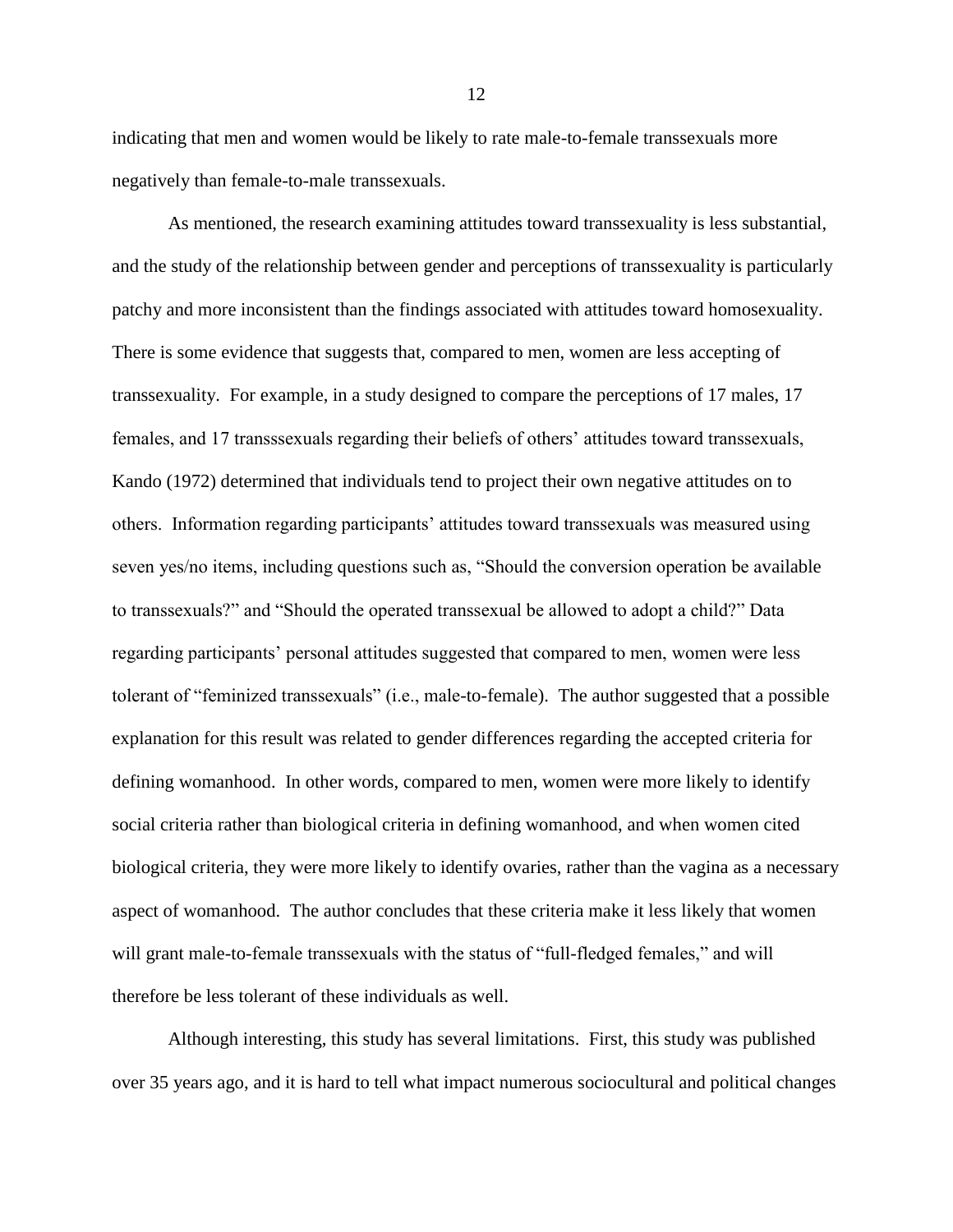would have on a similar study if it were conducted today. Second, the purpose of the study was not to solely examine participants' attitudes toward transsexuality, but rather their perception of others' attitudes toward transsexuality. Therefore, the design used was not intended to elicit the most accurate attitudes toward transsexuals. For example, the questionnaire was chosen because it had been used in a previous study, and participants were asked to guess how those earlier research participants responded to the same items. For this reason, it is likely that the validity and reliability of the measure was not particularly important, and was therefore not reported. Furthermore, the short questionnaire's use of dichotomous items likely limits the breadth of attitudes assessed. Finally, the small sample size also reduces the robustness of the results. Despite these limitations, the results suggesting that, compared to men, women held more negative perceptions of transsexuals are interesting; especially in light of the extensive research on attitudes toward homosexuality indicating that women tend to hold more positive attitudes.

More recent research on the attitudes toward transsexualism suggests that gender trends in perceptions of transsexuality are comparable to those found in the research on attitudes toward homosexuality. In Sweden, Landén and Innala (2000) conducted a general inventory of the views on sex reassignment and attitudes toward transsexuals in which attitudes were compared based on gender, age, and etiological explanations of transsexualism. The questionnaire was comprised of fifteen dichotomous items with an option to refrain from asserting an opinion. Example items included "Who should bear the expenses for sex change?" and "Are you of the opinion that persons who have undergone a sex change should have the right to adopt and raise children on equal terms with other single people?" Participants included 668 respondents from a sample of 992 individuals randomly selected from the National Registration. Results suggested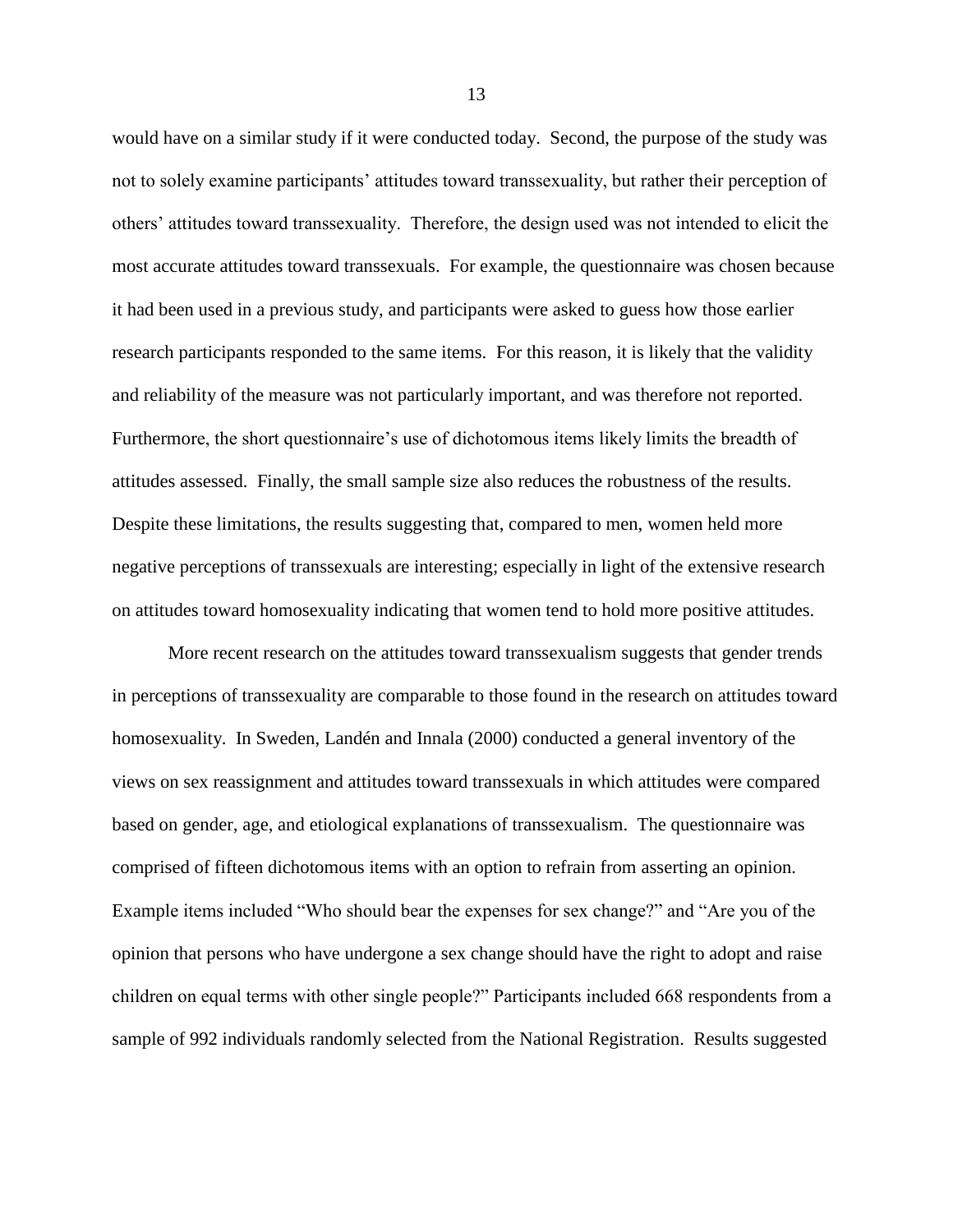that compared to women, men held more restrictive views on sex-reassignment, on transsexual marriage, and on potential personal relations with a transsexual person.

A similar survey study was conducted at a university in Poland (Antoszewski et al., 2007). Three hundred college students were polled in order to determine level of understanding of transsexualism, perceptions of the etiology of transsexualism, attitudes toward transsexualism, and the rights that should be granted to transsexuals. Approximately 13 questions of the 30-item questionnaire were designed to elicit etiological understanding of and attitudes toward transsexualism. These items were similar to those used in Landén and Innala and included items such as, "Has transsexualism an environmental basis?" and "Should transsexuals have the right to work with children in kindergarten or school?" Although respondents were provided response options on a Likert-type scale, the authors dichotomized these responses in the presentation of results. Results pertaining to gender differences indicated that females were more likely than men to express acceptance and understanding of transsexual people and their needs.

It is difficult to know what drives the apparent inconsistencies between the results presented by Kando (1972) and the two survey studies (Antoszewski et al., 2007; Landén & Innala, 2000) described above. Although the substantial differences in methodology and design may play a role, cultural differences in the populations sampled and the time lag between these studies may also be contributing factors. One might speculate that changes in society and particularly in the status of women may contribute to the observed differences. Many women have increasingly held the belief that societal norms have served to limit opportunities for women compared to men. This changing trend in the mindset of many women has led them to assume the role of activist and too often identify with other marginalized groups who are also speaking out against discrimination. Presumably increasing identification with groups such as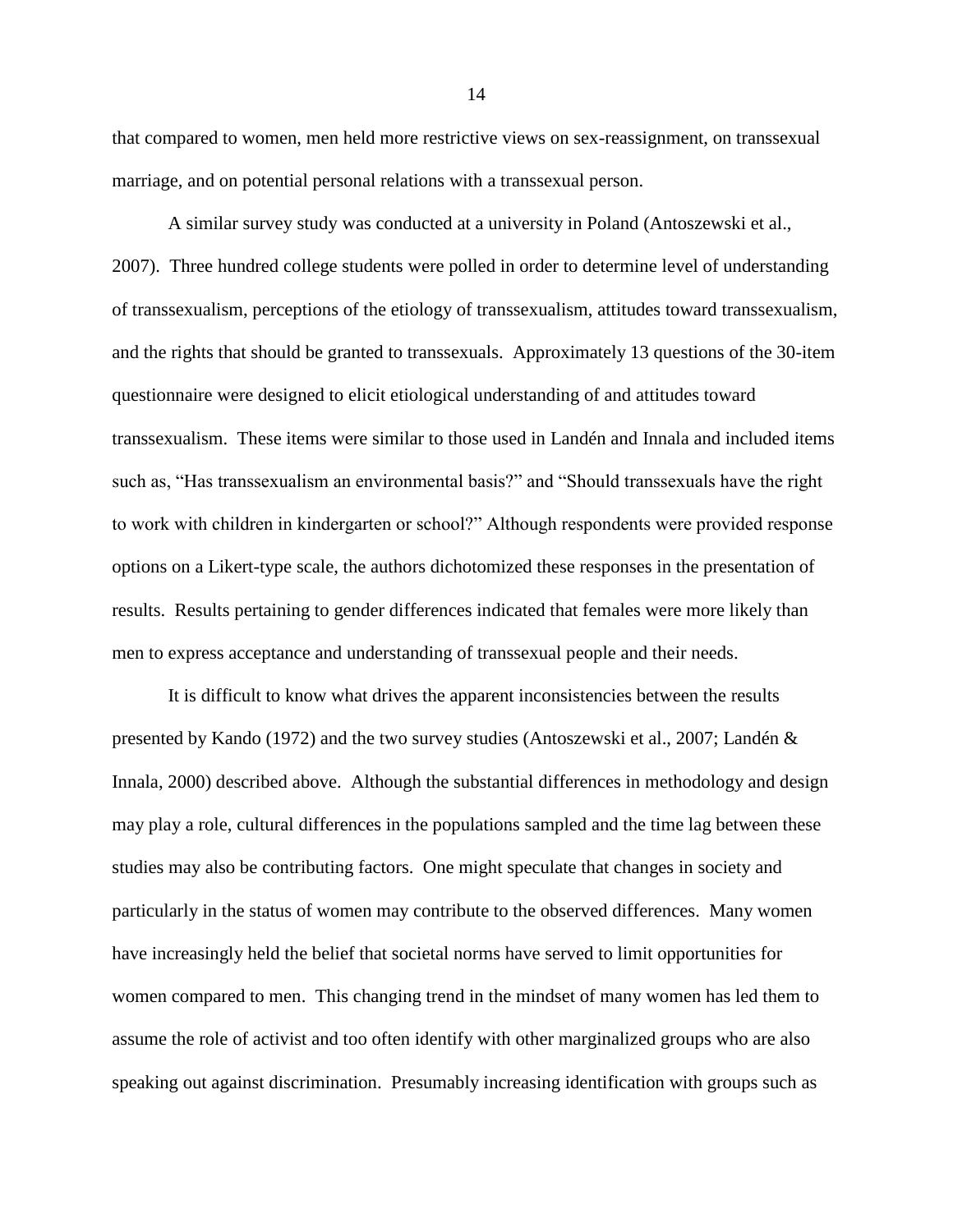homosexuals and transsexuals will lead to greater acceptance and tolerance as well. Therefore, although Kando's (1972) findings and argument are interesting, it was expected that the results of the present study would yield conclusions more similar to the recent research in this area. More specifically, based on the research on perceptions of homosexuality and the more recent research on attitudes toward transsexuality, it was expected that in this sample, women would demonstrate more positive attitudes towards transsexuals compared to men.

As indicated in the research described above, the role of gender has been examined in studies of both attitudes toward homosexuality and attitudes toward transsexuality. However, only research on perceptions of homosexuality has expressly investigated the interaction between the gender of the rater and the gender of the individual being rated. Herek (2002) noted that heterosexual men tend to have more negative attitudes toward gay men than toward lesbians, whereas heterosexual women tend to have more negative attitudes toward lesbian women than toward gay men. Herek (2002) offered a conceptual explanation for this sex-related result, which is embedded in the idea that the stigmatization of homosexuality results in individuals' desire to distance themselves from a gay or lesbian label. He also suggested that efforts to minimize identification with a homosexual label are likely to result in more negative attitudes toward the specific group from which an individual is trying to distance him or herself (i.e., homosexuals of the same sex). This rationale might suggest that men would be more likely to want to distance themselves from a man seeking to become a woman. In addition, research suggests that sexual orientation is an important aspect of men's sense of masculine identity (Kilmartin, 2007; McCreary, 1994; Messner, 2004), suggesting that men may be particularly invested in distancing themselves from gender nonconforming males via negative attitudes. However, this is counter to the argument presented by Kando (1972) who maintained that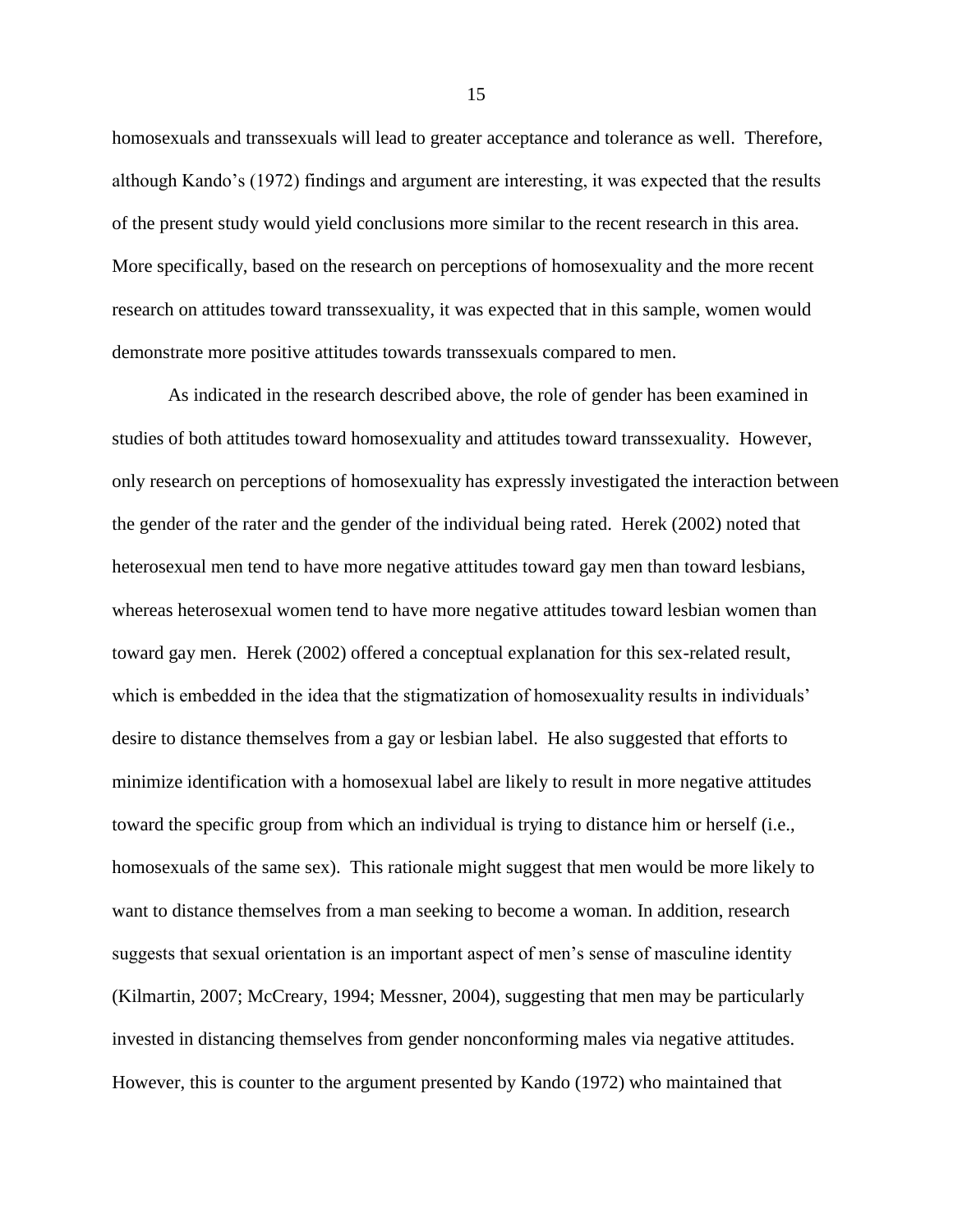women, rather than men, would be more likely to want to distance themselves from a male-tofemale transsexual. The question remains whether heterosexual men and women would want to distance themselves from an individual rejecting their same biological sex or from an individual seeking to become the sex with which they identify. In other words, the available research does not elucidate whether women would want to distance themselves from a biological male seeking to become a female or a biological female who rejected a feminine identity to become a male. A similar question remains for heterosexual men, as well. Although a clear prediction regarding the effect of the interaction of participant gender and type of transsexual on attitudes toward transsexuality was deemed premature, findings from studies of perceptions of homosexuality suggested that an interaction may occur, making this an important area of exploratory investigation.

A possible solution to reducing the ambiguity regarding the interaction between gender of the participant and the gender of the transsexual involves additional exploration of gender related variables. In other words, operating under a social constructionist understanding of gender, it can be argued that gender is defined differently for different people. As Kando (1972) pointed out, men and women may identify different characteristics that distinguish between a man and a woman. Similarly, definitions of a man and a woman differ among various individuals. There are several measures aimed at identifying individuals' understanding of gender. The present study aimed to identify participants' beliefs, attitudes, and stereotypes related to gender by obtaining information regarding participants' personal gender identification, general gender role beliefs, attitudes toward homosexuality, and broad beliefs associated with genderism and transphobia.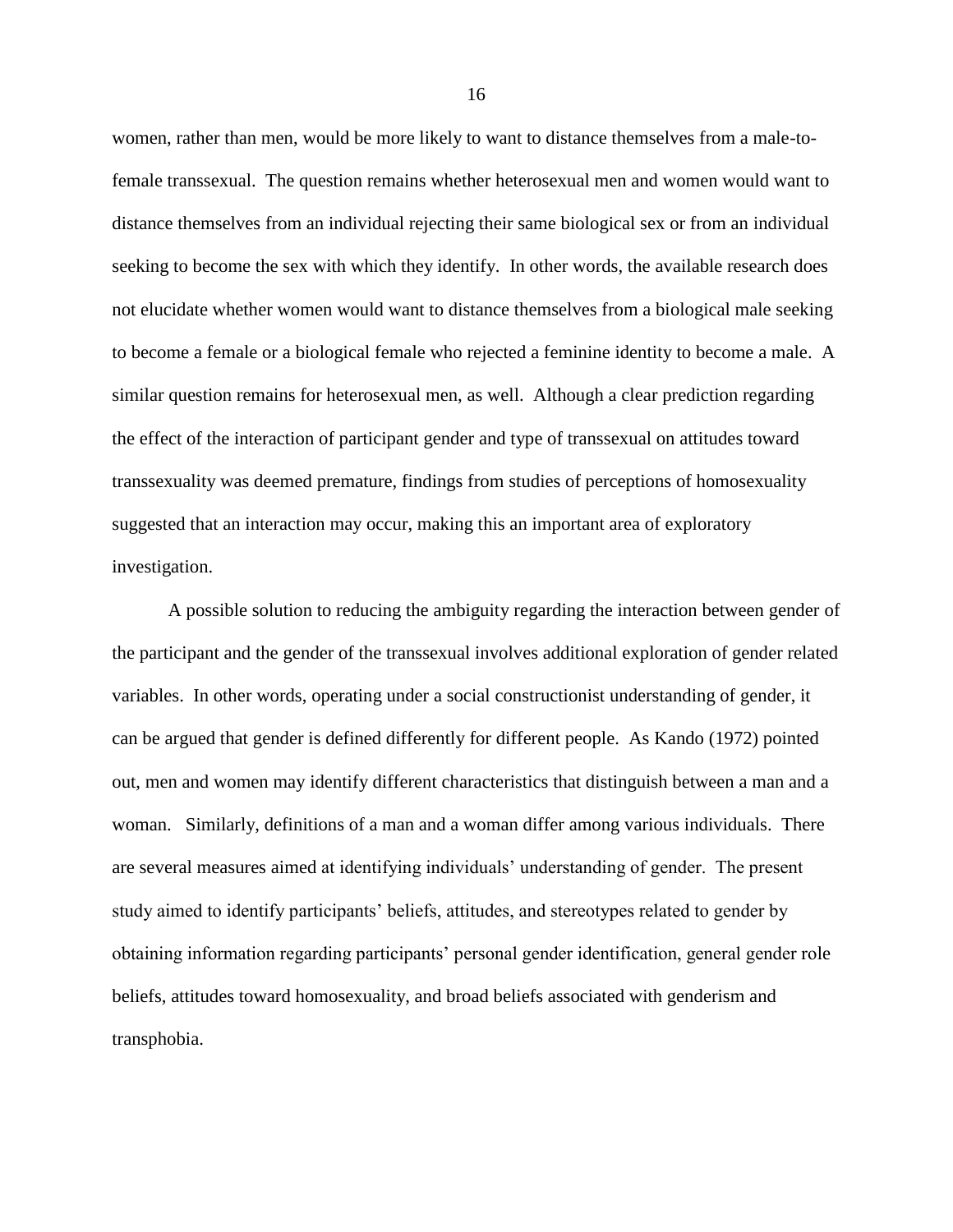In the present study, including general measures of transphobia and attitudes toward homosexuality as moderating variables is conceptually intuitive. As alluded to above, researchers in the field consistently argue that negative attitudes toward homosexuality may be a reflection of negative perceptions of gender norm violations, in general. In addition, previous research (Hill & Willoughby, 2005) suggests that attitudes toward transsexuality and homosexuality are related. Therefore, it seems that the potential moderating effect of general attitudes toward transsexuality and homosexuality is a worthy consideration when examining perceptions of a specific transsexual.

The importance of gender-role beliefs and gender-role self-concept in predicting attitudes toward gender deviant behavior are alluded to in a meta-analysis and follow-up study conducted by Whitley (2001) who examined the relationship between perceptions of homosexuality and gender-role self-concept and gender-role beliefs. Whitley distinguishes between gender-role beliefs, which represent individuals' ideal notions of proper roles and behavioral norms for men and women in society, and gender-role self-concepts that denote people's views of themselves in terms of gender-stereotypic personality traits. According to his analysis, compared to genderrole self-concept, gender-role beliefs were stronger predictors of attitudes toward homosexuality, demonstrating correlations across a variety of measures. Although gender-role self-concept did not appear to be reliably related to perceptions of homosexuality, a component of gender-role self-concept, masculinity/instrumentality, as measured by the Personal Attributes Questionnaire (PAQ) demonstrated a statistically significant effect size for the relationship between masculinity/instrumentality and attitudes toward homosexuality. However, the author noted that the femininity/expressiveness factor in the PAQ did not yield similarly significant effect sizes, and the effect size revealed in the correlations between masculinity/instrumentality and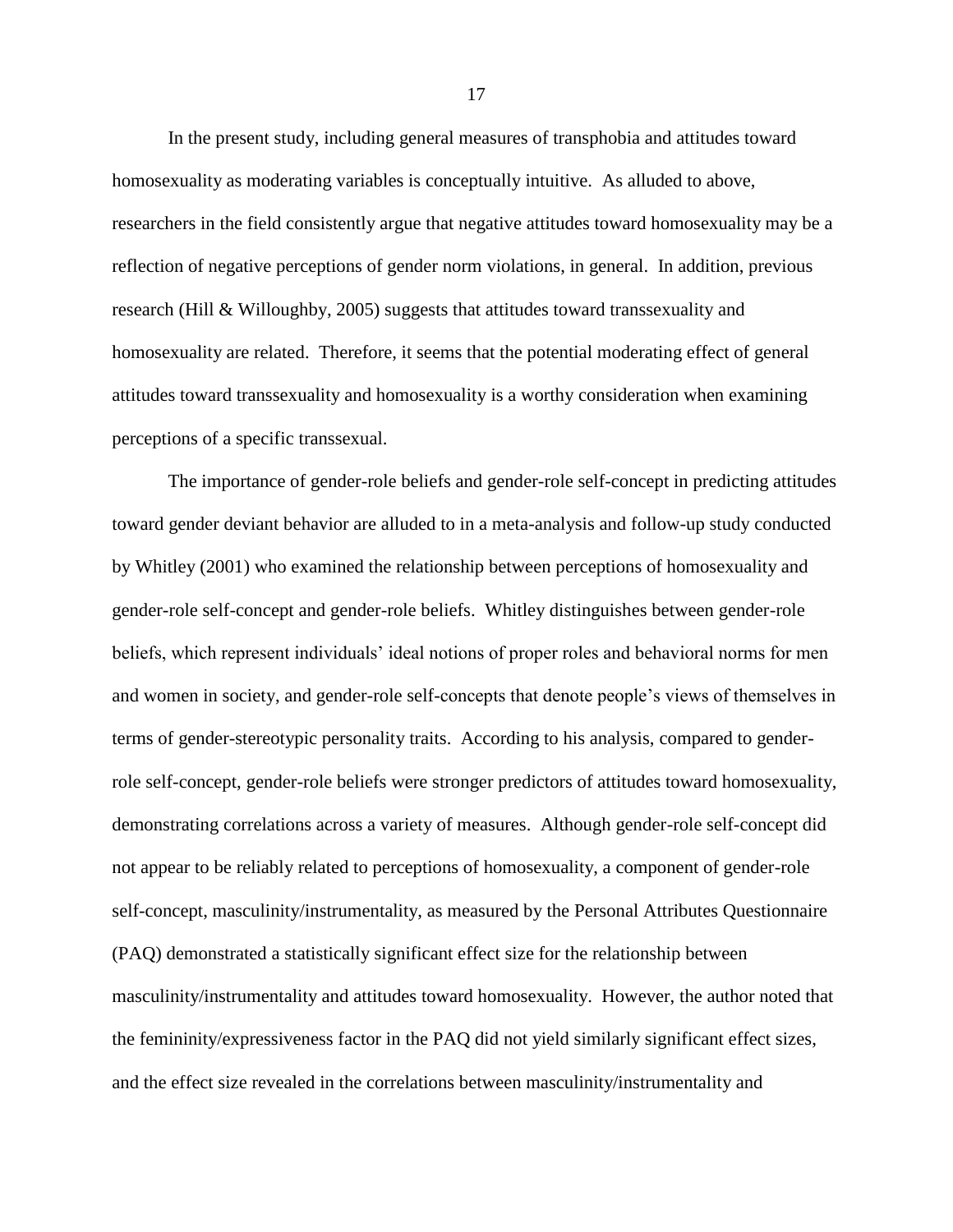perceptions of homosexuality was not large enough to be practically applicable. In the same paper, Whitley noted that although hypergender ideologies did not appear to be consistently related to attitudes toward homosexuality, such strict gender role beliefs were significantly correlated with anti-gay behavior. Although indeterminate, the results of this study highlight the potential importance of gender-role beliefs and personal gender identifications in clarifying how gender is related to attitudes toward homosexuality as well as perceptions of transsexuality. *Summary of Study*

<span id="page-28-0"></span>The proposed study aimed to expand upon the literature that highlights the importance of gender variables in predicting attitudes toward homosexuality and transgenderism by investigating how these factors were associated specifically with attitudes toward transsexuality. Gender of the participant, as well as sex and gender-related appearance of the transsexual were expected to be predictors of college students' perceptions of a transsexual vignette character. In addition, transphobia, attitudes toward homosexuality, gender-role beliefs, and gender-role selfconcept were proposed as moderating variables. The methodology involved the use of vignettes and photographs designed to elicit attitudinal ratings toward a transsexual vignette character, as well as previously validated measures of the stated moderating variables including the Genderism and Transphobia Scale (GTS) (Hill & Willoughby, 2005), the Kite Homosexuality Attitude Scale (Kite & Deaux, 1986), the Hypergender Ideology Scale (HGIS) (Hamburger, Hogben, McGowan, & Dawson, 1996), and the Personal Attributes Questionnaire (PAQ) (Spence, Helmreich, & Stapp, 1974). The attitudinal ratings of the transsexual person were derived from questions similar to those used in comparable research (Moulton & Adams-Price, 1997) and assessed perceived attractiveness, general perception, and emotional health of the transsexual character. The two vignettes described either a male-to-female or female-to-male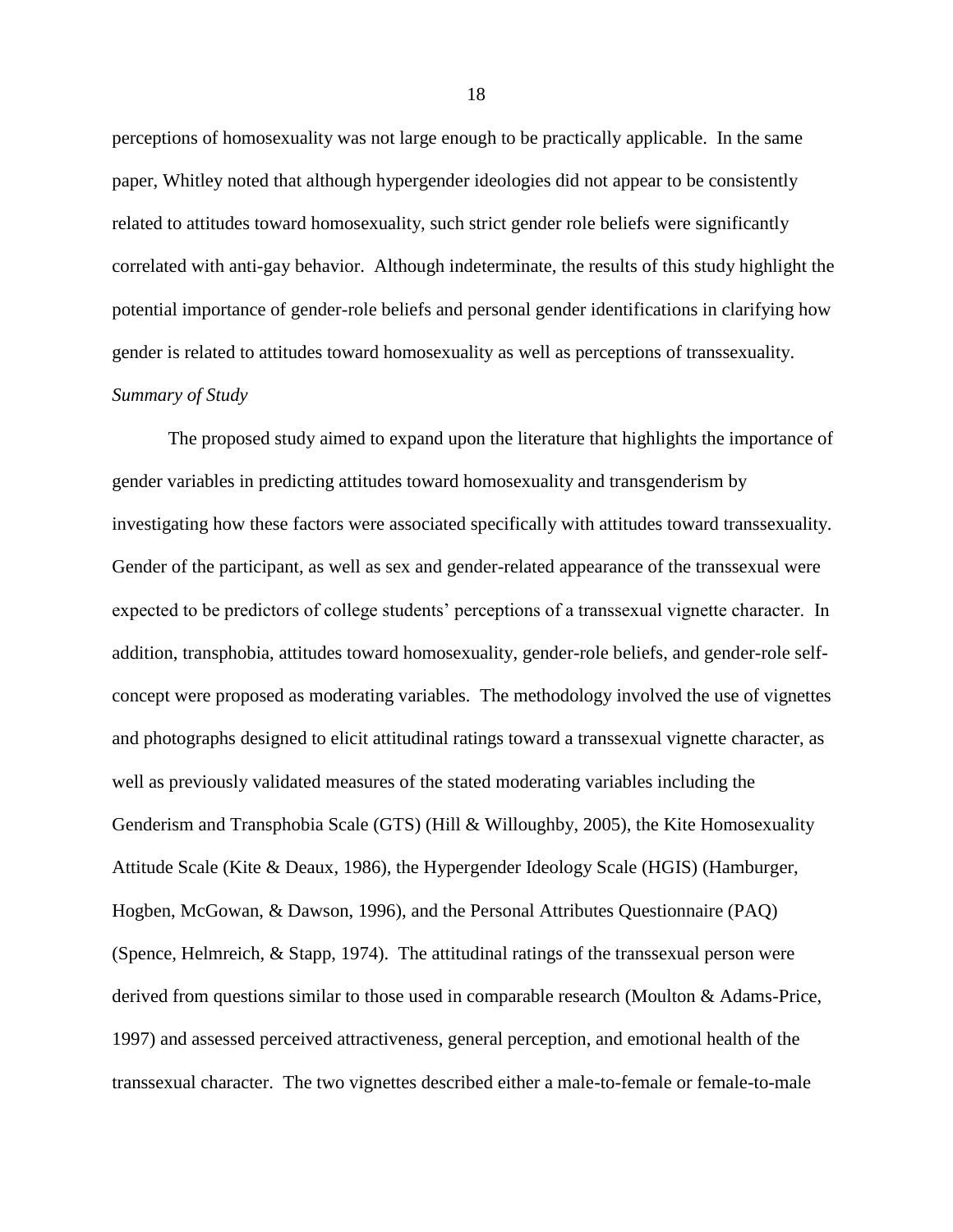transsexual who recently underwent sex-reassignment surgery. The picture paired with each vignette depicted an individual who possessed facial characteristics that were either stereotypically consistent or inconsistent with the transsexual's post-operative sex.

The use of vignettes and self-report questionnaires has limitations in eliciting "real-life" reactions. However, the successful use of vignette approaches in research on attitudes about sensitive social phenomena (Schoenberg & Ravdal, 2000), and evidence suggesting that vignettes are capable of shedding light on behavior as it may occur in natural settings (Atkinson & Hammersley, 1994), indicate that vignettes were an appropriate method in the present study. Static facial photographs have also been successfully used to elicit attitudes of observers (e.g., Berry, 1991), and, as noted later, a pilot study was conducted in order to establish the validity of the photographs that were used. Similarly, despite their limitations, self-report measures are an easily controlled method for obtaining information about individuals' thoughts, beliefs, feelings, and behaviors. Furthermore, in an effort to reduce the effects of participants' attempts to respond in socially desirable ways, the Marlowe-Crowne Social Desirability Scale (Crowne & Marlowe, 1960) was used.

The present study used a college undergraduate student sample. Although ideally participants would be recruited from a random sample of United States citizens, including a wide range of ages and levels of education, a college student sample is convenient and often used in this line of research, making the use of such a sample necessary for drawing more accurate comparisons with the existing literature. It was expected that the final sample population would be predominantly Caucasian and heterosexual. Due to the emphasis on gender in this study, efforts were made to recruit roughly equal numbers of males and females. Although it would have been interesting to compare attitudes of heterosexual students and homosexual students, the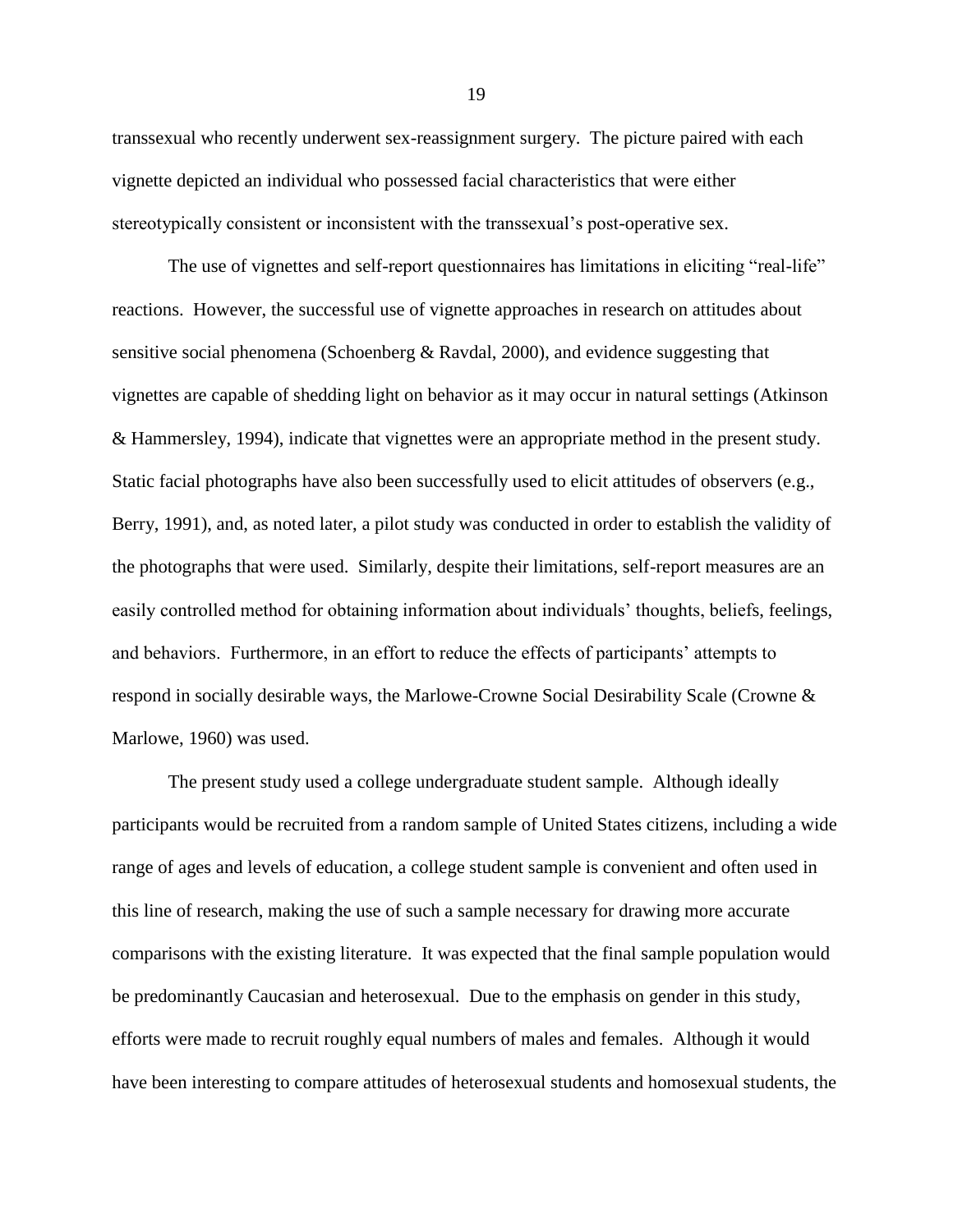sample did not consist of enough homosexual students to make meaningful comparisons. Therefore only the data of heterosexual students were used.

The resulting study was designed to predict college students' perceptions of transsexuals from various gender-related predictor variables including gender of the rater, sex of the transsexual, and the gender-congruent facial features of the transsexual. In addition, gender-role ideologies, gender-role self-concepts, and general attitudes toward homosexuality and transgenderism were assessed to determine whether these variables moderate the relationship between these dependent and independent variables. Based on the literature described above several hypotheses emerged.

- 1. Participants will rate the transsexual person more negatively when his/her facial features are incongruent with the individual's post-operative sex.
- 2. There will be an interaction between gender of the participant and the postoperative gender of the transsexual.
- 3. Overall, both men and women will rate the male-to-female transsexual more negatively than the female-to-male transsexual.
- 4. Overall, men will demonstrate less favorable attitudes toward transsexuals compared to women.
- 5. Negative attitudes toward homosexuals, high levels of transphobia, traditional gender-role beliefs, and strict adherence to traditional gender role identifications will be associated with more negative attitudes toward the transsexual depicted in the vignette.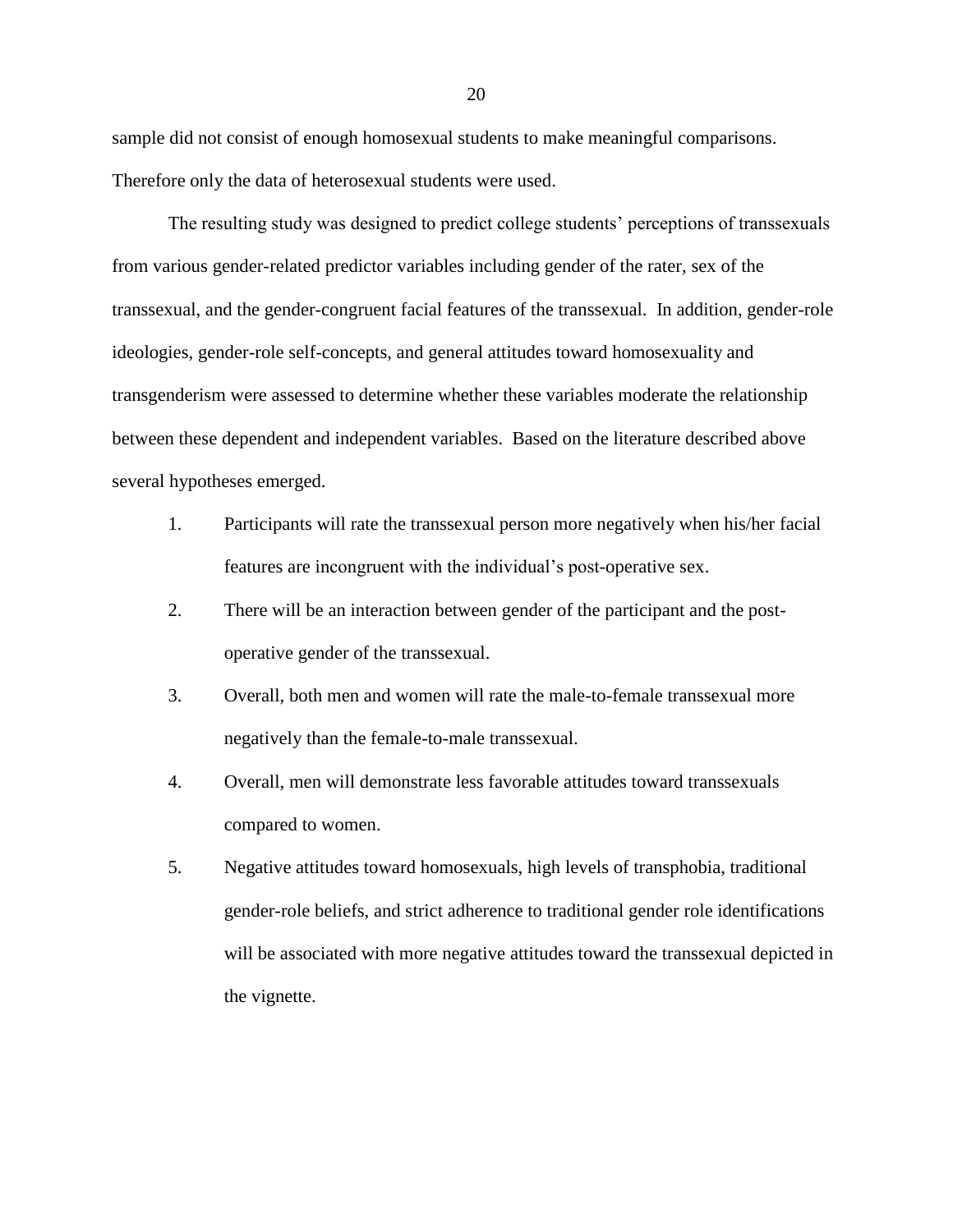### METHOD

### <span id="page-31-1"></span><span id="page-31-0"></span>*Design*

This study used a 2 x 2 x 2 between-subject factorial design. Sex of the participant, biological sex of the transsexual vignette character, and appearance of the transsexual vignette character (masculine or feminine) served as predictors of participants' attitude ratings toward the transsexual vignette character. Expected moderating variables included participants' general attitudes toward transgenderism, attitudes toward homosexuality, gender role beliefs, and personal gender role identifications. These variables were measured using the Genderism and Transphobia Scale, the Kite Homosexuality Attitude Scale, the Hypergender Ideology Scale, and the Personal Attributes Questionnaire, respectively.

*Power analysis*. No data documenting the specific relationship between attitudes toward transsexuality, gender, and appearance have been established at this time. Despite a lack of relevant research that suggests an appropriate effect size, it is generally accepted that a medium effect size is an appropriate target. Consistent with suggestions for determining sample size in a 2 x 2 x 2 between-subject factorial design, a sample of approximately 30 participants per condition, or a total of 240 participants, was proposed to obtain a medium effect size with an alpha level of 0.05 (Cohen, 1992).

*Participants*. Participants included 284 Indiana State University undergraduate students recruited from a variety of psychology courses. Of all the participants, 255 self-identified as heterosexual and were therefore selected to be included in the analyses. The data of 4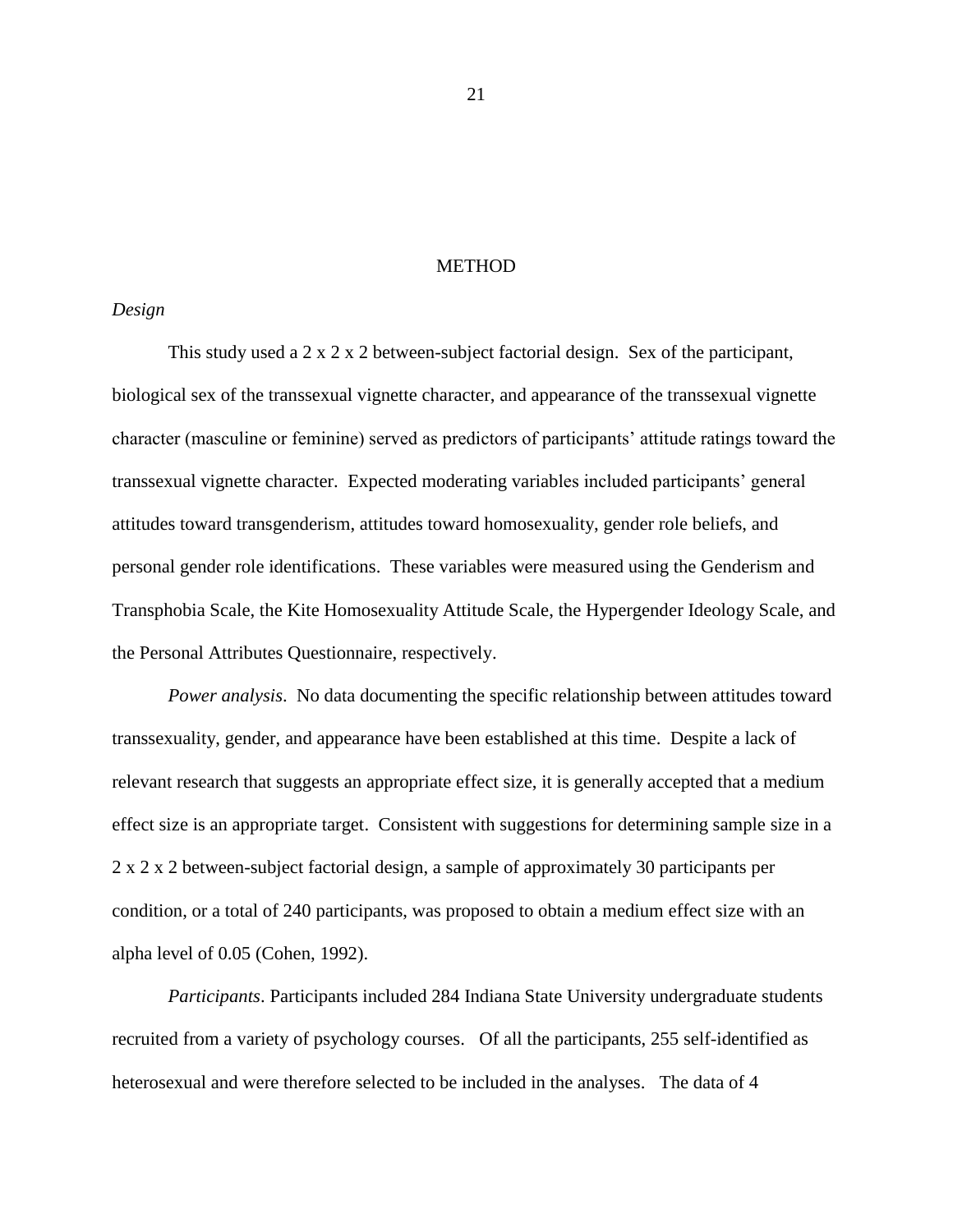participants were not included due to incorrect use of the Likert scales or missing information on multiple measures. The final sample used for the primary analyses was comprised of 131 (52.2%) men and 120 (47.8%) women. Six people did not respond to the question about age. The mean age of the sample who did respond was  $20.27$  years  $(SD = 3.91)$ , ranging from 18 to 56 years of age. Of those who responded to the question about ethnicity, the majority identified as either "White/Caucasian" (78.5%), or "Black/African American" (15.1%). The remaining respondents identified as follows: "Hispanic/Latino (a)," (1.2%); "Indian Asian/Asian American," (0.8%); "Native American/American," (0.8%); and "Other," (3.6%). In addition, 112 (44.6%) of the students identified their year in school as "First-year," 76 (30.3%) identified as "Sophomore," 36 (14.3%) as "Junior," and 27 (10.8%) as "Senior". All students were provided with a description of the study before deciding whether or not to participate, and students received extra credit for their participation.

The data of six participants was excluded from the secondary analyses due to failure to properly complete multiple items on at least one scale. See Appendix A for the demographic information regarding this sample.

*Vignettes and Stimuli.* The stimuli included two vignettes describing a transsexual individual and four different photographic images of human faces. The vignettes were identical except that one described a biological male living as a female and the other described a biological female living as a male. The names given to the vignette characters (i.e., "Brian" and "Karen") were selected based on research that suggests that these opposite-sex stimulus names receive similar ratings on attractiveness and competence (Kasof, 1993). The photographs depicted an individual with facial features that were stereotypically characteristic of either a man or a woman. The photographs were created from two original images (obtained online from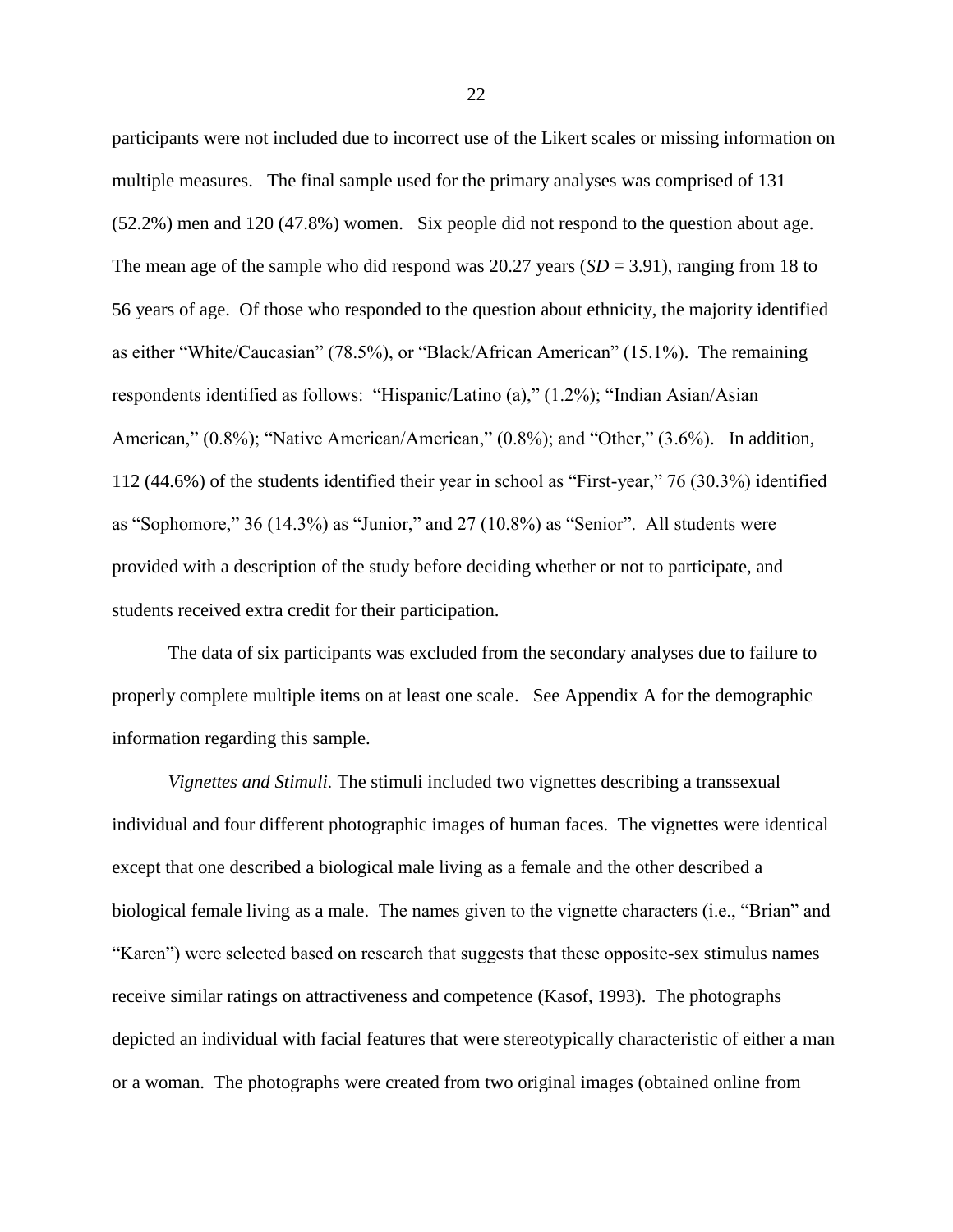PICS images database at Stirling University [http://pics.psych.stir.ac.uk/cgi-

bin/PICS/New/pics.cgi?filename=shop-gklYag]) that were digitally altered using the computer program Photo Shop to generate two modified images. The vignettes that described a biological female, living as a male, were paired with one of two images of a male. One of the photographs depicted a male with stereotypically masculine features (congruent features), and the other portrayed the same male image that was digitally altered to resemble feminine facial features (incongruent features). The vignettes that described a biological male, living as a female, were paired with one of two photographs of a female. One photograph depicted a female that possessed facial features commonly associated with femininity (congruent features), and the other was a digitally altered image of the same female made to portray more stereotypically masculine facial features (incongruent features).

The vignettes and photographs were presented to the participants in one of four combinations, such that each vignette was paired with a photograph that depicts an individual with facial features that were either congruent or incongruent with that individual's desired sex. Following the vignette and photograph, participants received several Likert-type questions derived from those used in comparable research (Moulton & Adams-Price, 1997) that assessed attitudes toward a homosexual vignette character. The selected questions were designed to assess perceived attractiveness, likeability, and emotional health of the transsexual character. See Appendices B, C, and D for examples of the vignettes, photographs, and Attitudes Towards Transsexual Character Questionnaire, respectively.

*Pilot Study*. A pilot study was conducted to ensure that the altered photographs depicted facial features that demonstrate the intended feminine or masculine appearance. Five photographs of women and five photographs of men were altered to appear more masculine and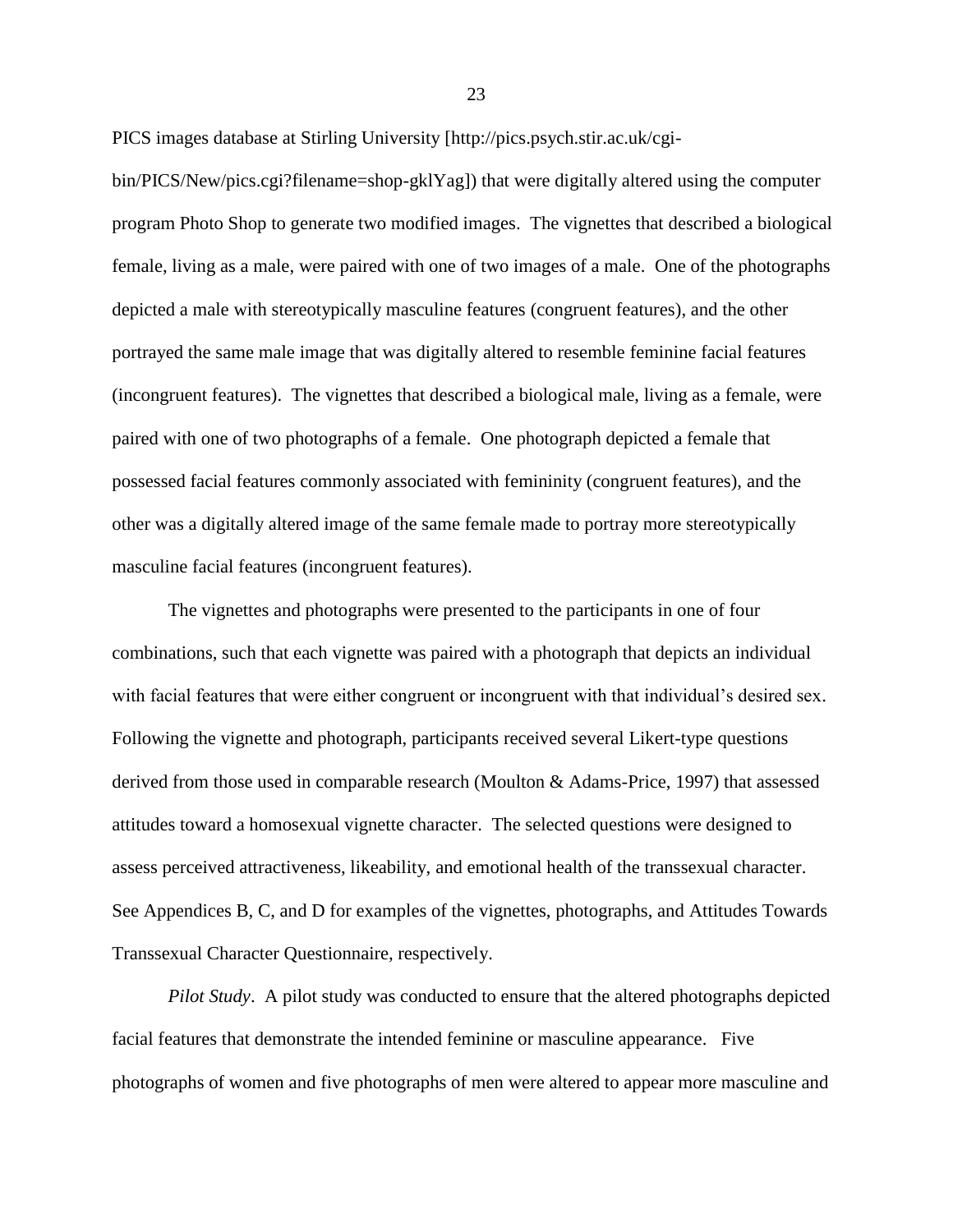feminine, respectively. Twenty-two Indiana State University undergraduate students rated the resulting 20 images on masculinity, femininity, attractiveness, and mood using a 6-point, Likerttype scale. Paired t-tests were conducted to examine mean differences on each of these dimensions for the original and altered image pairs. The pair of males and the pair of females that demonstrated the most robust significant differences on ratings of masculinity (male images:  $t(21) = 9.200, p < .001$ ; female images:  $t(19) = -5.458, p < .001$ ), and femininity (male images:  $t(19) = -11.000, p < .001$ ; female images:  $t(21) = 5.257, p < .001$ ) were selected.

### <span id="page-34-0"></span>*Moderating Variables Questionnaires*

*Genderism and Transphobia Scale (GTS)*. The Genderism and Transphobia Scale (Hill & Willoughby, 2005) is a 32-item scale designed to measure discrimination and prejudice toward gender non-conformists. The items were generated from the literature on negative attitudes toward transgendered individuals and the discrimination faced by transgendered people on a dayto-day basis. The measure is divided into two factors: Transphobia/Genderism (general attitudes toward gender non-conformists) and Gender-Bashing (more violent attitudes toward gender nonconformists). Participants rate each item on a Likert-type scale from 1 (*Strongly Agree*) to 7 (*Strongly Disagree*). "Men who shave their legs are weird," is an example of an item captured under the Transphobia/Genderism factor, and "I have beat up men who act like sissies," is an example of an item in the Gender-Bashing factor. Possible total scores range from 32 to 224, with higher scores indicative of more negative attitudes toward gender non-conformists.

The Genderism and Transphobia Scale was developed in a series of three studies (Hill  $\&$ Willoughby, 2005) that used both college undergraduate and graduate students as well as parents recruited from a community sample. The authors reported overall alpha coefficients between .88 and .96 for the three studies. Regarding discriminant validity, the GTS total scores correlated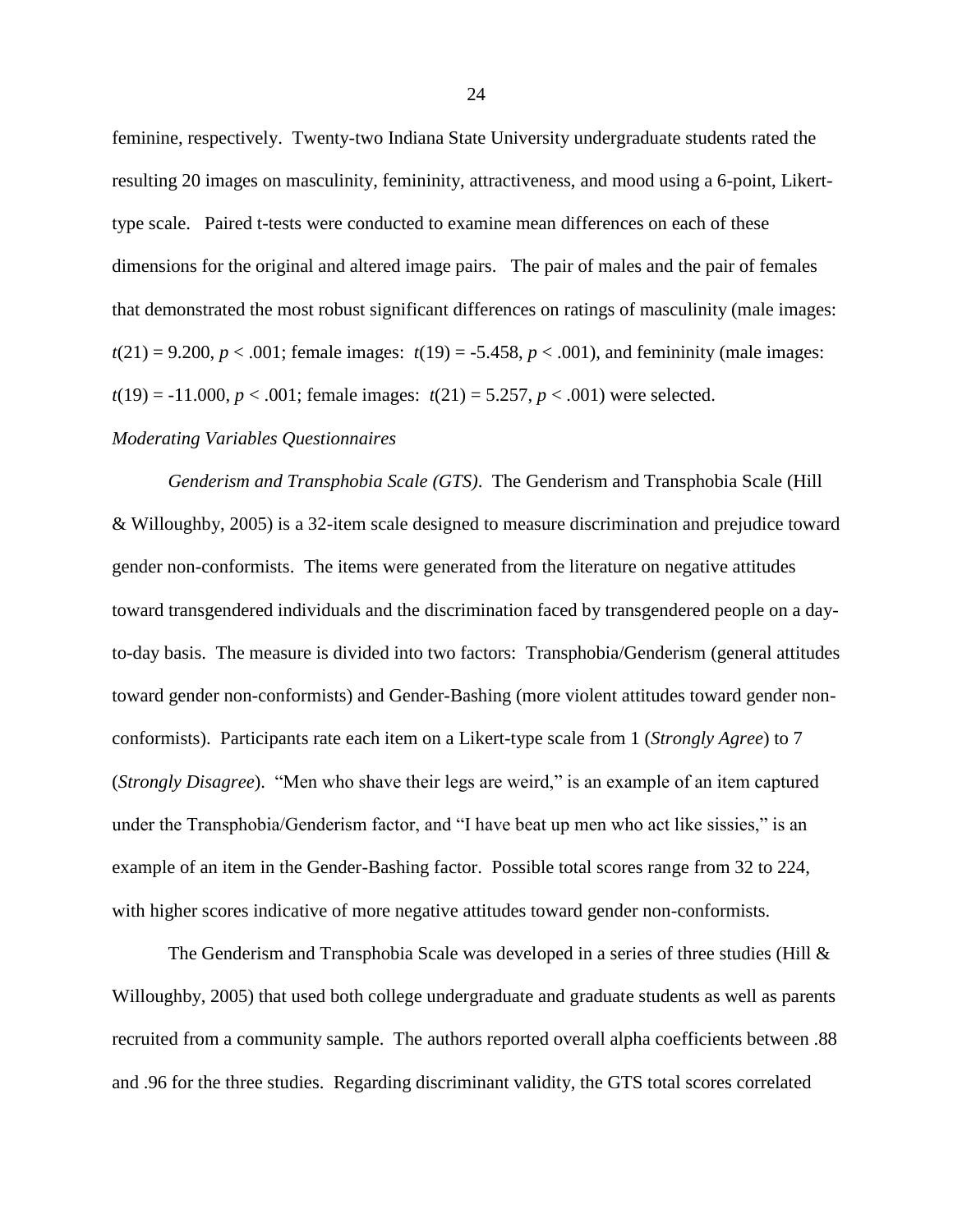poorly with self-reported self-esteem as measured by the Rosenberg Self-Esteem Scale (*r* = .11,  $p =$ ns), masculinity (Bem Sex Role Inventory Masculine-BSRI-M;  $r = -0.06$ ,  $p =$ ns), femininity (Bem Sex Role Inventory-Feminine-BSRI-F;  $r = -.09$ ), and tendencies to present oneself in a positive light (Eysenck Lie Scale-ELS;  $r = .23$ ,  $p = .01$ ), suggesting that, as intended the GTS is measuring a construct other than self-esteem, masculinity, femininity, and social desirability. However, as expected, the GTS total score demonstrated moderate correlations with a measure of attitudes toward gender non-conformity (Attitude Function Index-AFI), *r* = .55, *p* = .01. The internal consistency in the current study for the GTS total score ( $\alpha$  = .93) and each subscale (Transphobia/Genderism,  $\alpha = .93$ ; Gender-Bashing,  $\alpha = .77$ ) was similar to those of the original authors. The analyses in the present study used the two subscales of the GTS. See Appendix E for a copy of the GTS.

*Kite Homosexuality Attitude Scale (KHAS)*. This is a 21-item measure designed to assess attitudes toward homosexuality by drawing on common stereotypes, misconceptions, and anxieties about homosexuals as demonstrated by questions asked during a gay rights presentation (Kite & Deaux, 1986). Items are rated on a 5-point, Likert-type scale from *Strongly Agree* (1) to *Strongly Disagree* (5) with a possible *Neutral* (3) response designated in the middle of the scale. Example items include: "Homosexuals should be forced to have psychological treatment," and "I would not mind having homosexual friends." Possible total scores range from 21 to 105 with high scores indicative of more positive attitudes toward homosexuality.

The scale was developed using a college sample (Kite & Deaux, 1986), and the reported alpha coefficient was .93. The Kite Homosexuality Scale demonstrated significant correlations with the FEM Scale, a measure of attitudes toward feminism,  $r = .50$ ,  $p < .001$ , and the femininity scale of the Personal Attributes Questionnaire,  $r = .10$ ,  $p < .05$ . In the present study,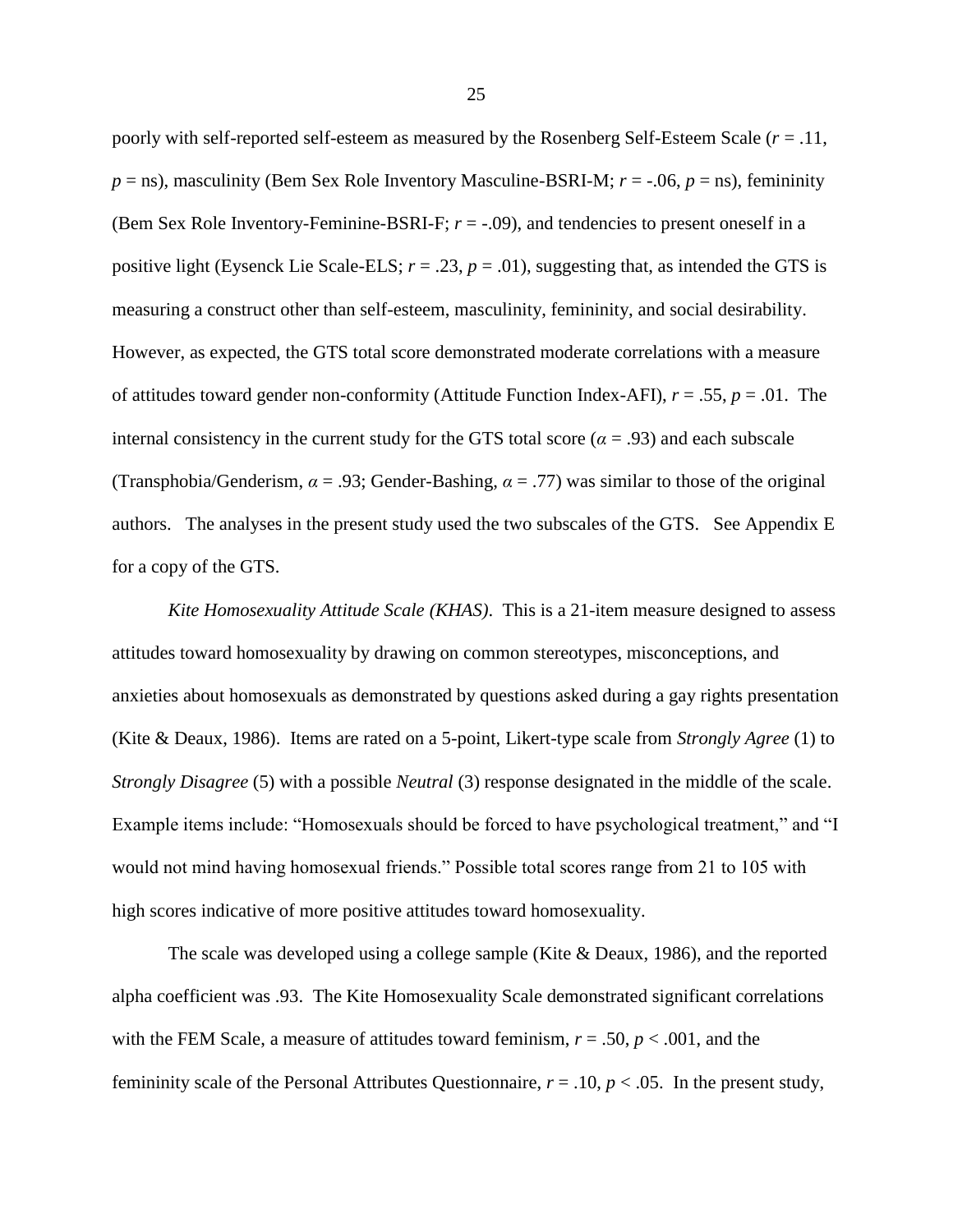the internal consistency of the total score on the KHAS ( $\alpha$  = .95) was similar to the alpha coefficient reported in the original study. See Appendix F for a copy of the Kite Homosexuality Attitude Scale.

*Hypergender Ideology Scale (HGIS)*. The Hypergender Ideology Scale (Hamburger et al., 1996) was designed to serve as a gender-neutral measure of the extent to which individuals adhere to stereotypic beliefs regarding gender-specific characteristics. The HGIS is a 57-item questionnaire derived from a pool of 142 items created from modifications of items included on the Hypermasculinity Inventory (Mosher & Sirkin, 1984) and the Hyperfemininity Scale (Murnen & Byrne, 1991). In the interest of parsimony, the authors concluded that the resulting measure should be considered a unidimensional scale, and the measure is used as such in the present study. Each item is rated on a Likert-type scale from 1 (*Strongly Disagree*) to 6 (*Strongly Agree*). Example items include: "Most women will lie to get something they want," and "A true man knows how to command others." Scores can range from 57 to 342 with high scores representing more hypergender attitudes, or stereotypic beliefs regarding gender characteristics.

The scale was developed and tested (Hamburger et al., 1996) using introductory psychology students at a Northeastern university, and the scale's creators reported a coefficient  $\alpha$ of .96. As expected, the HGIS was significantly correlated with the Hyperfemininity Scale,  $r =$ .53,  $p < .001$ , and the Hypermasculinity Inventory,  $r = .54$ ,  $p < .001$ , as well as other measures that have established associations with these individual measures (Hamburger et al., 1996). Internal consistency for this study's sample ( $\alpha$  = .95) was similar to previous results. See Appendix G for a copy of the HGIS.

26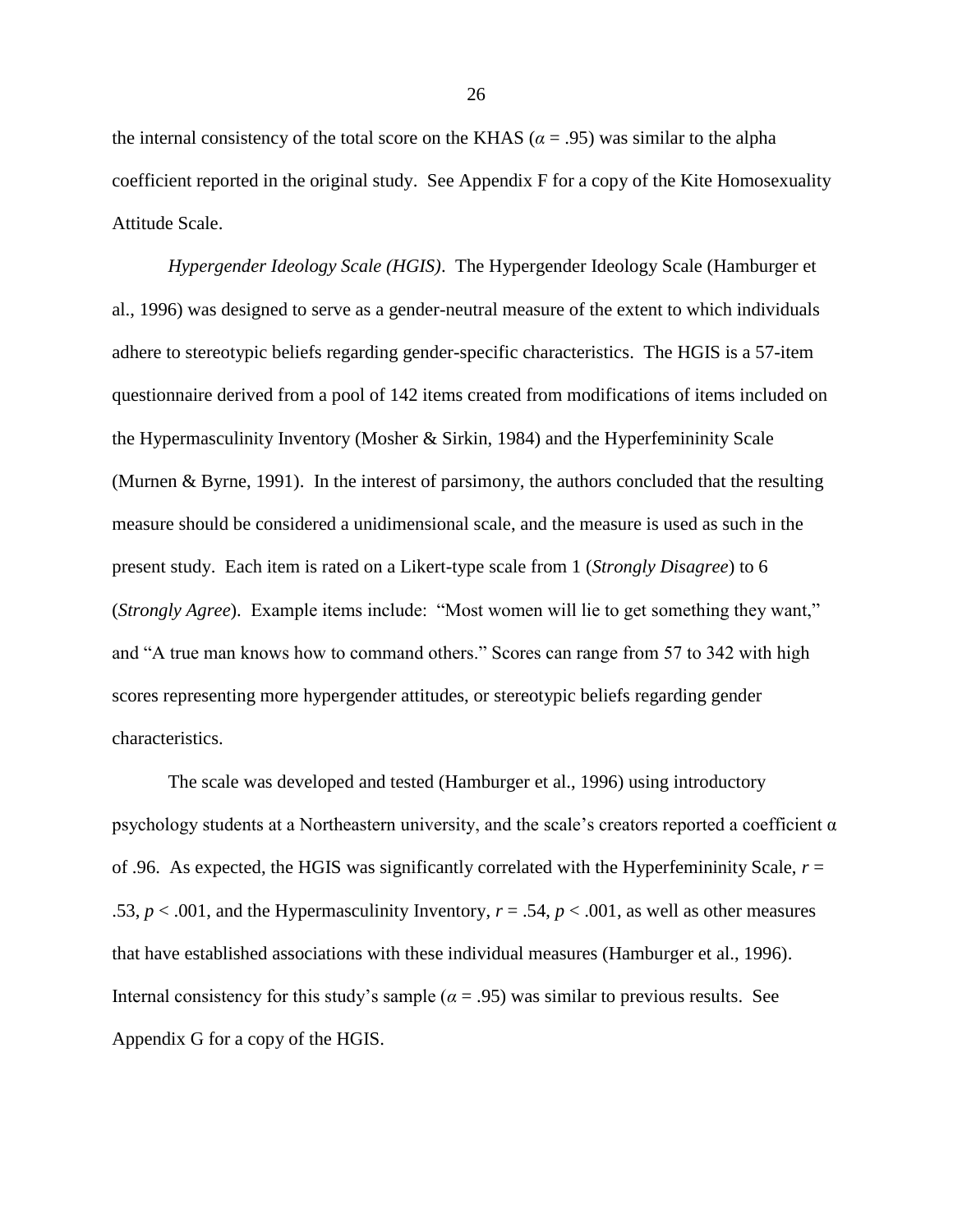*Personal Attributes Questionnaire (PAQ)*. In its original form, the PAQ is a 55-item scale that reflects various female-valued ("expressive") and male-valued ("instrumental") characteristics (Spence et al., 1974). The present study uses the shortened version of the PAQ, which includes 8 bipolar items selected from each of the three subscales. These three subscales include male-valued (e.g., independent), female-valued (e.g., emotional), and sex-specific (e.g., aggressive) characteristics. Participants provide self-ratings on each item measured on a 5-point Likert-type scale from "Not at all" (0) to "Very" (4). The present study used each of these three subscales in the final analyses. Female-valued items and select items on the sex-specific subscale were reverse scored, such that high scores on each of the subscales indicate a more masculine identification. Scores on each subscale range from 0 to 32.

The measure was developed using male and female college students, and the reported alpha coefficients for the original version were .73 and .91 for men and women, respectively. In addition, the authors reported total score correlations of  $r = .92$  between the long and short versions (Spence et al., 1974). Internal consistencies for this study's sample were as follows: PAQ Total Score,  $\alpha = .74$ ; Male-valued,  $\alpha = .70$ ; Female-valued,  $\alpha = .64$ ; and Sex-Specific,  $\alpha =$ .62. See Appendix H for a copy of the PAQ.

*Marlowe-Crowne Social Desirability Scale (M-C SDS)*. The Marlowe-Crowne Social Desirability Scale (Crowne & Marlowe, 1960) is a widely used measure designed to assess the extent to which respondents are answering items in a socially desirable way. The scale is comprised of 33 true and false items intended to reflect socially sanctioned behaviors that rarely occur. For example, "I have never intensely disliked anyone." Of the 33 items, 18 are keyed true and 15 are keyed false, with a possible range of scores from 0 to 33. The scale was developed on a college undergraduate sample, and the reported internal consistency based on the Kuder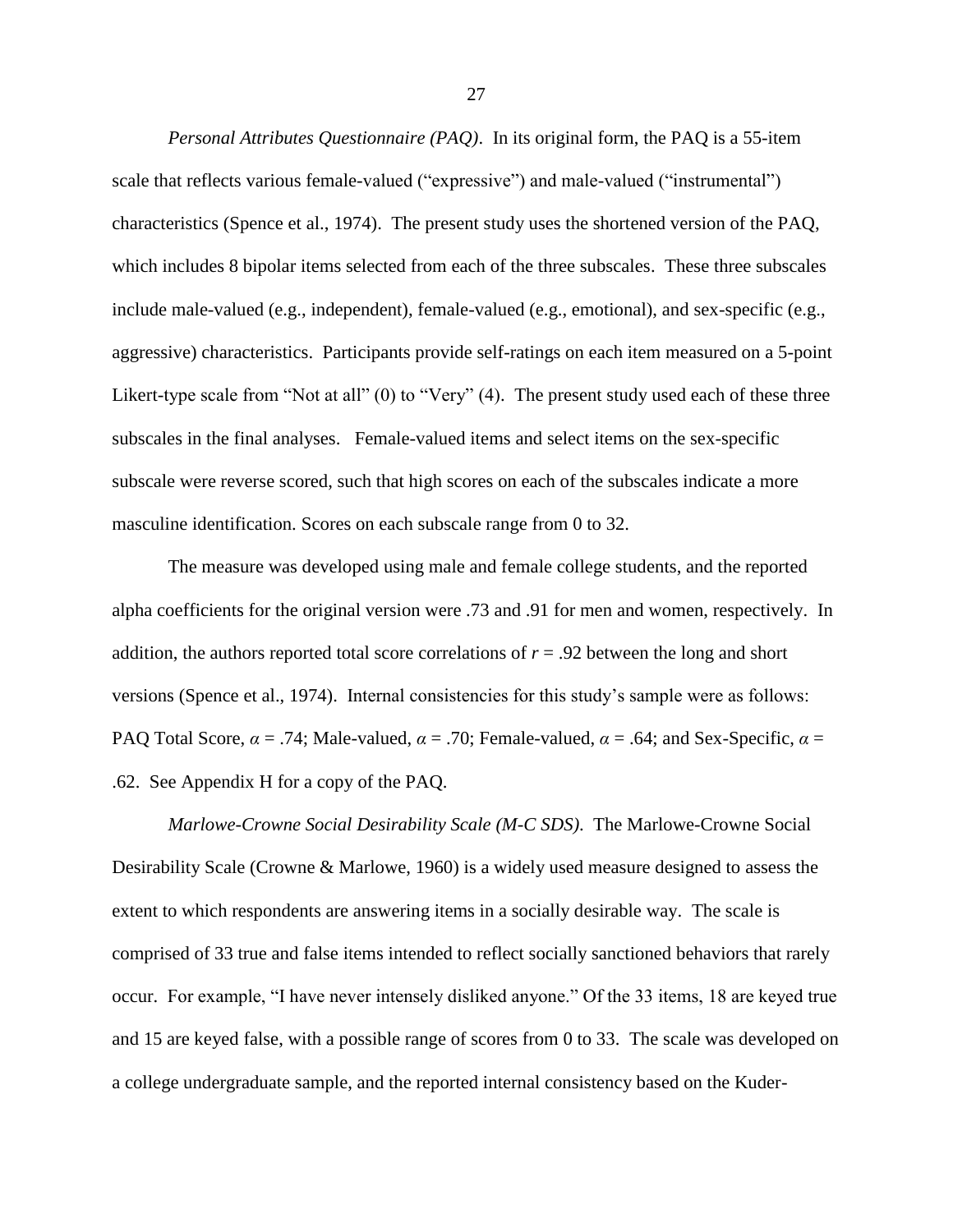Richardson formula was .88. The M-C SDS demonstrated significant correlations with other measures of social desirability, including the Edward Social Desirability scale ( $r = .35$ ,  $p = .01$ ) and the validity scales of the MMPI (K Scale;  $r = .40$ ,  $p = .05$ ; L Scale;  $r = .54$ ,  $p = .01$ ; F Scale;  $r = -.36$ ,  $r = .05$ ).

Due to a clerical error, two items were inadvertently eliminated from the M-C SDS in the present study. Therefore total scores ranged from 0 to 31, with higher scores suggesting an increased effort to respond to questions in a socially desirable way. Cronbach's alpha in the present study was .78. See Appendix I for a copy of the Marlowe-Crowne Social Desirability Scale.

*Demographic Questionnaire*. Participants were asked to provide information regarding their age, gender, sexual orientation, year in school, and race. See Appendix J for a copy of the demographic questionnaire.

#### *Procedure*

Participants were recruited from a variety of psychology courses at Indiana State University. Group administration of the materials was conducted at various points throughout the school year until the desired number of participants was obtained. Participants were informed that participation was voluntary and asked to read the informed consent. (See Appendix K for an example of the informed consent.)

The four vignette and photograph conditions were distributed randomly among the male and female participants. The various materials were counterbalanced such that half of the female and half of the male participants received the vignette, photograph, and Attitudes Towards Transsexual Character Questionnaire before the remaining questionnaires and the other half of each group received the questionnaires first. The remaining questionnaires were presented to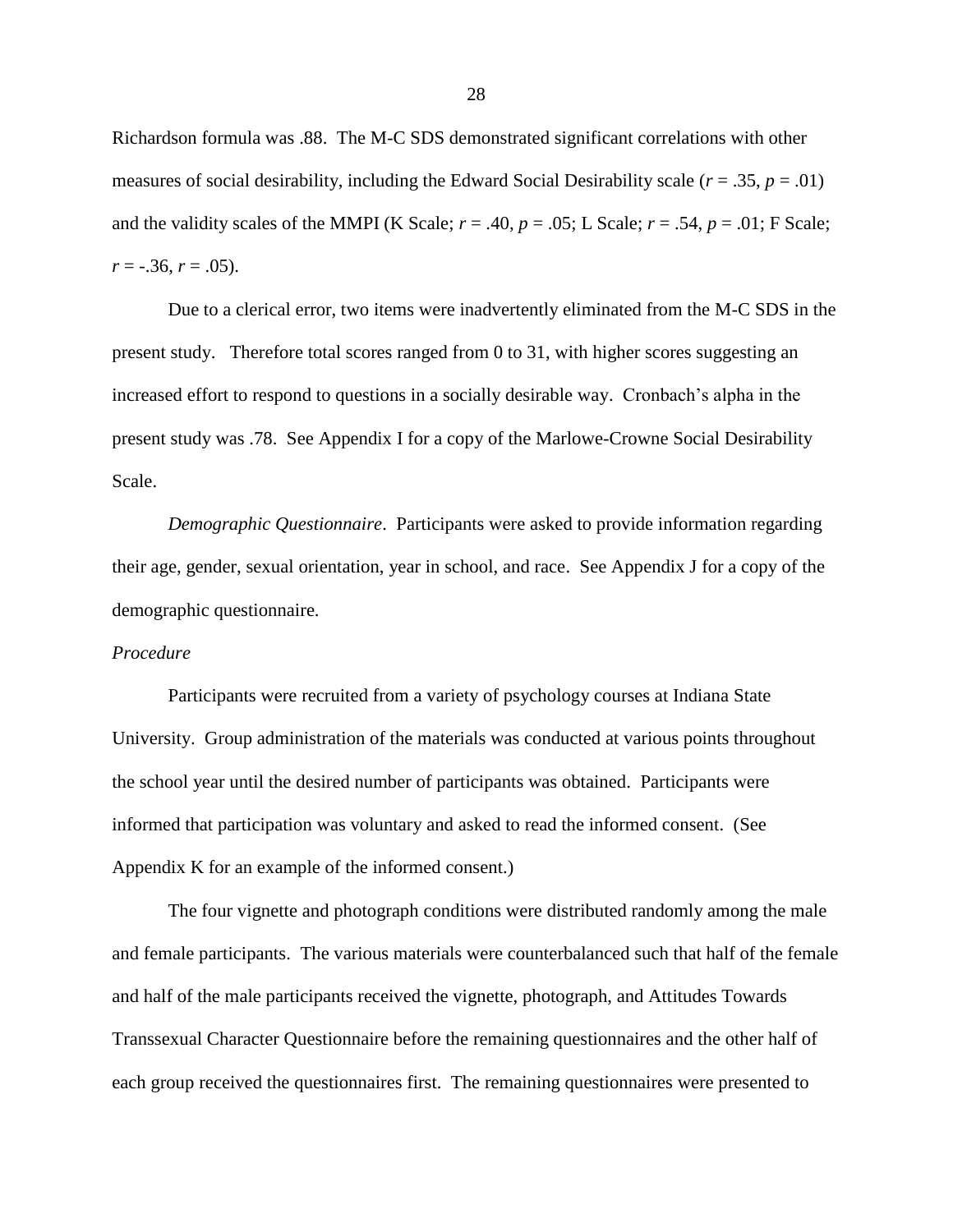each participant in the same order: Genderism and Transphobia Scale, Kite Homosexuality Attitude Scale, the Hypergender Ideology Scale, the Personal Attributes Questionnaire, and the Marlowe-Crowne Social Desirability Scale. All participants completed the demographic questionnaire last. The packet of materials took approximately 20 to 30 minutes to complete. Upon completion, the researcher or research assistant thanked the students for their participation, and provided them with a written debriefing (see Appendix L for a copy), asking them to refrain from discussing the study with their friends who may also be invited to participate in the study at some point in the future. Participants were also referred to the primary investigator should they have additional questions about the study.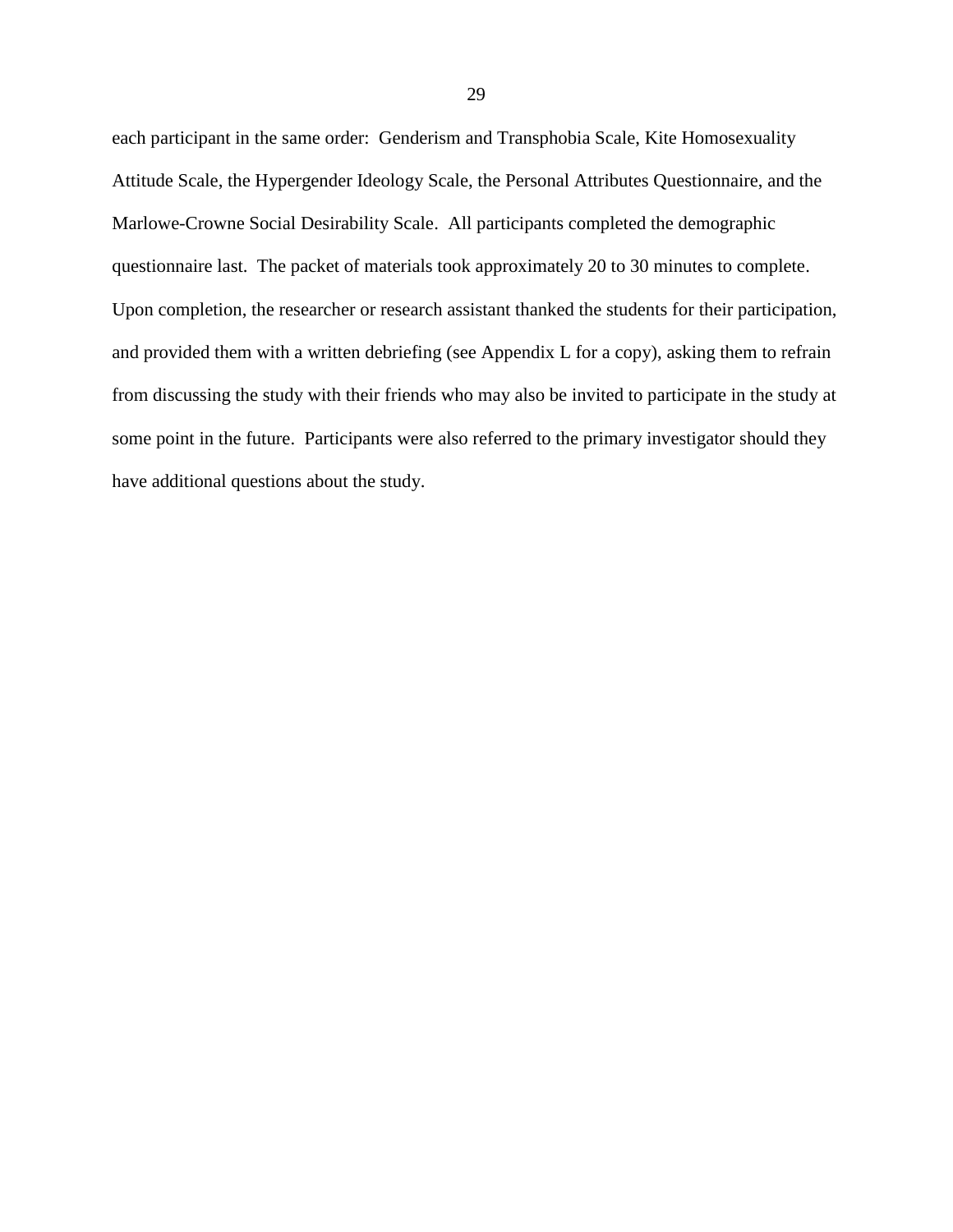#### RESULTS

#### *Descriptive Analysis*

*Data reduction.* Data were reduced by using a principal components analysis with varimax rotation on the 10 questions that made up the Attitudes Toward Transsexual Character Questionnaire. Three components were extracted with eigenvalues of 1.0 or higher, and these accounted for 63.7% of the variance. A three-component extraction was consistent with an examination of the scree plot and promoted ease of interpretability. The items included in each component had loadings that were higher than .60 and cross loadings that were less than .45 (see Table 1 for items and factor loadings). Five items were included in the first component (eigenvalue  $= 4.0$ ; 40.19% of variance). This component appeared to be a measure of general perceptions, and was labeled as such. The second component consisted of three items (eigenvalue = 1.3; 13.02% of variance). This component was labeled *attractiveness/relationship evaluation*, as its items reflected the extent to which the transsexual character would be attractive as a friend or romantic partner. Component three, labeled *mental health evaluation*, included two items (eigenvalue = 1.05; 10.48% of variance). This component reflected evaluations of the transsexual character's need for mental health services.

The alpha coefficients for the three components were .81 (general perceptions), .63 (attractiveness/relationship evaluation*)*, and .72 (mental health evaluation). The items in each component were summed, and the average item score, which could range from 1 to 6, was used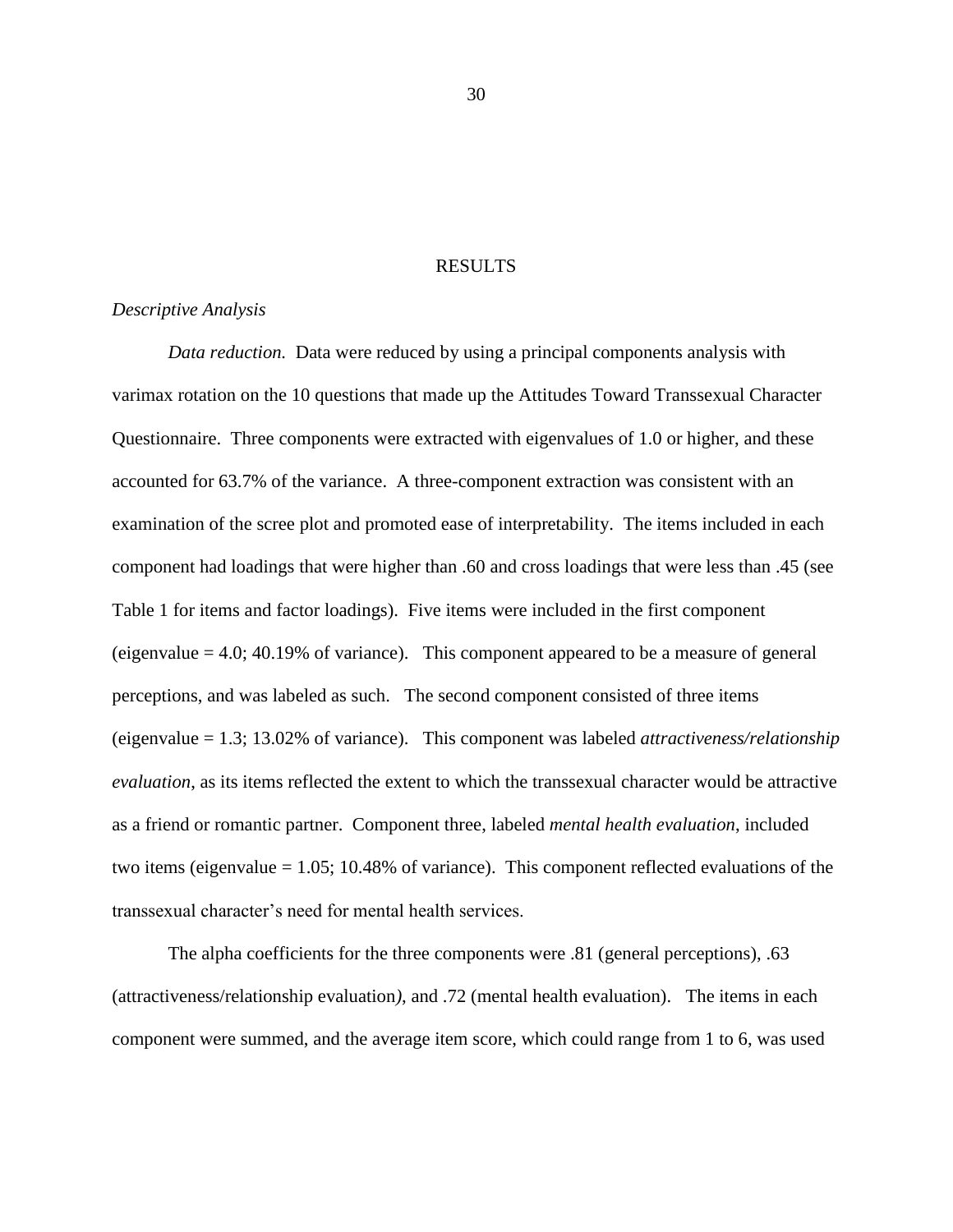in the analyses described below. Select items (items 6 and 7) were reverse scored such that higher scores indicated a more positive evaluation of the transsexual vignette character.

*Correlations*. Pearson correlations were calculated between general perceptions, attractiveness/relationship evaluation, and mental health evaluation. Higher scores on each variable were significantly correlated with higher scores on the other two variables at *p* < .001.

The correlation between the general perceptions and the attractiveness/relationship was .539; between general perceptions and mental health, .400; and between attractiveness/relationship and mental health, .257.

#### *Primary Analyses: Multivariate Analysis of Covariance (MANCOVA)*

A four-way MANCOVA was conducted to determine the effect of sex of the participant, sex of the transsexual (MTF or FTM), appearance of the transsexual (congruent or incongruent with the desired sex), and order of the stimuli (vignette first or last) on attitudes toward the transsexual while statistically accounting for social desirability. A custom model was used to test the proposed hypotheses, which included examination of the main effects of gender of the participant, sex of the transsexual, and appearance of the transsexual, as well as the interaction between gender of the participant and sex of the transsexual. Order was not significant. Therefore, the results of a three-way MANCOVA excluding order of stimuli are presented. The results of the four-way MANCOVA with order and three-way MANCOVA without order demonstrated similar main and interaction effects.

*Multivariate statistics*. The Box's Test of Equality of Covariance Matrices was not significant  $(F(42, 93, 730.9) = .971$ ,  $p = .542$ ) with fairly equal group sample sizes, supporting the use of the Wilks' Lambda test statistic. The main effects of the transsexual's sex (Wilks'  $\Lambda$ )  $= .958, F(3, 243) = 3.570, p = .015$ , multivariate  $\eta^2 = .042$ ), appearance of the transsexual (Wilks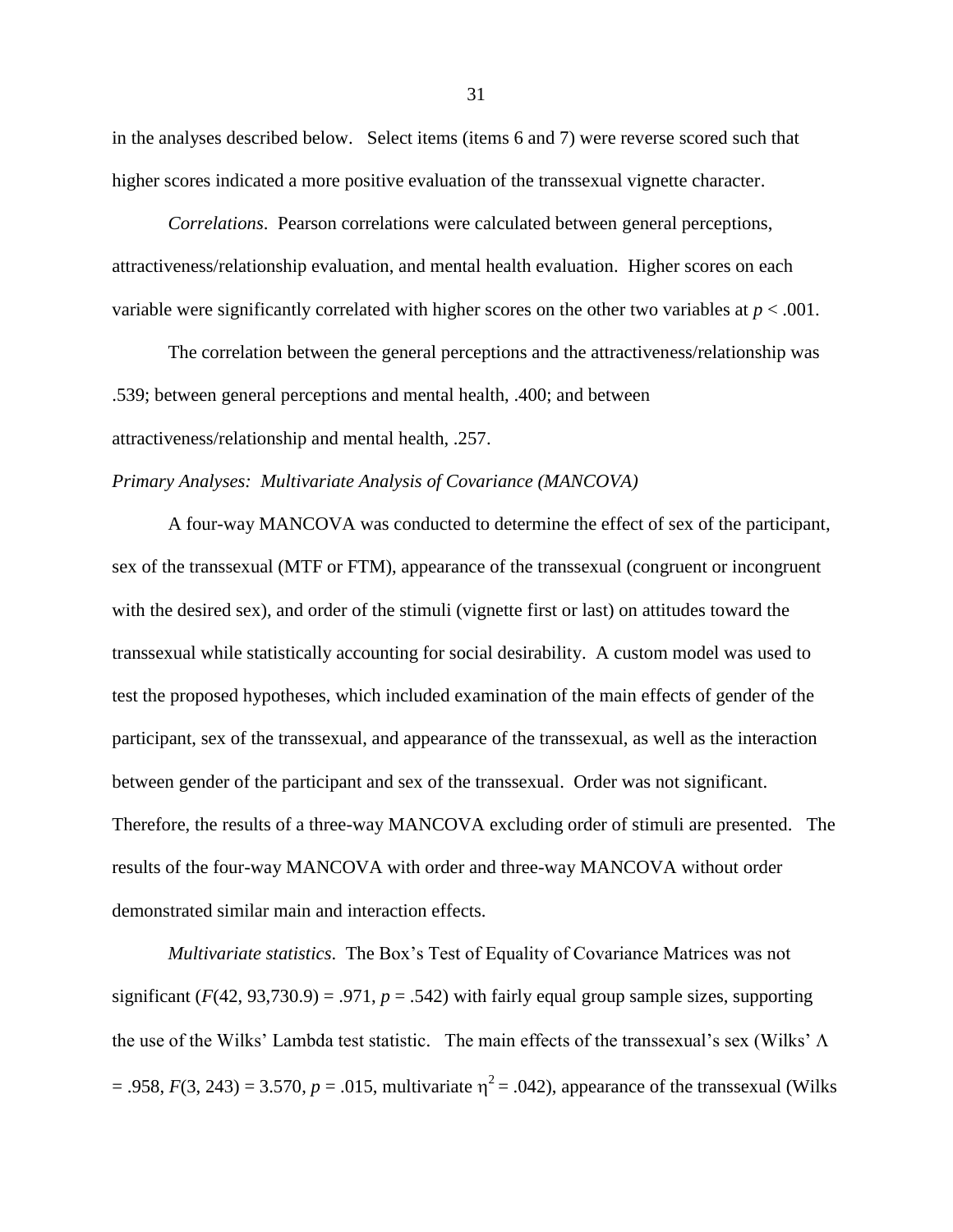$\Lambda = .925, F(3, 243) = 6.538, p < .001$ , multivariate  $\eta^2 = .075$ ), and gender of the participant (Wilks'  $\Lambda = .836$ ,  $F(3, 243) = 15.911$ ,  $p < .001$ , multivariate  $\eta^2 = .164$ ) were significant for the combined dependent variables. The interaction between the sex of the transsexual and the gender of the participant (Wilks'  $\Lambda = .952$ ,  $F(3, 243) = 4.062$ ,  $p = .008$ , multivariate  $\eta^2 = .048$ ) was also significant for the combined dependent variables. The covariate (social desirability) significantly influenced the combined dependent variables, Wilks'  $\Lambda = .957$ ,  $F(3, 24) = 3.609$ , *p*  $= .014$ , multivariate  $\eta^2 = .043$ .

*Univariate statistics*. Table 2 presents the univariate results for general perceptions, attractiveness/relationship, and mental health evaluation. To account for multiple tests, a Bonferroni adjustment was incorporated, and was set at .017. Tables 3, 4, and 5 present the adjusted group means for evaluations of the transsexual character, including general perceptions, evaluations of attractiveness as a friend or romantic partner, and evaluations of mental health, respectively.

The appearance of the transsexual, gender of the participant, and the covariate of social desirability significantly affected general perceptions of the transsexual. Table 3 presents the adjusted group means for the general perceptions of the transsexual character. Evaluations were more positive when the transsexual's appearance was congruent with his or her desired sex, compared to being incongruent. Compared to women, men reported lower general perceptions of the transsexual character (men:  $M = 3.39$ ,  $SD = .98$ ; women:  $M = 3.71$ ,  $SD = .99$ ). General perceptions were also higher when social desirability scores were higher ( $r = .13$ ,  $p = .049$ ).

Participants' evaluations of the transsexual character's attractiveness as a friend or romantic partner were significantly affected by gender of the participant, appearance of the transsexual, and the interaction of gender of the participant and sex of the transsexual. The effect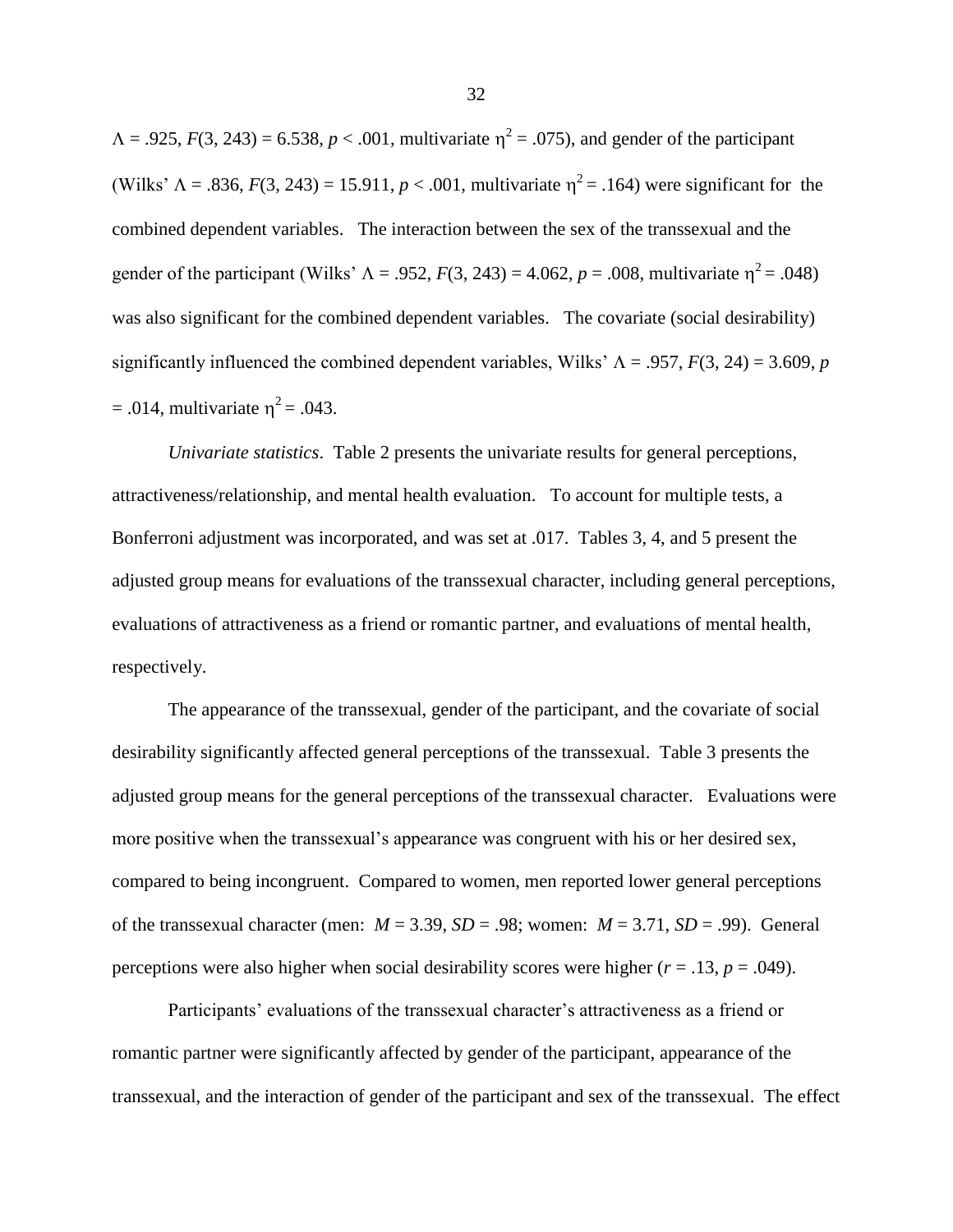of the transsexual's sex on evaluations of attractiveness approached significance (See Table 2). Table 4 presents the adjusted group means for the evaluations of the transsexual's attractiveness as a friend or romantic partner. Compared to women, men reported lower evaluations of the attractiveness of the transsexual character as a friend or romantic partner (men:  $M = 1.86$ ,  $SD =$ .76; women:  $M = 2.54$ ,  $SD = .91$ ). Evaluations of the transsexual's attractiveness were higher when the transsexual's appearance was congruent with his or her desired sex. With regard to the interaction between gender of the participant and sex of the transsexual, evaluations of the transsexual's attractiveness were higher among women when the transsexual was FTM (femaleto-male) than when the transsexual was MTF (male-to-female),  $t(118) = 3.52$ ,  $p = .001$ . However, the difference between evaluation scores of the MTF and the FTM transsexual was not significant for men *t* (129) = .48, *p* = .63.

Evaluations of the transsexual's mental health were significantly affected by the covariate of social desirability (see Tables 2 and 5). Higher scores on social desirability were associated with higher evaluations of the transsexual character  $(r = .17, p = .008)$ . *Secondary Analyses: Multivariate Analysis of Covariance (MANCOVA)*

A one-way MANCOVA was conducted to determine the effect of gender of the participant on the Genderism and Transphobia Scale (GTS), the Kite Homosexuality Attitudes Scale (KHAS), the Hypergender Ideology Scale (HIS), and the Personal Attributes Questionnaire (PAQ), while statistically accounting for social desirability.

*Multivariate statistics*. The Box's Test of Equality of Covariance Matrices was significant, *F* (28,203, 455.07)=2.97, *p<*.000, supporting the use of the Pillai's Trace test statistic. The main effect of gender of the participant,  $F(7, 236)=15.68$ ,  $p < .001$ , multivariate  $\eta^2$  $= .317$ ), indicated a significant effect on the combined dependent variables. The covariate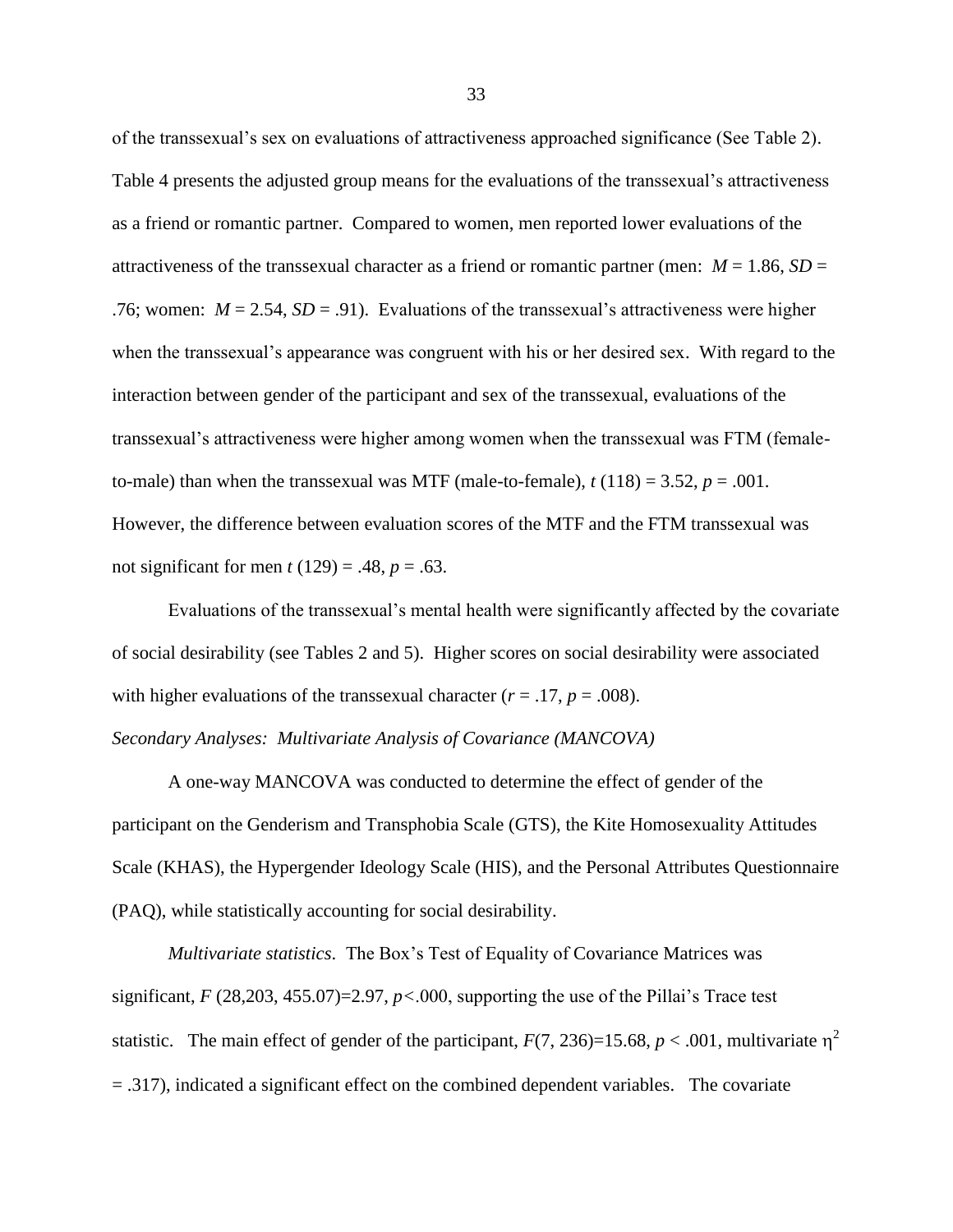(social desirability) also significantly influenced the combined dependent variables,  $F(7, 236) =$ 11.89,  $p < .001$ , multivariate  $\eta^2 = .261$ .

*Univariate Statistics*. Table 6 presents the univariate results for the GTS subscales (gender-bashing and transphobia/genderism), the KHAS, the HGIS, and the PAQ subscales (male-valued, female-valued, and sex-specific). To account for multiple tests, a Bonferroni adjustment was incorporated, and was set at .017. Table 7 presents the adjusted group means for the GTS subscales (gender-bashing and transphobia/genderism), the KHAS, the HGIS, and the PAQ subscales (male-valued, female-valued, and sex-specific). Compared to women, men had more negative attitudes toward gender non-conformists (higher scores on the GTS subscales), more negative attitudes toward homosexuality (lower scores on the KHAS), and more hypergender, or stereotypic beliefs regarding gender characteristics (higher scores on the HGIS). In addition, compared to women, men indicated a more masculine identification (higher scores on all PAQ subscales, including the reverse-scored female-valued subscale).

Higher levels of socially desirable responses were significantly correlated with more positive attitudes toward gender non-conformists (GTS gender-bashing: *r* = -.25, *p* < .001; GTS transphobia/genderism:  $r = -0.21$ ,  $p = 0.001$ ), and less hypergender, or stereotypic beliefs about gender characteristics (HGIS:  $r = -.15$ ,  $p = .019$ ). In addition, higher levels of socially desirable responses were significantly associated with a more masculine identification (PAQ male-valued:  $r = .23$ ,  $p < .001$ ; PAQ female-valued:  $r = -.17$ ,  $p = .007$ ).

#### *Regressions*

Table 8 presents the zero-order correlations between the MCSDS, the GTS subscales, the KHAS, the HGIS, the PAQ subscales, and the evaluations of the transsexual character for men and women. With a few exceptions, there was overlap between men and women with respect to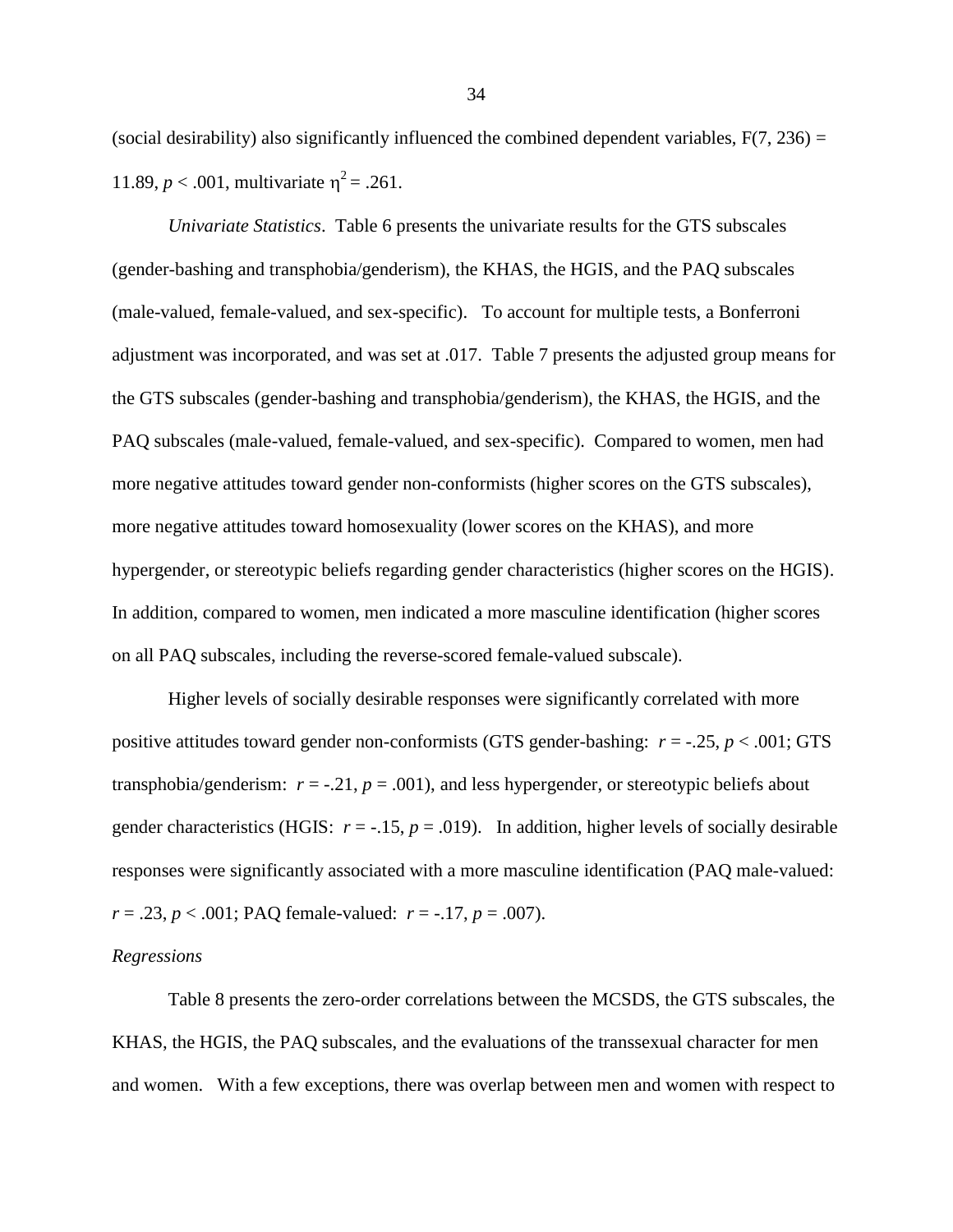the scales that correlated with measures of attitudes toward the transsexual character. Separate hierarchical multiple regression analyses for male and female participants were calculated to predict the general perceptions, the evaluation of attractiveness as a friend or romantic partner, and mental health evaluations of the transsexual character. Social desirability scores were entered on the first step followed by the scores on the remaining measures (GTS [gender-bashing and transphobia/genderism], KHAS, HGIS, and PAQ [male-valued, female-valued, sexspecific]), which were entered simultaneously.

Table 9 presents the standardized  $\beta$  coefficients for the evaluations of the transsexual character. The regressions for general perceptions, evaluations of attractiveness, and evaluations of mental health were significant for men and women. More negative attitudes toward gender non-conformists (higher GTS: Transphobia/Genderism subscale scores) were associated with lower general perceptions, and lower attractiveness/relationship evaluations of the transsexual character for both men and women. More positive attitudes toward homosexuality (higher KHAS scores) were associated with more positive general perceptions of the transsexual character, but only for men. More positive attitudes toward homosexuality and higher levels of socially desirable responses were associated with higher evaluations of the transsexual character's mental health for women only.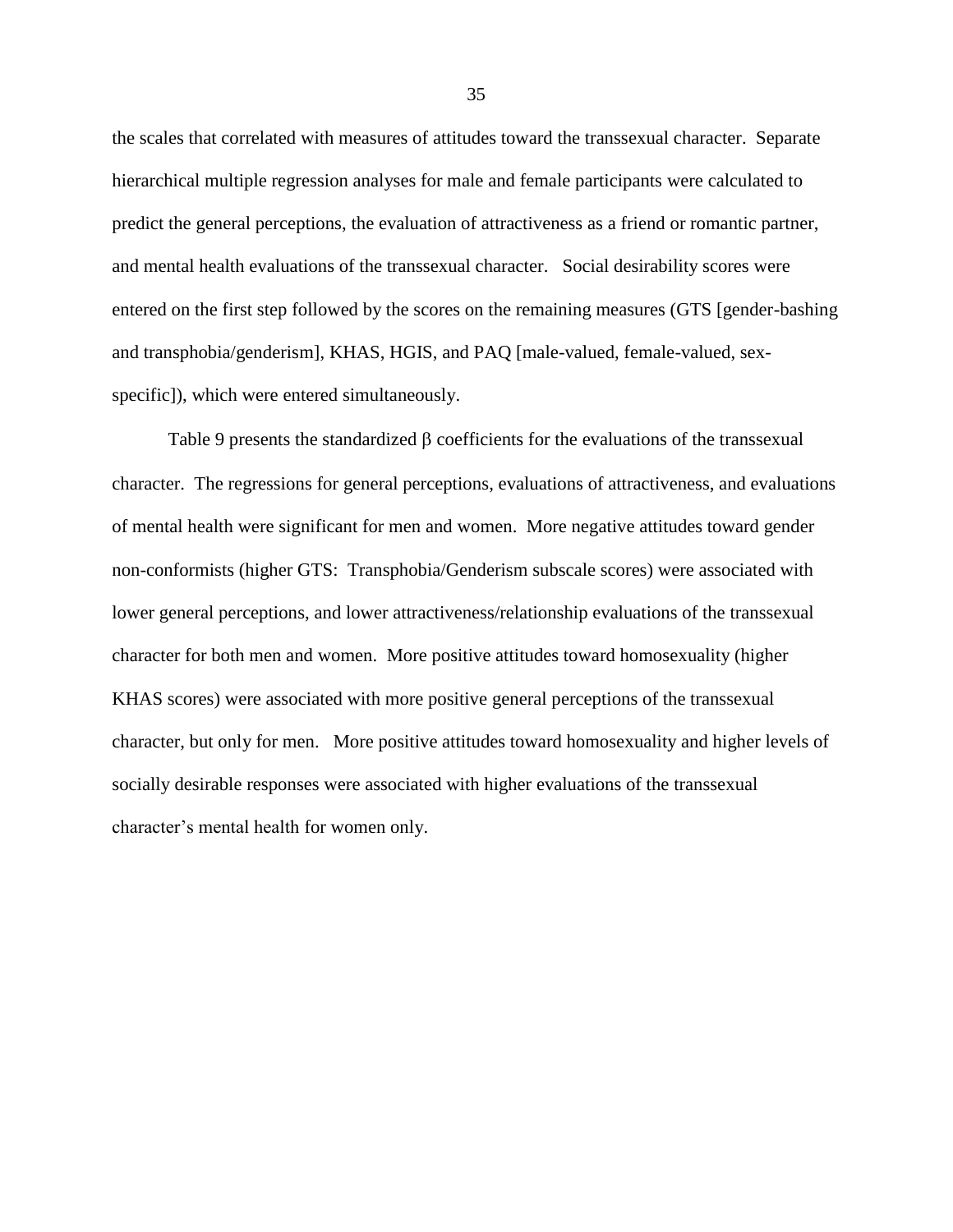#### DISCUSSION

The broad goal of the present study was to examine the impact of gender, appearance, and other gender-related variables on college students' attitudes toward transsexual individuals. Although there is a great deal of research on attitudes toward other gender non-conformist communities (e.g., gay and lesbian people), there is currently very limited information regarding attitudes toward transsexuals in the United States. Furthermore, no research has yet experimentally examined the role of appearance and other gender-related variables on attitudes toward transsexuals. As predicted, the results of the present study suggest that the appearance of the transsexual, as well as gender of the rater were significantly associated with attitudes toward a transsexual character, even after statistically accounting for participants' tendency to respond in socially desirable ways. Several specific hypotheses were proposed.

*Hypothesis 1: Participants will rate the transsexual person more negatively when his/her facial features are incongruent with the individual's post-operative sex*

As predicted, when the transsexual's appearance was congruent with his or her desired sex (i.e., masculine facial features for the FTM transsexual; feminine facial features for the MTF transsexual), participants rated the transsexual character more positively. Specifically, general perceptions and evaluations of the transsexual's attractiveness as a friend or romantic partner were significantly affected by the appearance of the transsexual. These results extend existing literature, which suggests that appearance is an important factor for MTF transsexuals in eliciting romantic interests from male partners (Money & Brennan, 1970), and for FTM transsexuals in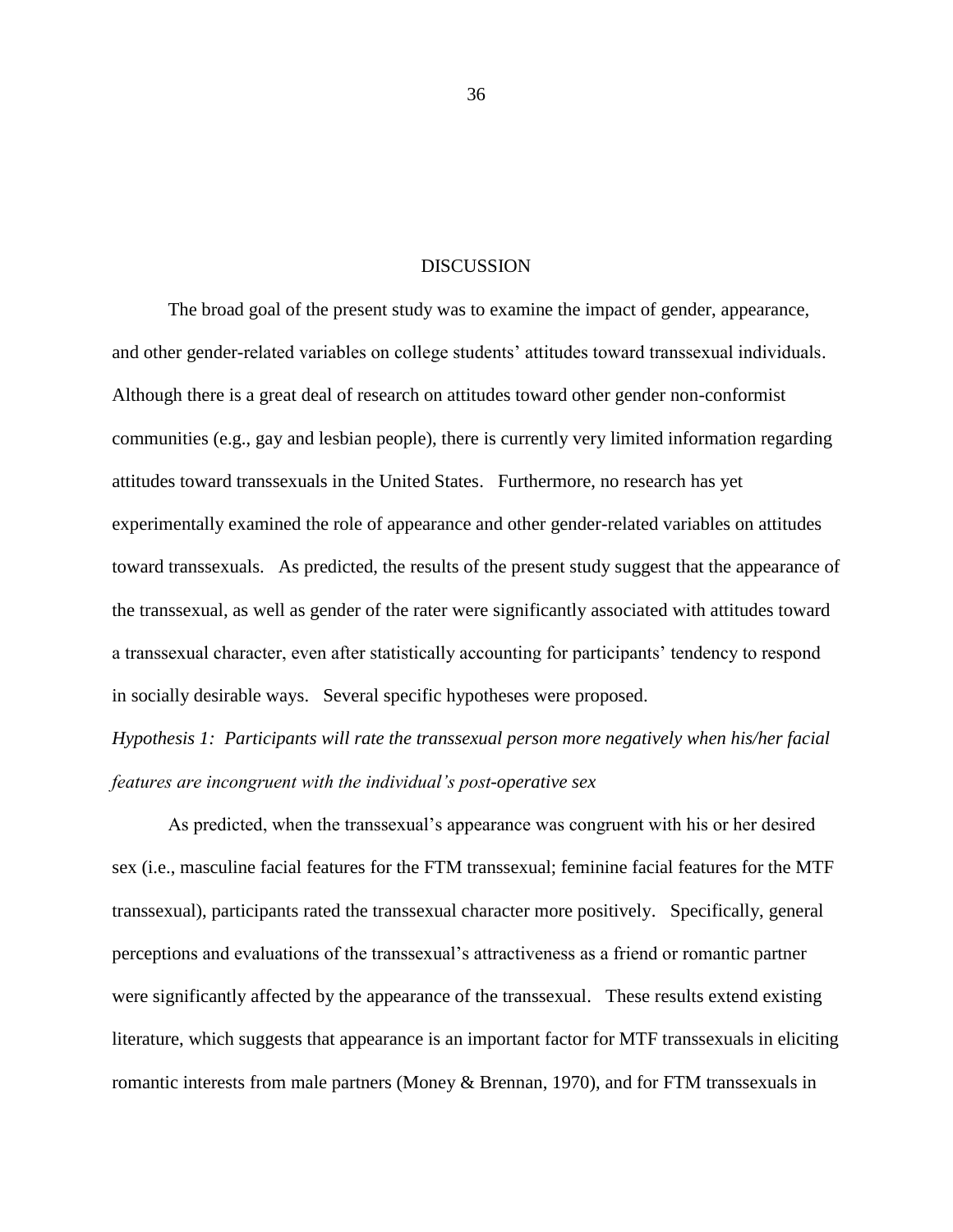eliciting impressions of competence in work settings (Schilt, 2006). The results of this study suggest that for *both* FTM and MTF transsexual people appearance may play an important role in eliciting perceptions of general success and well being, as well as attractiveness.

However, evaluations of the transsexual's mental health were not significantly affected by the appearance of the transsexual, indicating that perhaps other variables are more important in predicting attitudes regarding transsexuals' mental health. Indeed evaluations of the transsexual's mental health were significantly affected by only the covariate of social desirability. Higher scores on social desirability were associated with higher evaluations of the transsexual character's mental health. This finding may be associated with the fact that participants were recruited from, and in many cases were surveyed in, psychology courses. The material covered in these courses may communicate the idea that it is unacceptable to view mental illness negatively. In addition, only two questions assessed evaluations of the transsexual character's mental health, and one of these was somewhat value-laden, asking participants to rate the extent to which the character was "disturbed." It is possible that a broader assessment of attitudes toward certain aspects of the transsexual's mental health may have yielded somewhat different results, such as asking participants whether the character could manage emotional distress or maintain healthy interpersonal relationships.

*Hypothesis 2: There will be an interaction between gender of the participant and the postoperative gender of the transsexual*

Research on attitudes toward homosexuality suggested that heterosexual people have more negative attitudes toward homosexual people of their same sex (Herek, 2002). It has been argued that this interaction is related to efforts to minimize identification with a homosexual label, resulting in more negative attitudes toward the specific group from which an individual is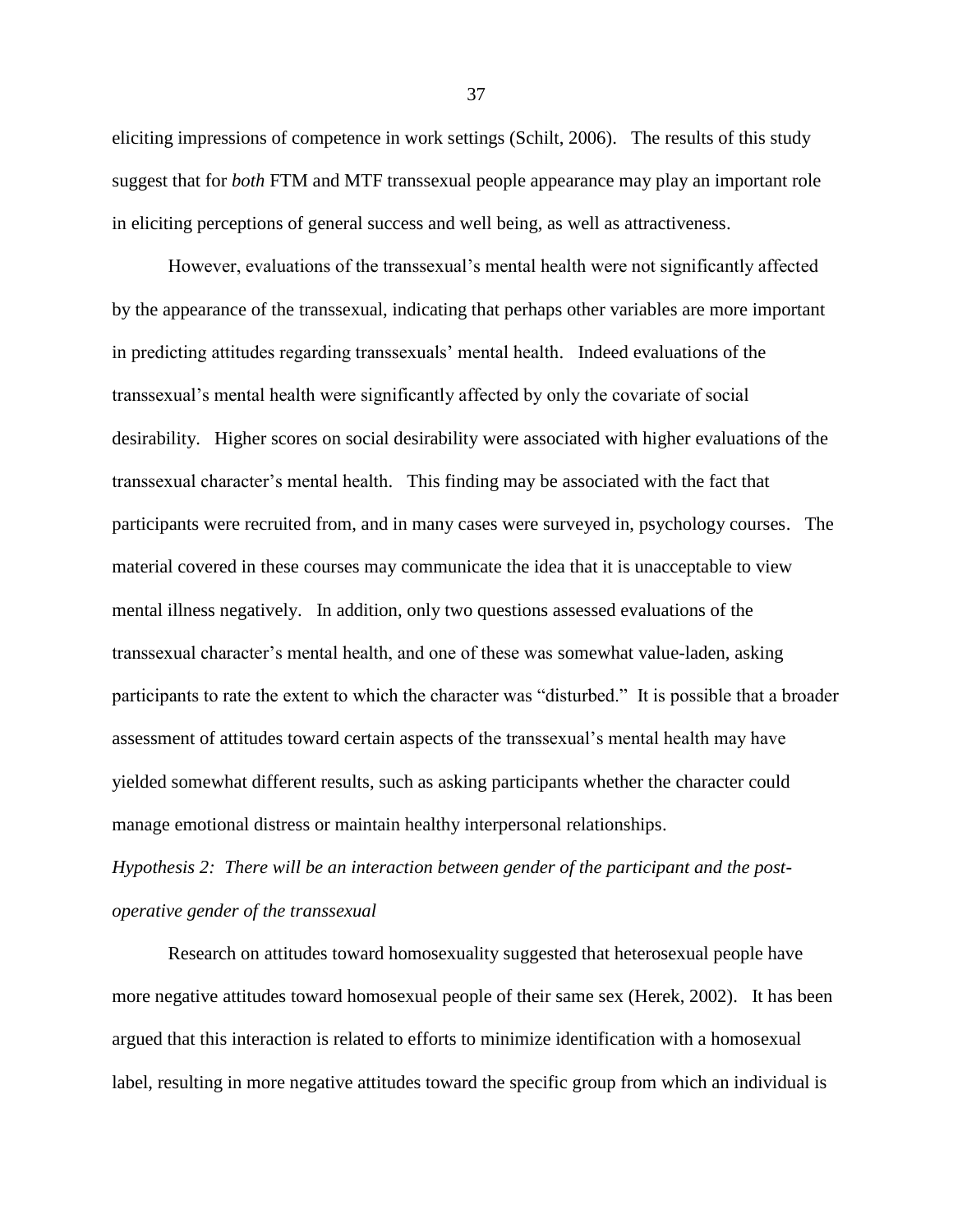trying to distance him or herself (i.e., homosexuals of the same sex). It was, therefore, expected that there would also be an interaction between gender of a heterosexual rater and sex of a transsexual when examining attitudes toward transsexuals. However, previous research did not elucidate whether heterosexual individuals would be similarly more negative toward a transsexual who was *born* their same sex or who was *seeking to become* their same sex.

As expected, results demonstrated an interaction between gender of the participant and sex of the transsexual, but only for the attractiveness/relationship variable. However, the interaction did not follow the same pattern that has been observed in studies of attitudes toward homosexuals. Specifically, results suggested that with respect to evaluations of the transsexual's attractiveness as a friend or romantic partner, women rated the FTM transsexual significantly higher than the MTF transsexual. For men, there was not a significant difference in ratings for the MTF and FTM transsexual. Incidentally, this pattern is seemingly inconsistent with the interaction observed in Herek's (2002) study of attitudes toward homosexuality in which the difference in evaluations of gender non-conforming men versus women was more pronounced among men.

Given the fact that the sample in the present study consisted of heterosexuals only, it is perhaps not surprising that females rated the FTM transsexual higher than the MTF transsexual on attractiveness, as it is expected that heterosexual men and women will express more attraction to the other sex. However, it may be worth noting that, although not statistically significant, the mean scores for the general perceptions and evaluations of the MTF and FTM transsexuals' mental health for both men and women demonstrated patterns that were similar to the evaluations of attractiveness. In other words, mean scores among men were slightly higher for MTF than FTM, and means scores among women were slightly higher for FTM than for MTF.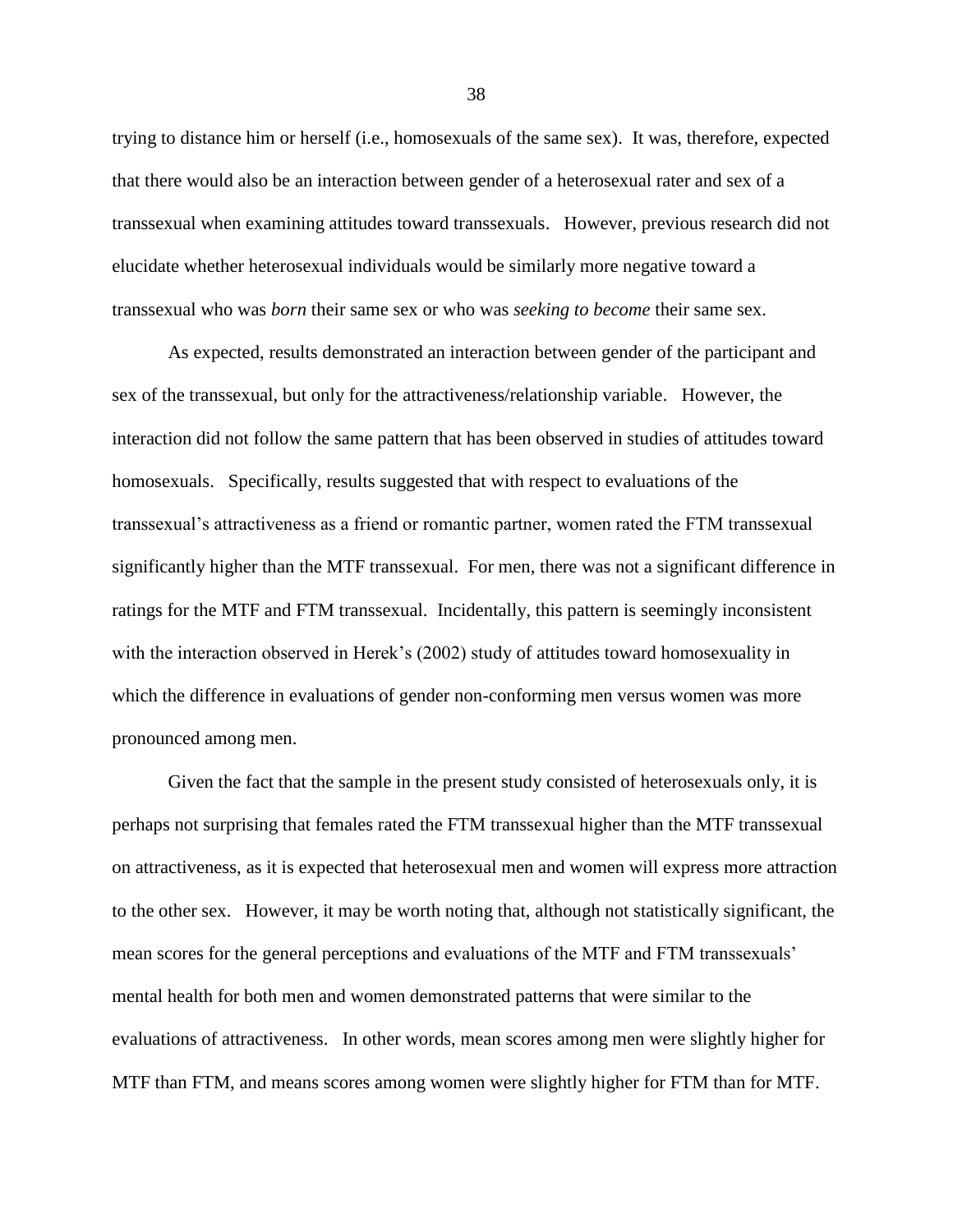Although these results may be simply an expression of heterosexuality in the sample, they hint at the possibility that, not only is gender an important factor in understanding attitudes toward transsexuality, but its role may be slightly different when compared to the impact of gender on attitudes toward homosexuality. Perhaps, as Kando (1972) suggested, negative attitudes toward transsexuals are affected by the criteria used to define gender. The author asserted that women were less tolerant of MTF transsexuals because they were less likely to grant these individuals with the status of "full-fledged females," indicating social criteria and the presence of ovaries as more necessary aspects of womanhood than having a vagina. Kando's (1972) research and ideas were generated in a different sociopolitical context, however, and it is unclear whether the same concepts would apply today. It is also possible that women were simply more positive toward FTM transsexuals because they were able to relate to biological females as more similar to themselves. In any case, the results of the present study suggest that there may be different cognitive mechanisms operating in the perception of MTF and FTM transsexuals, especially for women. Furthermore, at least for women, the way these differences are conceptualized may not be readily explained using the same arguments that are employed when describing gender differences in attitudes toward homosexual people.

A return to the literature on attitudes toward homosexuality may offer an explanation for the results suggesting that men did not distinguish between the MTF and FTM transsexual to the same extent as women in their evaluations of the transsexual's attractiveness. Although, as suggested above, women may evaluate transsexual people in terms of defining womanhood, perhaps men consider it an issue of sexual orientation, which may be especially relevant in appraisals of a transsexual's attractiveness. Indeed, research suggests that sexual orientation is an important aspect of men's sense of masculine identity (Kilmartin, 2007; McCreary, 1994;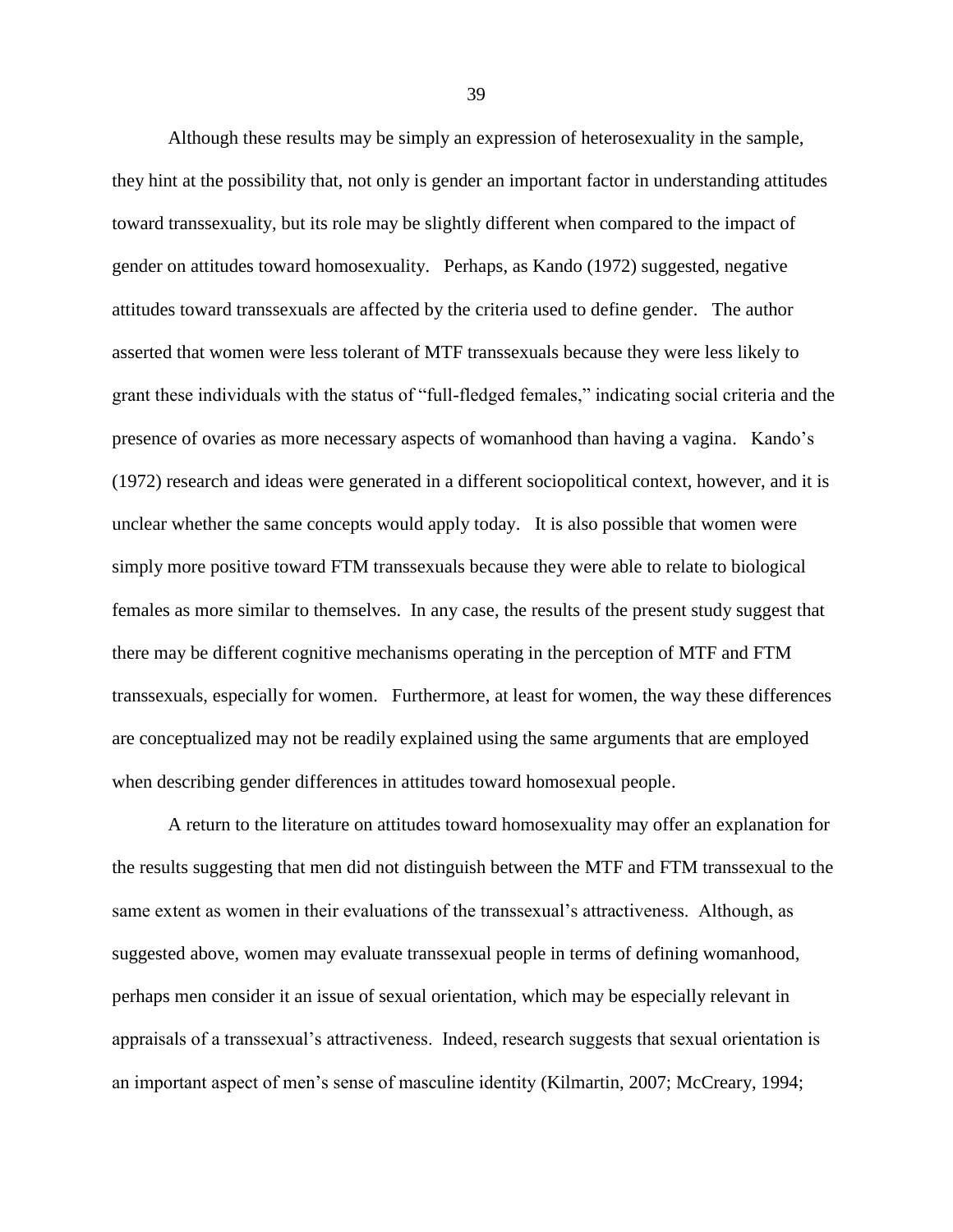Messner, 2004). When men are asked to rate a transsexual's attractiveness, the issue of sexual orientation may be equally unclear when evaluating both a MTF and FTM transsexual. If a man rates a MTF transsexual as attractive he may interpret this as an endorsement of homosexuality because the transsexual is a biological male. On the other hand, rating a FTM transsexual as attractive may also be viewed as an indication of homosexuality because the person appears to be male. This line of reasoning suggests that men were more likely to evaluate the transsexual based on a strong tendency to avoid a homosexuality identity, which is consistent with Herek's (2002) argument that people are more negative toward homosexuals of their same sex in an effort to distance themselves from a homosexual label. However, perhaps men simply have more negative attitudes toward any manifestation of gender nonconformity.

*Hypothesis 3: Overall, both men and women will rate the male-to-female transsexual more negatively than the female-to-male transsexual*

The literature addressing attitudes toward homosexuality consistently suggests that, in general, gay men are viewed more negatively than lesbian women (Herek 2000, 2002). Furthermore, it has been suggested that negative attitudes toward homosexual people are a result of the perceived violation of gender norms involved in a homosexual lifestyle, and that there is a particular stigmatization of gay men who are viewed as having relinquished the advantaged status of being male (Kite & Whitley, 1998). Therefore, it was predicted that men who violate gender norms (i.e., MTF transsexuals) would be viewed more negatively than women who do the same (i.e., FTM transsexuals). Indeed there was a main effect for sex of the transsexual character on the combined dependent variable. However, univariate analyses revealed no significant differences for the individual dependent variables. Although the evaluations of the transsexual's attractiveness among men and women demonstrated a non-significant tendency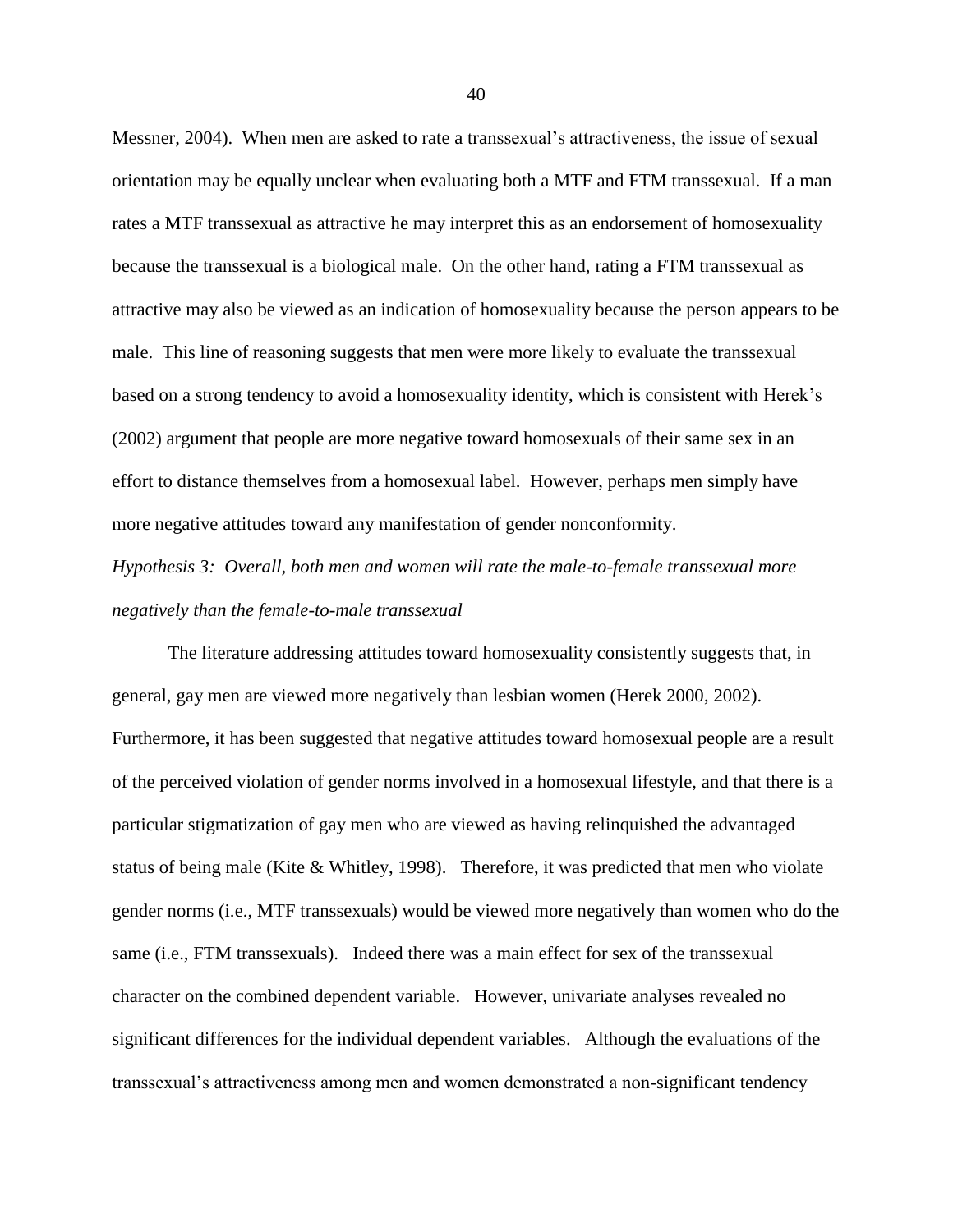toward higher scores when the transsexual was FTM, this may be attributable to the interaction in which women rated the FTM transsexual higher than the MTF transsexual, and women in general rated both transsexual types higher, compared to men. In addition, although not significant, the mean scores for the general perceptions actually demonstrated an unexpected direction, such that scores were slightly higher, though not significant, for the MTF transsexual, compared to the FTM transsexual.

Here again, the trend observed in the literature regarding attitudes toward homosexuality seems to be somewhat different when examining attitudes toward transsexuality. Although the present study does not elucidate the reason for this difference, a return to existing literature comparing attitudes toward homosexuality and transsexuality offers some possible explanations. Differences in attitudes toward transsexual people versus perceptions of homosexual people may result from a greater tendency to attribute transsexuality to a biological cause (Landén & Innala, 2000; Leitenberg & Slavin, 1983). Perhaps participants in this study did not tend to view the transsexual character as having consciously decided to reject his or her gender identity, but instead believed that there was a biological basis for the decision. If that were the case, perhaps the biological male transsexual was not viewed so negatively for having rejected his privileged status, but instead was viewed as being compelled to part with it. This explanation seems more plausible when taking into account the words used in the vignette (See Appendix B), which depicted the transsexual character as believing him/herself to be the opposite of his/her biological sex since childhood, perhaps subtly communicating an innate feature in his/her biological make-up.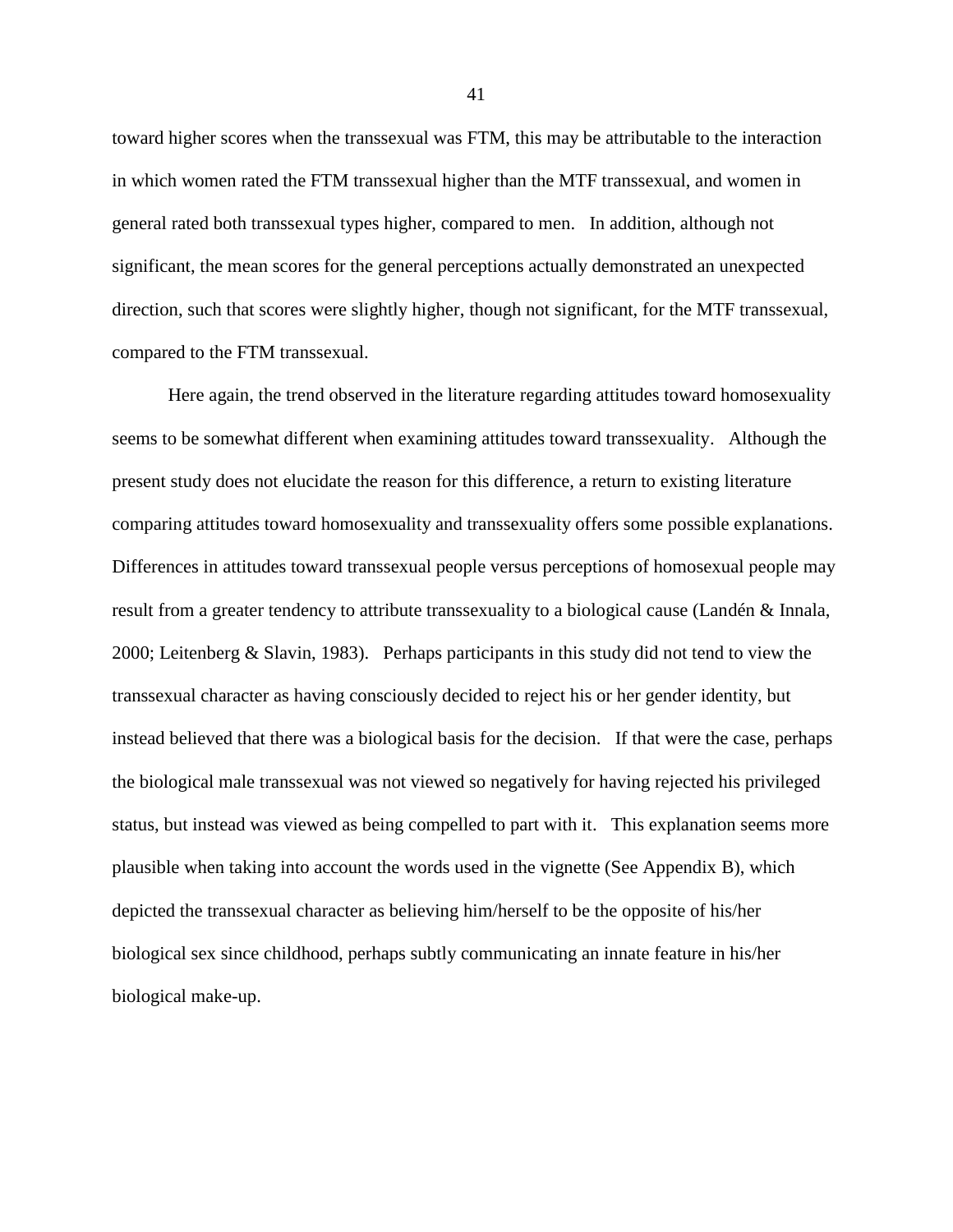*Hypothesis 4: Overall, men will demonstrate less favorable attitudes toward transsexuals compared to women*

Research on attitudes toward gender non-conformists, specifically gay and lesbian people, consistently suggests that men have more negative reactions toward these groups than women (Herek, 2000, 2002). In addition, survey research on attitudes toward transsexuality in Sweden and Poland suggested that compared to women, men hold more restrictive views on sexreassignment, transsexual marriage, and potential personal relations with a transsexual person (Landén & Innala, 2000). Men were also less likely to express tolerance and acceptance of people with gender identity disorders (Antoszewski et al., 2007). Consistent with previous research, and as predicted, gender of the participant had a significant effect on the combined dependent variables. Compared to women, men rated the transsexual character significantly more negatively on the general perceptions and evaluations of the transsexual's attractiveness.

Gender differences remained robust across other measures of gender-related attitudes, as well. Compared to women, men scored significantly higher on measures of transphobia, genderism, and gender-bashing. Men also endorsed significantly more negative evaluations of homosexuality and more stereotypic beliefs regarding gender characteristics. These results were consistent with the data presented by the developers of the scales used to measure these constructs (Hamburger et al., 1996; Hill & Willoughby, 2005; Kite & Deaux, 1986). In addition, compared to women, men were significantly more likely to identify themselves as having characteristics that are more stereotypically associated with males. Again, these results were expected as the items of this measure were designed to differentiate between men and women (Spence et al., 1974). Because there were significant gender differences on each of these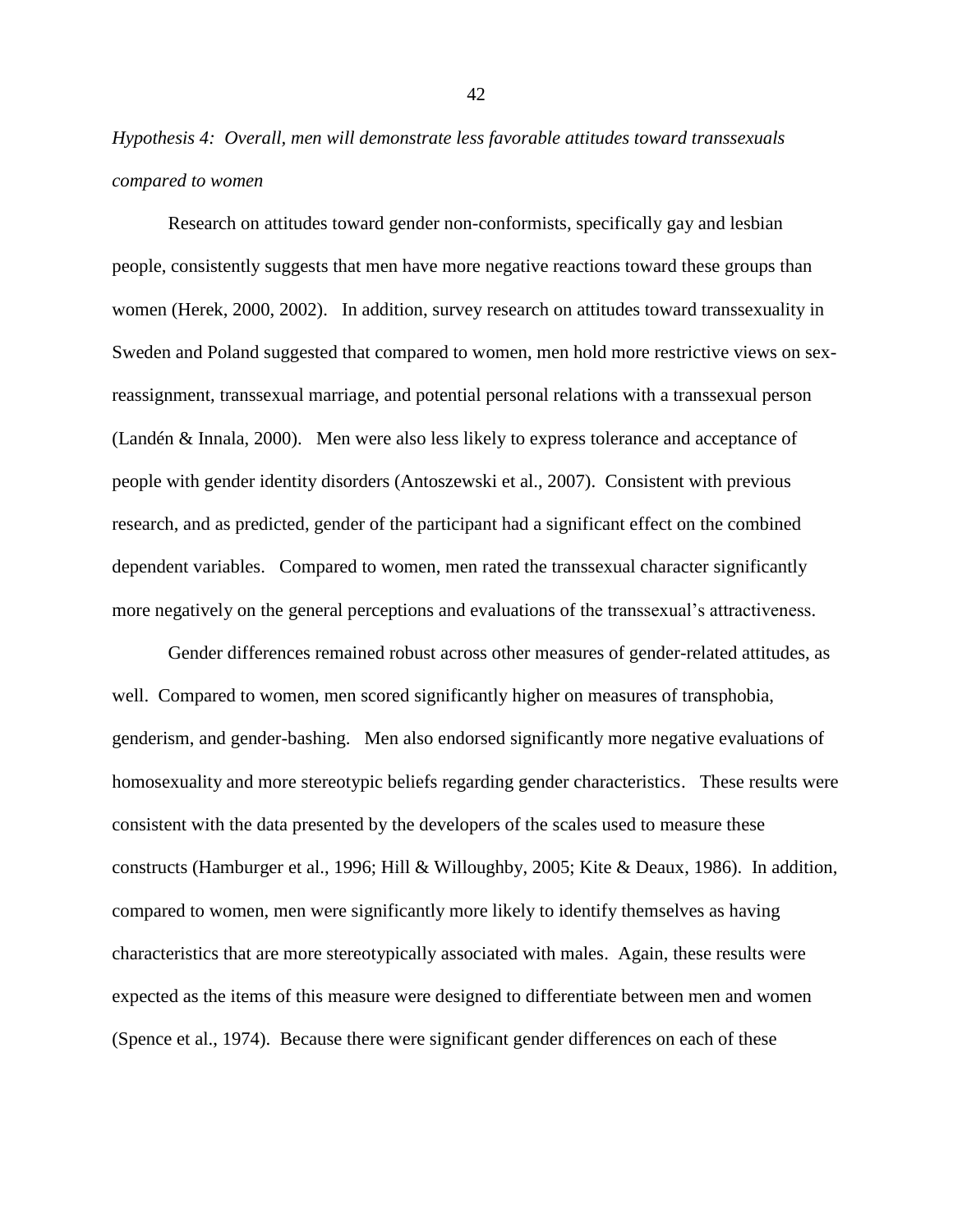measures, the relationship between each measure and the attitudes toward the transsexual character were examined separately for men and women.

*Hypothesis 5: Negative attitudes toward homosexuals, high levels of transphobia, traditional gender-role beliefs, and strict adherence to traditional gender-role identifications will be associated with more negative attitudes toward the transsexual depicted in the vignette*

In an effort to elucidate the expected relationship between gender and attitudes toward transsexuality, measures related to general perceptions of transsexuality and homosexuality were assessed. Previous research identified a relationship between negative attitudes toward transsexuality, as measured by the Genderism and Transphobia Scale, and negative attitudes toward homosexuality, as measured by the Homophobia Scale (Hill & Willoughby, 2005). Therefore, it was expected that there would be a positive correlation between attitudes toward the transsexual character and general attitudes toward transsexuality and homosexuality, such that negative beliefs regarding transsexuality and homosexuality would predict negative evaluations of the transsexual character. In addition, although somewhat more ambiguous, there is evidence suggesting that gender-role beliefs and gender-role self-concept may predict attitudes toward homosexuality (Whitley, 2001). Consistent with this literature, it was expected that more traditional gender-role beliefs and gender-role self-concepts would predict more negative attitudes toward the transsexual character.

In the present study, these predictions were supported in a few instances. Results indicated that negative beliefs regarding transsexuality in general, but not aggressive attitudes toward transsexuals such as gender bashing, predicted general perceptions of the transsexual character. Average scores and variability on the Gender-Bashing subscale were low, diminishing the predictive validity of this scale. In addition, perhaps the Gender-Bashing subscale is a better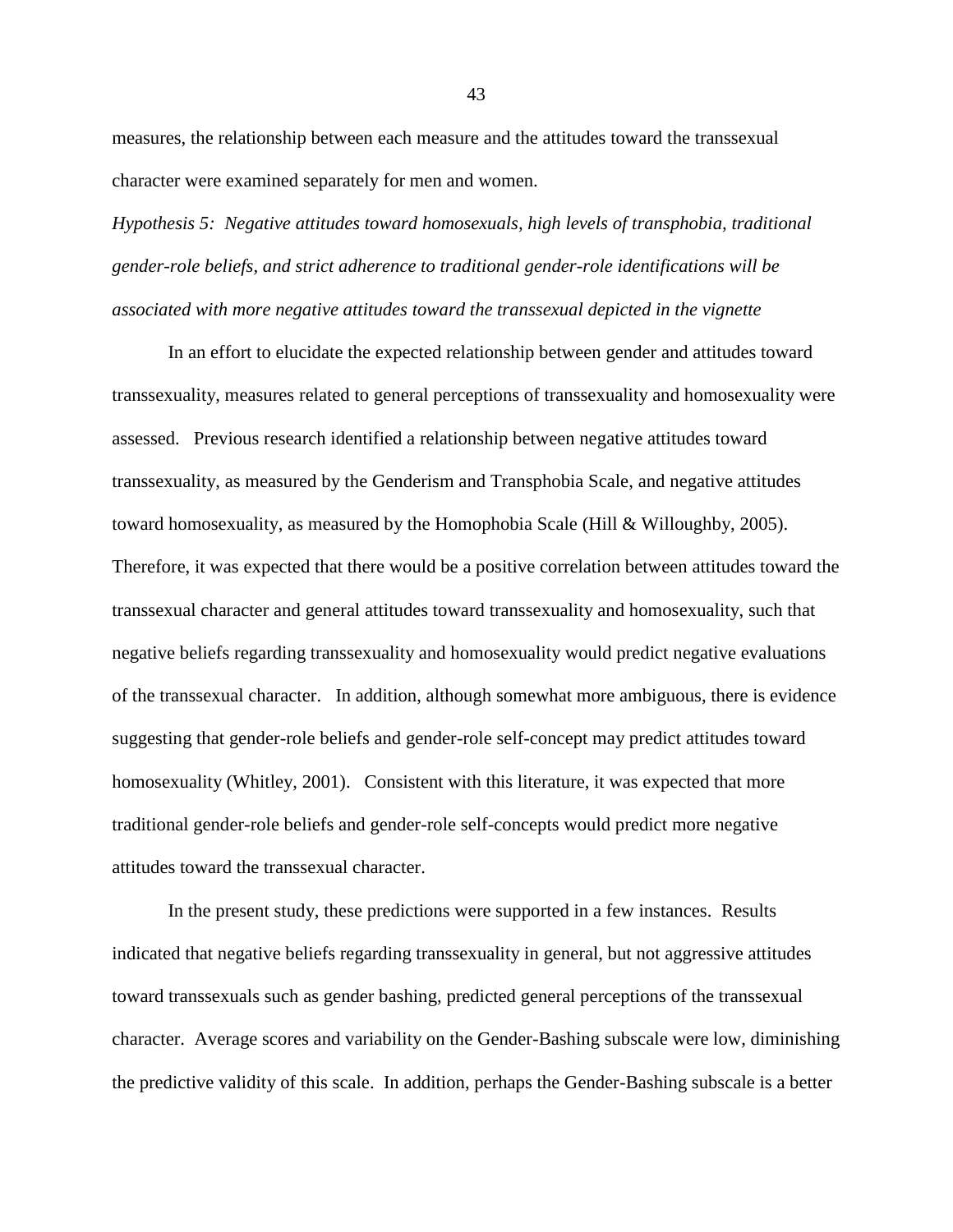predictor of more violent behavior, rather than attitudes, toward transsexual people. Positive attitudes toward homosexuality predicted positive general perceptions of the transsexual character for men, but not women. Measures of gender-role beliefs and gender-role self-concept were not significant predictors of general perceptions of the transsexual character for either men or women. Regarding evaluations of the transsexual character's attractiveness as a friend or romantic partner, negative beliefs regarding transsexuality in general, was the only significant predictor of negative evaluations, for both men and women. Positive evaluations of the transsexual's mental health were predicted by positive attitudes toward homosexuality and high social desirability scores, but for women only. No measures studied significantly predicted mental health evaluations among men.

*Attitudes toward transsexuality and homosexuality.* Although there was some evidence that general attitudes toward transsexuality and homosexuality predicted attitudes toward the transsexual character, results were inconsistent. It is not clear what accounts for this inconsistency. The irregular pattern regarding evaluations of the transsexual character's mental health and negative attitudes toward transsexuality was particularly surprising in light of previous research that supported the use of the GTS in predicting intolerant attitudes toward gender non-conformist children, specifically addressing issues of mental health (Hill & Willoughby, 2005). As suggested previously, the departure from previous literature in this study may be a reflection of the fact that the study's sample was recruited from psychology courses where discussions of mental health issues may influence responses to questions involving this type of content. In addition the measure of mental health included only two questions, and it is possible that a broader measure of mental health may give rise to different results.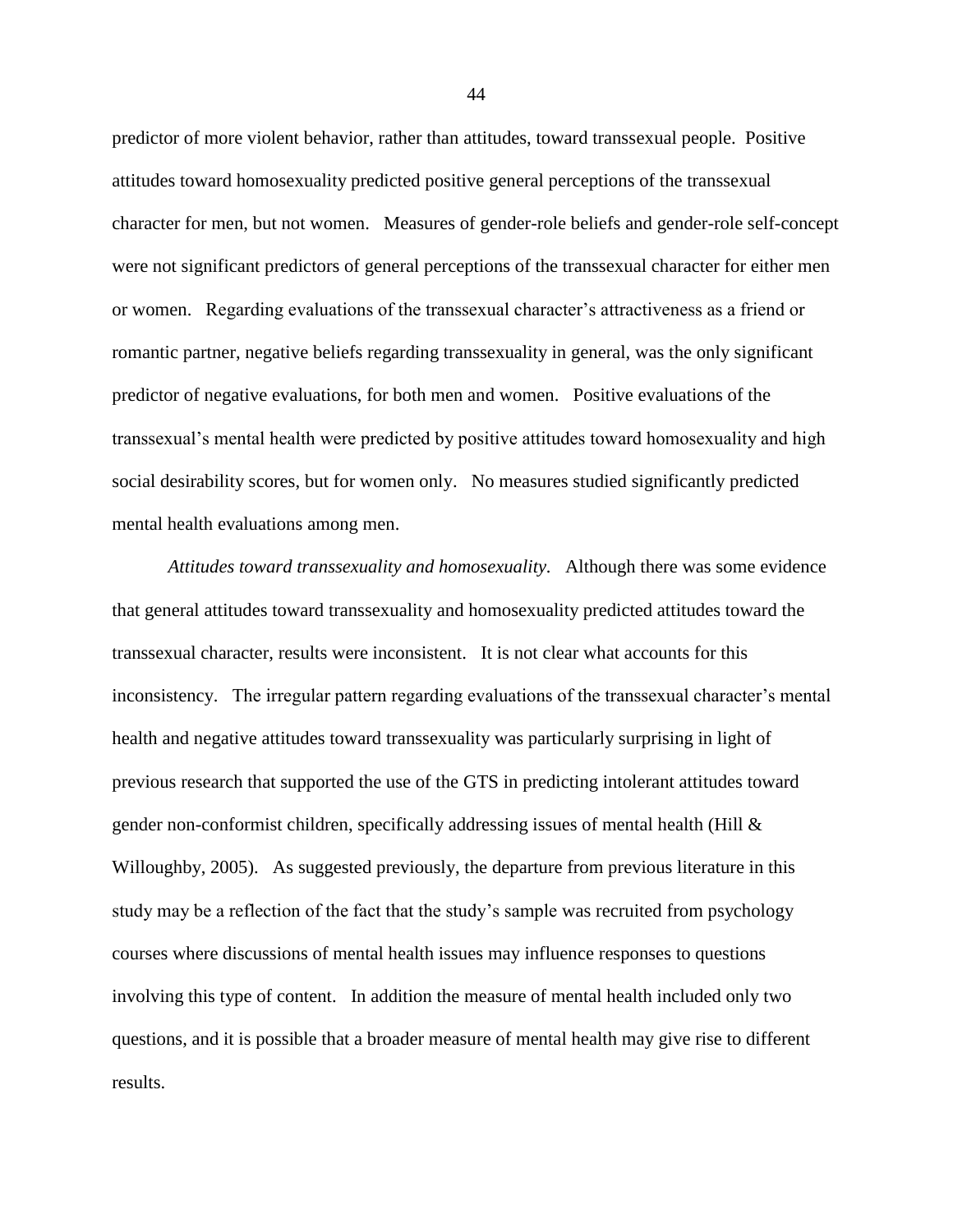The relationship between general attitudes toward homosexuality and perceptions of the transsexual character were similarly inconsistent. It is possible that the lack of relationship between attitudes toward homosexuality and perceptions of the transsexual character resulted from the different methods used to elicit these attitudes. The KHAS required participants to consider their attitudes toward homosexuals, in general, whereas, the questions pertaining to the transsexual character required participants to evaluate a distinct individual transsexual who was both described and pictured. It is possible, for example, that the observed inconsistencies reflect a tendency to view the transsexual character as an exception to general conceptions of transsexuality. On the other hand, perhaps these results provide additional support for initial findings in this study, suggesting that the cognitive organization among heterosexual people in their judgments of gender non-conforming individuals varies when the target of evaluation is homosexual versus transsexual.

*Gender-role beliefs and self-concepts.* Although previous research demonstrated a relationship between attitudes toward homosexuality and gender-role beliefs and gender-role self-concepts, these relationships were frequently inconsistent and appeared to be dependent on the measures used. For example, in a meta-analysis examining a variety of gender-role variables and attitudes toward homosexuality, femininity as measured by the Personality Attributes Questionnaire (PAQ) sometimes demonstrated a different relationship with attitudes toward homosexuality than when femininity was measured using the Bem Sex Role Inventory (Whitley, 2001). Furthermore, Whitley suggested that the correlation between the femininity/expressiveness measure of the PAQ and attitudes toward homosexuality was only slightly significant, indicating that this measure may not be the most robust predictor of attitudes toward homosexuality. Perhaps the various subscales of the PAQ were not correlated with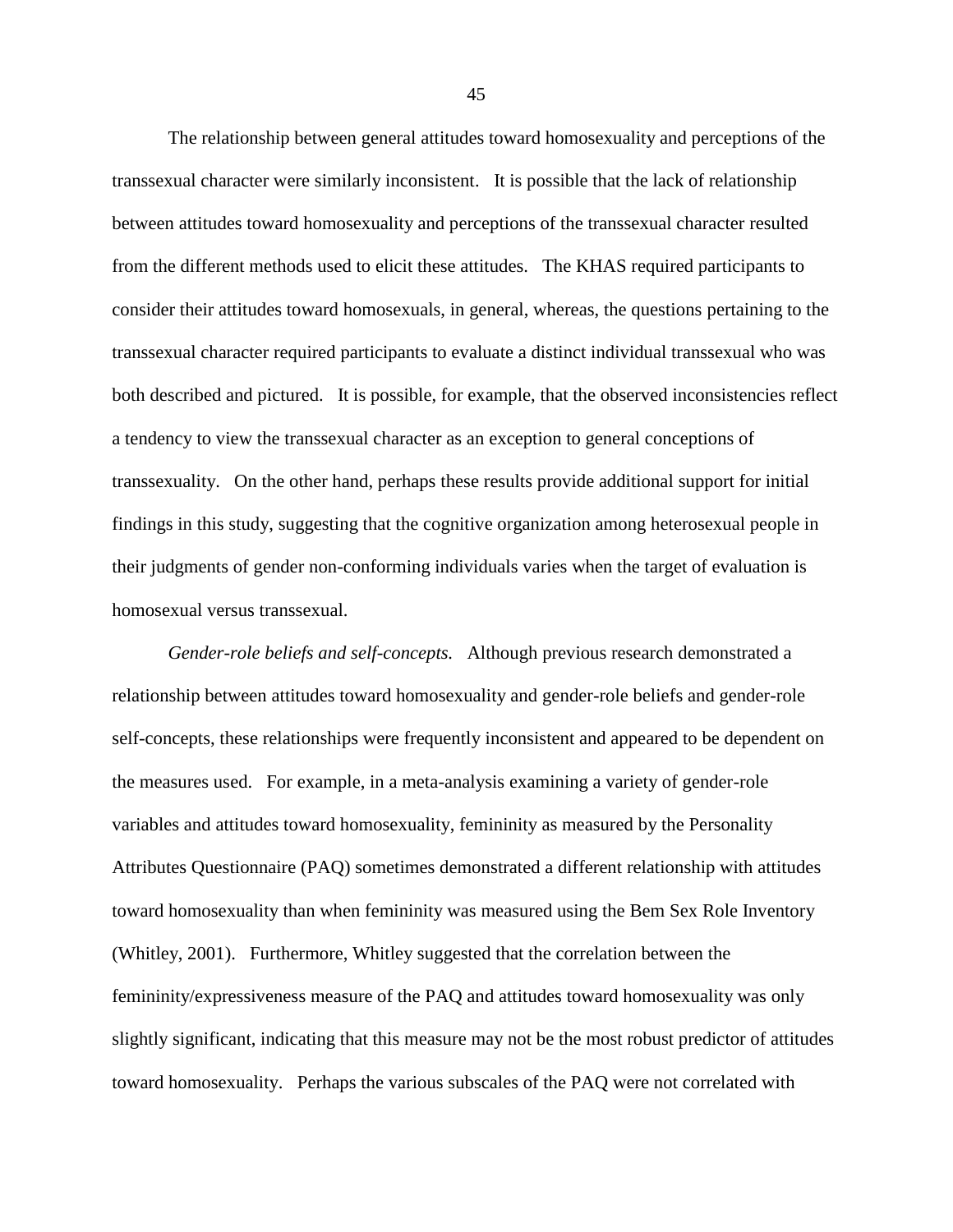attitudes toward the transsexual character for similar reasons. Another possibility is that there are different factors at work in the evaluations of transsexual people, compared to homosexual people. For example, it was suggested above that negative attitudes toward transsexuality for men and women may not be driven by a desire to distance themselves from an identity they do not accept, as is suggested in explanations of negative attitudes toward homosexuals. Following this same line reasoning, it is not surprising that individual's personal gender-role identifications are not associated with their attitudes toward transsexuals.

Research from a follow-up study to the meta-analysis previously described also revealed different results when examining attitudes toward homosexuality versus anti-gay behavior. Attitudes were conceptualized as affective responses and stereotypes regarding lesbian women and gay men. Anti-gay behavior was assessed using questions regarding participants' behavior toward each group of people (e.g., "I have been rude to someone because I thought she was a lesbian." [Whitley, 2001, p. 706]). The endorsement of male gender roles was a significant predictor of attitudes toward homosexuality, but a hyper-gender role orientation was a better predictor of reported anti-gay behavior, such as playing jokes or being rude to people because they were believed to be homosexual (Whitley, 2001). In the present study gender role beliefs were measured using the Hypergender Ideology Scale, perhaps tapping into more extreme gender-role beliefs, which may have a stronger correlation to actual behavior toward transsexuals, but would not predict general attitudes toward a specific transsexual character. *Differences in Type of Evaluation*

Although results supported significant main effects for the combined dependent variables, differences emerged in the examination of the relationship between the independent variables and the individual dependent variables. Although the nature of the study does not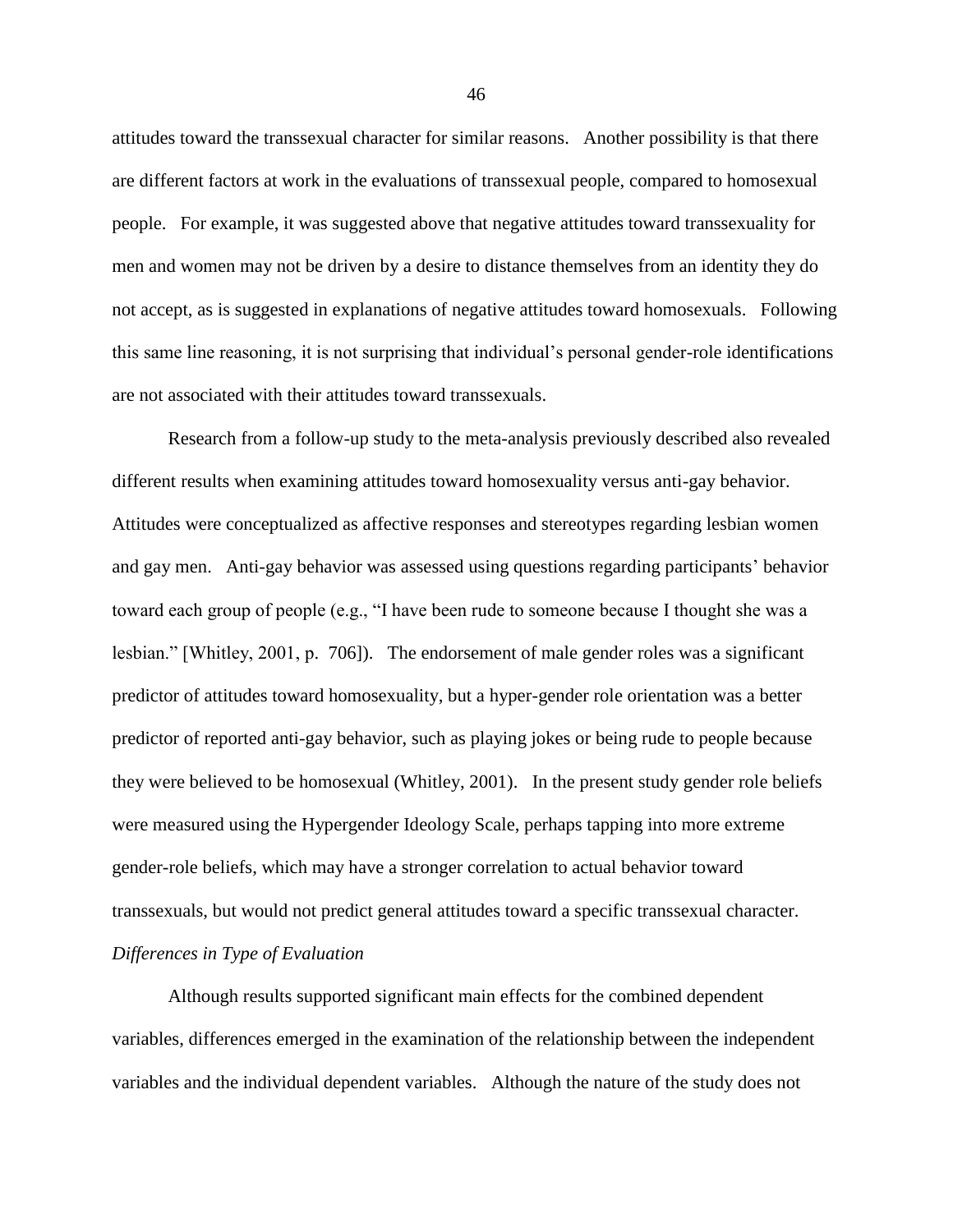permit full exploration of the reason for these differences, existing literature in the study of attitudes toward gender non-conforming groups suggests that these results are not unusual. Herek (2002) found different patterns in gender gaps regarding attitudes toward homosexuals depending on the type of questions asked. For example, respondents did not discriminate between gays and lesbians in their attitudes regarding employment nondiscrimination and marriage and domestic partnership, but were less likely to endorse adoption rights for gay men than for lesbians. In the present study, results consistently demonstrated an impact of genderrelated variables on evaluations of the transsexual's attractiveness, but evaluations of the transsexual's mental health were not similarly related to these variables. Compared to questions regarding the transsexual's mental health and well being, the questions related to the transsexual character's attractiveness as a friend or romantic partner may be more likely to require participants to imagine more personal reactions that he/she may have toward the transsexual. Although this is only one example of the potential differences, it points out how tapping into various dimensions of attitudes may account for seemingly inconsistent gender-related patterns. *Limitations and Future Directions*

The present study is subject to the same limitations that plague similar research examining attitudes. Self-report measures, vignettes, and static photographs present limitations in their usefulness for capturing how individuals actually think, feel, or behave in a real-life setting. For example, participants were able to learn a bit of information regarding the vignette character, but if they were to encounter the same individual without any background information, it is possible that stereotypes related to the transsexual's appearance might be especially more salient. In addition, the use of static photographs eliminates examination of the role of other gender- and appearance-related characteristics, such as height/stature and voice. In the future, it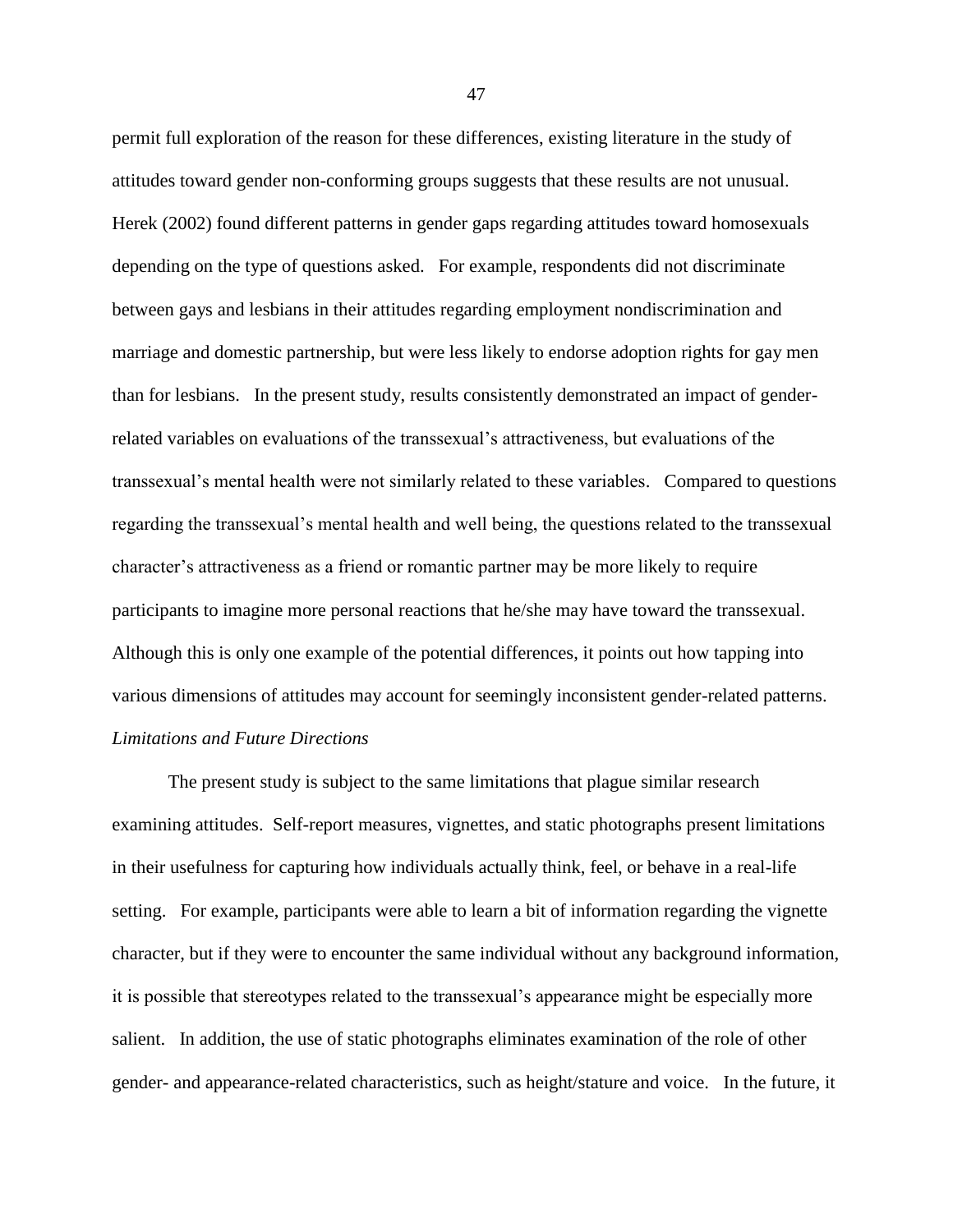may be useful to examine whether the significant appearance and gender-related factors demonstrated in the present study would be associated with behavioral manifestations of attitudes toward transsexuals. The use of a heterosexual college student sample at a Midwest university, also limits the generalizability of the results obtained. However, the present research provides a starting point for prospective studies to examine an older sample or college students at universities in other parts of the country.

Also, it may be helpful to create a larger set of questions that assess specified areas of interest. For example, future studies may include questions aimed at examining differences between personal reactions toward a transsexual character and beliefs regarding this character's right to various civil liberties. Indeed, these distinctions have been associated with gender differences in the examination of attitudes toward homosexuality (Herek, 2002), and therefore, are worthy of attention in the study of attitudes toward transsexuals as well. Along a similar vein, based on the arguments made in the present study, it may be helpful to assess beliefs regarding transsexuality, including ideas about its etiology and relationship toward sexual orientation, as well as the specific criteria participants used to define womanhood and manhood. This information may help to provide credence to the results presented here.. In addition, using a paradigm that relies less on participants' self-report, such as, an Implicit Attitudes Test, may help minimize the role of social desirability in the assessment of attitudes toward transsexuality. *Summary*

The present study examined attitudes toward transsexuality, expressly addressing attitudes toward a specific transsexual character described in a vignette and depicted photographically. Results were generally consistent with previous literature on attitudes toward homosexuality and transsexuality, suggesting that the gender, especially gender of the rater,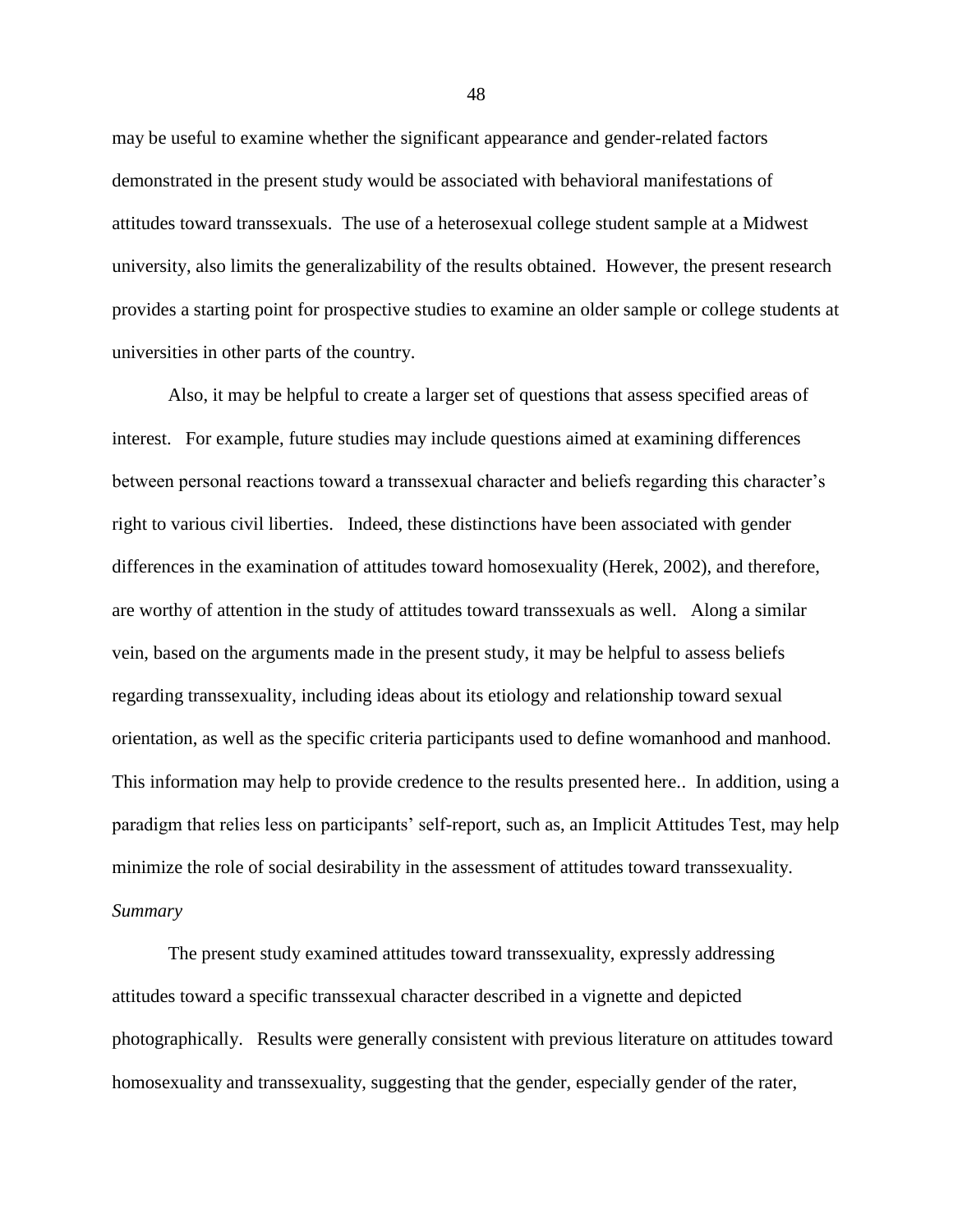plays a significant role in predicting attitudes toward these groups. In addition, the role of gender-related appearance was also supported. However, there were unexpected results as well, intimating the possibility that there are different cognitive mechanisms at work for men and women when making judgments about a transsexual versus a homosexual person. Including questions regarding ideas about transsexualism, (i.e., etiology and its relationship to sexual orientation) may shed light on possible differences in the way men and women understand and react to transsexuals. The results of the present study do not negate the possibility that homosexuality and transsexuality are similarly viewed as departures from gender norms, but instead may only suggest that the reasons for these departures are viewed differently, in turn affecting the way these individuals are perceived. Obtaining a better understanding regarding how these groups are evaluated and how perceptions negatively impact gender non-conforming communities can promote educational programs that effectively address and transform negative beliefs that adversely affect transsexual people. For example, identifying how men and women view transsexuality and other departures from gender norms may allow for tailoring educational programs based on gender to address differential beliefs and misconceptions that lead to negative beliefs about gender nonconforming groups. In any case the conclusions based on the present study set the stage for an exciting new line of research that examines attitudes toward transsexuality, just in time for the increasing media attention given to the transgendered community.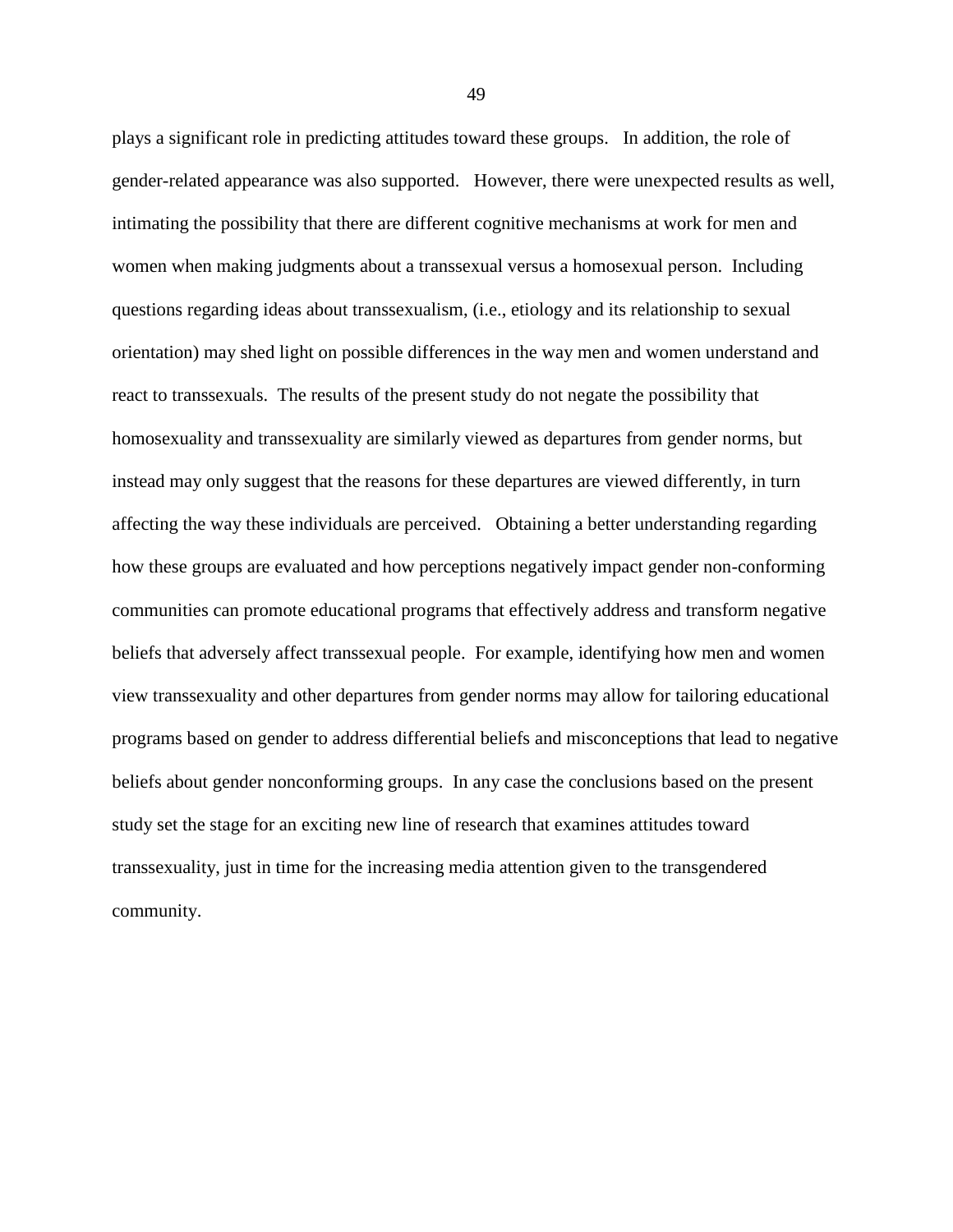#### **REFERENCES**

- American Psychiatric Association. (1995). *Treatments of psychiatric disorders, (2nd ed.)*. Washington, D.C.: American Psychiatric Press.
- American Psychiatric Association. (2000). *Diagnostic and statistical manual of mental disorders (DSM-IV-TR)*. Washington D.C.: Author.
- Antoszewski, B., Kasielska, A., Jędrzejczak, M., & Kruk-Jeromin, J. (2007). Knowledge of and attitude toward transsexualism among college students. *Sex Disabilities*, *25*, 29-35.
- Atkinson, P., & Hammersley, M. (1994). Ethnography and participant observation. In N.K Denzin & Y.S. Lincoln (Eds.), *Handbook of qualitative research* (pp. 248-261). Thousand Oaks, CA, US: Sage Publications, Inc.
- Becker, J., & Kavoussi, R. *(1996). Sexual and gender identity disorders. In R. Hales & S.* Yudofsky (Eds.) Synopsis of psychiatry (pp. 605-623). Washington, DC: American Psychiatric Association.
- Berry, D.S. (1991). Accuracy in social perception: Contributions of facial and vocal information. Journal of Personality and Social Psychology, 61, 298-307.
- Berry, D.S., & McArthur, L.Z. (1986). Perceiving character in faces: The impact of age-related craniofacial changes on social perception. *Psychological Bulletin*, *100*, 3-18.
- Brotto, L., Gehring, D., Klein, C., Gorzalka, B., Thomson, S., & Knudson, G. (2005). Psychophysiological and subjective sexual arousal to visual sexual stimuli in new women. *Journal of Psychosomatic Obstetrics & Gynecology*, *26*, 237-244.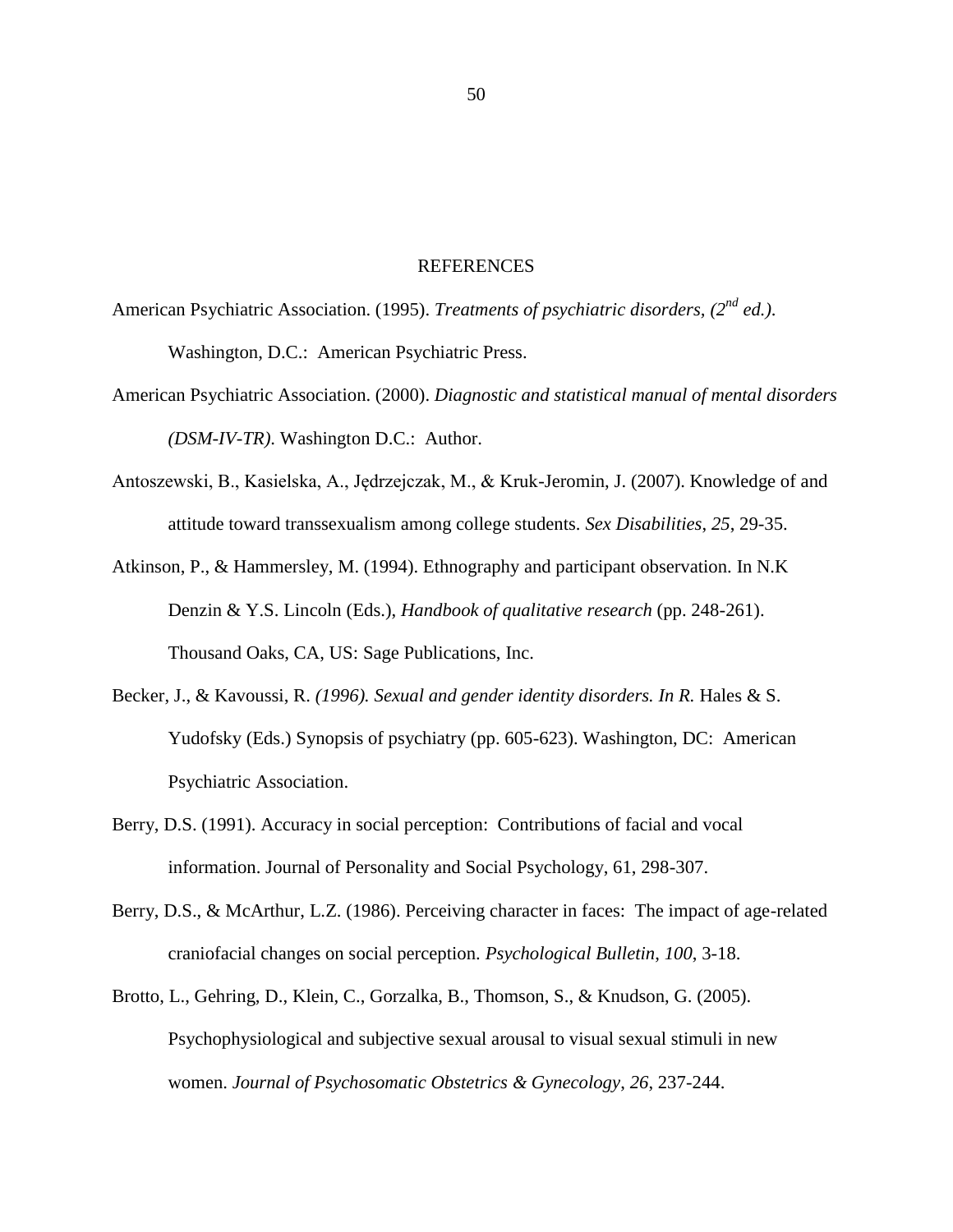Cohen, J. (1992). A power primer. *Psychological Bulletin*, *112*, 155-159.

Crowne, D.P. & Marlowe, D. (1960). A new scale of social desirability independent of psychopathology. *Journal of Consulting Psychology*, *24*, 349-354.

Ettner, R. (1999). *Gender loving care*. New York, NY: W.W. Norton & Company, Inc.

- Fausto-Sterling, A. (1993, March/April). The five sexes: Why male and female are not enough. *Sciences*, *33*, 20-25.
- Franzini, L.R., & Casinelli, D.L. (1986). Health professionals' factual knowledge and changing attitudes toward transsexuals. *Social Science & Medicine*, *22*, 535-539.
- Golden, C. (2008). The intersexed and the transgendered: Rethinking sex and gender. In J.C. Chrisler, C. Golden, & P.D. Rozee (Eds.), Lectures on the psychology of women  $(4<sup>th</sup>$  ed.) (pp. 137-152). Boston: McGraw Hill.
- Hamburger, M.E., Hogben, M., McGowan, S., & Dawson L.J. (1996). Assessing hypergender ideologies: Development and initial validation of a gender-neutral measure of adherence to extreme gender-role beliefs. *Journal of Research in Personality*, *30*, 157-178.
- Haraldsen, I., Egeland, T., Haug, E., Finset, & Opjordsmoen, S. (2005). Cross-sex hormone treatment does not change sex-sensitive cognitive performance patterns in gender identity disorder patients. *Psychiatry Research*, *137*, 161-174.
- Herek, G.M. (2000). Sexual prejudice and gender: Do heterosexuals' attitudes toward lesbians and gay men differ? *Journal of Social Issues*, *56*, 251-266.
- Herek, G.M. (2002). Gender gaps in public opinion about lesbians and gay men. *Public Opinion Quarterly*, *66*, 40-66.
- Hill, D.B., & Willoughby, B.L.B. (2005). The development and validation of the genderism and transphobia scale. *Sex Roles*, *53*, 531-544.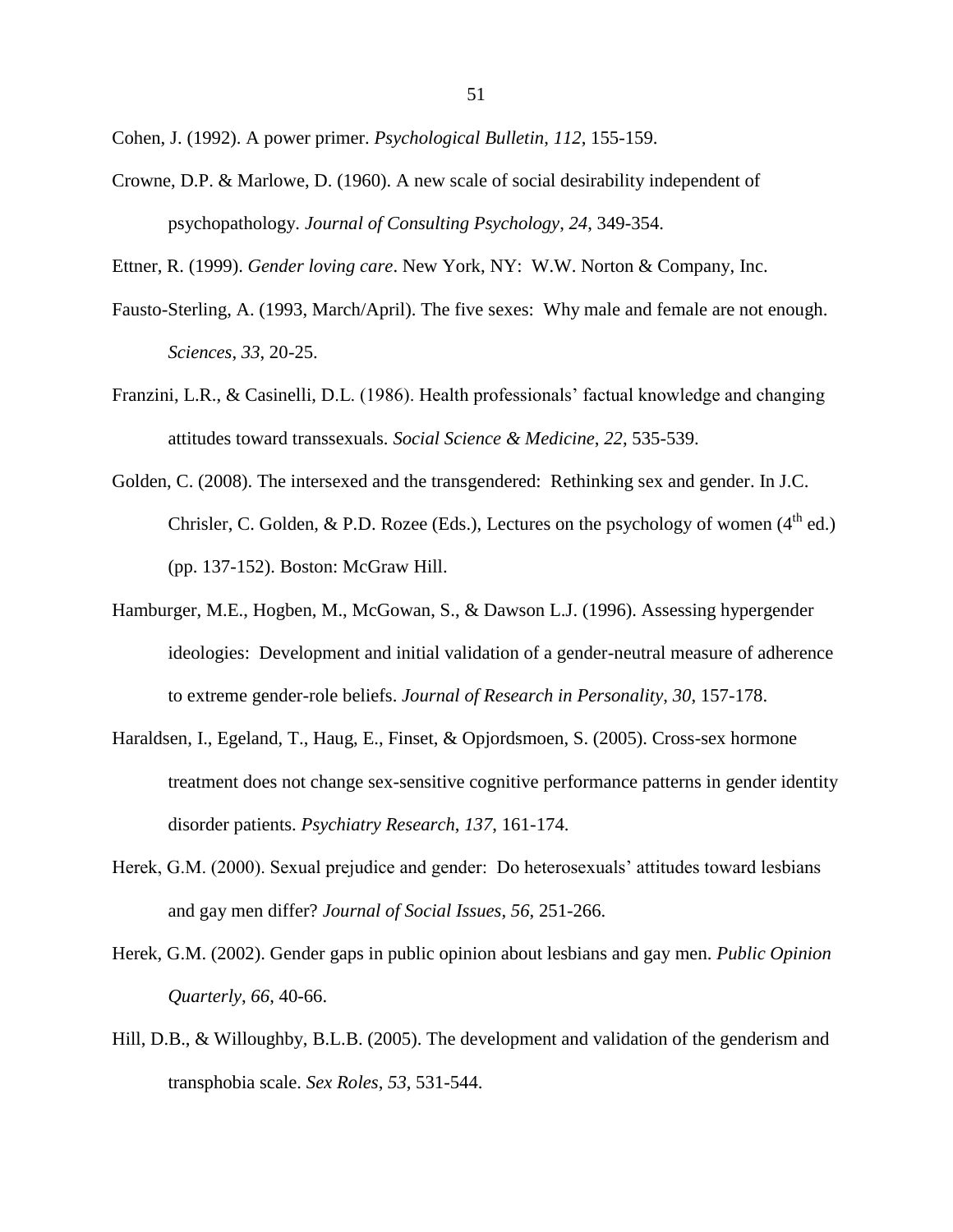- Holmes, S.E., & Cahill, S. (2004). School experiences of gay, lesbian, bisexual and transgender youth. *Journal of Gay and Lesbian Issues in Education*, *1*, 53-66.
- Jonas, S.P. (1976). Transsexualism and social attitudes. *Psychiatric Clinics of North America*, *9*, 14-20.
- Kando, T.M. (1972). The projection of intolerance: A comparison of males, females and transsexuals. *The Journal of Sex Research*, *8*, 225-236.
- Kasof, J. (1993). Sex bias in the naming of stimulus persons. *Psychological Bulletin*, *113*, 140- 163.
- Kilmartin, C. T. (2007). The masculine self (3rd ed.). Cornwall-on-Hudson, NY: Sloan Publishing.
- Kite, M.E., & Deaux, K. (1986). Attitudes toward homosexuality: Assessment and behavioral consequences. *Journal of Basic and Applied Social Psychology*, *7*, 137-162.
- Kite, M.E., & Whitley, B.E., Jr. (1998). Do heterosexual women and men differ in their attitudes toward homosexuality? A conceptual and methodological analysis. In G.M. Herek (Ed.), *Stigma and sexual orientation: Understanding prejudice against lesbians, gay men, and bisexuals* (pp. 39-61). Thousand Oaks, CA: Sage.
- Kockott, G., & Fahrner, E.M. (1988). Male-to-female transsexuals: A comparison. *Archives of Sexual Behavior*, *17,* 539-546.
- Krege, S., Bex, A., Lümmen, G., & Rübben, H. (2001). Male-to-female transsexualism: A technique, results, and long-term follow- up in 66 patients. *BJU International*, *88*, 396- 402.
- Landén, M., & Innala, S. (2000). Attitudes toward transsexualism in a Swedish national survey. *Archives of Sexual Behavior*, *29*, 375-388.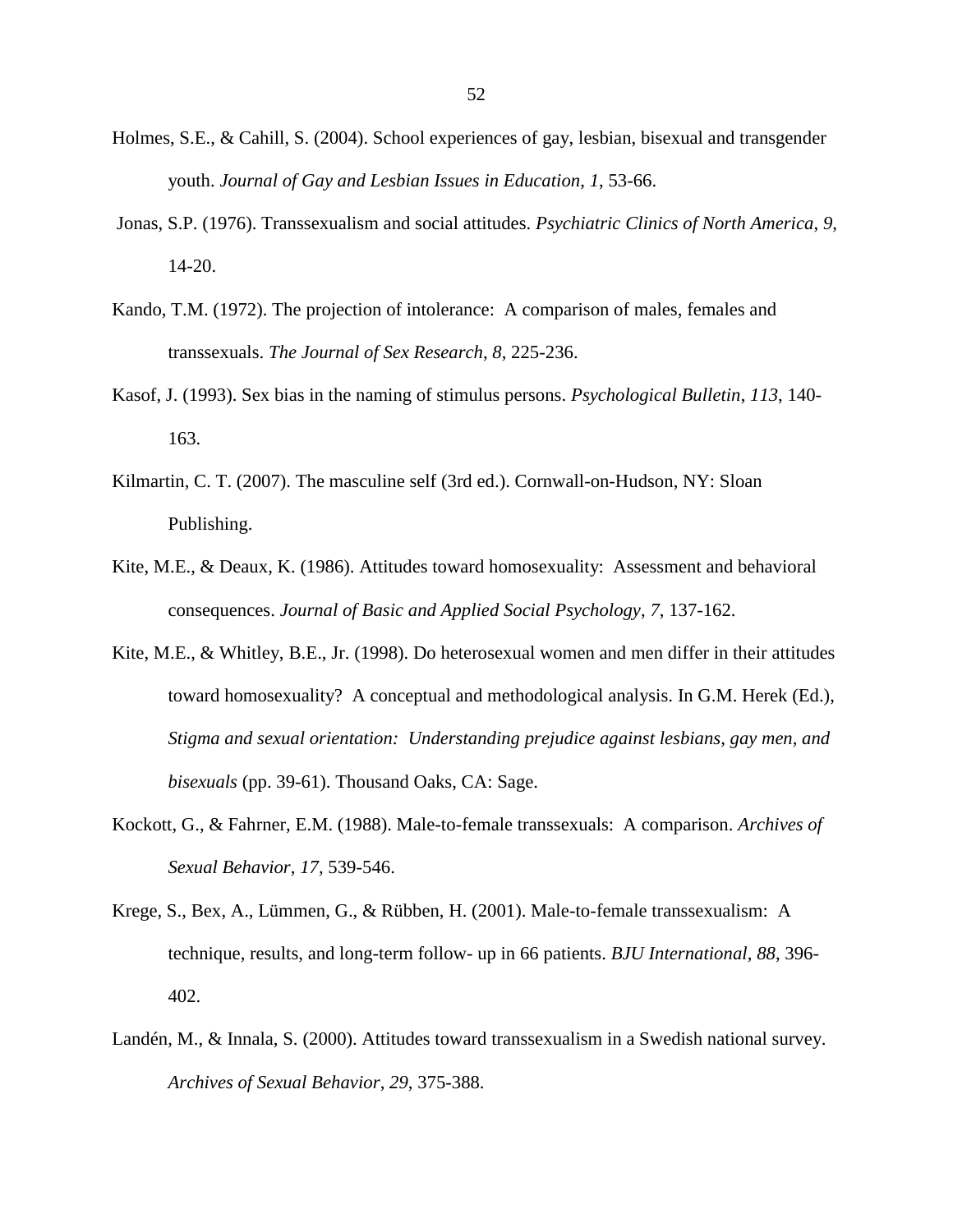- Leitenberg, H., & Slavin, L. (1984). Comparison of attitudes toward transsexuality and homosexuality. *Archives of Sexual Behavior*, *12*, 337-346
- Levy, A., Crown, A., & Reid, R. (2003). Endocrine intervention for transsexuals. *Clinical Endocrinology*, *59*, 409-418.
- Madson, L. (2000). Inferences regarding the personality traits and sexual orientation of physically androgynous people. *Psychology of Women Quarterly*, *24*, 148-160.

McCreary, D. R. (1994). The male role and avoiding femininity. *Sex Roles*, *31*, 517-531.

- Messner, M. A. (2004). Becoming 100 percent straight. In M. S. Kimmel & M. A. Messner (Eds.), *Men's lives* (6th ed.) (pp. 421-426). Boston: Pearson Education.
- Money, J., & Brennan, J.G. (1970). Heterosexual vs. homosexual attitudes: Male partners' perception of the feminine image of male transsexuals. *The Journal of Sex Research*, *6*, 193-209.
- Mosher, D.L., & Sirkin, M. (1984). Measuring a macho personality constellation. *Journal of Research in Personality*, *18*, 150-163.
- Moulton, J.L., III, & Adams-Price, C.E. (1997). Homosexuality, heterosexuality, and crossdressing: Perceptions of gender discordant behavior. *Sex Roles*, *37*, 441-451.
- Murnen, S.K., & Byrne, D. (1991). The hyperfemininity scale: Measurement and initial validation of the construct. *Journal of Sex Research*, *28*, 479-489.

Papoulias, C. (2006). Transgender. *Theory, Culture, and Society*, *23*, 231-233.

- Pusch, R.S. (2005). Objects of curiosity: Transgender college students' perceptions of the reaction of others. *Journal of Gay & Lesbian Issues in Education*, *3*, 45-61.
- Schilt, K. (2006). Just one of the guys? How transmen make gender visible at work. *Gender & Society*, *20*, 465-490.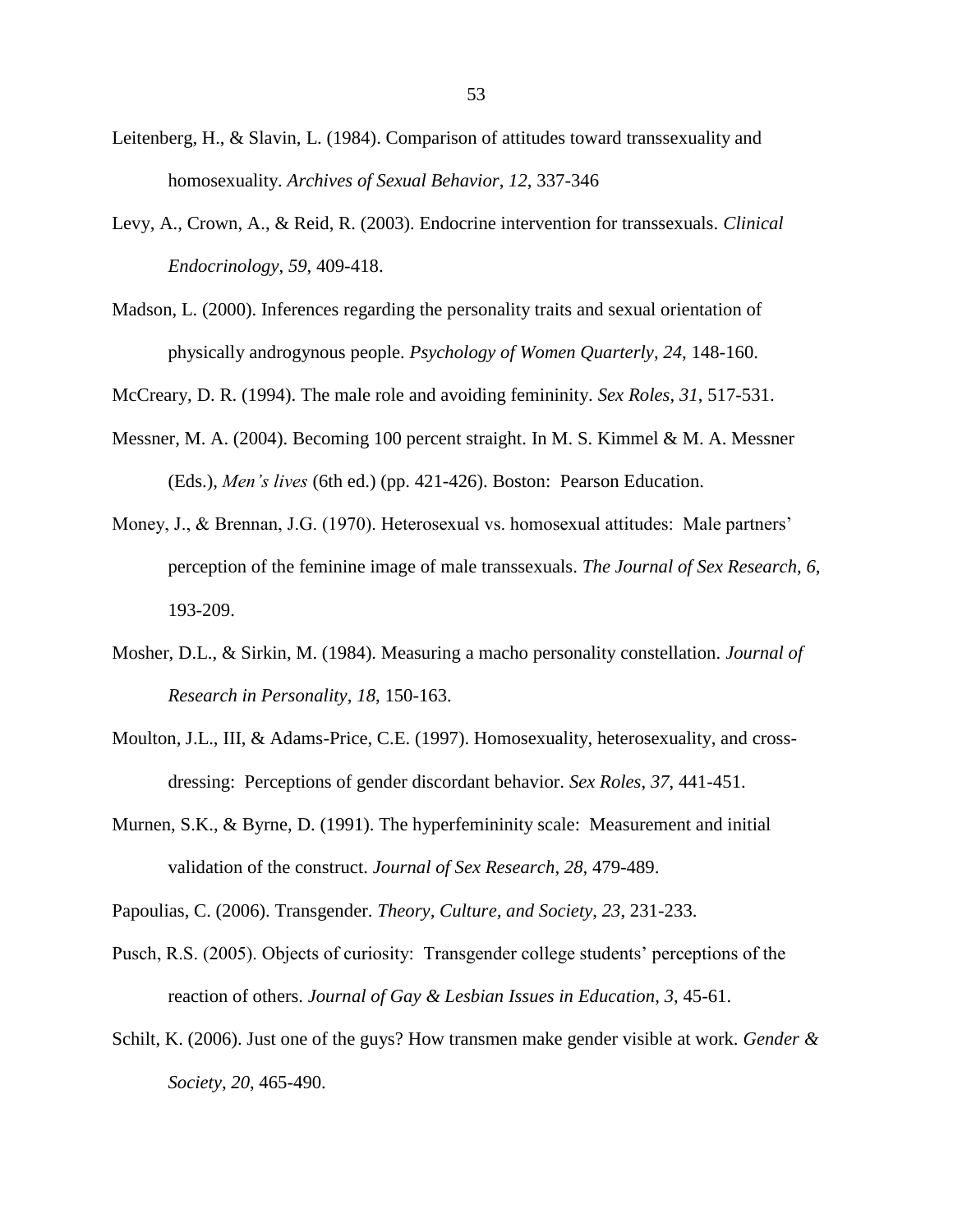- Schoenberg, N.E., & Ravdal, H. (2000). Using vignettes in awareness and attitudinal research. *International Journal of Social Research Methodology*, *3*, 63-74.
- Secord, P.F., Dukes, W.F., & Bevan, W. (1954). Personalities in faces: I. An experiment in social perceiving. *Genetic Psychology Monographs*, *49*, 231-279.
- Spence, J.T., Helmreich, R., & Stapp, J. (1974). The personal attributes questionnaire: A measure of sex role stereotypes and masculinity-femininity. *Catalog of Selected Documents in Psychology*, *4*, 617-659.
- Whitley, B.E. (2001). Gender-role variables and attitudes toward homosexuality. *Sex Roles*, *45*, 691-721.
- World Health Organization. (1990). *International classification of diseases and related health problems* (10th rev). Geneva: Author.
- Wren, B. (2004). Early physical intervention for young people with atypical gender identity development. *Clinical Child Psychology and Psychiatry*, *5*, 220-231.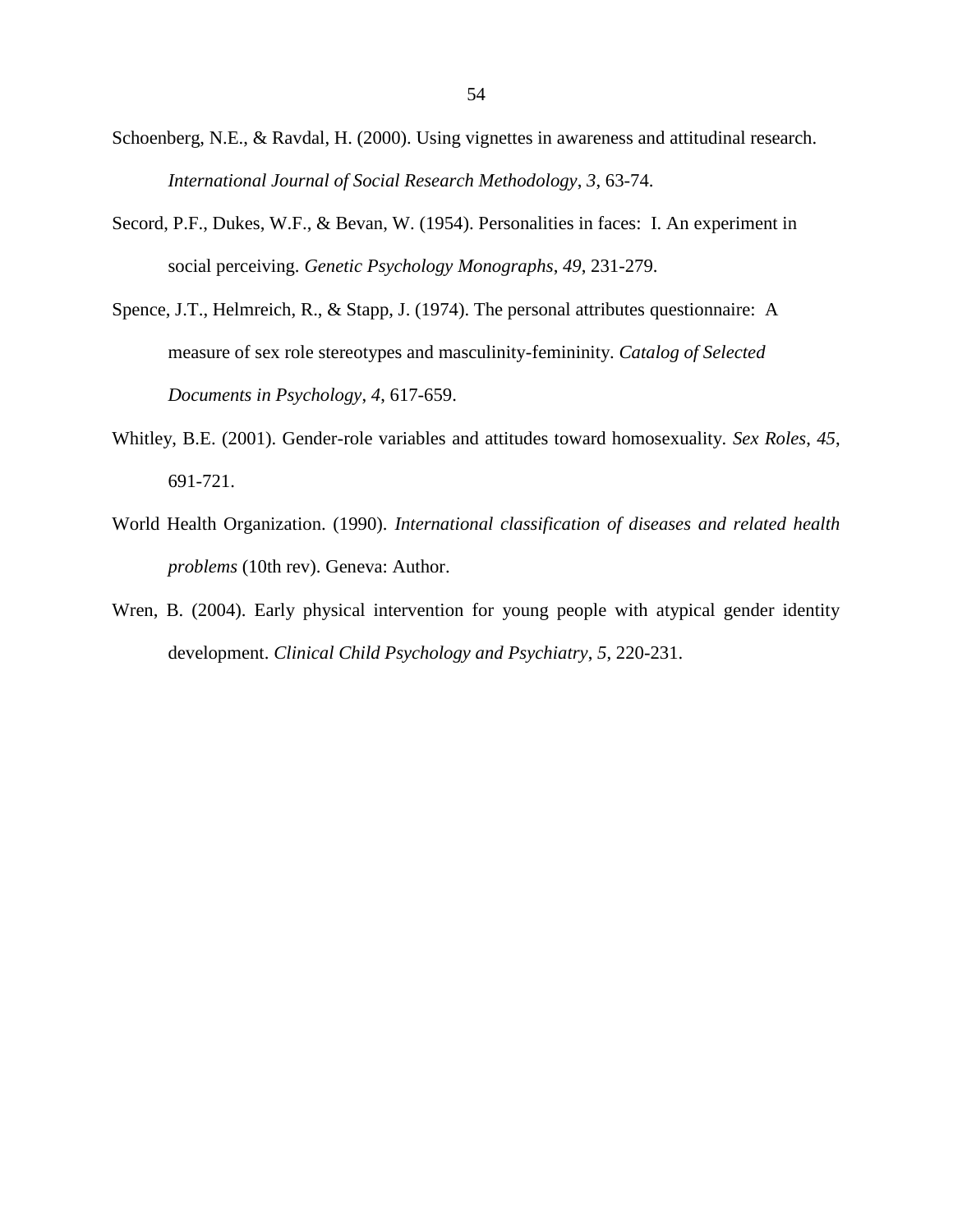# APPENDIX A: DEMOGRAPHIC INFORMATION OF THE SAMPLE USED IN SECONDARY ANALYSES

The final sample used for the secondary analyses was comprised of 127 (51.8%) males and 118 (48.2%) females. Six people did not respond to the question about age. The mean age of the sample who did respond was 20.14 years  $(M = 20.14, SD = 3.21)$ , ranging from 18 to 43 years of age. Of those who responded to the question about ethnicity, the majority identified as either "White/Caucasian" (78.4%), or "Black/African American" (15.1%). The remaining respondents identified as follows: "Hispanic/Latino (a)," (1.2%); "Indian Asian/Asian American," (0.8%); "Native American/American," (0.8%); and "Other," (3.7%). In addition, 109 (44.5%) of the students identified their year in school as "First-year," 75 (30.6%) identified as "Sophomore," 34 (13.9%) as "Junior," and 27 (11.0%) as "Senior".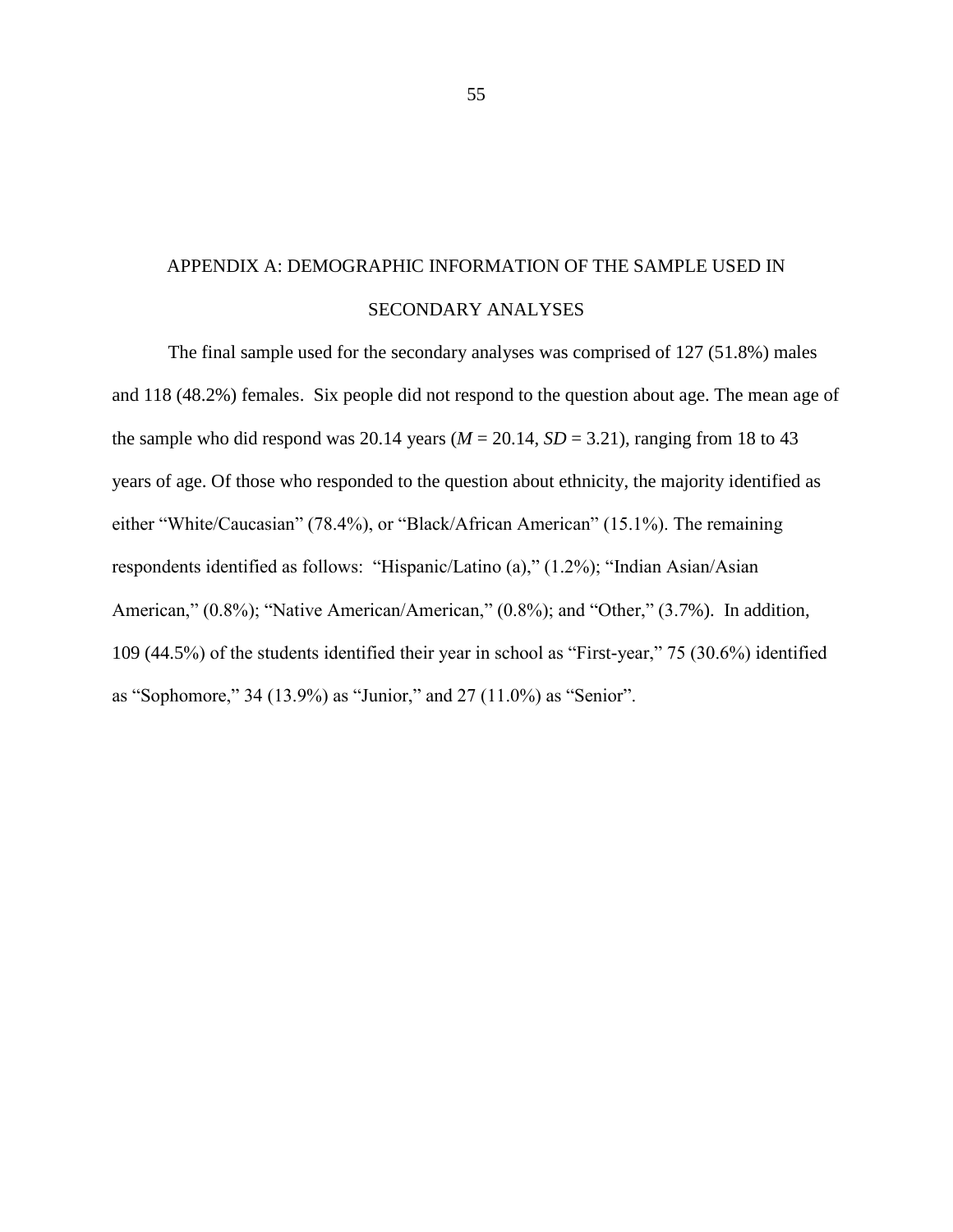#### APPENDIX B: VIGNETTES

Below are copies of the two vignettes that will be used in the proposed study. The first describes a male-to-female (MTF) transsexual and the second describes a female-to-male (FTM) transsexual.

Karen, pictured to the right, was born and reared as a biological male, but has always thought of himself as a woman. For example, as a child he enjoyed borrowing his sister's clothes and as a young adult he decided to begin hormone replacement treatment and live his life as a female. Recently he had surgery to alter his genitals so that he could finally feel comfortable in his own body.

Brian, pictured to the right, was born and reared as a biological female, but has always thought of herself as a man. For example, as a child she enjoyed borrowing her brother's clothes and as a young adult she decided to begin hormone replacement treatment and live her life as a male. Recently she had surgery to alter her genitals so that she could finally feel comfortable in her own body.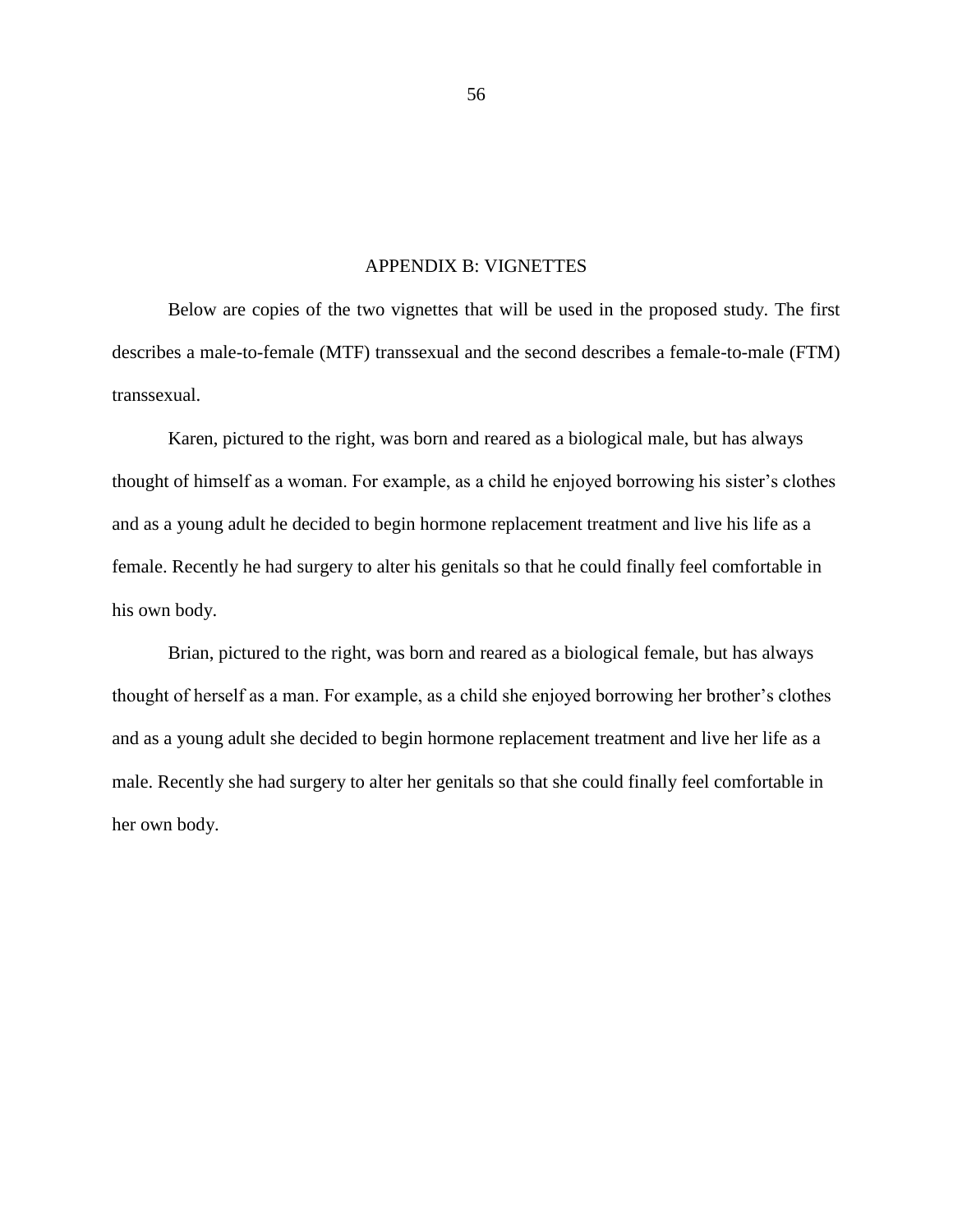





.

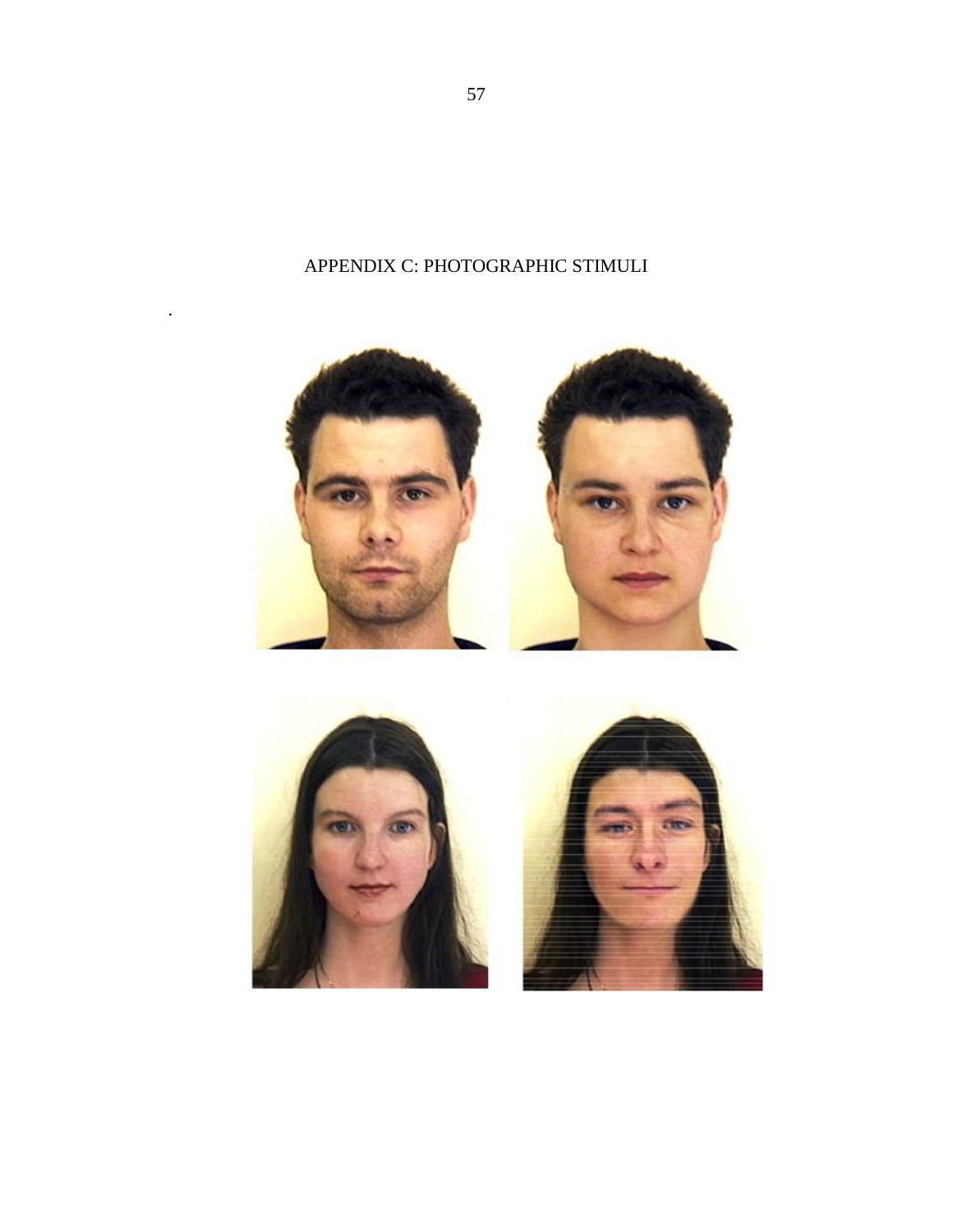#### APPENDIX D: ATTITUDES TOWARD TRANSSEXUAL

#### CHARACTER QUESTIONNAIRE

Based on the description and photograph of this individual, please indicate how strongly you agree or disagree with the following statements using the scale below. For example, if you strongly agree with a statement mark a 6 in the blank; if you strongly disagree, mark a 1 in the blank.

### **<---1---------------2---------------3---------------4---------------5---------------6--->**

#### **Strongly Disagree Strongly Agree**

- 1. \_\_\_\_\_ Karen (Brian) is happy.
- 2. Karen (Brian) is attractive.
- 3. \_\_\_\_\_ I would like Karen (Brian) as a friend.
- 4. \_\_\_\_\_ I would like Karen (Brian) as a romantic partner.
- 5. \_\_\_\_\_ Karen (Brian) is emotionally stable.
- 6. \_\_\_\_\_ Karen (Brian) may need counseling.
- 7. \_\_\_\_\_ Karen (Brian) is disturbed.
- 8. \_\_\_\_\_ Karen (Brian) is well-adjusted.
- 9. \_\_\_\_\_ Karen (Brian) is successful.
- 10. Karen (Brian) is confident.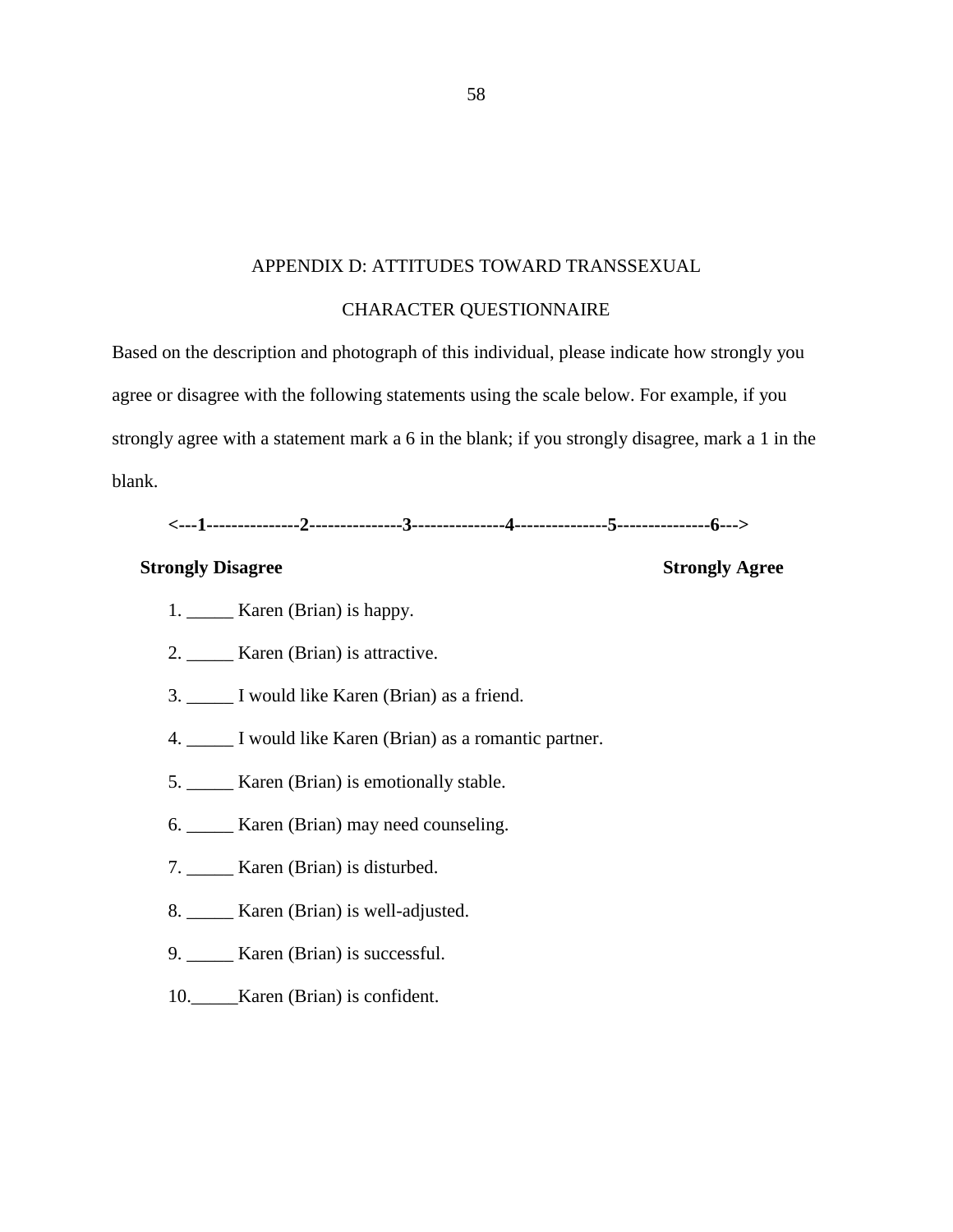### APPENDIX E: GENDERISM AND TRANSPHOBIA SCALE

| Strongly | Agree | Somewhat                                                                                                     | Neutral | Somewhat                                           | Disagree | Strongly |                |  |
|----------|-------|--------------------------------------------------------------------------------------------------------------|---------|----------------------------------------------------|----------|----------|----------------|--|
| agree    |       | agree                                                                                                        |         | disagree                                           |          | disagree |                |  |
|          | 1     | $\overline{3}$<br>$\overline{2}$                                                                             |         | $\overline{4}$                                     | 5        | 6        | $\overline{7}$ |  |
|          |       |                                                                                                              |         | Write the number that best indicates how you feel. |          |          |                |  |
| 1.       |       | I have beat up men who act like sissies                                                                      |         |                                                    |          |          |                |  |
| 2.       |       | I have behaved violently toward a woman because she was too<br>masculine                                     |         |                                                    |          |          |                |  |
| 3.       |       | If I found out that my best friend was changing their sex, I would freak out                                 |         |                                                    |          |          |                |  |
| 4.       |       | God made two sexes and two sexes only                                                                        |         |                                                    |          |          |                |  |
| 5.       |       | If a friend wanted to have his penis removed in order to become a<br>woman, I would openly support him       |         |                                                    |          |          |                |  |
| 6.       |       | I have teased a man because of his feminine appearance or behavior                                           |         |                                                    |          |          |                |  |
| 7.       |       | Men who cross-dress for sexual pleasure disgust me                                                           |         |                                                    |          |          |                |  |
| 8.       |       | Children should be encouraged to explore their masculinity and<br>femininity                                 |         |                                                    |          |          |                |  |
| 9.       |       | If I saw a man on the street that I thought was really a woman I would ask<br>him if he was a man or a woman |         |                                                    |          |          |                |  |
| 10.      |       | Men who act like women should be ashamed of themselves                                                       |         |                                                    |          |          |                |  |
| 11.      |       | Men who shave their legs are weird                                                                           |         |                                                    |          |          |                |  |

# Genderism and Transphobia Scale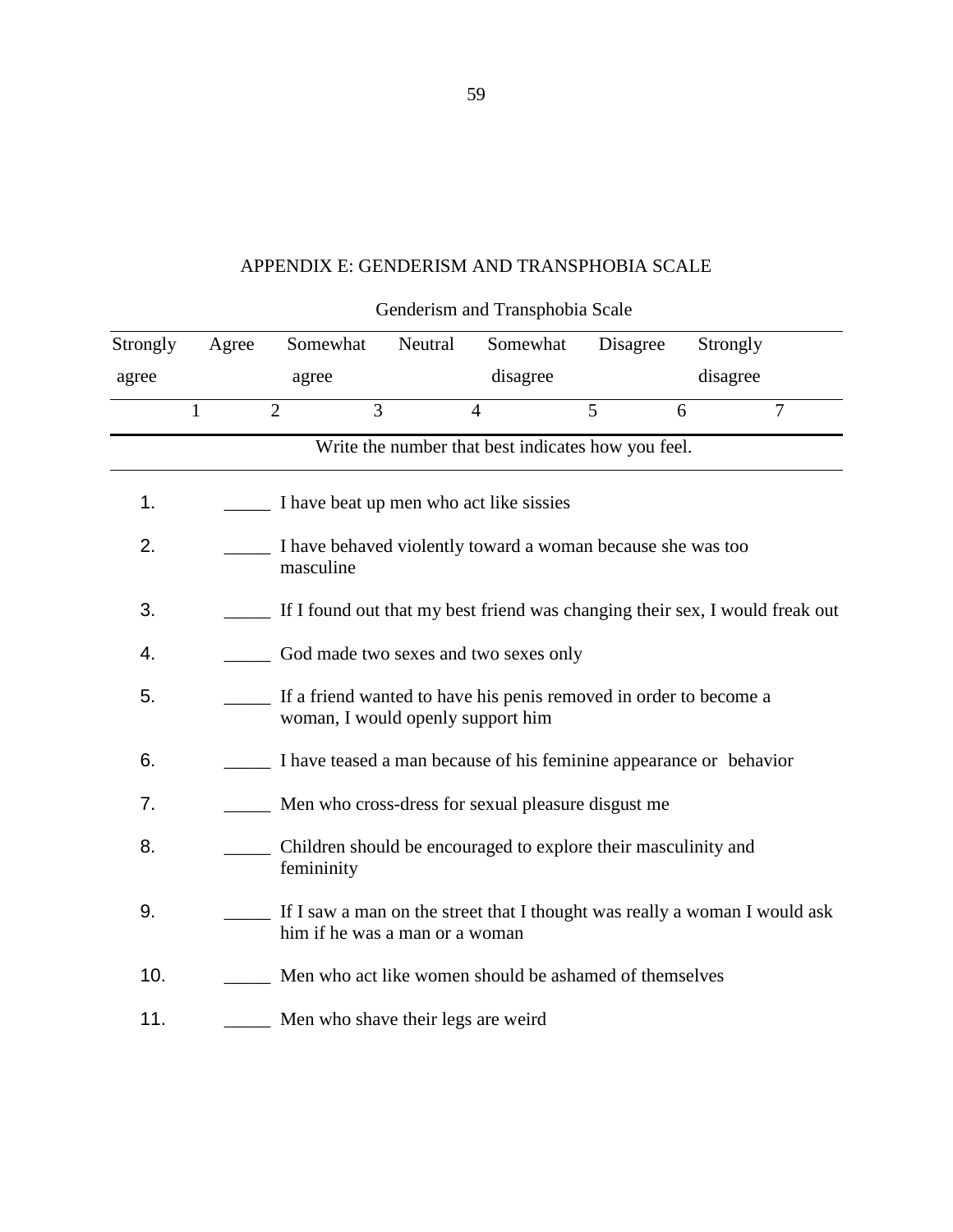| Strongly | Agree | Somewhat                                                                                                                            | Neutral | Somewhat                                                                | Disagree | Strongly |   |
|----------|-------|-------------------------------------------------------------------------------------------------------------------------------------|---------|-------------------------------------------------------------------------|----------|----------|---|
| agree    |       | agree                                                                                                                               |         | disagree                                                                |          | disagree |   |
|          | 1     | $\overline{3}$<br>$\overline{2}$                                                                                                    |         | $\overline{4}$                                                          | 5        | 6        | 7 |
|          |       |                                                                                                                                     |         | Write the number that best indicates how you feel.                      |          |          |   |
| 12.      |       |                                                                                                                                     |         | I cannot understand why a woman would act masculine                     |          |          |   |
| 13.      |       | I have teased a woman because of her masculine appearance or<br>behavior                                                            |         |                                                                         |          |          |   |
| 14.      |       | Children should play with toys appropriate to their own sex                                                                         |         |                                                                         |          |          |   |
| 15.      |       | Women who see themselves as men are abnormal                                                                                        |         |                                                                         |          |          |   |
| 16.      |       | I would avoid talking to a woman if I knew she had a surgically created<br>penis and testicles                                      |         |                                                                         |          |          |   |
| 17.      |       | A man who dresses as a woman is a pervert                                                                                           |         |                                                                         |          |          |   |
| 18.      |       | If I found out that my lover was the other sex, I would get violent                                                                 |         |                                                                         |          |          |   |
| 19.      |       | Feminine boys should be cured of their problems                                                                                     |         |                                                                         |          |          |   |
| 20.      |       | I have behaved violently toward a man because he was too feminine                                                                   |         |                                                                         |          |          |   |
| 21.      |       | Passive men are weak                                                                                                                |         |                                                                         |          |          |   |
| 22.      |       | If a man wearing makeup and a dress, who also spoke in a high voice,<br>approached my child, I would use physical force to stop him |         |                                                                         |          |          |   |
| 23.      |       | Individuals should be allowed to express their gender freely                                                                        |         |                                                                         |          |          |   |
| 24.      |       | Sex change operations are morally wrong                                                                                             |         |                                                                         |          |          |   |
| 25.      |       |                                                                                                                                     |         | Feminine men make me feel uncomfortable                                 |          |          |   |
| 26.      |       |                                                                                                                                     |         | I would go to a bar that was frequented by females who used to be males |          |          |   |
| 27.      |       | People are either men or women                                                                                                      |         |                                                                         |          |          |   |

## Genderism and Transphobia Scale (con't)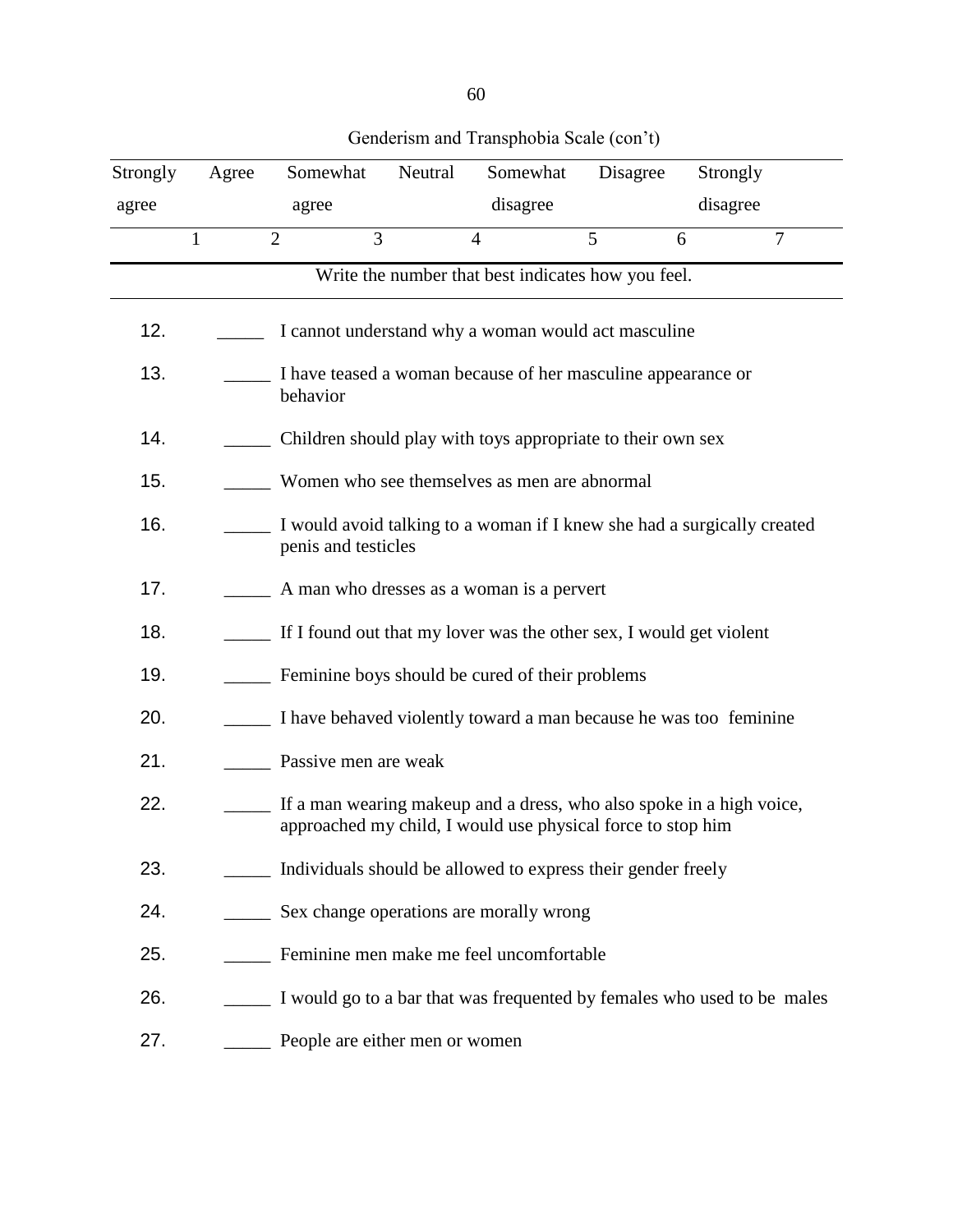| Strongly                                           | Agree                                                                                                         | Somewhat | Neutral | Somewhat | Disagree | Strongly |
|----------------------------------------------------|---------------------------------------------------------------------------------------------------------------|----------|---------|----------|----------|----------|
| agree                                              |                                                                                                               | agree    |         | disagree |          | disagree |
| $\mathbf{1}$                                       | $\overline{2}$                                                                                                | 3        | 4       | 5        | 6        | 7        |
| Write the number that best indicates how you feel. |                                                                                                               |          |         |          |          |          |
| 28.                                                | My friends and I have often joked about men who dress like women                                              |          |         |          |          |          |
| 29.                                                | Masculine women make me feel uncomfortable                                                                    |          |         |          |          |          |
| 30.                                                | It is morally wrong for a woman to present herself as a man in public                                         |          |         |          |          |          |
| 31.                                                | It is all right to make fun of people who cross-dress                                                         |          |         |          |          |          |
| 32.                                                | If I encountered a male who wore high-heeled shoes, stockings, and<br>makeup, I would consider beating him up |          |         |          |          |          |

## Genderism and Transphobia Scale (con't)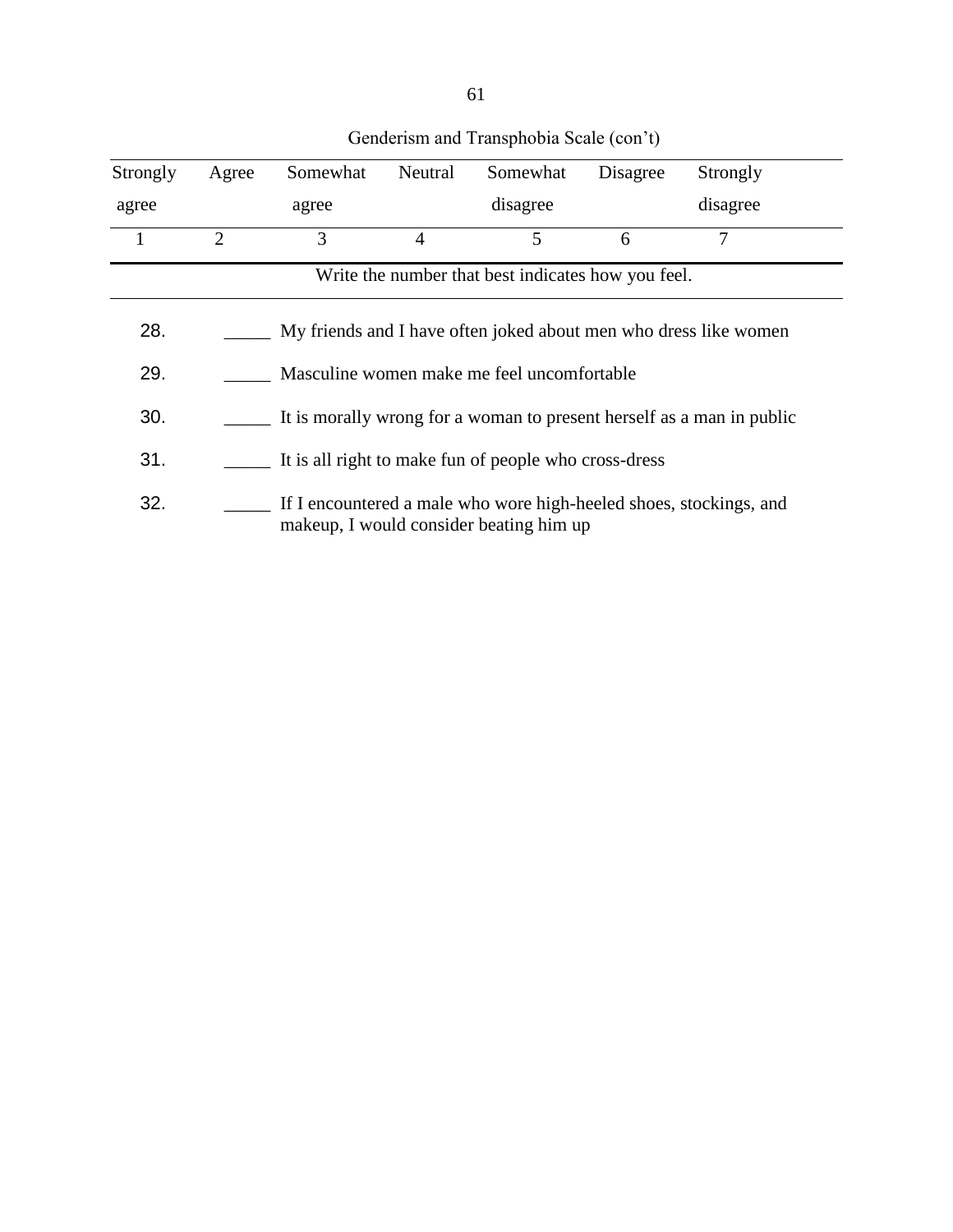| APPENDIX F: KITE HOMOSEXUALITY ATTITUDE SCALE |  |  |  |  |  |
|-----------------------------------------------|--|--|--|--|--|
|-----------------------------------------------|--|--|--|--|--|

| Please indicate your level of agreement with the items below using the following scale: |                                                                                                                                                           |                                              |                |                                                                                       |  |  |  |  |  |
|-----------------------------------------------------------------------------------------|-----------------------------------------------------------------------------------------------------------------------------------------------------------|----------------------------------------------|----------------|---------------------------------------------------------------------------------------|--|--|--|--|--|
| $\mathbf{1}$                                                                            | 2                                                                                                                                                         | $\overline{3}$                               | $\overline{4}$ | 5                                                                                     |  |  |  |  |  |
| <b>Strongly Agree</b>                                                                   |                                                                                                                                                           | Neutral                                      |                | <b>Strongly Disagree</b>                                                              |  |  |  |  |  |
|                                                                                         | 1. ______I would not mind having homosexual friends                                                                                                       |                                              |                |                                                                                       |  |  |  |  |  |
|                                                                                         | 2. ____Finding out that an artist was gay would have no effect on my appreciation of<br>his/her work                                                      |                                              |                |                                                                                       |  |  |  |  |  |
|                                                                                         | 3. I won't associate with known homosexuals if I can help it                                                                                              |                                              |                |                                                                                       |  |  |  |  |  |
|                                                                                         | 4. _____I would look for a new place to live if I found out my roommate was gay                                                                           |                                              |                |                                                                                       |  |  |  |  |  |
|                                                                                         | 5. _____Homosexuality is a mental illness                                                                                                                 |                                              |                |                                                                                       |  |  |  |  |  |
|                                                                                         | 6. _____I would not be afraid for my child to have a homosexual teacher                                                                                   |                                              |                |                                                                                       |  |  |  |  |  |
|                                                                                         | 7. _______Gays dislike members of the opposite sex                                                                                                        |                                              |                |                                                                                       |  |  |  |  |  |
|                                                                                         | 8. _____I do not really find the thought of homosexual acts disgusting                                                                                    |                                              |                |                                                                                       |  |  |  |  |  |
|                                                                                         | 9. ____Homosexuals are more likely to commit deviant sexual acts, such as child<br>molestation, rape, and voyeurism (Peeping Tom), than are heterosexuals |                                              |                |                                                                                       |  |  |  |  |  |
|                                                                                         |                                                                                                                                                           | housing, restricted employment)              |                | 10. _____Homosexuals should be kept separate from the rest of society (i.e., separate |  |  |  |  |  |
|                                                                                         | 11. Two individuals of the same sex holding hands or displaying                                                                                           | affection in public is revolting             |                |                                                                                       |  |  |  |  |  |
|                                                                                         |                                                                                                                                                           | love between two persons of the opposite sex |                | 12. The love between two males or two females is quite different from the             |  |  |  |  |  |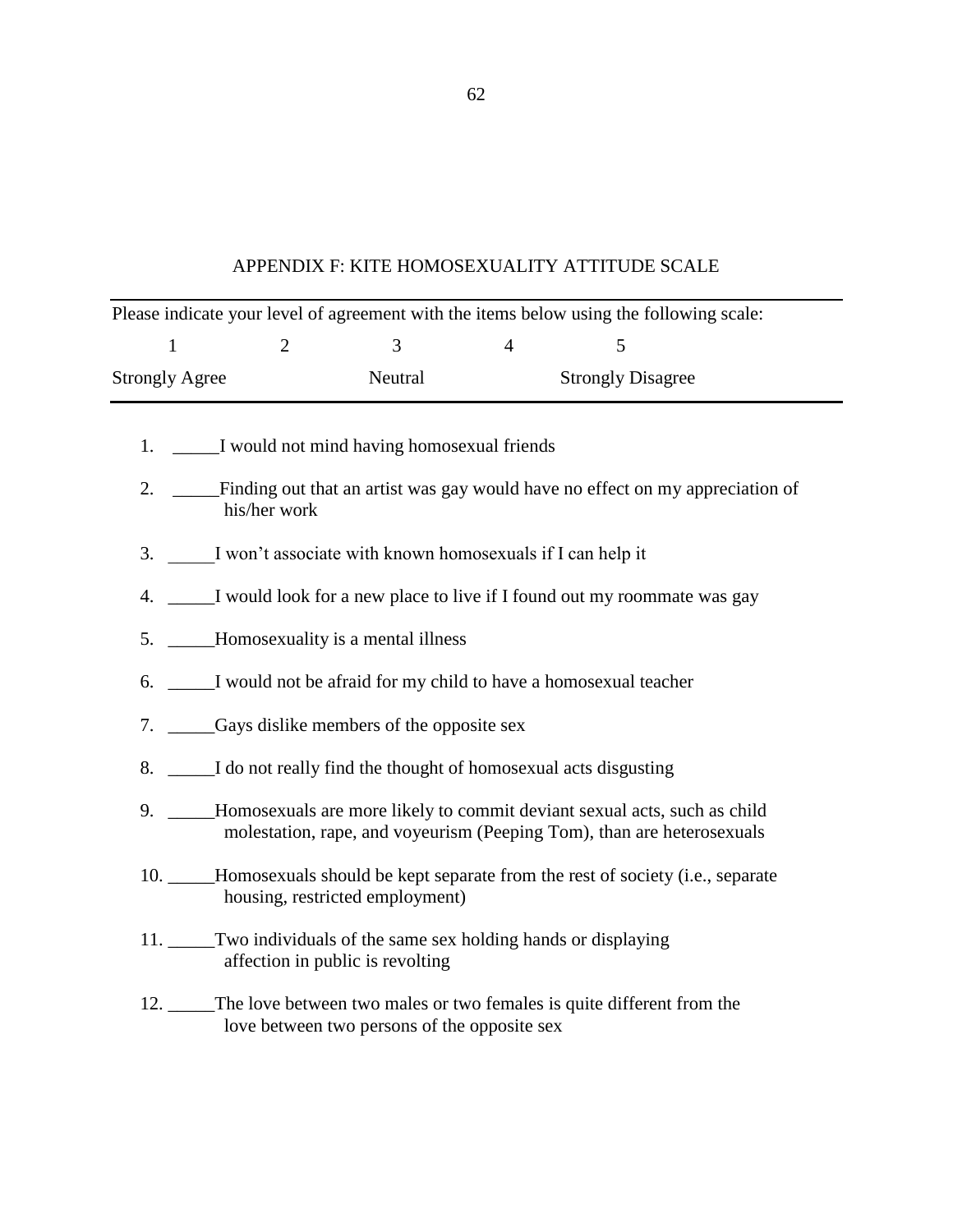|                                                                |                                                                                                           |         |                | Please indicate your level of agreement with the items below using the following scale: |  |  |  |  |
|----------------------------------------------------------------|-----------------------------------------------------------------------------------------------------------|---------|----------------|-----------------------------------------------------------------------------------------|--|--|--|--|
| $\mathbf{1}$                                                   | $\overline{2}$                                                                                            | 3       | $\overline{4}$ | 5                                                                                       |  |  |  |  |
| <b>Strongly Agree</b>                                          |                                                                                                           | Neutral |                | <b>Strongly Disagree</b>                                                                |  |  |  |  |
|                                                                | 13. I see the gay movement as a positive thing                                                            |         |                |                                                                                         |  |  |  |  |
| 14. _____Homosexuality, as far as I'm concerned, is not sinful |                                                                                                           |         |                |                                                                                         |  |  |  |  |
|                                                                | 15. I would not mind being employed by a homosexual                                                       |         |                |                                                                                         |  |  |  |  |
|                                                                |                                                                                                           |         |                | 16. _____Homosexuals should be forced to have psychological treatment                   |  |  |  |  |
|                                                                | 17. The increasing acceptance of homosexuality in our society is aiding in the<br>deterioration of morals |         |                |                                                                                         |  |  |  |  |
|                                                                | 18. _____I would not decline membership in an organization just because it had<br>homosexual members      |         |                |                                                                                         |  |  |  |  |
|                                                                | 19. I would vote for a homosexual in an election for public office                                        |         |                |                                                                                         |  |  |  |  |
|                                                                | 20. If I knew someone were gay, I would still go ahead and form a friendship with that<br>individual      |         |                |                                                                                         |  |  |  |  |
|                                                                |                                                                                                           |         |                | 21. _____If I were a parent, I could accept my son or daughter being gay                |  |  |  |  |

Kite Homosexuality Attitude Scale (con't)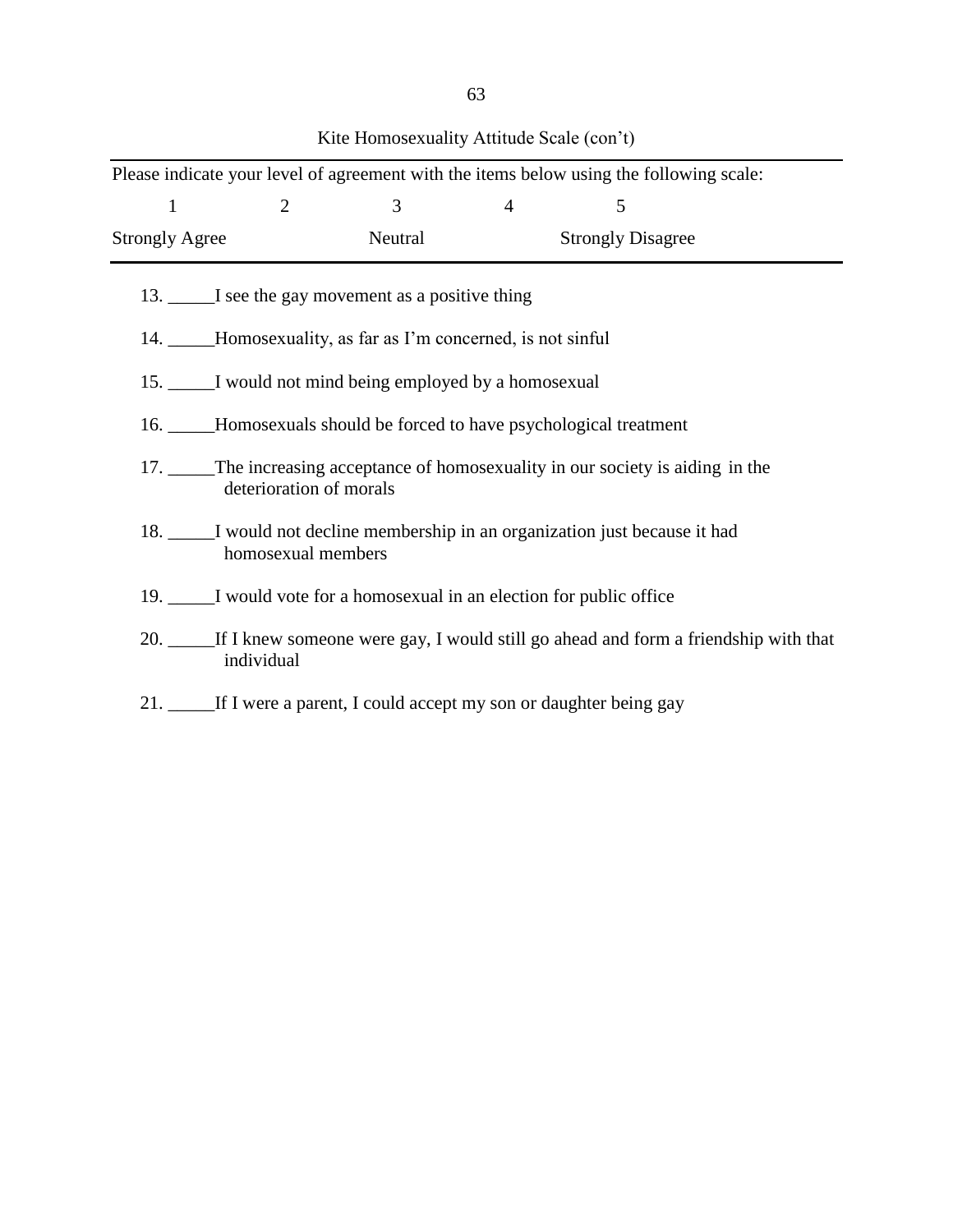| APPENDIX G: HYPERGENDER IDEOLOGY SCALE |  |
|----------------------------------------|--|
|----------------------------------------|--|

| Please indicate your level of agreement with the items below using the following scale:                        |                                                                                    |                                                            |                |   |                       |  |  |  |
|----------------------------------------------------------------------------------------------------------------|------------------------------------------------------------------------------------|------------------------------------------------------------|----------------|---|-----------------------|--|--|--|
| $\mathbf{1}$                                                                                                   | $\overline{2}$                                                                     | 3                                                          | $\overline{4}$ | 5 | 6                     |  |  |  |
| <b>Strongly Disagree</b>                                                                                       |                                                                                    |                                                            |                |   | <b>Strongly Agree</b> |  |  |  |
| 1. I think it's gross and unfair for men to use alcohol and drugs to convince a woman<br>to have sex with them |                                                                                    |                                                            |                |   |                       |  |  |  |
|                                                                                                                | 2. Physical violence never solves an issue                                         |                                                            |                |   |                       |  |  |  |
| 3.                                                                                                             | Most women need a man in their lives                                               |                                                            |                |   |                       |  |  |  |
|                                                                                                                | 4. _____I like to see a relationship in which the man and woman have equal power   |                                                            |                |   |                       |  |  |  |
|                                                                                                                | 5. ______Using alcohol or drugs to convince someone to have sex is wrong           |                                                            |                |   |                       |  |  |  |
|                                                                                                                | 6. Cays sicken me because they are not real men                                    |                                                            |                |   |                       |  |  |  |
|                                                                                                                |                                                                                    |                                                            |                |   |                       |  |  |  |
|                                                                                                                |                                                                                    |                                                            |                |   |                       |  |  |  |
|                                                                                                                | 9. Real men look for fast cars and fast women                                      |                                                            |                |   |                       |  |  |  |
|                                                                                                                |                                                                                    |                                                            |                |   |                       |  |  |  |
|                                                                                                                | 11. When a man spends a lot of money on a date, he should expect to get sex for it |                                                            |                |   |                       |  |  |  |
|                                                                                                                | 12. The only thing a lesbian needs is a good stiff cock                            |                                                            |                |   |                       |  |  |  |
|                                                                                                                |                                                                                    | 13. I like relationships in which both partners are equals |                |   |                       |  |  |  |
|                                                                                                                |                                                                                    | 14. Sometimes it doesn't matter what you do to get sex     |                |   |                       |  |  |  |
|                                                                                                                |                                                                                    | 15. Women should show off their bodies                     |                |   |                       |  |  |  |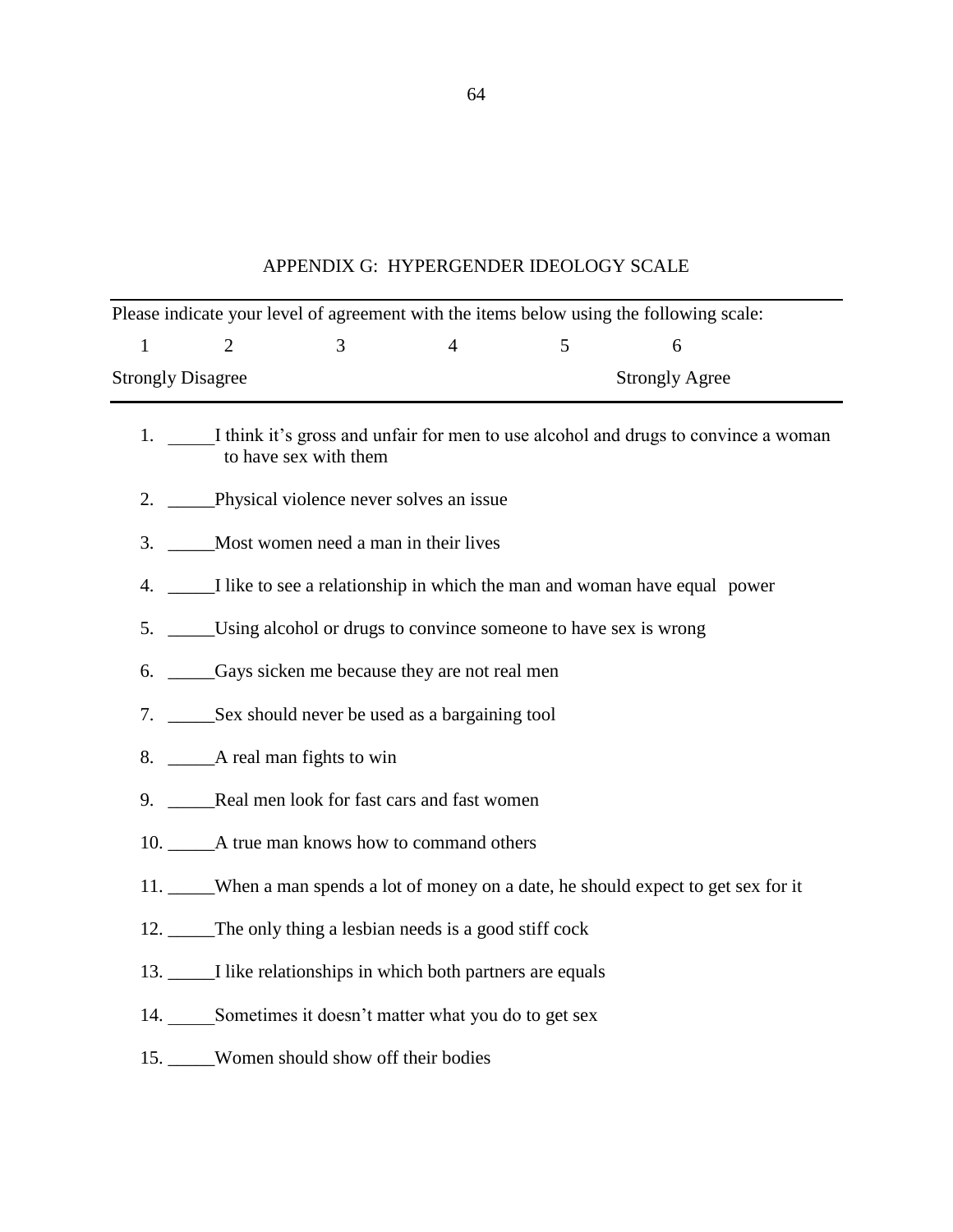| I                         | <b>SALE</b> |
|---------------------------|-------------|
| . .<br>×<br>۰.<br>v.<br>v | I<br>٠<br>v |

Hypergender Ideology Scale (con't)

| Please indicate your level of agreement with the items below using the following scale: |                                                                                                               |                                                        |                |                                                                             |                                                                                       |  |  |  |
|-----------------------------------------------------------------------------------------|---------------------------------------------------------------------------------------------------------------|--------------------------------------------------------|----------------|-----------------------------------------------------------------------------|---------------------------------------------------------------------------------------|--|--|--|
| $\mathbf{1}$                                                                            | $\overline{2}$                                                                                                | $\overline{3}$                                         | $\overline{4}$ | 5                                                                           | 6                                                                                     |  |  |  |
| <b>Strongly Disagree</b><br><b>Strongly Agree</b>                                       |                                                                                                               |                                                        |                |                                                                             |                                                                                       |  |  |  |
|                                                                                         |                                                                                                               |                                                        |                | 16. _____Men should be ready to take any risk if the payoff is large enough |                                                                                       |  |  |  |
|                                                                                         |                                                                                                               |                                                        |                |                                                                             |                                                                                       |  |  |  |
|                                                                                         | 18. No wife is obliged to provide sex for anybody, even her husband                                           |                                                        |                |                                                                             |                                                                                       |  |  |  |
|                                                                                         | 19. _____Most women use their sexuality to get men to do what they want                                       |                                                        |                |                                                                             |                                                                                       |  |  |  |
|                                                                                         | 20. Most women play hard-to-get                                                                               |                                                        |                |                                                                             |                                                                                       |  |  |  |
|                                                                                         | 21. Women should break dates with female friends when guys ask them out                                       |                                                        |                |                                                                             |                                                                                       |  |  |  |
|                                                                                         | 22. Lesbians have chosen a particular life style and should be respected for it                               |                                                        |                |                                                                             |                                                                                       |  |  |  |
|                                                                                         | 23. _____Men have to expect that most women will be something of a prick-tease                                |                                                        |                |                                                                             |                                                                                       |  |  |  |
|                                                                                         | 24. ______A real man can get any woman to have sex with him                                                   |                                                        |                |                                                                             |                                                                                       |  |  |  |
|                                                                                         |                                                                                                               | 25. Women should be flattered when men whistle at them |                |                                                                             |                                                                                       |  |  |  |
|                                                                                         |                                                                                                               |                                                        |                |                                                                             | 26. It is important that my partner and I are equally satisfied with our relationship |  |  |  |
|                                                                                         | 27. Some gay men are good people, and some are not, but it has nothing to do with<br>their sexual orientation |                                                        |                |                                                                             |                                                                                       |  |  |  |
|                                                                                         |                                                                                                               | 28. Women instinctively try to manipulate men          |                |                                                                             |                                                                                       |  |  |  |
|                                                                                         | 29. _____Most women will lie to get something they want                                                       |                                                        |                |                                                                             |                                                                                       |  |  |  |
|                                                                                         |                                                                                                               |                                                        |                | 30. ____Men shouldn't measure their self-worth by their sexual conquests    |                                                                                       |  |  |  |
|                                                                                         |                                                                                                               |                                                        |                |                                                                             | 31. Get a woman drunk, high, or hot and she'll let you do whatever you want           |  |  |  |
|                                                                                         |                                                                                                               | 32. Men should be in charge during sex                 |                |                                                                             |                                                                                       |  |  |  |
|                                                                                         |                                                                                                               |                                                        |                |                                                                             | 33. If you're not prepared to fight for what's yours, then be prepared to lose it     |  |  |  |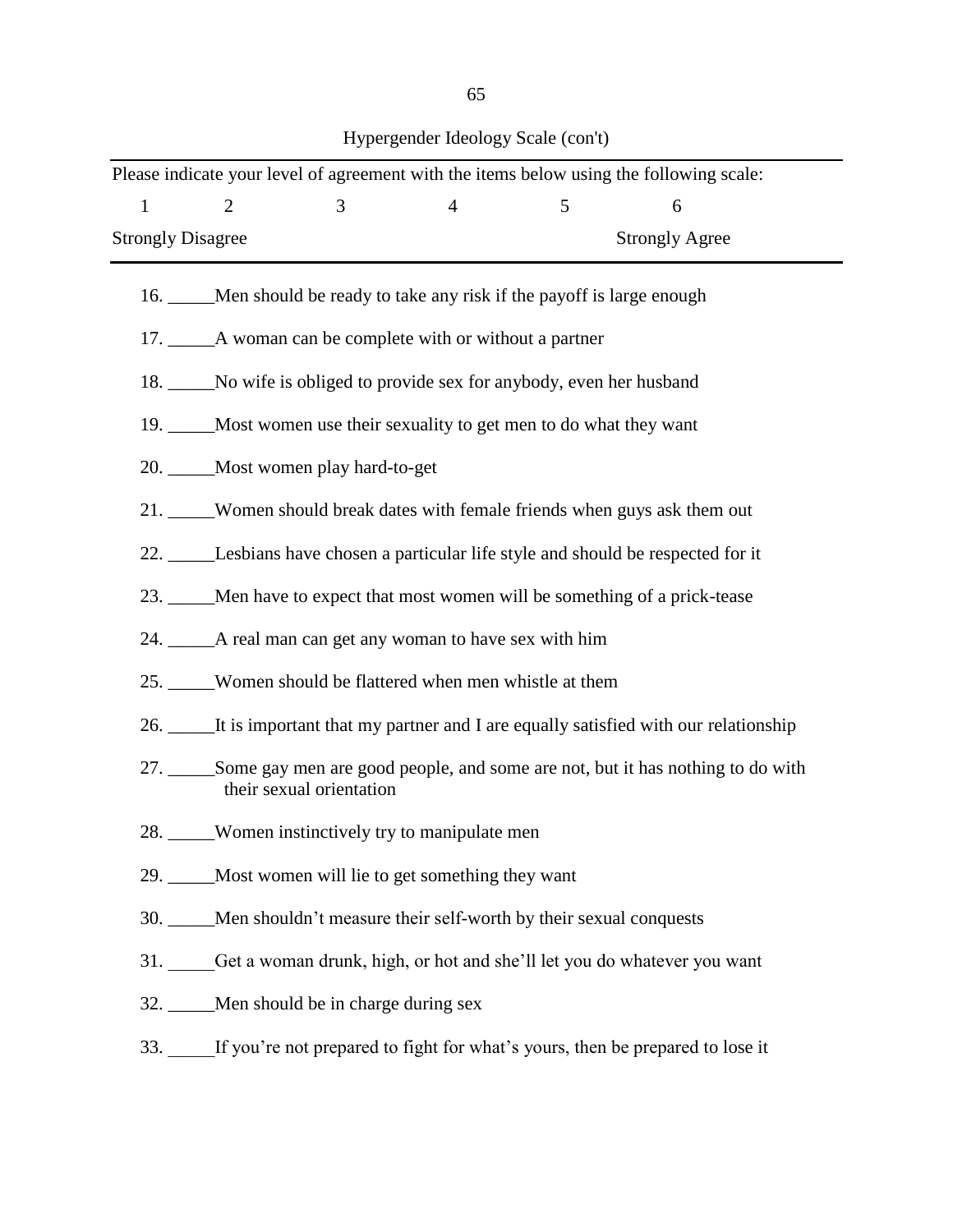| . .<br>. .<br>×<br>۰.<br>۰.<br>×<br>v<br>v<br>v.<br>v. |
|--------------------------------------------------------|
|--------------------------------------------------------|

| $\overline{2}$                                                                                             |                          |                |                                                                                                                                                                                   |                                                                                                                                                                                                                                                     |                                                                                                                                                                                                                                                                                                                  |  |  |
|------------------------------------------------------------------------------------------------------------|--------------------------|----------------|-----------------------------------------------------------------------------------------------------------------------------------------------------------------------------------|-----------------------------------------------------------------------------------------------------------------------------------------------------------------------------------------------------------------------------------------------------|------------------------------------------------------------------------------------------------------------------------------------------------------------------------------------------------------------------------------------------------------------------------------------------------------------------|--|--|
|                                                                                                            | 3 <sup>1</sup>           | $\overline{4}$ | 5                                                                                                                                                                                 | Please indicate your level of agreement with the items below using the following scale:<br>6                                                                                                                                                        |                                                                                                                                                                                                                                                                                                                  |  |  |
|                                                                                                            |                          |                |                                                                                                                                                                                   |                                                                                                                                                                                                                                                     |                                                                                                                                                                                                                                                                                                                  |  |  |
|                                                                                                            |                          |                |                                                                                                                                                                                   |                                                                                                                                                                                                                                                     |                                                                                                                                                                                                                                                                                                                  |  |  |
| 35. Women don't mind a little force in sex sometimes because they know it means<br>they must be attractive |                          |                |                                                                                                                                                                                   |                                                                                                                                                                                                                                                     |                                                                                                                                                                                                                                                                                                                  |  |  |
| 36. _____Homosexuals can be just as good at parenting as heterosexuals                                     |                          |                |                                                                                                                                                                                   |                                                                                                                                                                                                                                                     |                                                                                                                                                                                                                                                                                                                  |  |  |
| 37. _______ Any man who is a man can do without sex                                                        |                          |                |                                                                                                                                                                                   |                                                                                                                                                                                                                                                     |                                                                                                                                                                                                                                                                                                                  |  |  |
| 38. Gays and lesbians are generally just like everybody else                                               |                          |                |                                                                                                                                                                                   |                                                                                                                                                                                                                                                     |                                                                                                                                                                                                                                                                                                                  |  |  |
|                                                                                                            |                          |                |                                                                                                                                                                                   |                                                                                                                                                                                                                                                     |                                                                                                                                                                                                                                                                                                                  |  |  |
| 40. Some women are good for only one thing                                                                 |                          |                |                                                                                                                                                                                   |                                                                                                                                                                                                                                                     |                                                                                                                                                                                                                                                                                                                  |  |  |
| 41. Women often dress provocatively to get men to do them favors                                           |                          |                |                                                                                                                                                                                   |                                                                                                                                                                                                                                                     |                                                                                                                                                                                                                                                                                                                  |  |  |
|                                                                                                            |                          |                |                                                                                                                                                                                   |                                                                                                                                                                                                                                                     |                                                                                                                                                                                                                                                                                                                  |  |  |
|                                                                                                            |                          |                |                                                                                                                                                                                   |                                                                                                                                                                                                                                                     |                                                                                                                                                                                                                                                                                                                  |  |  |
|                                                                                                            |                          |                |                                                                                                                                                                                   |                                                                                                                                                                                                                                                     |                                                                                                                                                                                                                                                                                                                  |  |  |
|                                                                                                            |                          |                |                                                                                                                                                                                   |                                                                                                                                                                                                                                                     |                                                                                                                                                                                                                                                                                                                  |  |  |
|                                                                                                            |                          |                |                                                                                                                                                                                   |                                                                                                                                                                                                                                                     |                                                                                                                                                                                                                                                                                                                  |  |  |
|                                                                                                            |                          |                |                                                                                                                                                                                   |                                                                                                                                                                                                                                                     |                                                                                                                                                                                                                                                                                                                  |  |  |
|                                                                                                            |                          |                |                                                                                                                                                                                   |                                                                                                                                                                                                                                                     |                                                                                                                                                                                                                                                                                                                  |  |  |
|                                                                                                            |                          |                |                                                                                                                                                                                   |                                                                                                                                                                                                                                                     |                                                                                                                                                                                                                                                                                                                  |  |  |
|                                                                                                            |                          |                |                                                                                                                                                                                   |                                                                                                                                                                                                                                                     |                                                                                                                                                                                                                                                                                                                  |  |  |
|                                                                                                            |                          |                |                                                                                                                                                                                   |                                                                                                                                                                                                                                                     |                                                                                                                                                                                                                                                                                                                  |  |  |
|                                                                                                            | <b>Strongly Disagree</b> |                | 39. Pickups should expect to put out<br>43. It's natural for men to get into fights<br>44. <b>Effeminate men deserve to be ridiculed</b><br>47. I do what I have to do to get sex | 34. It's okay for a man to be a little forceful to get sex<br>45. ______All women, even feminists, are worthy of respect<br>48. _______ Any man who is a man needs to have sex regularly<br>49. ____Masculinity is not determined by sexual success | <b>Strongly Agree</b><br>42. If men pay for a date, they deserve something in return<br>46. If a woman goes out to a bar for some drinks, she's looking for a real good time<br>50. _____Homosexuality is probably the result of a mental imbalance<br>51. Nobody should be in charge in a romantic relationship |  |  |

Hypergender Ideology Scale (con't)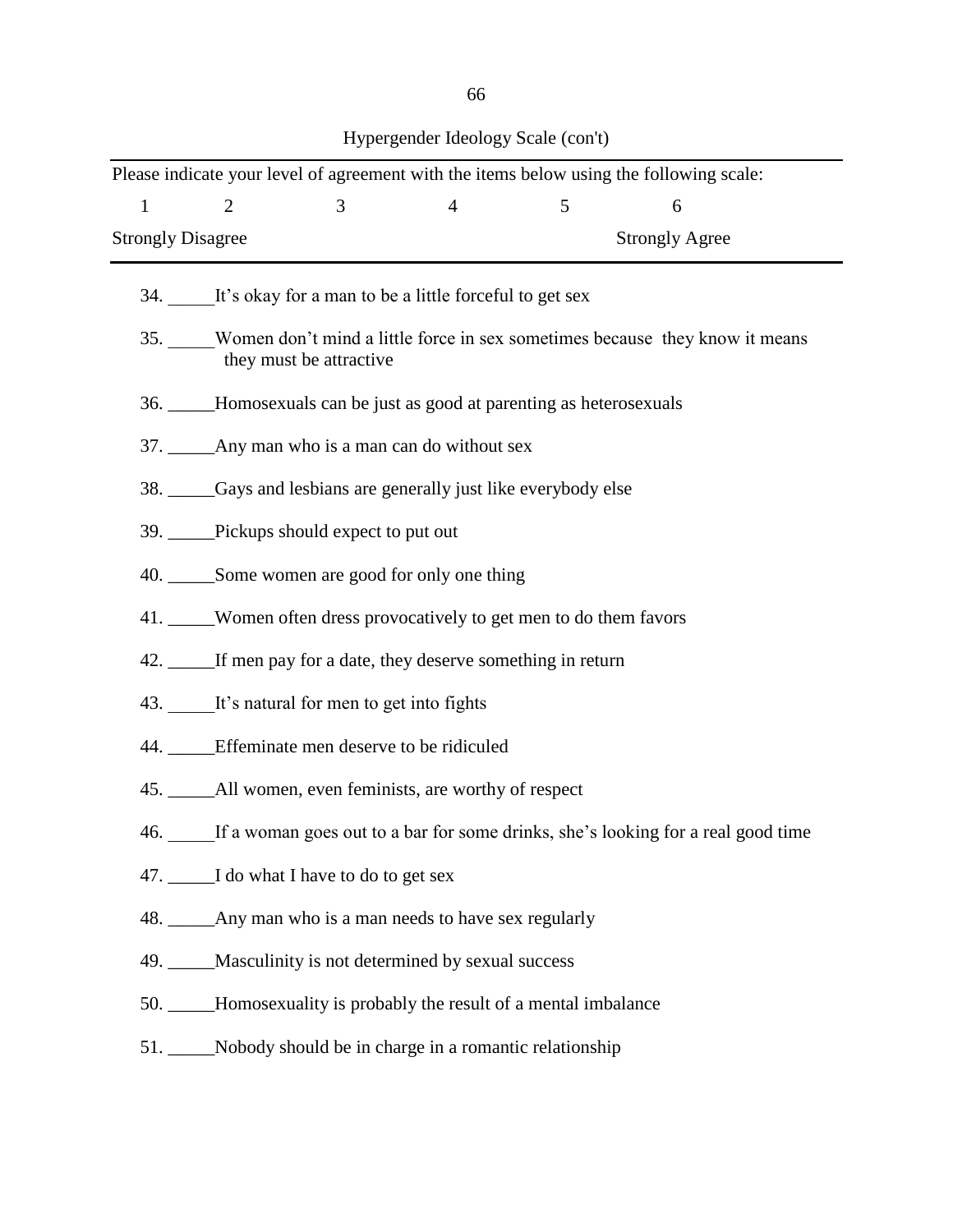|                                                    |                                         |   |                                                                      |   | Please indicate your level of agreement with the items below using the following scale: |  |  |  |
|----------------------------------------------------|-----------------------------------------|---|----------------------------------------------------------------------|---|-----------------------------------------------------------------------------------------|--|--|--|
| 1                                                  | $\overline{2}$                          | 3 | $\overline{4}$                                                       | 5 | 6                                                                                       |  |  |  |
| <b>Strongly Disagree</b><br><b>Strongly Agree</b>  |                                         |   |                                                                      |   |                                                                                         |  |  |  |
|                                                    |                                         |   | 52. Real men look for danger and face it head on                     |   |                                                                                         |  |  |  |
|                                                    | 53. A gay man is an affront to real men |   |                                                                      |   |                                                                                         |  |  |  |
| 54. He who can, fights; he who can't, runs away    |                                         |   |                                                                      |   |                                                                                         |  |  |  |
| 55. Gay men often have masculine traits            |                                         |   |                                                                      |   |                                                                                         |  |  |  |
| 56. Women sometimes say "no" but really mean "yes" |                                         |   |                                                                      |   |                                                                                         |  |  |  |
|                                                    |                                         |   | 57. _____I believe some women lead happy lives without male partners |   |                                                                                         |  |  |  |

Hypergender Ideology Scale (con't)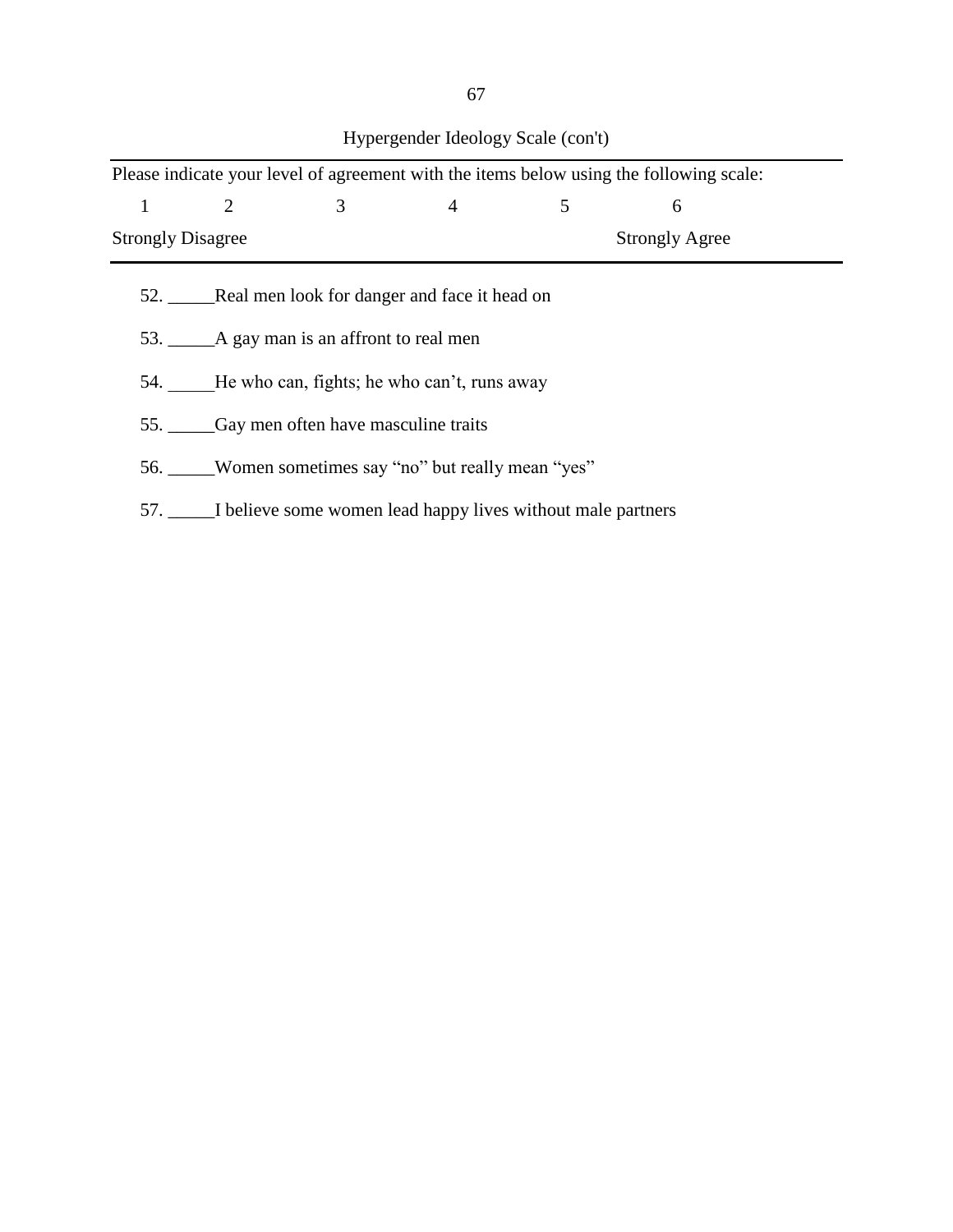### APPENDIX H: PERSONAL ATTRIBUTES QUESTIONNAIRE

Each pair of words below describes contradictory characteristics-that is a person cannot be both at the same time. The numbers form a scale between each two extremes. Please choose a number which describes where you think you fall on the scale.

Example: Not at all artistic  $0 \quad 1 \quad 2 \quad 3 \quad 4$  Very artistic

If you think you have no artistic ability you would choose 0. If you think you are a pretty good artist, you would choose 3. If you were only medium- level artist you would choose 2, and so forth. Please circle one response for each item.

| 1.  | Not at all aggressive                                  | $\boldsymbol{0}$ | 1            | $\overline{2}$ | 3 | 4              | Very aggressive                             |
|-----|--------------------------------------------------------|------------------|--------------|----------------|---|----------------|---------------------------------------------|
| 2.  | Not at all independent                                 | $\overline{0}$   | $\mathbf{1}$ | $\overline{2}$ | 3 | $\overline{4}$ | Very independent                            |
| 3.  | Not at all emotional                                   | $\overline{0}$   | 1            | $\overline{2}$ | 3 | 4              | Very emotional                              |
| 4.  | Very submissive                                        | $\overline{0}$   | 1            | $\overline{2}$ | 3 | 4              | Very dominant                               |
| 5.  | Not at all excitable in a<br>major crisis              | $\overline{0}$   | 1            | $\overline{2}$ | 3 | $\overline{4}$ | Very excitable in a<br>major crisis         |
| 6.  | Very passive                                           | $\overline{0}$   | 1            | $\overline{2}$ | 3 | $\overline{4}$ | Very active                                 |
| 7.  | Not at all able to devote self<br>completely to others | $\theta$         | 1            | $\overline{2}$ | 3 | $\overline{4}$ | Able to devote self<br>completely to others |
| 8.  | Very rough                                             | $\overline{0}$   | 1            | $\overline{2}$ | 3 | $\overline{4}$ | Very gentle                                 |
| 9.  | Not at all helpful to others                           | $\overline{0}$   | 1            | $\overline{2}$ | 3 | $\overline{4}$ | Very helpful to others                      |
| 10. | Not at all competitive                                 | $\overline{0}$   | $\mathbf{1}$ | $\overline{2}$ | 3 | 4              | Very competitive                            |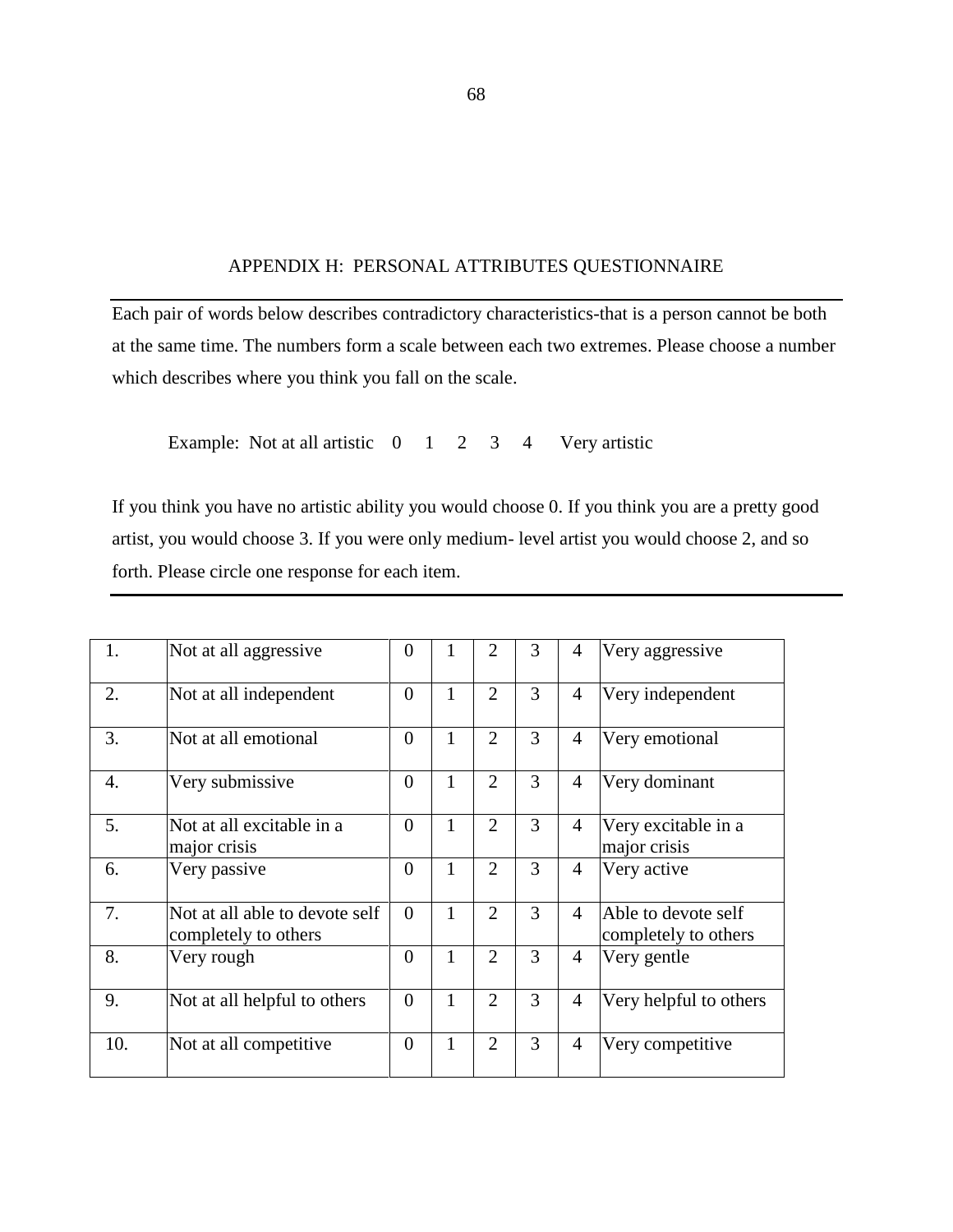| 11. | Very home oriented                        | $\boldsymbol{0}$ | 1            | $\overline{2}$ | 3              | $\overline{4}$ | Very worldly                          |
|-----|-------------------------------------------|------------------|--------------|----------------|----------------|----------------|---------------------------------------|
| 12. | Not at all kind                           | $\overline{0}$   | $\mathbf{1}$ | $\overline{2}$ | 3              | $\overline{4}$ | Very kind                             |
| 13  | Indifferent to other's<br>approval        |                  | $\mathbf{1}$ | $\overline{2}$ | 3              | $\overline{4}$ | Highly needful of<br>other's approval |
| 14. | Feelings not easily hurt                  | $\overline{0}$   | 1            | $\overline{2}$ | 3              | $\overline{4}$ | Feelings easily hurt                  |
| 15. | Not at all aware of feelings<br>of others | $\boldsymbol{0}$ | $\mathbf{1}$ | $\overline{2}$ | $\overline{3}$ | $\overline{4}$ | Very aware of feelings<br>of others   |
| 16  | Can make decisions easily                 | $\boldsymbol{0}$ | $\mathbf{1}$ | $\overline{2}$ | 3              | $\overline{4}$ | Has difficulty making<br>decisions    |
| 17. | Gives up very easily                      | $\overline{0}$   | 1            | $\overline{2}$ | 3              | 4              | Never gives up easily                 |
| 18. | Never cries                               | $\overline{0}$   | $\mathbf{1}$ | $\overline{2}$ | $\overline{3}$ | $\overline{4}$ | Cries very easily                     |
| 19  | Not at all self-confident                 | $\overline{0}$   | $\mathbf{1}$ | $\overline{2}$ | $\overline{3}$ | $\overline{4}$ | Very self-confident                   |
| 20. | Feels very inferior                       | $\overline{0}$   | $\mathbf{1}$ | $\overline{2}$ | 3              | $\overline{4}$ | Feels very superior                   |
| 21. | Not at all understanding of<br>others     | $\boldsymbol{0}$ | $\mathbf{1}$ | $\overline{2}$ | $\overline{3}$ | $\overline{4}$ | Very understanding of<br>others       |
| 22. | Very cold in relations with<br>others     | $\overline{0}$   | $\mathbf{1}$ | $\overline{2}$ | 3              | $\overline{4}$ | Very warm in relations<br>with others |
| 23. | Very little need for security             | $\boldsymbol{0}$ | 1            | $\overline{2}$ | 3              | $\overline{4}$ | Very strong need for<br>security      |
| 24  | Goes to pieces under<br>pressure          | $\overline{0}$   | $\mathbf{1}$ | $\overline{2}$ | $\overline{3}$ | $\overline{4}$ | Stands up well under<br>pressure      |

## Personal Attributes Questionnaire (con't)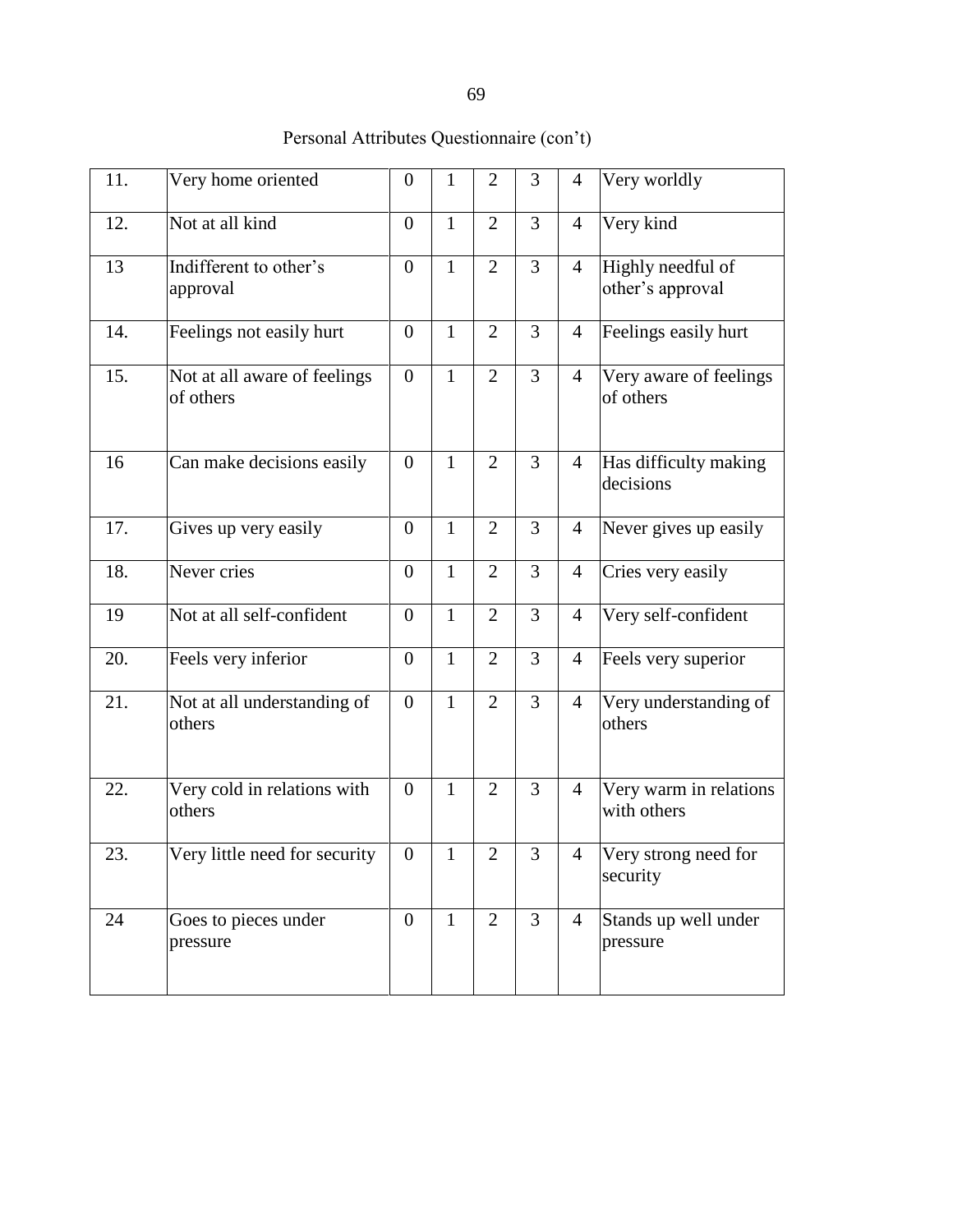#### APPENDIX I: MARLOW-CROWNE SOCIAL DESIRABILITY SCALE

# Personal Reaction Inventory Listed below are a number of statements concerning personal attitudes and traits. Read each item and decide whether the statement is *true* or *false* as it pertains to you personally, and circle your response. 1. Before voting I thoroughly investigate the qualifications of all the candidates. True False 2. I never hesitate to go out of my way to help someone in trouble. True False 3. It is sometimes hard for me to go on with my work if I am not encouraged. True False 4. I have never intensely disliked anyone. True False 5. On occasion I have had doubts about my ability to succeed in life. True False 6. I sometimes feel resentful when I don't get my way. True False 7. I am always careful about my manner of dress. True False 8. My table manners at home are as good as when I eat out in a restaurant. True False 9. If I could get into a movie without paying and be sure I was not seen I would probably do it. True False 10. On a few occasions, I have given up doing something because I thought too little of my ability. True False 11. I like to gossip at times. True False 12. There have been times when I felt like rebelling against people in authority even though I knew they were right. True False 13. No matter who I'm talking to, I'm always a good listener. True False

70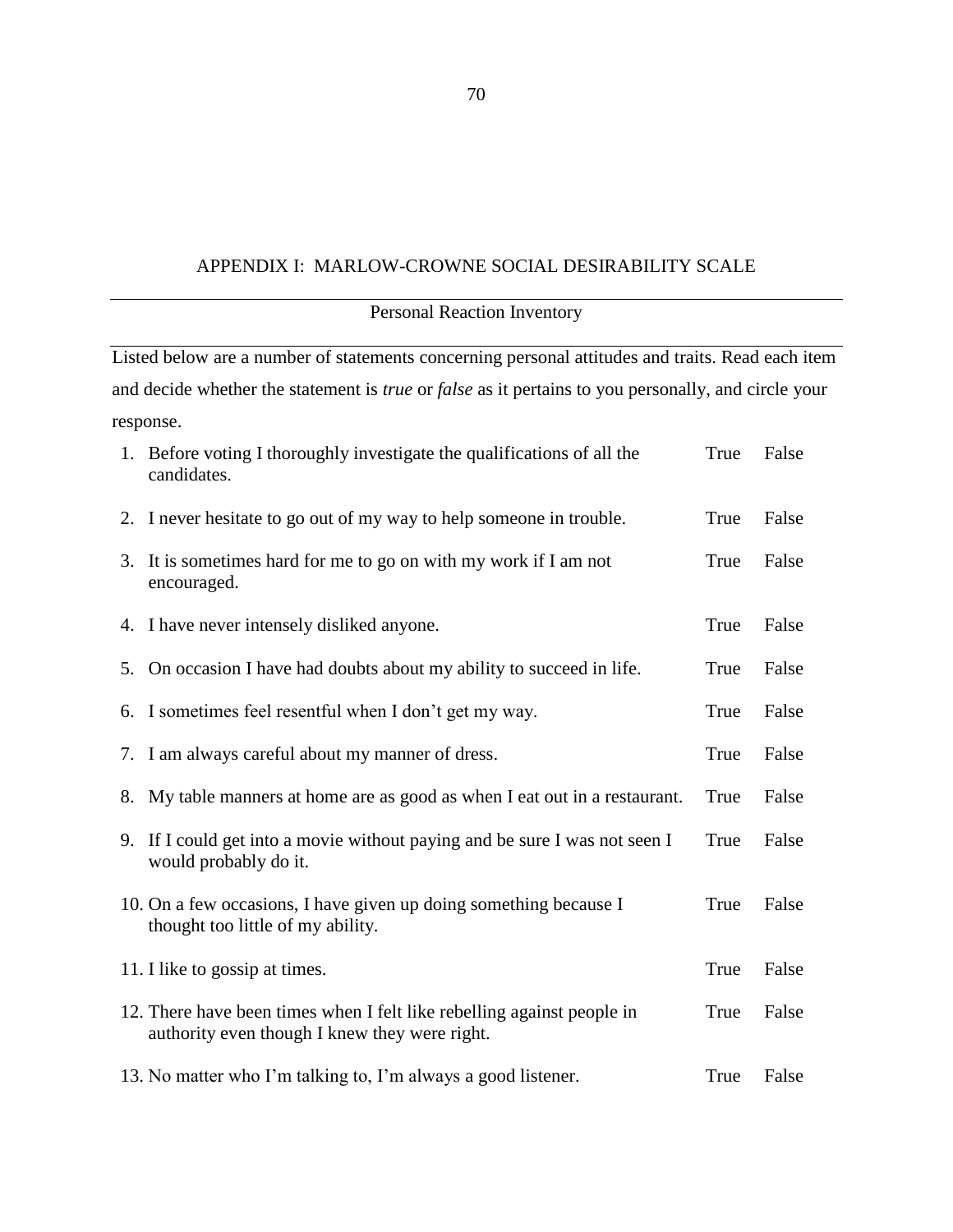| 14. I can remember "playing sick" to get out of something.                                          | True | False |
|-----------------------------------------------------------------------------------------------------|------|-------|
| 15. There have been occasions when I took advantage of someone.<br>(ERRONEOUSLY OMITTED)            | True | False |
| 16. I'm always willing to admit when I make a mistake.                                              | True | False |
| 17. I always try to practice what I preach.                                                         | True | False |
| 18. I don't find it particularly difficult to get along with loud mouthed,<br>obnoxious people.     | True | False |
| 19. I sometimes try to get even rather than forgive and forget.                                     | True | False |
| 20. When I don't know something I don't at all mind admitting it.                                   | True | False |
| 21. I'm always courteous, even to people who are disagreeable.                                      | True | False |
| 22. At times I have really insisted on having things my own way.                                    | True | False |
| 23. There have been occasions when I felt like smashing things.                                     | True | False |
| 24. I would never think of letting someone else be punished for my<br>wrongdoings.                  | True | False |
| 25. I never resent being asked to return a favor.                                                   | True | False |
| 26. I have never been irked when people expressed ideas very different<br>from my own.              | True | False |
| 27. I never make a long trip without checking the safety of my car.                                 | True | False |
| 28. There have been times when I was quite jealous of the good fortune of<br>others.                | True | False |
| 29. I have almost never felt the urge to tell someone off.                                          | True | False |
| 30. I am sometimes irritated by people who ask favors of me.                                        | True | False |
| 31. I have never felt that I was punished without cause.                                            | True | False |
| 32. I sometimes think when people have a misfortune they only got what<br>they deserved.            | True | False |
| 33. I have never deliberately said something that hurt someone's feelings.<br>(ERRONEOUSLY OMITTED) | True | False |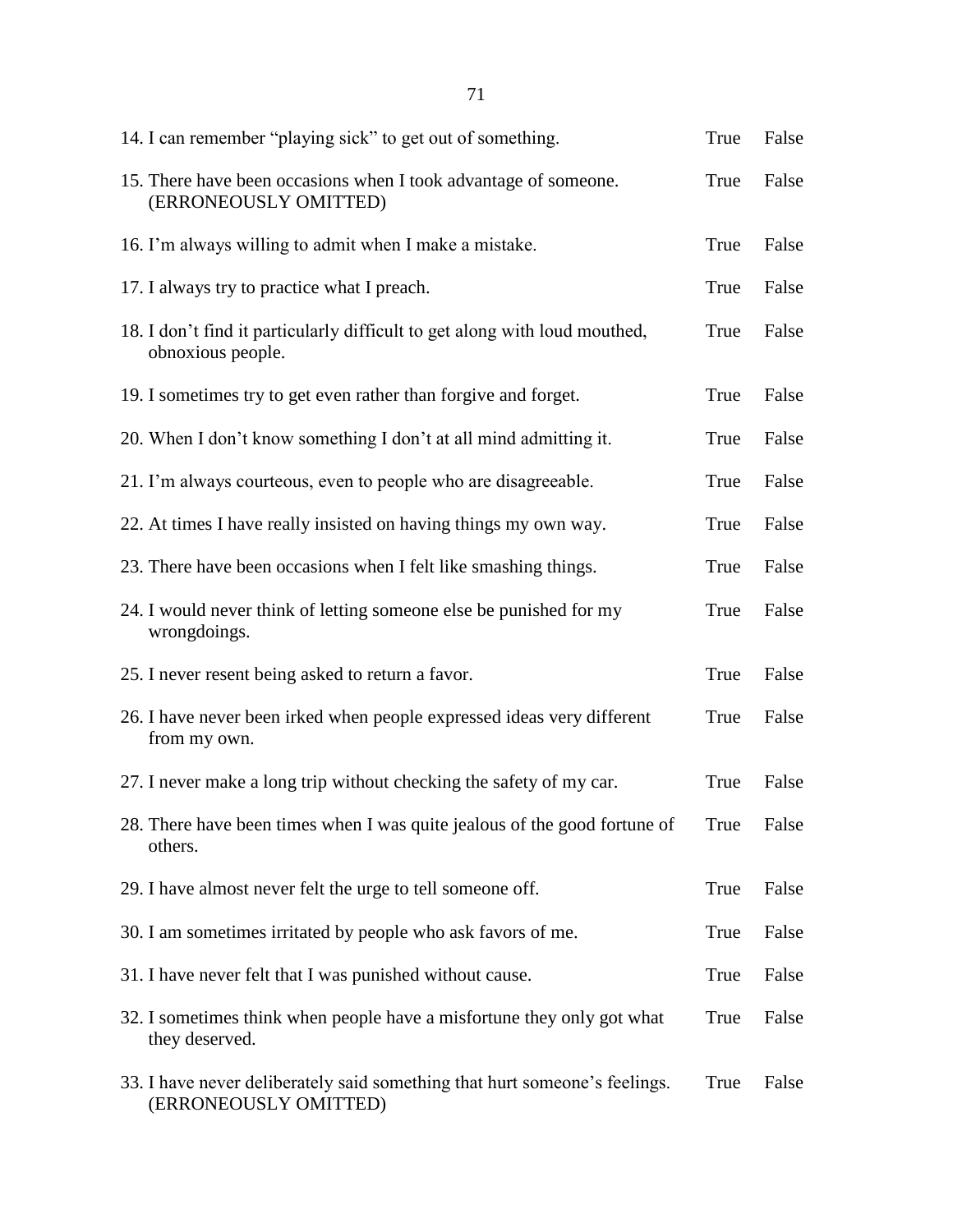### APPENDIX J: DEMOGRAPHIC QUESTIONNAIRE

Age: \_\_\_\_\_\_

Please mark the number of the relevant response on the line provided.

Gender:

- 1. Male
- 2. Female
- 3. Transgender

Sexuality: \_\_\_\_\_

- 1. Heterosexual
- 2. Gay/Lesbian
- 3. Bisexual
- 4. Other \_\_\_\_\_\_\_\_\_\_\_\_\_\_\_\_\_\_

Year in School: \_\_\_\_\_

- 1. First-Year
- 2. Sophomore
- 3. Junior
- 4. Senior

Race:

- 1. White/Caucasian
- 2. Black/African American
- 3. Hispanic/Latino(a)
- 4. Native American/American
- 5. Indian Asian/Asian American
- 6. Other (please specify) \_\_\_\_\_\_\_\_\_\_\_\_\_\_\_\_\_\_\_\_

72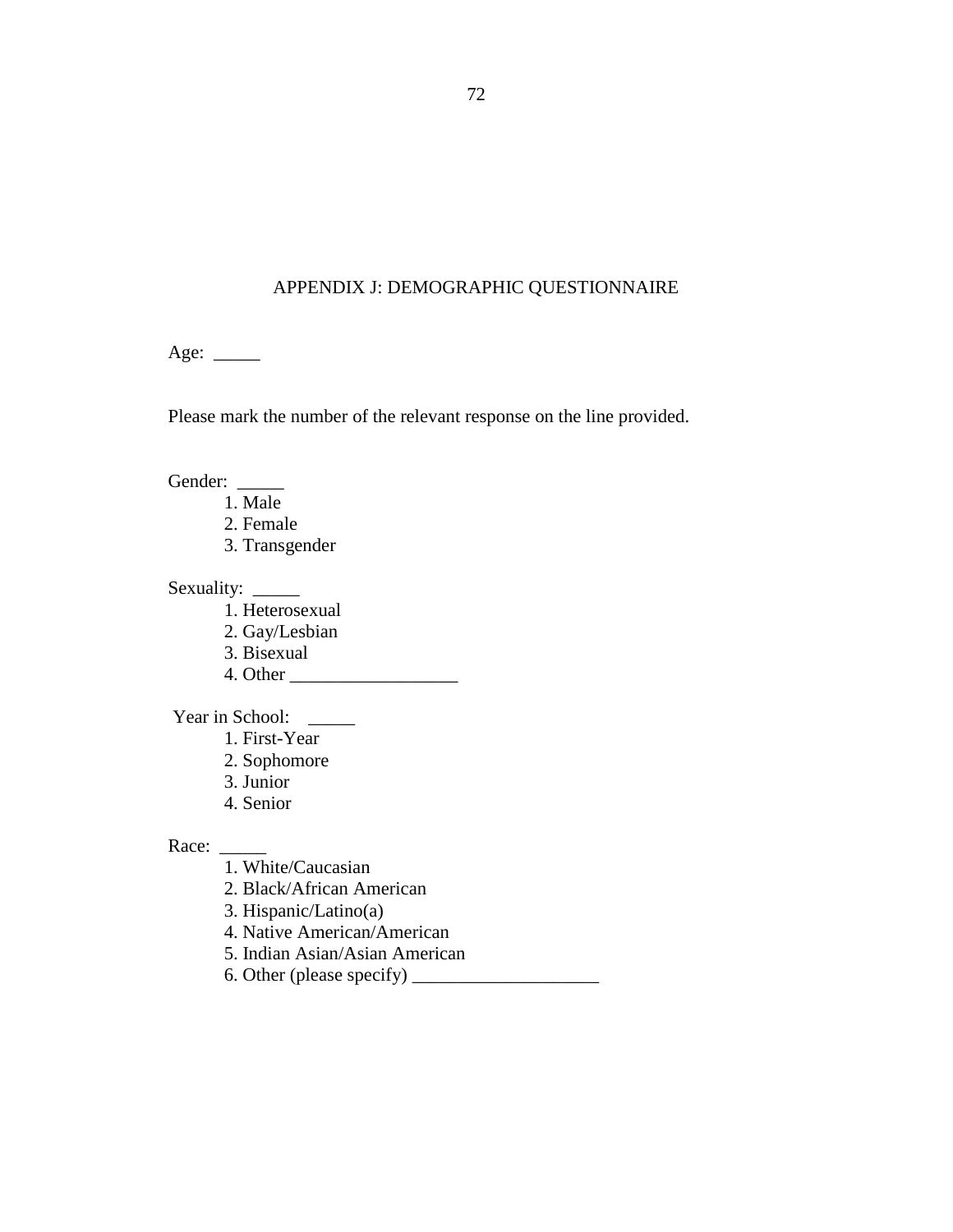#### APPENDIX K: INFORMED CONSENT

You are being asked to participate in a research study on social attitudes. This research is being conducted by doctoral student, Kelly R. Gerhardstein and Dr. Veanne Anderson of the Psychology Department at Indiana State University. Your participation in this study is entirely voluntary. Please read the information below and ask questions about anything you do not understand, before deciding whether or not to participate.

If you volunteer to participate in this study, you will be asked to fill out a questionnaire that assesses your attitudes towards men and women. Also, there will be questions about your social attitudes, race, sex, sexuality, age and year in school. The total time that is needed to fill out the questionnaires is approximately 30 minutes. You will receive class credit for participation in this study.

Your participation and responses will be held strictly anonymous and confidential. You will not be asked to put any identification on the questionnaires so there is no way to identify your answers. All data will be kept in a secure container, separate from this form.

You can choose whether or not to be in this study. If you volunteer to be in this study, you may withdraw at any time without consequences of any kind or loss of extra credit to which you are otherwise entitled. You may also refuse to answer any questions you do not want to answer.

Risks of participation are minimal and not expected to be greater than you encounter in everyday activities. You may experience some mild anxiety when completing some of the questions due to examining your own beliefs and remember personal experiences. By participating in this experiment you will benefit by learning about scientific psychological research and having a chance to evaluate some of your beliefs. In addition, the benefits to society include the contribution to our understanding of attitudes toward individuals.

This project has been reviewed and approved by the Institutional Review Board (IRB) of Indiana State University as adequately safeguarding the participant's privacy, welfare, civil liberties, and rights. If you have any questions about your rights as a research subject, you may contact the Indiana State University Institutional Review Board (IRB) by mail at 114 Erickson Hall, Terre Haute, IN 47809, by phone at (812) 237-8217, or e-mail the IRB at  $irb@indstate.edu$ .

If you have any questions or concerns about this research, please contact the project supervisor, Veanne N. Anderson, in the Department of Psychology at 812-237-2459, or by e-mail at [vanderson1@isugw.indstate.edu.](mailto:vanderson1@isugw.indstate.edu) You may also contact the primary researcher, Kelly R. Gerhardstein in the ISU Psychology Clinic at 812-237-3317, or by email, [kgerhardste@mymail.indstate.edu.](mailto:kgerhardste@mymail.indstate.edu)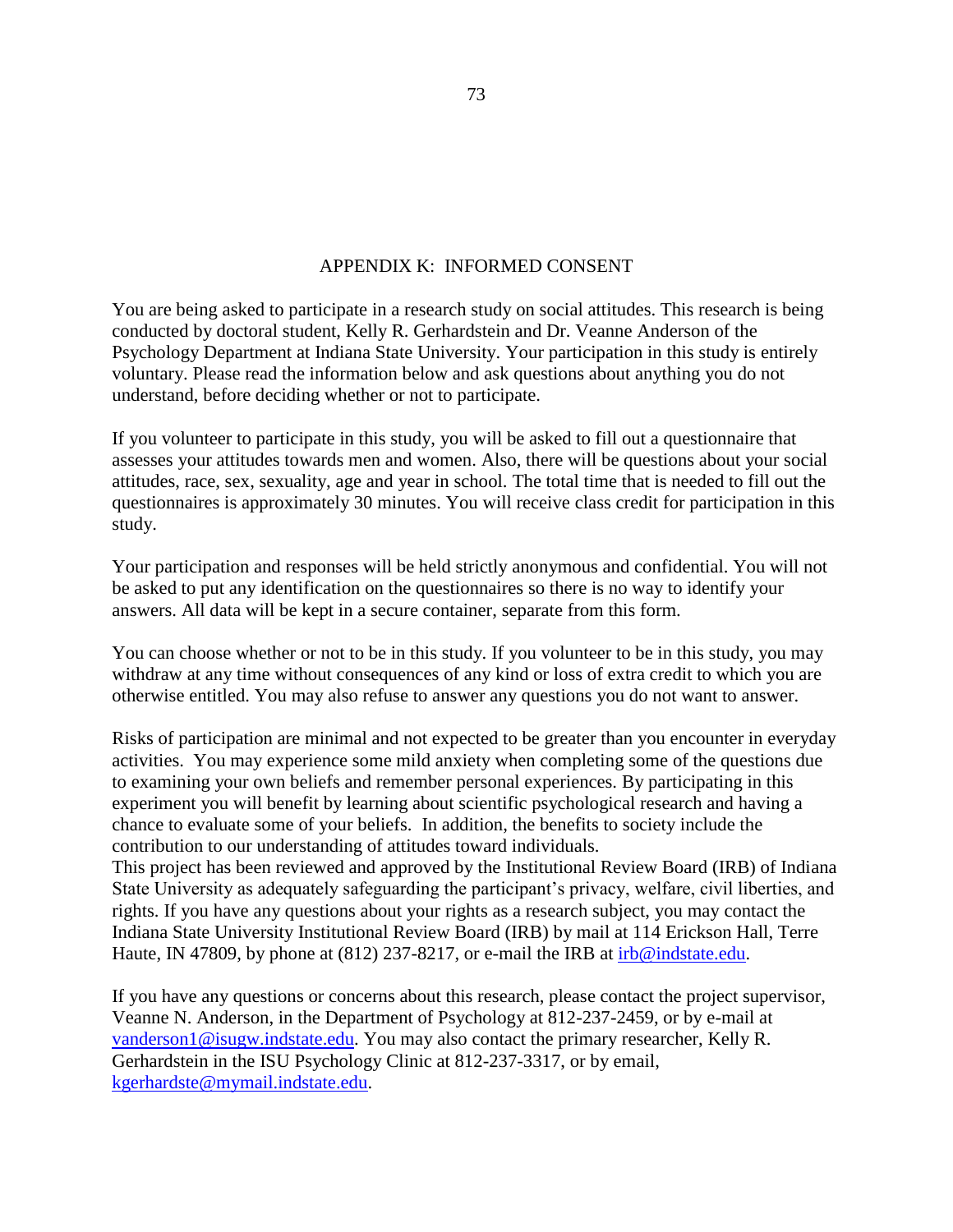I confirm that I am at least 18 years old. I understand the procedures described above. My questions have been answered to my satisfaction, and I agree to participate in this study. I have been given a copy of this form.

| Printed Name of Participant | Date | Signature of Participant |
|-----------------------------|------|--------------------------|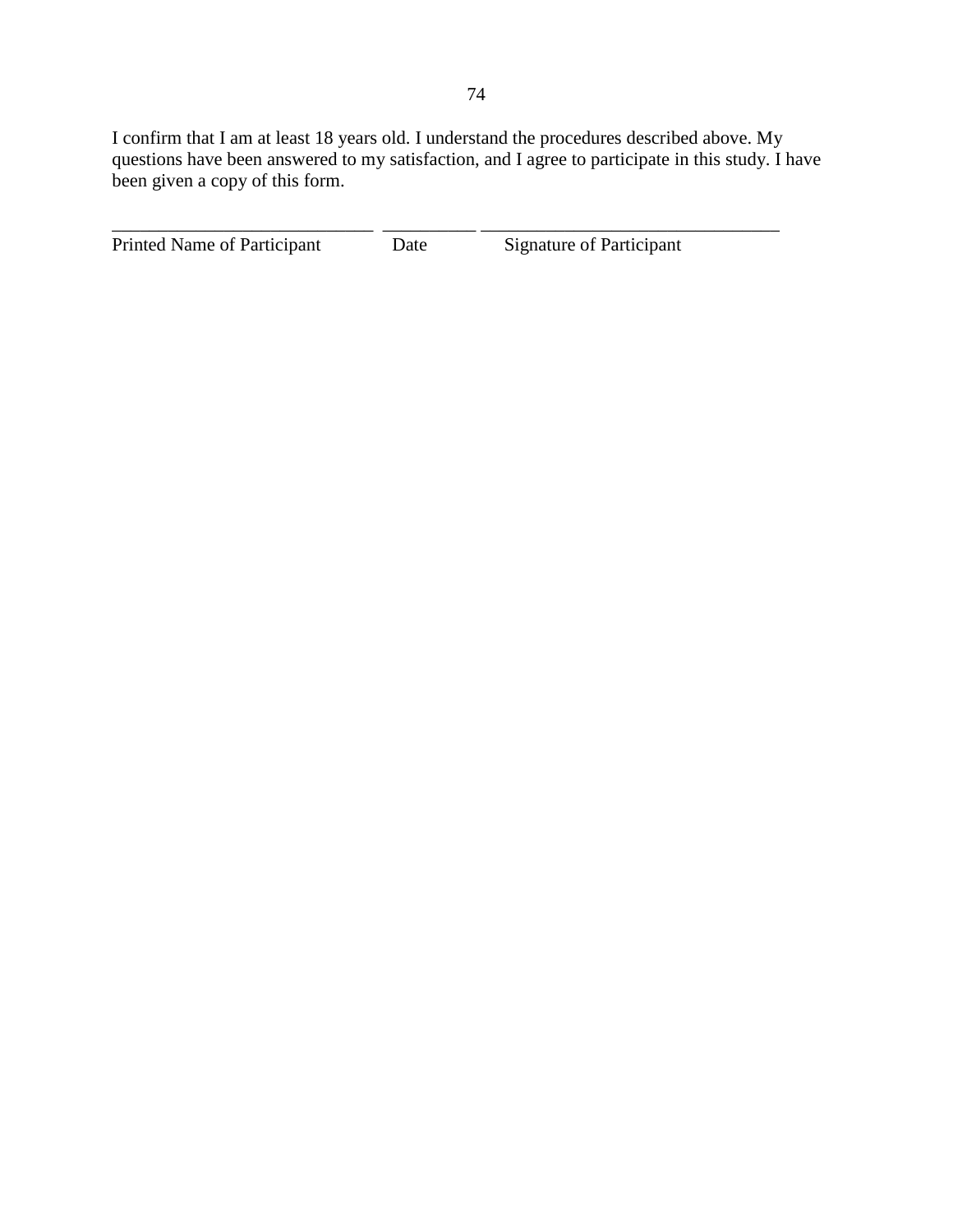#### APPENDIX L: WRITTEN DEBRIEFING

In this study we are interested in college students' perceptions of transsexuals, homosexuality, gender-role beliefs, and personal gender-role identifications. Previous research indicates that gender and gender roles are associated with attitudes toward homosexuality. We are interested in whether similar factors are related to attitudes toward transsexuality.

Thank you for your participation in this study. If you have any questions or if you are interested in the results of the study please contact Veanne N. Anderson, Department of Psychology at 812 237-2459. You can also email her at [vanderson1@isugw.indstate.edu.](mailto:vanderson1@isugw.indstate.edu) If you experience any distress as a result of participating in this study, you can access psychological services at the University's Student Counseling Center (812-237-3939) or the Psychology Clinic in Root Hall (812-237-3317). Also, please do not discuss this study with your friends because they may be participating in it in the future.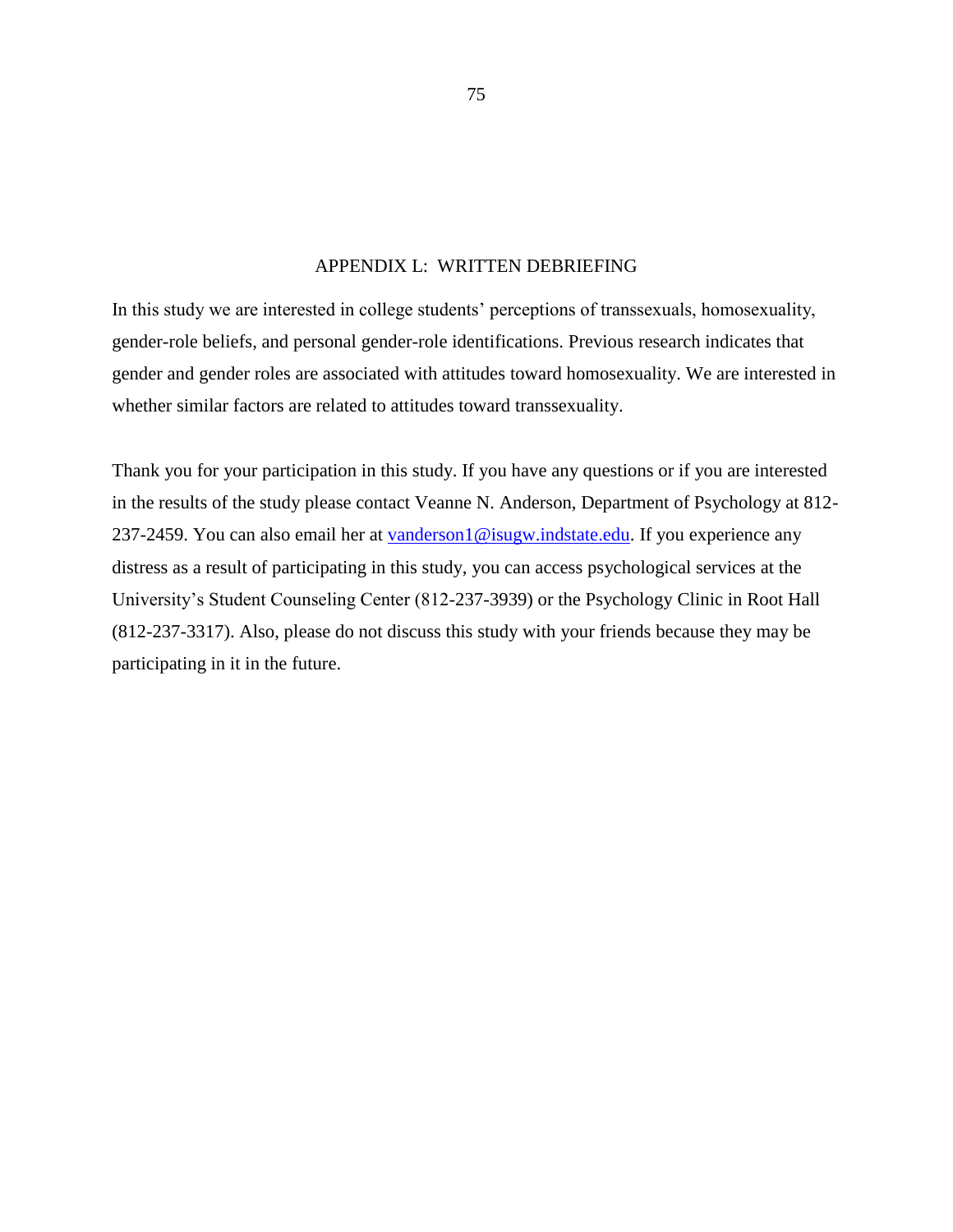## APPENDIX M: RESULTS OF STATISTICAL ANALYSES

## Table 1

Component Loadings for General Perceptions, Attractiveness/Relationship Evaluation, and the Mental Health Evaluation of the Transsexual Character

|                                                     | Loading |  |  |  |  |
|-----------------------------------------------------|---------|--|--|--|--|
| Component 1: General Perceptions                    |         |  |  |  |  |
| Karen (Brian) is happy                              | .724    |  |  |  |  |
| Karen (Brian) is emotionally stable                 | .633    |  |  |  |  |
| Karen (Brian) is well-adjusted                      | .714    |  |  |  |  |
| Karen (Brian) is successful                         | .708    |  |  |  |  |
| Karen (Brian) is confident                          | .776    |  |  |  |  |
| Component 2: Attractiveness/Relationship Evaluation |         |  |  |  |  |
| Karen (Brian) is attractive                         | .748    |  |  |  |  |
| I would like Karen (Brian) as a friend              | .671    |  |  |  |  |
| I would like Karen (Brian) as a romantic partner    | .730    |  |  |  |  |
| Component 3: Mental Health Evaluation               |         |  |  |  |  |
| Karen (Brian) may need counseling                   | .886    |  |  |  |  |
| Karen (Brian) is disturbed                          | .828    |  |  |  |  |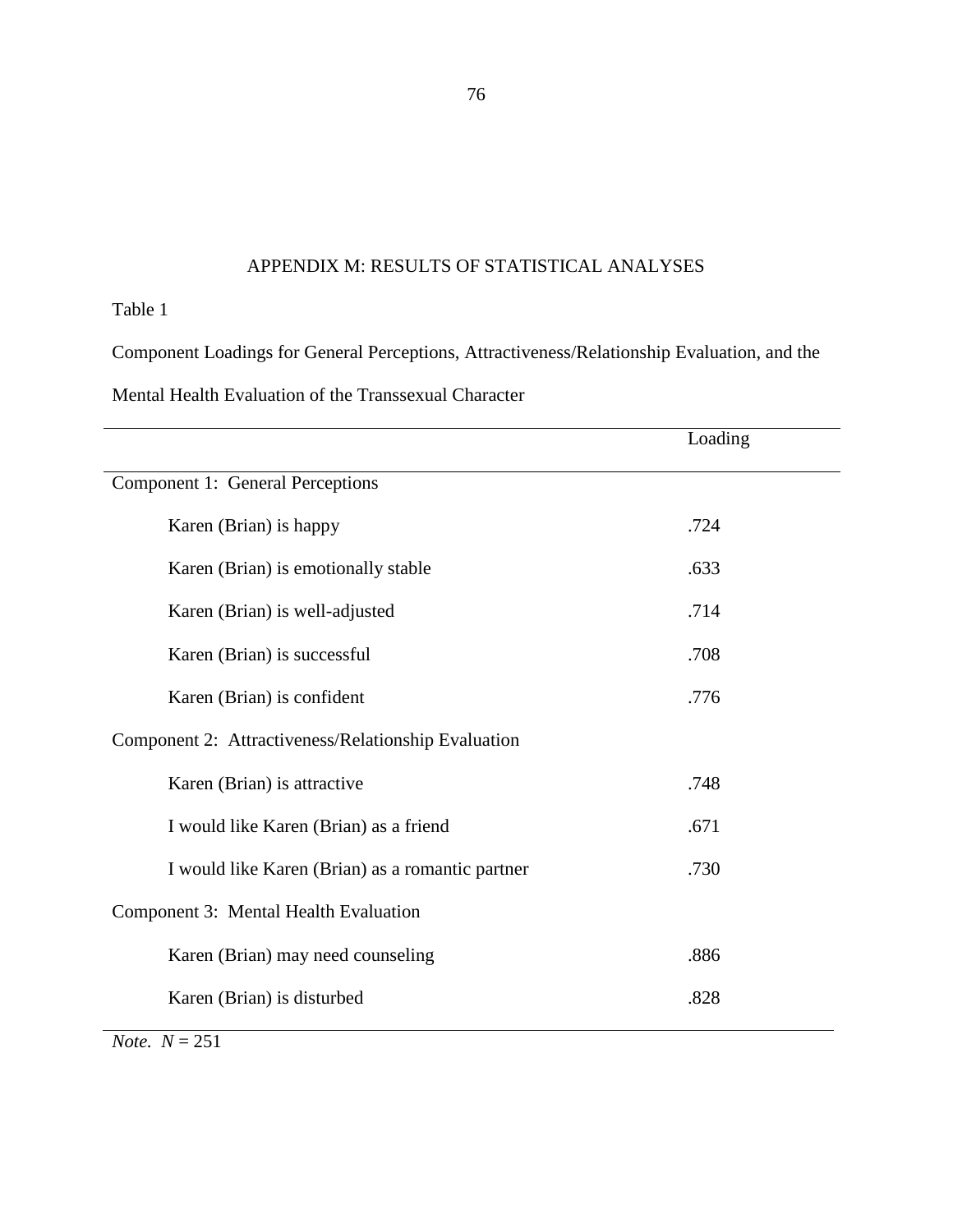Univariate Results for Overall, Attractiveness/Relationship, and Mental Health Evaluations of the Transsexual Character

|                      | Variable                             | F(1, 245) | partial $\eta^2$ | $\boldsymbol{p}$ |
|----------------------|--------------------------------------|-----------|------------------|------------------|
| General              | Sex of Transsexual                   | .28       | .001             | .589             |
| Perceptions          | Appearance of Transsexual            | 13.09     | .051             | .000             |
|                      | Gender of Participant                | 8.36      | .033             | .004             |
|                      | Social Desirability                  | 6.91      | .027             | .009             |
|                      | Transsexual Sex x Participant Gender | .68       | .003             | .410             |
| Attractiveness/      | Sex of Transsexual                   | 5.49      | .022             | .020             |
| Relationship         | Appearance of Transsexual            | 6.90      | .027             | .009             |
| Evaluation           | Gender of Participant                | 47.48     | .162             | .000             |
|                      | Social Desirability                  | .45       | .002             | .502             |
|                      | Transsexual Sex x Participant Gender | 9.16      | .036             | .003             |
| <b>Mental Health</b> | Sex of Transsexual                   | .82       | .003             | .366             |
| Evaluation           | Appearance of Transsexual            | .54       | .002             | .463             |
|                      | Gender of Participant                | 1.66      | .007             | .199             |
|                      | Social Desirability                  | 7.28      | .029             | .007             |
|                      | Transsexual Sex x Participant Gender | 3.50      | .014             | .062             |
|                      |                                      |           |                  |                  |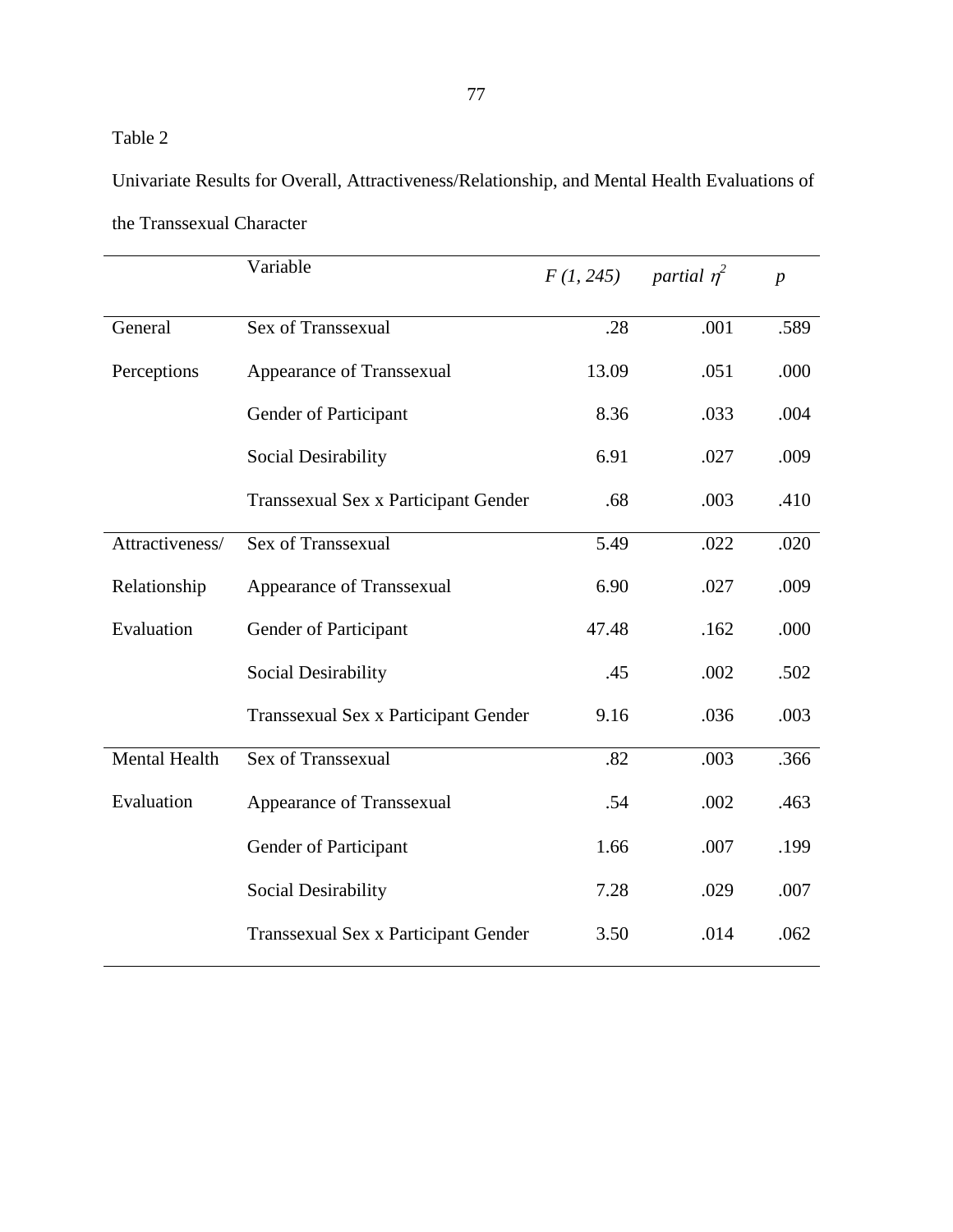Means and Standard Deviations for General Perceptions of Transsexual Character by Gender of Participant and Transsexual's Sex and by Gender of Participant and Appearance of the Transsexual

|         |            |                  | Transsexual's Sex | Appearance of Transsexual |               |                  |                     |                  |
|---------|------------|------------------|-------------------|---------------------------|---------------|------------------|---------------------|------------------|
|         |            |                  |                   |                           |               | Congruent with   |                     | Incongruent with |
|         | <b>MTF</b> |                  | <b>FTM</b>        |                           | Desired Sex   |                  | Desired Sex         |                  |
| Gender: | M(SD)      | $\boldsymbol{n}$ | M(SD)             | $\boldsymbol{n}$          | M(SD)         | $\boldsymbol{n}$ | M(SD)               | $\boldsymbol{n}$ |
| Men     | 3.47(1.11) | 63               | 3.32(.86)         | 68                        | 3.74(.90)     |                  | 66 3.04 (.94)       | 65               |
| Women   | 3.68(1.04) | 64               | 3.74(.95)         |                           | 56 3.76 (.98) |                  | 60 $3.65(1.01)$     | 60               |
| Total   | 3.57(1.07) | 127              | 3.51(.92)         | 124                       | 3.75(.94)     |                  | $126$ 3.33 $(1.02)$ | 125              |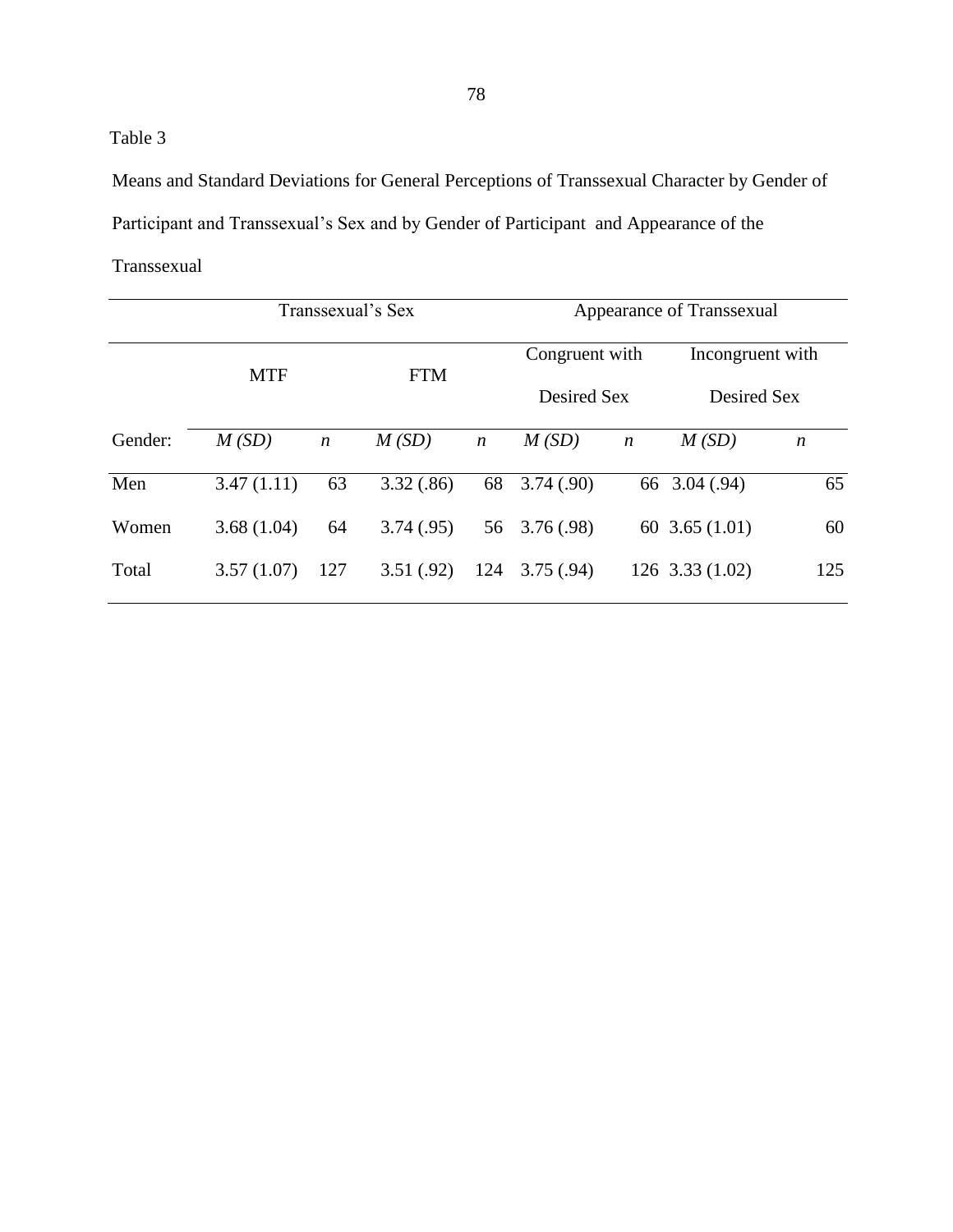Means and Standard Deviations for Evaluations of Attractiveness of Transsexual Character by Gender of Participant and Transsexual's Sex and by Gender of Participant and Appearance of the Transsexual

|        |            | Transsexual's Sex | Appearance of Transsexual |                  |              |                  |              |                  |
|--------|------------|-------------------|---------------------------|------------------|--------------|------------------|--------------|------------------|
|        | <b>MTF</b> |                   |                           |                  |              | Congruent        | Incongruent  |                  |
|        |            |                   | <b>FTM</b>                |                  | with Desired |                  | with Desired |                  |
|        |            |                   |                           |                  | <b>Sex</b>   |                  | <b>Sex</b>   |                  |
| Gender | M(SD)      | $\boldsymbol{n}$  | M(SD)                     | $\boldsymbol{n}$ | M(SD)        | $\boldsymbol{n}$ | M(SD)        | $\boldsymbol{n}$ |
| Men    | 1.90(.79)  | 63                | 1.83(.74)                 | 68               | 1.97(0.78)   | 66               | 1.75(.72)    | 65               |
| Women  | 2.28(.85)  | 64                | 2.84(.89)                 | 56               | 2.71(.95)    | 60               | 2.38(.84)    | 60               |
| Total  | 2.09(.84)  | 127               | 2.29(.95)                 | 124              | 2.32(.94)    | 126              | 2.05(.84)    | 125              |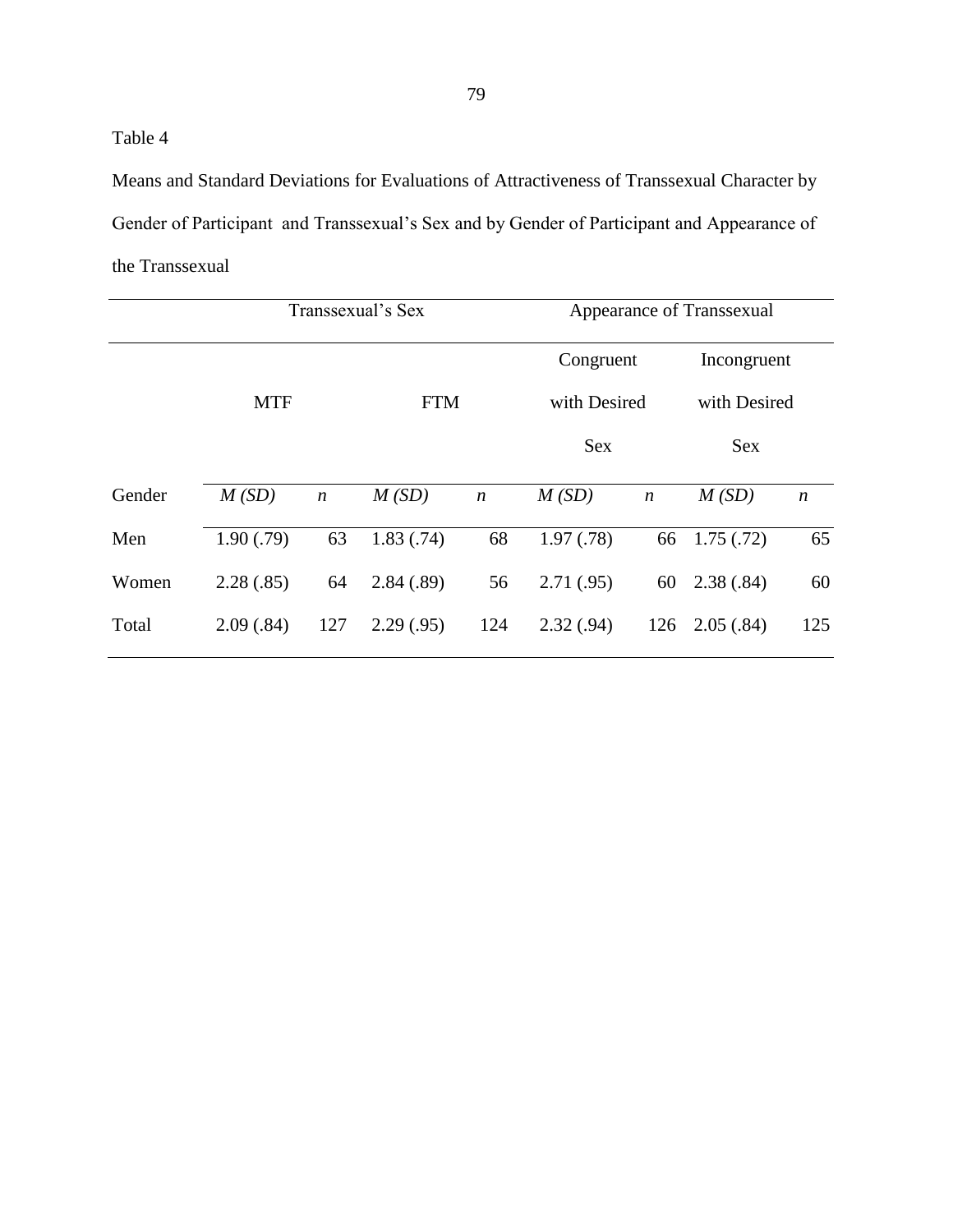Means and Standard Deviations for Evaluations of Transsexual Character's Mental Health by Gender of Participant and Transsexual's Sex and by Gender of Participant and Appearance of the Transsexual

|        | Transsexual's Sex |                  |                     |                  |            | Appearance of Transsexual |             |                  |  |
|--------|-------------------|------------------|---------------------|------------------|------------|---------------------------|-------------|------------------|--|
|        | <b>MTF</b>        |                  |                     | <b>FTM</b>       |            | Congruent with            |             | Incongruent with |  |
|        |                   |                  |                     |                  |            | Desired Sex               | Desired Sex |                  |  |
| Gender | M(SD)             | $\boldsymbol{n}$ | M(SD)               | $\boldsymbol{n}$ | M(SD)      | $\boldsymbol{n}$          | M(SD)       | $\boldsymbol{n}$ |  |
| Men    | 3.60(1.43)        |                  | 63 3.42 (1.50)      | 68               | 3.39(1.42) | 66                        | 3.63(1.50)  | 65               |  |
| Women  | 3.43(1.41)        |                  | 64 3.93 (1.30)      | 56               | 3.63(1.38) | 60                        | 3.70(1.39)  | 60               |  |
| Total  | 3.51(1.42)        |                  | $127$ 3.65 $(1.43)$ | 124              | 3.50(1.40) | 126                       | 3.66(1.44)  | 125              |  |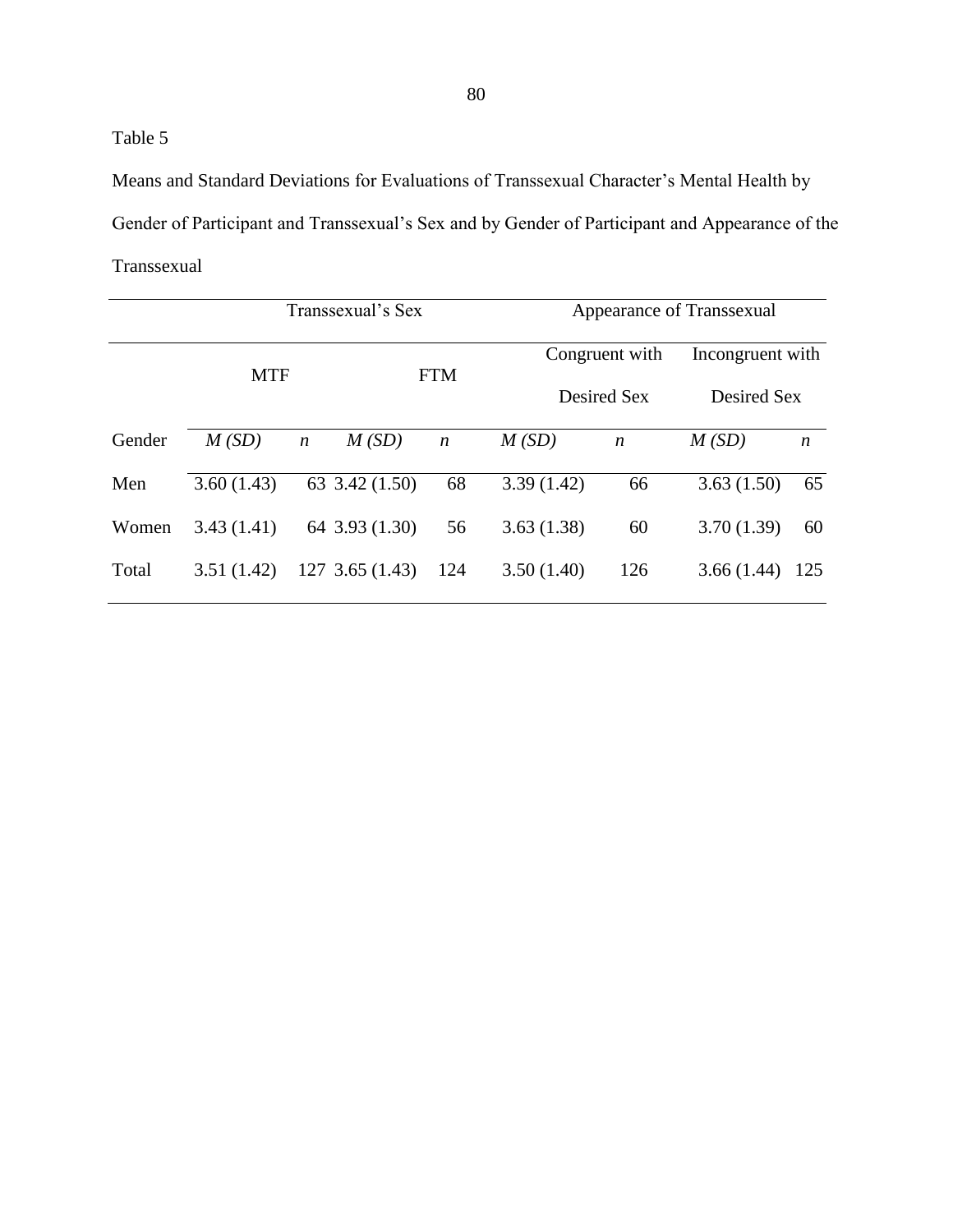Univariate Results for GTS (Gender-Bashing), GTS (Transphobia/Genderism), KHAS, HGIS,

|              | Dependent Variables        | F(1, 235) | partial $\eta^2$ | $\boldsymbol{p}$ |
|--------------|----------------------------|-----------|------------------|------------------|
| Gender       | GTS: Gender-Bashing        | 37.30     | .134             | .000             |
|              | GTS: Transphobia/Genderism | 45.12     | .154             | .000             |
|              | <b>KHAS</b>                | 32.49     | .118             | .000             |
|              | <b>HGIS</b>                | 79.83     | .250             | .000             |
|              | PAQ: Male-Valued           | 25.93     | .097             | .000             |
|              | PAQ: Female-Valued         | 6.51      | .026             | .011             |
|              | PAQ: Sex-Specific          | 44.50     | .152             | .000             |
| Social       | GTS: Gender-Bashing        | 24.10     | .091             | .000             |
| Desirability | GTS: Transphobia/Genderism | 18.53     | .071             | .000             |
|              | <b>KHAS</b>                | 2.15      | .009             | .144             |
|              | <b>HGIS</b>                | 13.71     | .054             | .000             |
|              | PAQ: Male-Valued           | 16.91     | .065             | .000             |
|              | PAQ: Female-Valued         | 9.21      | .037             | .003             |
|              | PAQ: Sex-Specific          | 3.06      | .012             | .082             |

PAQ (Male-Valued), PAQ (Female-Valued), and PAQ (Sex-Specific Scales)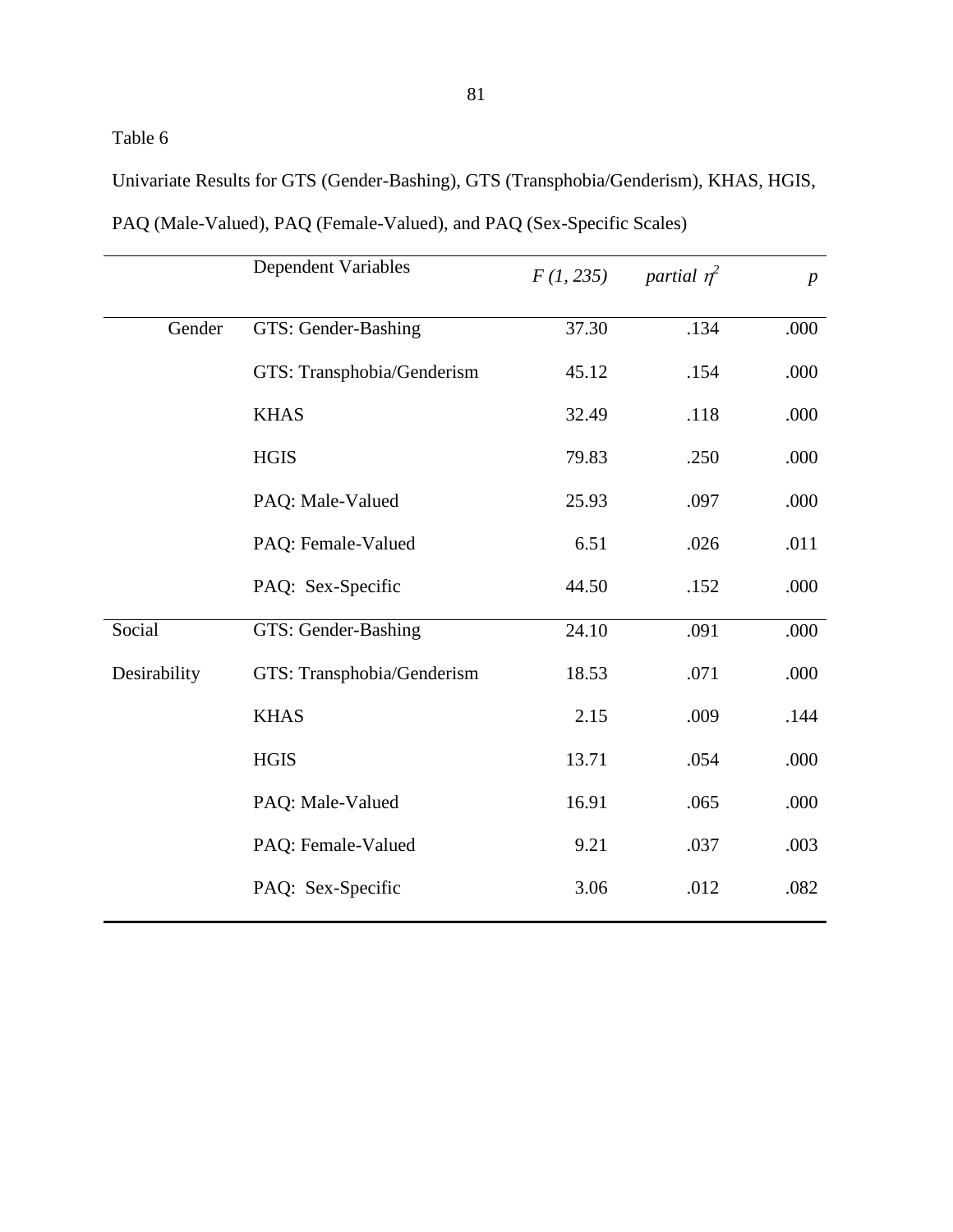Means and Standard Deviations for GTS, KHAS, HGIS, PAQ Scales by Gender of Participant

|                         | Men              |             | Women            |         | Total       |         |
|-------------------------|------------------|-------------|------------------|---------|-------------|---------|
|                         |                  | $(n = 127)$ | $(n = 118)$      |         | $(n = 245)$ |         |
| Gender                  | $\boldsymbol{M}$ | (SD)        | $\boldsymbol{M}$ | (SD)    | M           | (SD)    |
| GTS (gender-bashing)    | 17.38            | (7.02)      | 13.03            | (5.54)  | 15.29       | (6.70)  |
| <b>GTS</b>              |                  |             |                  |         |             |         |
| (transphobia/genderism) | 108.75           | (28.16)     | 86.82            | (29.15) | 98.19       | (30.62) |
| <b>KHAS</b>             | 67.35            | (18.73)     | 79.92            | (16.50) | 73.41       | (18.74) |
| <b>HGIS</b>             | 158.52           | (40.90)     | 121.03           | (27.45) | 140.47      | (39.72) |
| PAQ (male-valued)       | 23.43            | (3.97)      | 20.66            | (4.02)  | 22.09       | (4.22)  |
| PAQ (female-valued)     | 8.16             | (3.54)      | 7.02             | (4.58)  | 7.61        | (4.11)  |
| PAQ (sex-specific)      | 16.67            | (3.68)      | 13.22            | (4.26)  | 15.01       | (4.32)  |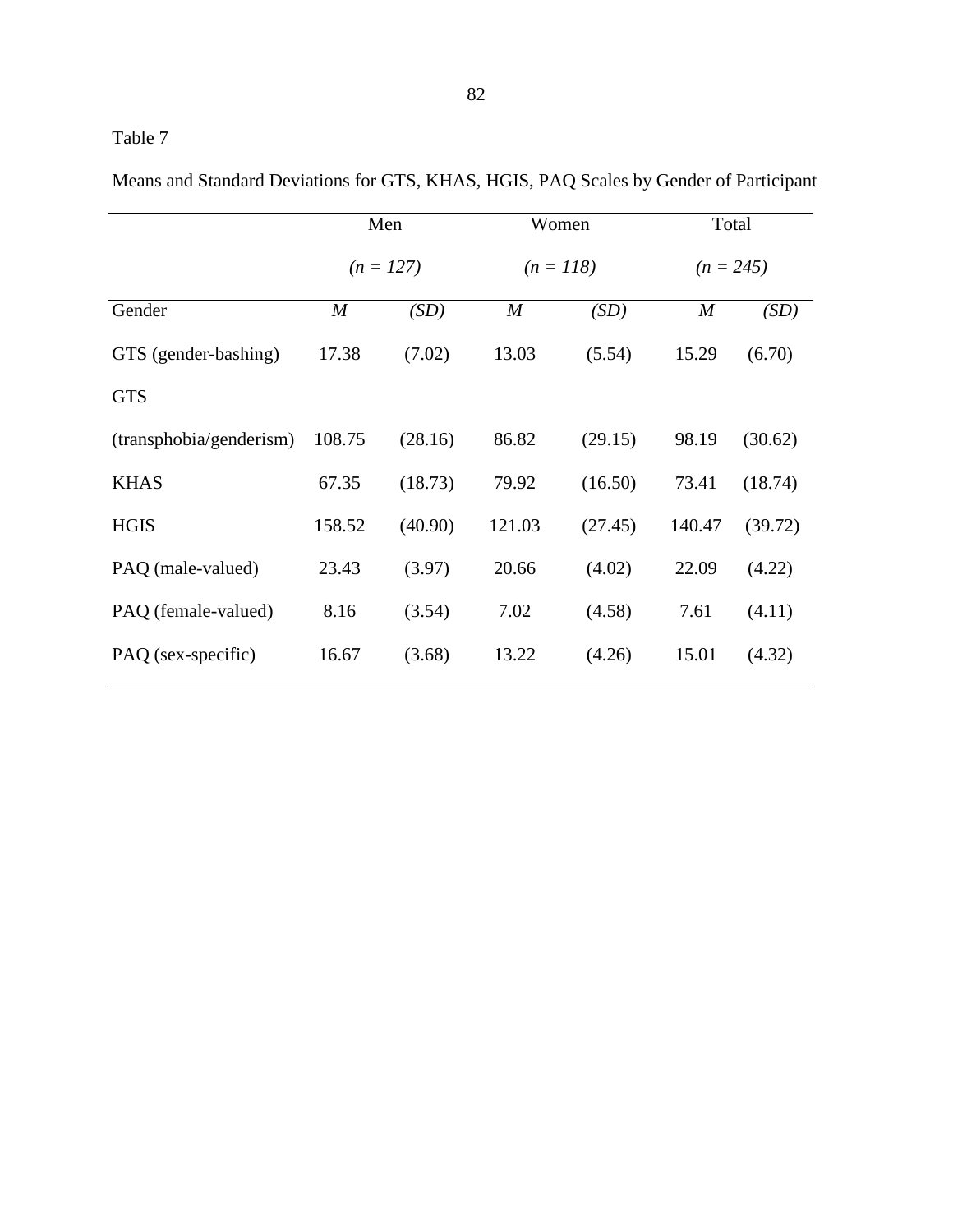Zero-order Correlations between the MCSDS, GTS, the KHAS, the HGIS, the PAQ, and the Evaluations of the Transsexual Character for Men  $(N = 127)$  and Women  $(N = 119)$ 

|                                        | Attractiveness/     |                            |                            |                                 |               |                    |  |
|----------------------------------------|---------------------|----------------------------|----------------------------|---------------------------------|---------------|--------------------|--|
|                                        |                     |                            |                            | Relationship                    | Mental Health |                    |  |
| Predictors                             |                     | <b>General Perceptions</b> |                            | Evaluations                     |               | Evaluations        |  |
|                                        | Men                 | Women                      | Men                        | Women                           | Men           | Women              |  |
| <b>MCSDS</b> (Social                   |                     |                            |                            |                                 |               |                    |  |
| Desirability)                          | $.20^*$             | .11                        | .09                        | .01                             | .14           | $.21$ <sup>*</sup> |  |
| GTS (Gender-Bashing)                   | $-.23$ <sup>*</sup> |                            | $-.16$ $-.22$ <sup>*</sup> |                                 | $-.15 - .12$  | $-.08$             |  |
| GTS (Transphobia/                      |                     |                            |                            |                                 |               |                    |  |
| Genderism)                             | $-.59***$           | $-.53***$                  |                            | $-.52$ *** $-.59$ *** $-.27$ ** |               | $-.49***$          |  |
| Kite Homosexuality                     |                     |                            |                            |                                 |               |                    |  |
| <b>Attitudes Scale</b>                 |                     |                            |                            |                                 |               |                    |  |
| (KHAS)                                 | $.57***$            | $.44***$                   |                            | $.48$ *** $.54$ *** $.28$ **    |               | $.48***$           |  |
| Hypergender Ideology                   |                     |                            |                            |                                 |               |                    |  |
| Scale (HGIS)                           | $-.32***$           | $-.38$ ***                 |                            | $-.27$ ** $-.39$ *** $-.28$ **  |               | $-.17$             |  |
| PAQ: Male-Valued                       | .04                 | $-.10$                     | $-11$                      | $-06$                           | $-.12$        | $-.06$             |  |
| PAQ: Female-Valued                     | $-.04$              | $-.09$                     | $-.14$                     | $-.05$                          | $-.06$        | .07                |  |
| PAQ: Sex-Specific                      | $-.09$              | $-.05$                     | $-.19*$                    | $-.11$                          | $-.01$        | .09                |  |
| $p < .05.$ * $p < .01.$ * * $p < .001$ |                     |                            |                            |                                 |               |                    |  |